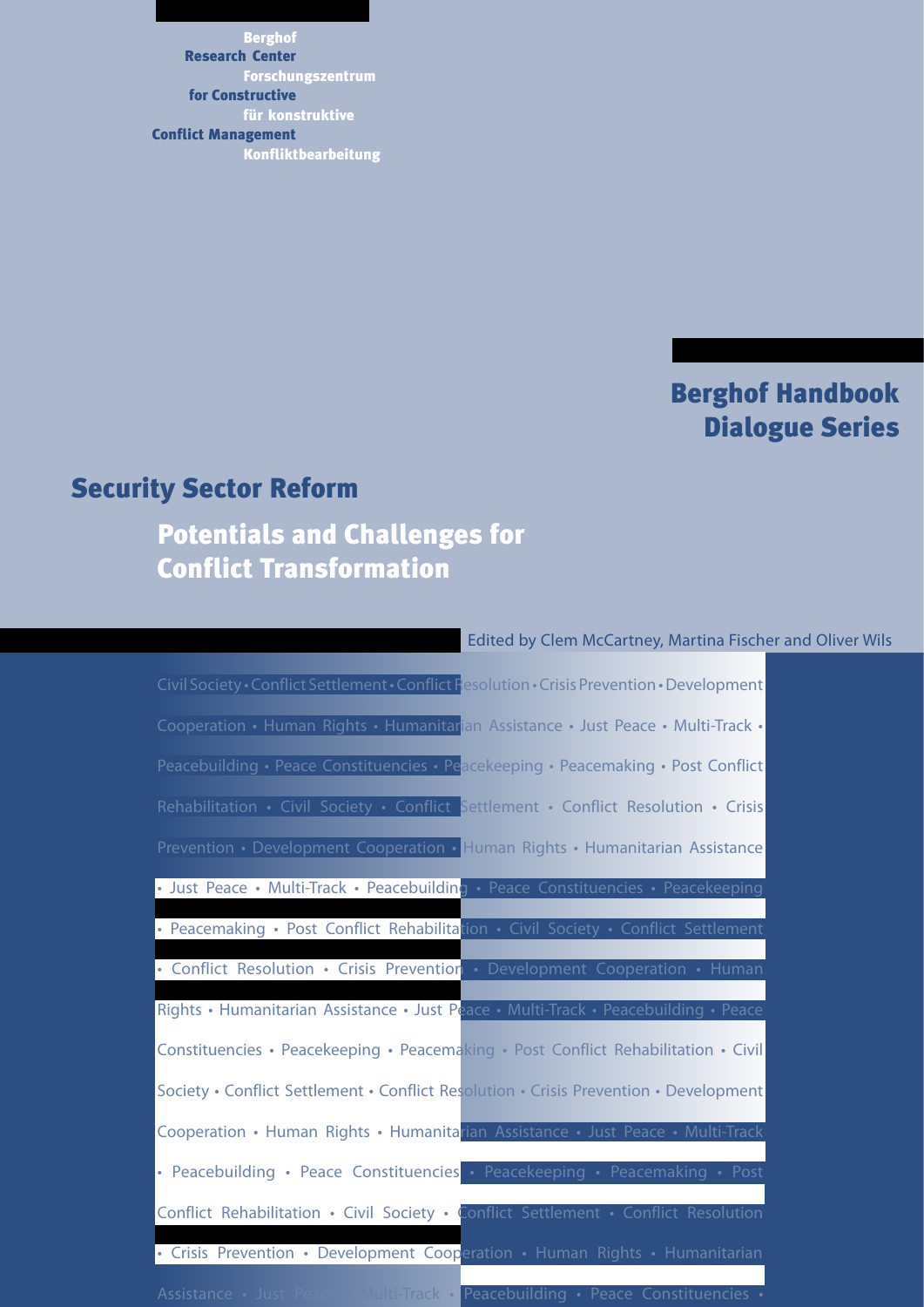**Berghof Research Center** Forschungszentrum for Constructive für konstruktive **Conflic Management** Konfliktbearbeitung

### Berghof Handbook Dialogue Series

Edited by Clem McCartney, Martina Fischer and Oliver Wils

# Security Sector Reform

Potentials and Challenges for Conflict Transformation

No. 2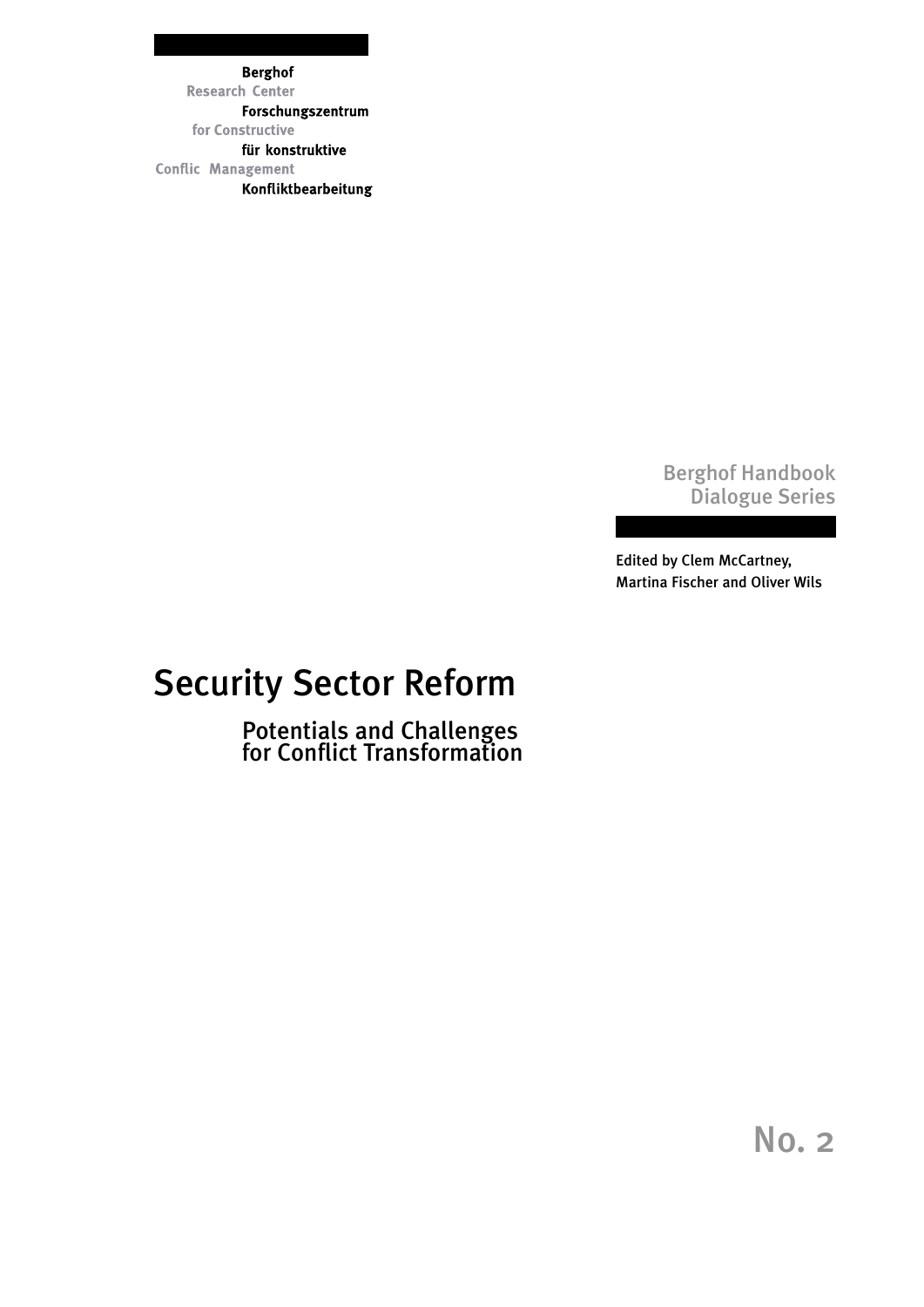### About the Berghof Handbook Dialogue Series:

The Berghof Dialogue series is an offshoot of the Berghof Handbook for Conflict Transformation. Each topic in the series is chosen because it is particularly relevant to societies in conflict and the practice of conflict transformation, and because it raises important issues at the present time. The authors are all experts in the field and with different perspectives. The lead paper provides an overview of the current state of knowledge and practice and the other papers are written in response to it perhaps developing one of the issues or presenting an alternative point of view. We also invite readers to respond to the papers and interesting and stimulating contributions can be added to the web version of the dialogue.

#### The Berghof Handbook Dialogue Series is published by the Berghof Research Center for Constructive Conflict Management

| <b>Berghof Handbook for Conflict Transformation</b><br>Dialogue Series No. 2<br>2004 © Berghof Research Center for Constructive<br><b>Conflict Management</b> | To order at:<br>Berghof Research Center for Constructi-<br>ve Conflict Management<br>Altensteinstraße 48a<br>$D-14195$ Berlin |
|---------------------------------------------------------------------------------------------------------------------------------------------------------------|-------------------------------------------------------------------------------------------------------------------------------|
| $ICCM$ $ALA$ $A - I$                                                                                                                                          | Via Internet:<br>http://www.borghof.contor.org/                                                                               |

http://www.berghof-center.org/ http://www.berghof-handbook.net

ISSN 1616-2544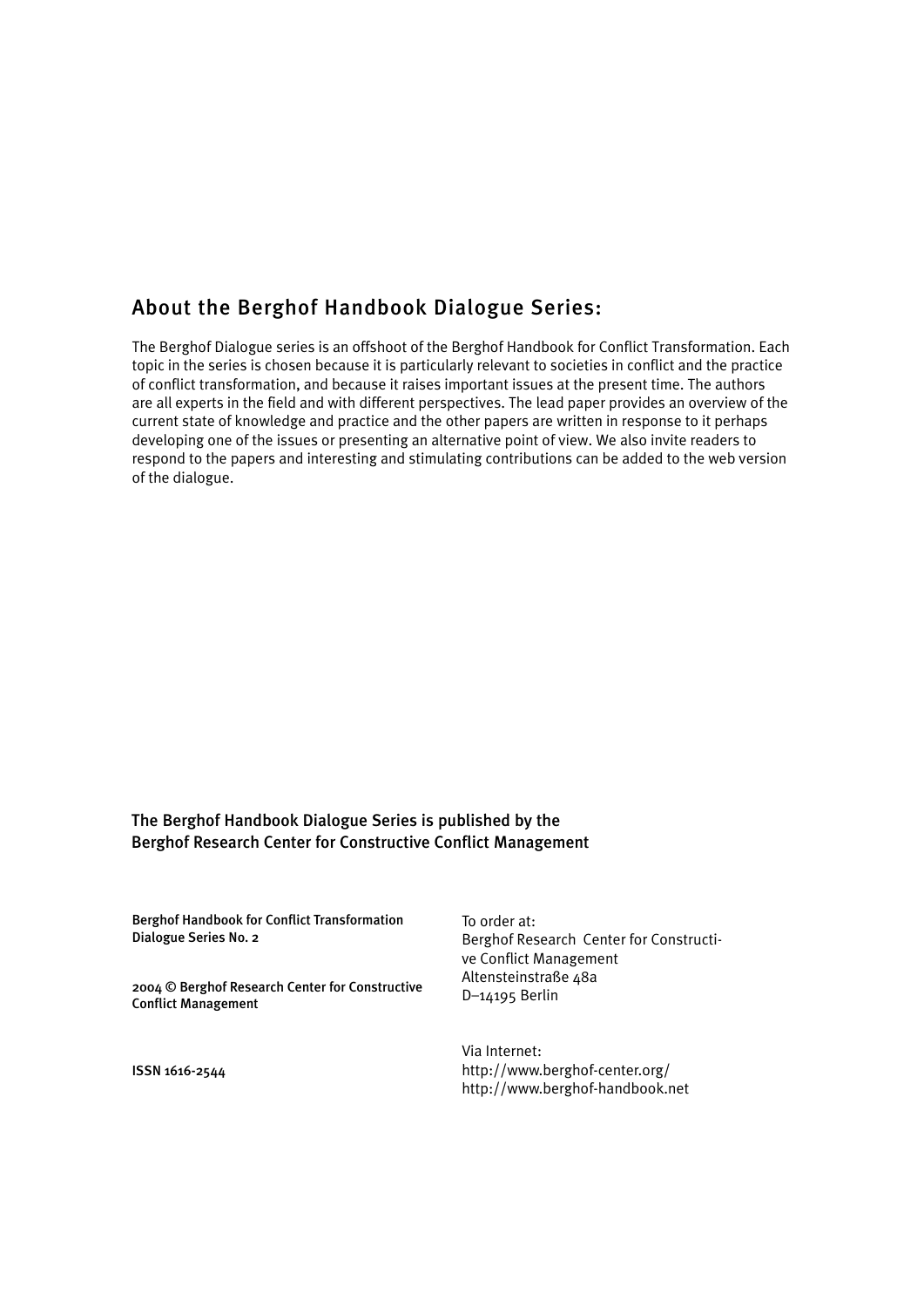Berghof **Research Center** Forschungszentrum Forschungszentri<br>for Constructive<br>für konstruktive<br>lict Management **Conflict Managem** Konfliktbearbeitung

# Content

| Introduction<br>Clem McCartney, Martina Fischer, Oliver Wils<br>Dilemmas of Security Sector Reform in the Context of Conflict<br>Transformation                  | 5  |
|------------------------------------------------------------------------------------------------------------------------------------------------------------------|----|
| <b>Herbert Wulf</b><br>Security Sector Reform in Developing and Transitional Countries                                                                           | 9  |
| <b>Responses</b>                                                                                                                                                 |    |
| <b>Laurie Nathan</b>                                                                                                                                             | 29 |
| <b>Obstacles to Security Sector Reform in New Democracies</b><br><b>Muhammad Najib Azca</b><br>Security Sector Reform, Democratic Transition and Social Violence | 35 |
| <b>Nicole Ball</b>                                                                                                                                               | 45 |
| <b>Dilemmas of Security Sector Reform</b>                                                                                                                        |    |
| Marina Caparini                                                                                                                                                  | 53 |
| The Relevance of Civil Society<br>Vanessa A. Farr                                                                                                                |    |
| Voices from the Margins                                                                                                                                          | 63 |
| <b>Herbert Wulf</b><br>Chances, Dilemmas and Obstacles of Security Sector Reform                                                                                 | 71 |
|                                                                                                                                                                  |    |

About the Contributors 75

3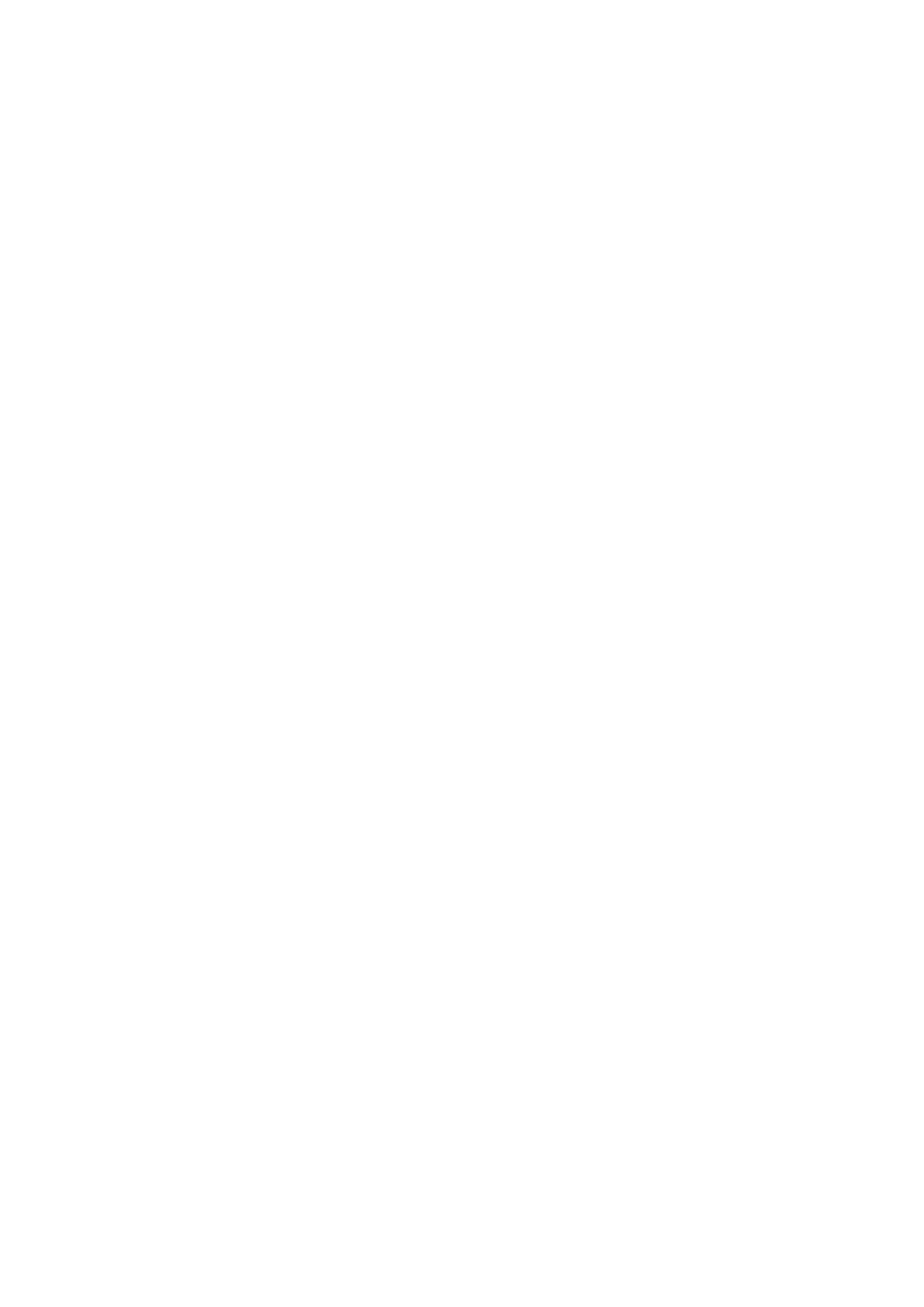**Berghof** 

Research :ent Forschungszentrum for Constri für konstruktive **Conflict Mana** Konfliktbearbeitung

Introduction:

## Dilemmas of Security Sector Reform in the Context of Conflict Transformation

Clem McCartney, Martina Fischer & Oliver Wils

5

 Violent crises and internal wars are often consequences of the failure of states to provide stability and security for their citizens. International organisations and development agencies became aware that development and peace processes can not be effective or take place in situations of threat, social disorder and violence. In order to overcome cultures of violence and to support nation building processes they have focused on security sector reform as an integral part of third party intervention in recent years. The United Nations Development Program (UNDP) was the first to argue that "Human Security" is one of the essentials and thus has widened the concepts of security. The European Union decided to shift this issue to the centre of its efforts for civil crisis prevention by emphasizing support for "the rule of law" and police reforms in conflict regions. And even civil society actors such as NGOs dedicated to disarmament, development and peace building have had the experience that initiatives for building civil society can only be successful if state structures exist which can assure security for international and local groups working in and on the conflict.

The conflict transformation community - to whom the Berghof Handbook is primarily targeted - does not have a particularly positive attitude towards the security sector. At least in the past, members of this community have seen the military as part of the problem and therefore to be avoided and marginalized, rather than as part of the solution to be engaged with. By and large they tend not to take a serious interest in security sector issues.

It is not hard to see why. Military solutions to conflict are based on a very different paradigm from conflict transformation. Most people are interested in peace but there are very different views on how to get there. In some conflicts the concept of peace through war is promoted, meaning that peace will be achieved through military victory over the opposition, whether they be insurgents or another state. It is the idea that one view must prevail and if one or more parties are not prepared to use non-violent means then force may be the only alternative. Conflict Transformation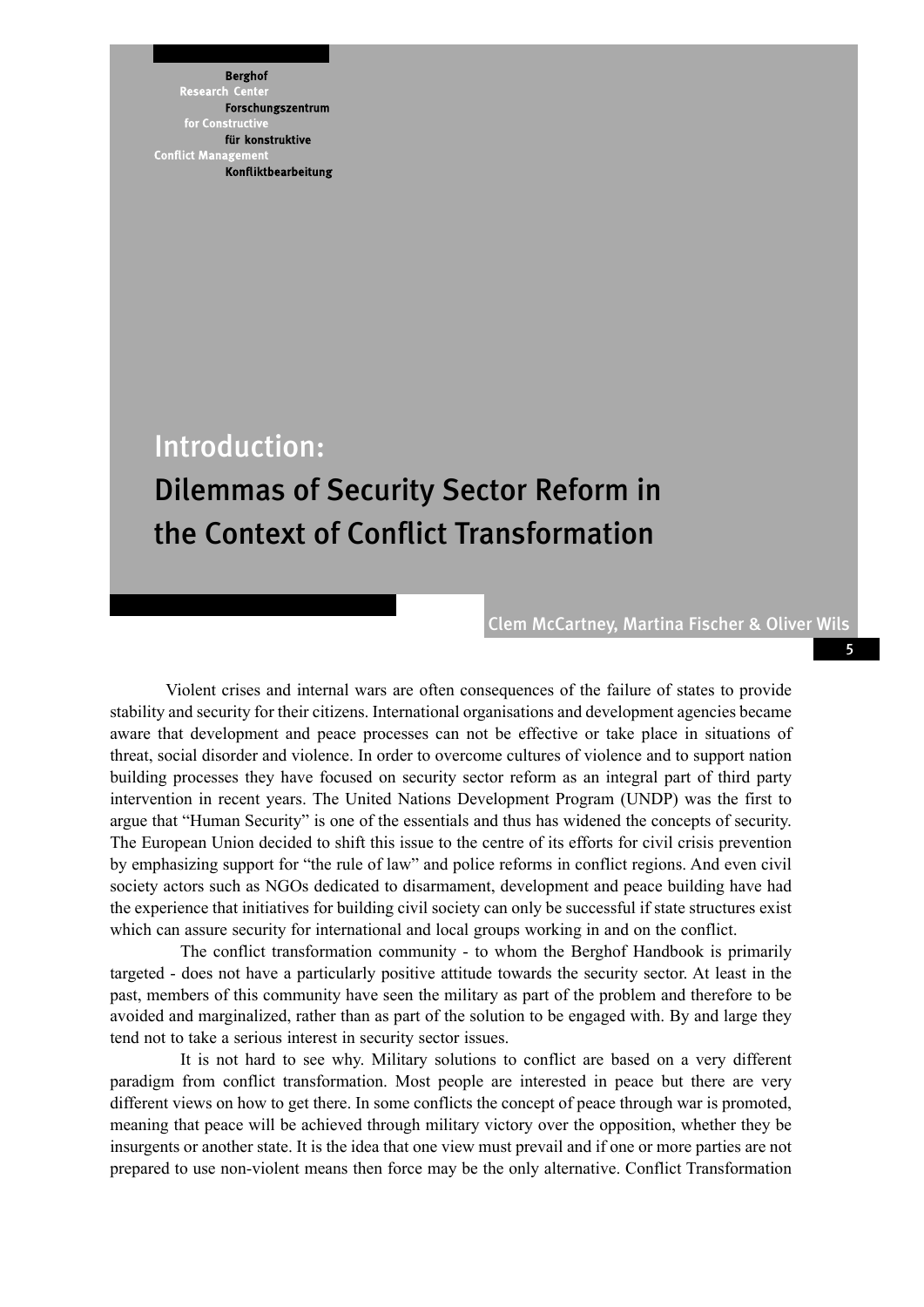on the other hand is based on trying to reconcile different interests and working with the different groups in conflict to see how a solution can be found which is compatible with the interests and needs of all parties. Even when one or more parties are willing to use force, the transformative approach believes the parties can be helped to see that an imposed solution is not helpful in the long run. Is it possible for such different approaches to complement each other or are they always operating against each other?

Further, people using a conflict transformative approach will often doubt the good faith of people committed to the military and military solutions. Some doubt the security sectors willingness to change and the capacity to change even if the willingness is there. Others claim that security sector structures are by their nature hierarchical and authoritarian and as such antithetical to values of conflict transformation. If they were to change, the security structures would loose their effectiveness. Some would go farther and point to militarism that they feel is endemic in security structures and pervasive in states which have a strong military influence.

If the security sector is part of the problem it has to be recognised that it is also part of the solution. The security sector cannot be ignored. It plays a central role in conflict, and often security sector personnel are the first to realise that a military solution will not solve the conflict, though they may not know how to bring about an agreed solution. The security sector also has an important impact on the process of rebuilding society. Major concerns of people in conflict zones are insecurity and a lack or confidence in the services that are established to provide security. Therefore in order for any solution to the conflict to be effective, the people in the community need to feel personally secure and have confidence in the security services. Often that does not happen and the settlement may collapse. To build that sense of confidence and security will normally require restructuring of the security service to ensure greater accountability and openness and, perhaps, the merging of the former combatants into new structures.

What changes are needed in the security sector to create systems which can play a constructive role in the peace process and in peace building after and in nation building in general? If we acknowledge that officers and staff of the military and security agencies will find it difficult to introduce and implement such changes when they themselves have been working and serving within those agencies for a long time and are imbued with their ethos, then others have to be willing to engage with them and co-operate with them in taking the necessary reform measures. Otherwise reform will fail.

This issue of the Berghof Dialogue Series examines the arguments for engagement with the security sector and provides an analysis of the dilemmas that arise and suggestions for how they might be overcome. The lead paper provides an overview of the current state of knowledge and practice. Herbert Wulf, the former Director of the Bonn International Center for Conversion describes the historical development of thinking about the topic, acknowledging past scepticism in the wider development community but also noting the reorientation which obliges the wider conflict resolution and development communities to engage with the issue. He offers a typology of the different conditions that exist in states that indicate different capacities and commitment to reform and therefore suggest that different approaches are needed. He identifies the motivations for reform and the sources of the impetus for reform and he indicates the parameters and components of a programme of security sector reforms.

Laurie Nathan and Najib Azca then provide an insight into experiences in two different regions – South Africa and Indonesia. South Africa is often offered as an example of a successful process of conflict transformation and associated security sector reform and it had many advantages in terms of resources yet Laurie Nathan, former Executive Director of the Centre for Conflict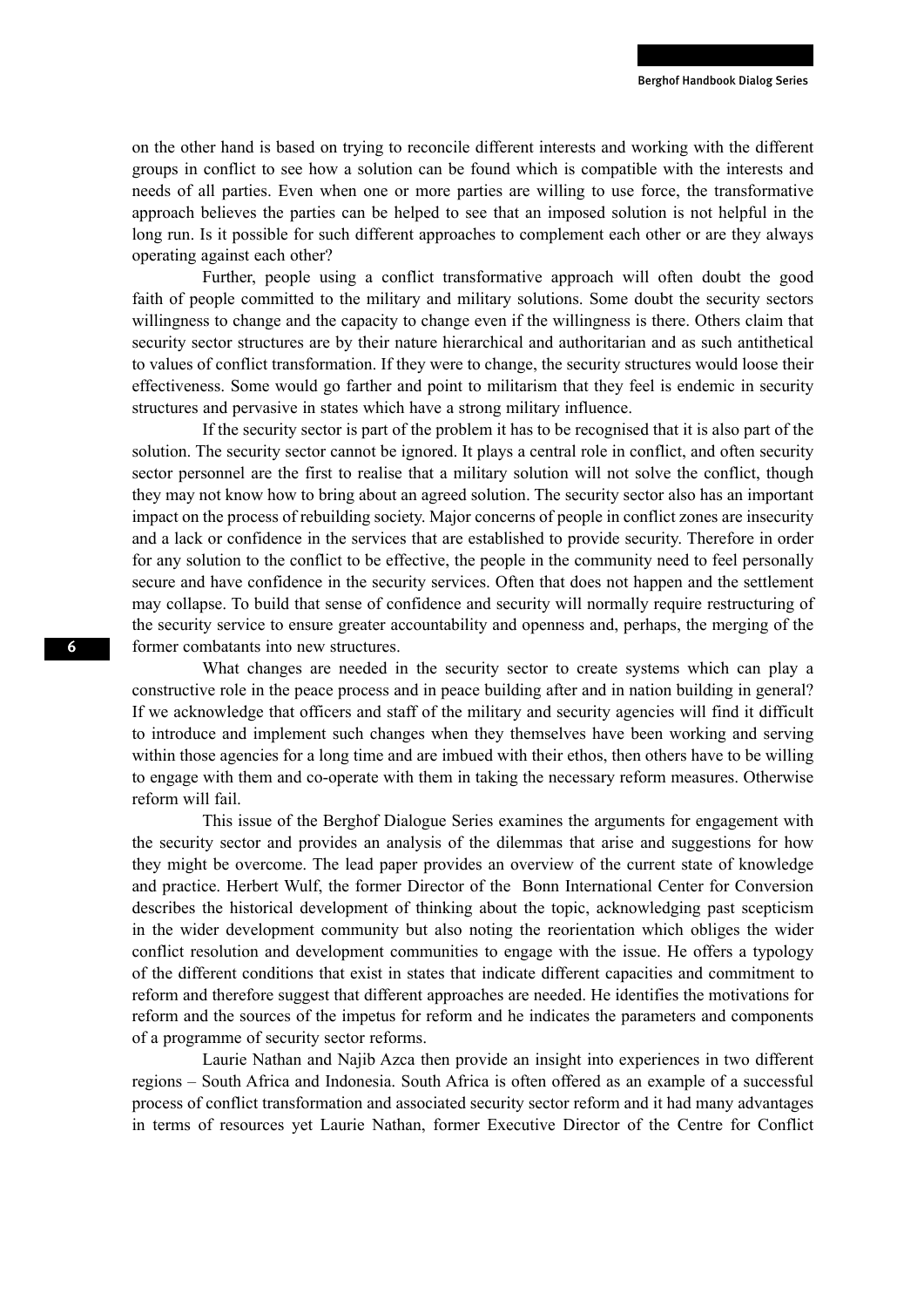Resolution in Cape town and currently Visiting Fellow at the Crisis States Programme at the London School of Economics, shows that there were many problems and obstacles which had to be overcome and gives some insight into how they were addressed. He reinforces the point that failure is not always a sign of lack of political will, though finding a way to reconcile the different agendas of different groups is a political, not a technical process.

Indonesia is unusual in that the role of the army in society was uniquely important and systematic under the former Soharto regime, and it is interesting to look at the approach taken to reform described in the paper by Najib Azca, from the Centre for Security and Peace Studies in Yogyakarta. He shows how some had an interest in keeping conflict going and thereby justifying the need for maintaining a power based model of social cohesion. In a substantial section of his paper he relates how the community tensions in parts of Indonesia have worked against reform in the security sector.

Both make the point that, as Laurie Nathan puts it "the higher the level of instability and violence in the nation and the region, the less likely will be reforms that have an anti-militarist orientation." In Najib Azca's words "communal violence can be perceived as a consequence of the poor performance of the security sector and, therefore, a symptom of a need for security sector reform." On the other hand, communal conflict is likely to handicap the implementation of security sector reform, as is evident in the case of the communal conflict in Ambon. However, the South African case underlines the argument that the military may sometimes overcome militarism while a militarist perspective reliant on force remains imbued in the wider society.

The other three papers by Nicole Ball, Marina Caparini and Vanessa Farr look at ways of overcoming such problems and ensuring that appropriate reforms are introduced and that they are implemented effectively. Nicole Ball, who is Senior Fellow at the Center for International Policy in Washington and is also associated with the Center for International Development and Conflict Management at the University of Maryland, offers her security sector institutional assessment tool as a way to analyse what kind of reforms are necessary and feasible. This typology focuses on the context of the security sector in the state and in this way facilitates the identification of entry points for reform and indicates the essentially political nature of SSR, an aspect that Laurie Nathan had also noted. She particularly notes the poor prospects of reform in authoritarian states.

Marina Caparini, from the Geneva Centre for Democratic Control of Armed Forces notes that security sector reform is rarely achieved in practice and argues that it requires a holistic approach with inter-agency co-operation. However inter-agency rivalry is more often evident. She also emphasises the importance of civil society involvement while recognising the lack of expertise within the wider community. She makes the interesting observation that specialist NGOs often are made up of ex-military personnel and those close to the military and therefore "lack critical distance" which allows them to introduce fresh perspectives. A significant part of her paper deals with the importance of dealing with SSR within a broader regional perspective.

Vanessa Farr, working with the United Nations Development Programme, takes up the question of civil society involvement and in particular the lack of attention paid to the weakest sections of society. She reminds us that they are acutely aware of issues that normally are overlooked and that it is not sufficient to listen to their perspectives but they need some leverage to ensure that their concerns are incorporated into any programme of reform and that the reform includes ongoing attention to their concerns. She also points to how groups such as women whose needs and roles have been ignored have through the use of creative and striking approaches been able to inform and change the debate about SSR. Vanessa Farr, in common with the other authors, considers that a rights-based approach is essential to make a real impact on ensuring that security sector reforms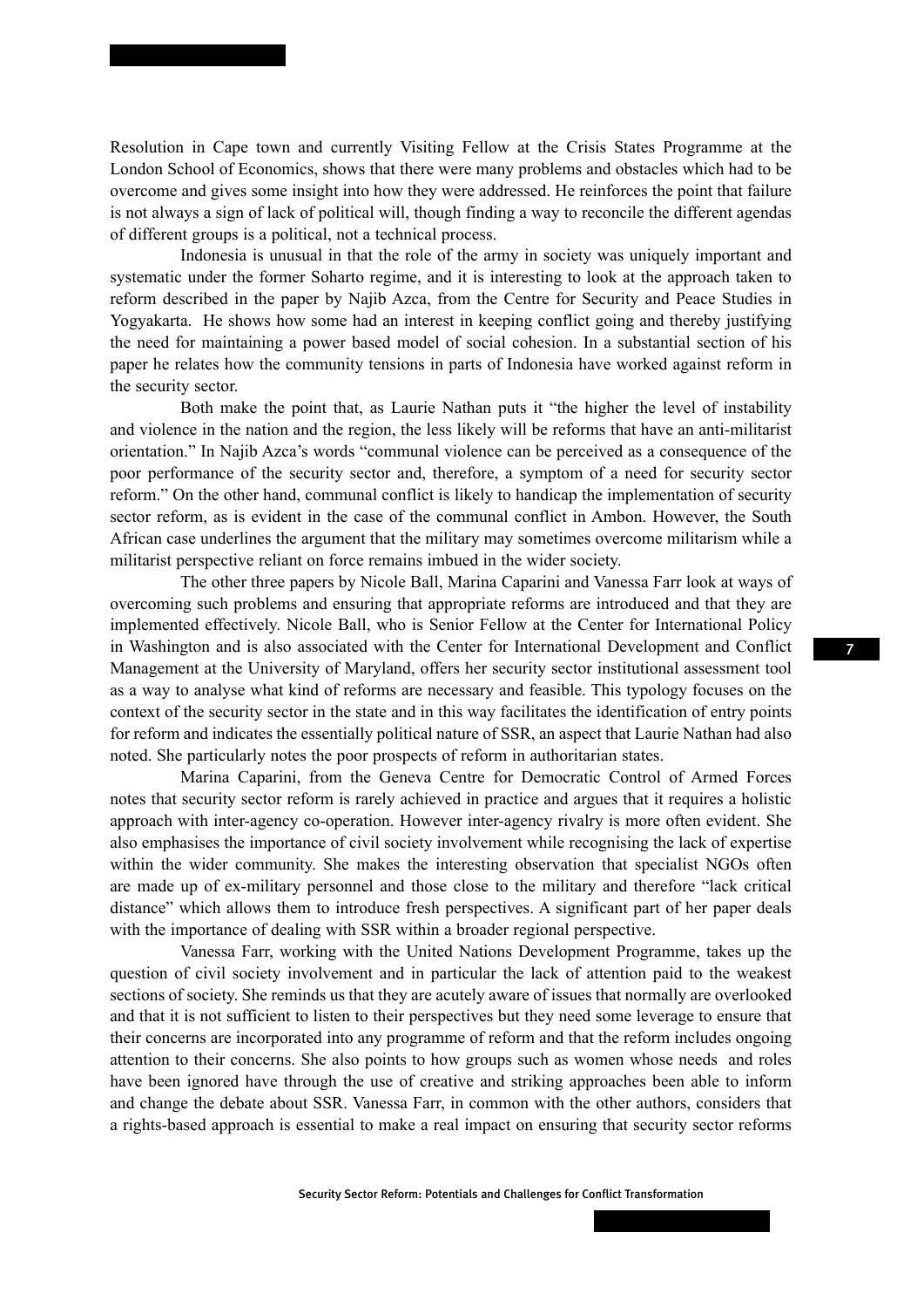address the individual's concerns about human security.

Some points of particular interest to those working in conflict transformation are only referred to briefly by the authors. In particular there is the question of reform in a post conflict situation and dealing with the legacy of war, as Nicole Ball mentions. What to do about past abuses of human rights under the old regime in the context of creating new structures and systems? Najib Azca refers to the question of immunity for past abuses of human rights under the old regime. Those implicated may impede the process of reform unless they are granted immunity. But is that a satisfactory outcome? There are also the problems associated with non-formal military units such as paramilitary groups, vigilantes, rebel fighters and so on. The existence of such groups will often make reform more difficult but there may also be scope for programmes of disarmament and demobilisation or integration of some groups into the state security services. Laurie Nathan touches on the question of how to integrate ex-combatants in new structures and how to manage potential ethnic tensions.

The authors open up the issues of what needs to happen to reform or transform the security sector but all are agreed that clarity is important because, as Nicole Ball puts it, much is done under the name of SSR which is not, and it may be used to describe programmes to strengthening military capacities without addressing the way in which the military operates within the state and in the community. All the authors agree that this issue is more acute at the present time, because in the context of major or perceived security challenges compromises are being made in tolerating abuses of rights and militarisation. They indicate how the war on terror and global crime are used as a justification for supporting regimes which abuse human rights and where the security sector is not open and accountable to democratic control. As Marina Caparini puts it, Western states are "subordinating human rights concerns to the requirements of improving military or security capacities." Herbert Wulf refers to is as "a lack of a coherent response and double standards". One might also describe it as hypocrisy.

This brings us back to the question of public participation because the real concerns of the people are lost sight of in this context. Laurie Nathan acknowledges the "lack of capacity in parliament, judiciary or civil society to allow oversight" and Vanessa Farr argues that even these bodies do not speak or understand the positions of the most vulnerable in society. Military personnel are by and large suspicious of outside influence especially from those who have not themselves had a career in the military. It is a vicious cycle because without participation the militarist culture and discourse will not change and without a change in the culture it will be hard for the system to hear other voices. In many ways the global security community is addressing the wrong questions and looking for answers from the wrong people. Herbert Wulf notes that "externally brokered and assisted reform has primarily addressed the warring parties rather than the forces advocating peace" and that there is a "feeling that security sector reform in a broad sense does not necessarily address the immediate security needs."

The public need some leverage but unless there is an informed public debate where the individual can consider what they require from the security sector and that those concerns have priority, the dominant discourse and culture will continue to reflect a militarist mind set. This is where the conflict transformation community can make an important input on, for example civil society engagement with security issues, systems of civil oversight of the security services, and conscientisation of military personnel to human rights issues and the maintenance of human security. We look forward to our readers' contributions to the debate and will publish on the web those that are interesting and original.

> Berlin / London, July 2004 Clem McCartney, Martina Fischer and Oliver Wils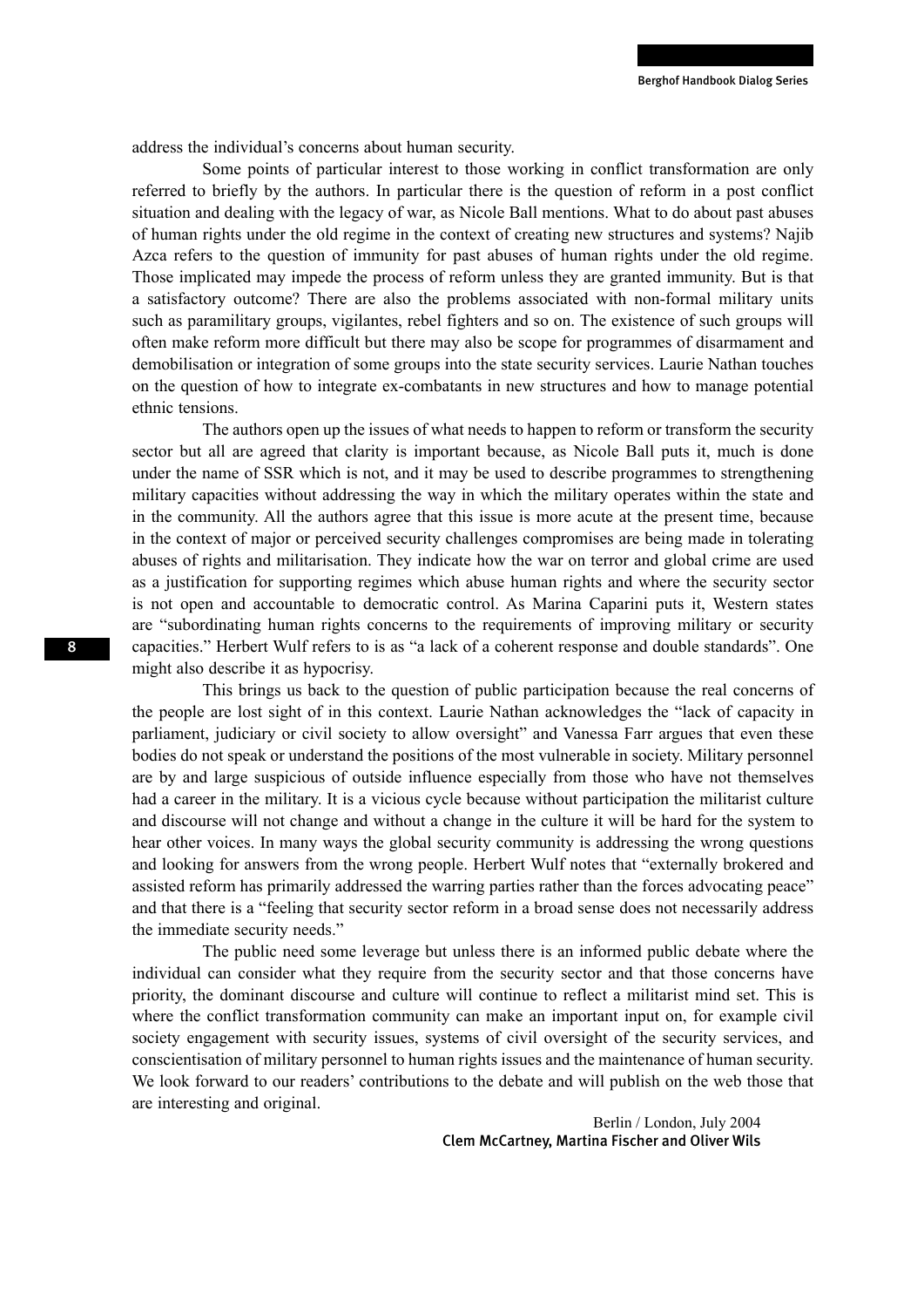**Berghof** Research :ent Forschungszentrum for Constri für konstruktive **Conflict Mana** Konfliktbearbeitung

## Security Sector Reform in Developing and Transitional Countries

Herbert Wulf

### $\boldsymbol{1_\bullet}$  Security sector reform as a new paradigm

#### 1.1 Defining security sector reform

Security sector reform<sup>1</sup> is a relatively recent concept in state transformation, development and post-conflict peace-building. Notions of democratising societies, good governance with transparency and accountability, peaceful transformation of societies, human security and poverty reduction programmes have recently made inroads in security thinking (UNDP 1994; Commission on Human Development 2003; Ball and Brzoska 2002; Ball et al 2003). People worldwide are concerned about armed conflict, terrorism, regional conflicts, failed states, violent crime and human rights abuses. The people-centred concept of human security ideally complements, but often contrasts or competes with the notion of state security, or even more narrowly the security of the political elite. These conceptual changes in the security debate happened primarily in developing but less so in transitional countries.

Security sector reform addresses security problems and tries to improve the situation through institutional reforms. Security and peace are seen as a public good (Mendez 1999). Society as a whole, as well as its individual members, benefits from an increase in security. Security sector reform must be understood as a broad concept, which also concerns a more efficient use of scarce resources to improve security. Democratic, civilian control over security forces is crucial

1 In the official discussions within the OECD donor community the term security system reform has recently been introduced instead of security sector reform.

Security Sector Reform: Potentials and Challenges for Conflict Transformation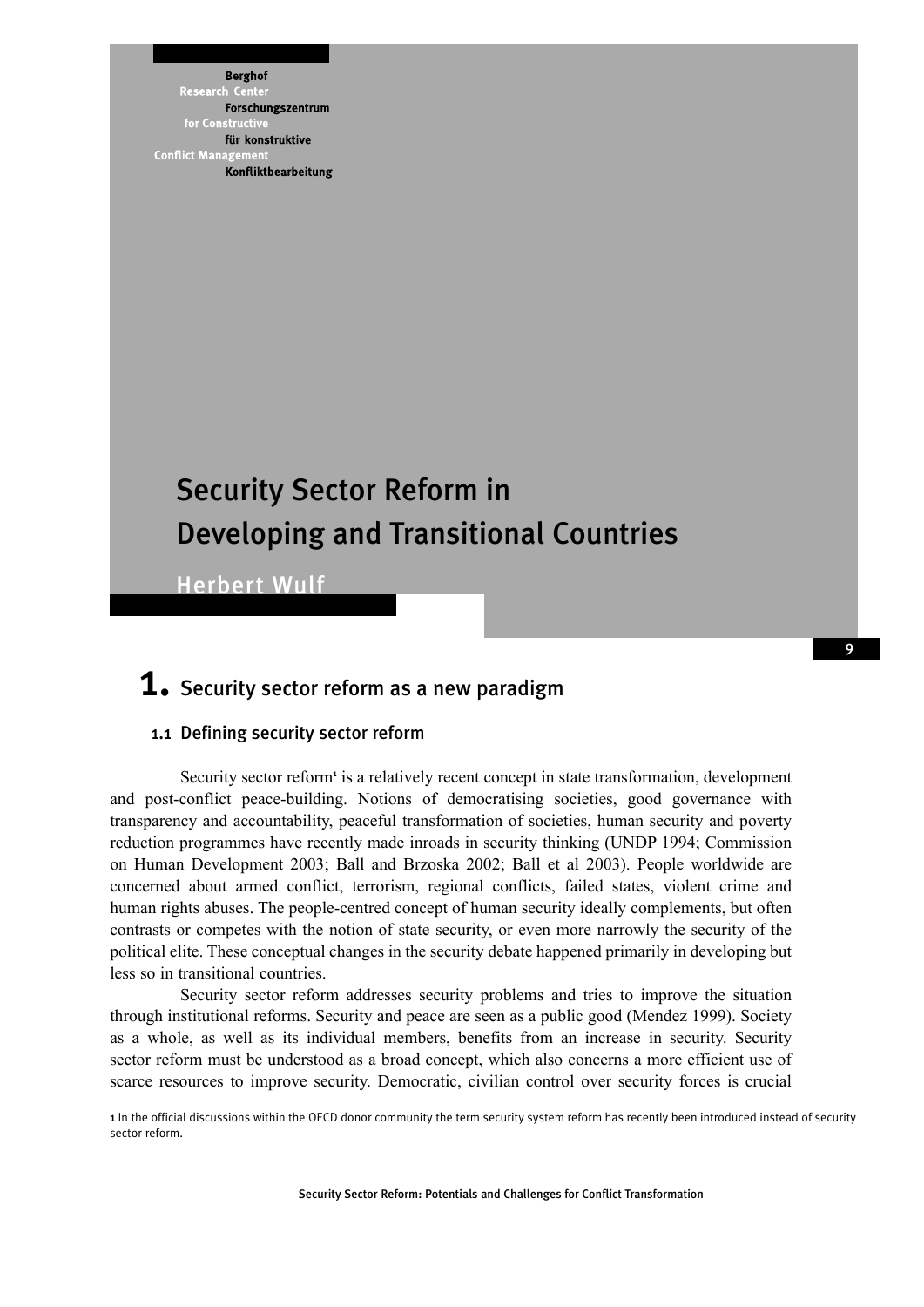for the provision of security in the interests of the population. Democratic decision making requires transparency and accountability. Thus, the public at large needs to be involved. However, democratisation is no guarantee of improved security. The fact that democratisation has so often been associated with rising political violence is probably no coincidence since it challenges established privileges and raises political expectation which are not always fulfilled (Luckham 2003). Hence, the crux of the reform of the security sector is the development of both effective civil oversight and creation of institutions capable of providing security (Ball et. al. 2003, p. 268).<sup>2</sup>

The list of countries in need of security sector reform is long.<sup>3</sup>The reasons why security sector reform is necessary in each of these countries vary. They include post-conflict rebuilding, transition from military or one-party rule to participatory forms of government, recent independence, a lack of transparency and accountability in public affairs, a disregard for the rule of law, problem in conflict mediation due to an often conflict-exacerbating role by actors in the security sector, difficulties in the management of scarce resources, as well as inadequate civilian capacity to manage and monitor the security forces.

The concept of security sector reform has become increasingly popular since it was first put forward to a larger public in a speech by Clare Short, the then United Kingdom Minister for International Development, in London in 1998 (Short 1999; Ball 1998.) Its appeal lies in the visionary integration of a number of objectives under one intellectual roof: the reduction of military expenditures and their redirection to development purposes; security-relevant development; donor activities in conflict prevention and post-conflict situations; and improvement in the efficiency and effectiveness of governance over those institutions charged with the provision of security (Brzoska, 2003).

#### Box 1: What is the security sector and its reform?

Security sector reform is the transformation of the security system which includes all the actors, their roles, responsibilities and actions, so that it is managed and operated in a manner that is more consistent with democratic norms and sound principles of good governance, and thus contributes to a well-functioning security framework. Responsible and accountable security forces reduce the risk of conflict, provide security for citizens and create the right environment for sustainable development. The overall objective of security sector reform is to contribute to a secure environment that is conducive to development.

Source: DFID 2003, p. 30, OECD/DAC 2001, pp. II-35

When defining security sector reform and formulating the objectives, the problem arises that too narrow a definition (for instance an exclusive focus on the military) might lead to an inadequate programme. This is because security sector reform is not just about disarmament or reducing the size of the army, but also about security in the wider sense – the security of every single human being within society. Conversely, too broad a definition (that includes everything from protection against HIV to water resources management) might create a lack of clarity concerning the core of the needed reforms.

If adequately designed, the supply of weapons, materials and other equipment as well as military and police assistance can also be part of a programme of security sector reform, as the need for the right equipment by African peace keepers illustrates (Field 2004). One criterion for using the term security sector reform is that this assistance is integrated into an overall strategy of

<sup>2</sup> See Box 1.

<sup>3</sup> Governments in developed countries have implemented reforms in their security sector too. However, this paper addresses primarily security sector reforms in developing and transitional countries.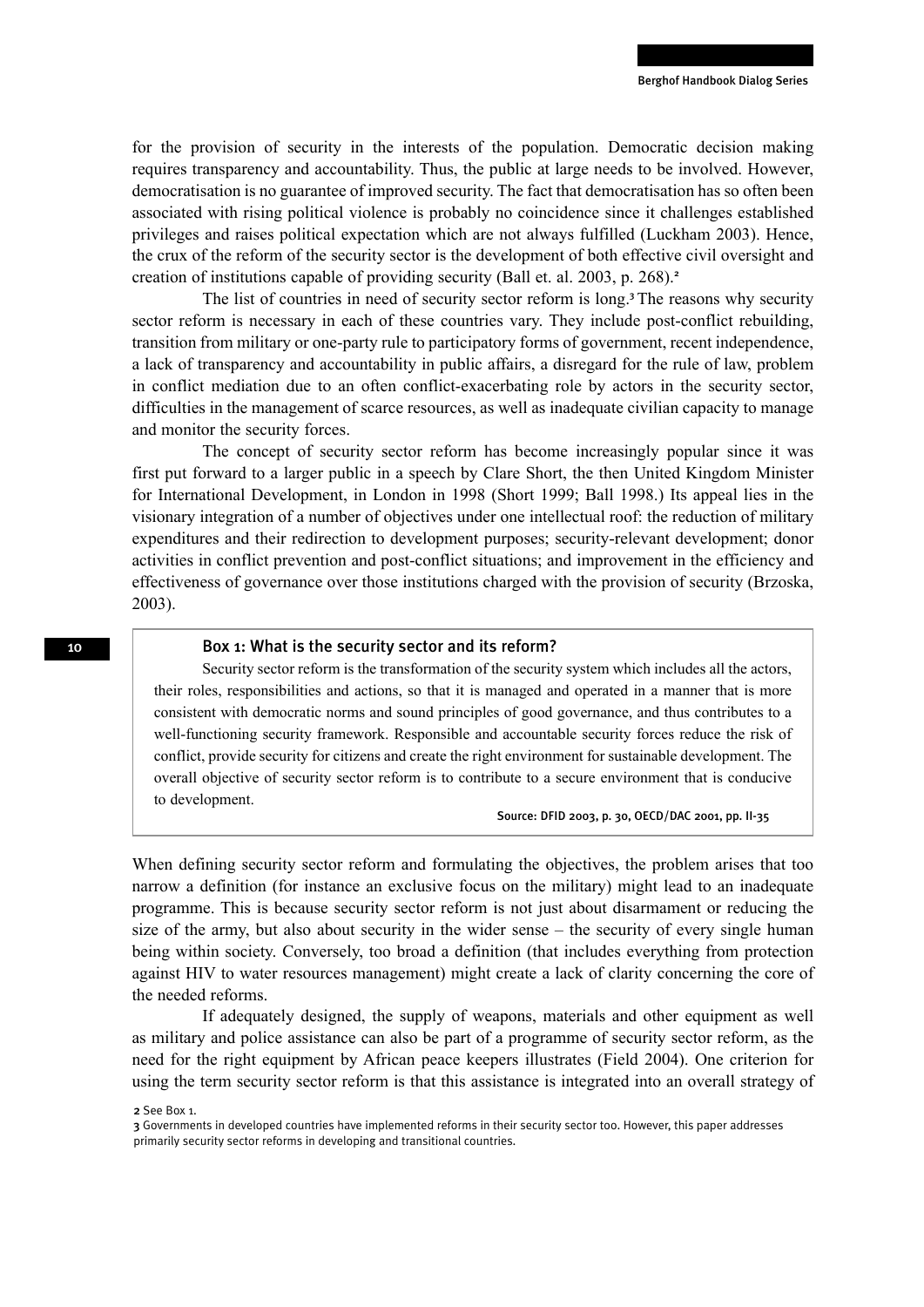development and democratisation of the society. This implies that security sector reform can never be implemented as a stand-alone programme but has to be embedded in a general peace-building and development programme. The military assistance programmes, implemented during the Cold War, which were essentially ideologically motivated, did not as a rule comply with the concept of security sector reform in use today, since they aimed merely to strengthen or modernise the armed forces in question and consolidate the influence of the donor countries. But they did not seek to help establish a democratically controlled security sector that would be conducive to development.

#### Box 2: The historical perspective

The recent debate on security sector reform is not the first period during which development theoreticians and practitioners had turned their attention to these themes. Back in the sixties – partially brought about by a large number of military coups d'état in Latin America, Africa and Asia – the development community was interested in helping identify an appropriate role for the military and the input of resources for the military sector. The debate focused on

- 1. the consumption or wastage of resources by the military, and the issue addressed in various UN reports of whether those resources should be employed for other purposes.
- 2. the role of the military in nation-building. Development theoreticians put forward the hypothesis that, in view of the often artificial borders drawn up in the decolonisation process, the military might play a role in uniting people and building nations.
- 3. the role of the military as a pillar of modernisation. Anglo-Saxon sociologists and political scientists in particular viewed the military as a key group for the modernisation and industrialisation of emerging third-world societies. In so doing they provided the legitimisation for extensive military assistance programs.

What had previously been a predominantly positive image of the military as modernisers had changed by the late sixties, if not before, when the predicted rapid development failed to materialise and the military in many countries had become anything but pillars of growth and development. The more empirical analyses of the seventies focused more closely on the causes of coups d'état and the consequences of policies pursued by military governments. Development co-operation – primarily in response to the negative role of the undemocratic, often repressive and state-terrorist armed forces – proceeded to keep its distance from these actors. The role of the military and paramilitary groups and the absorption of resources by them came to be seen as a highly sensitive area which was too political.

Presently, still existing reservations about security sector reform are attributable to the fact that development co-operation programs geared to the security sector have been viewed as support for the military. This aloofness from the military was problematic in that military assistance and other forms of co-operation with the armed forces in the third world was left largely or in most cases exclusively to the armed forces in the industrialised countries. These activities then took place in the context of the confrontation between East and West and the competition between the respective systems, the Southern dimension of the East-West antagonism. The support provided to third world countries by the USSR was founded almost exclusively on arms exports, and training for the armed forces or underground movements. Yet in countries like the USA and France too, where military assistance was declared as development co-operation, in purely quantitative terms military assistance at times dominated development co-operation. The focus was on military training and the supply of weapons,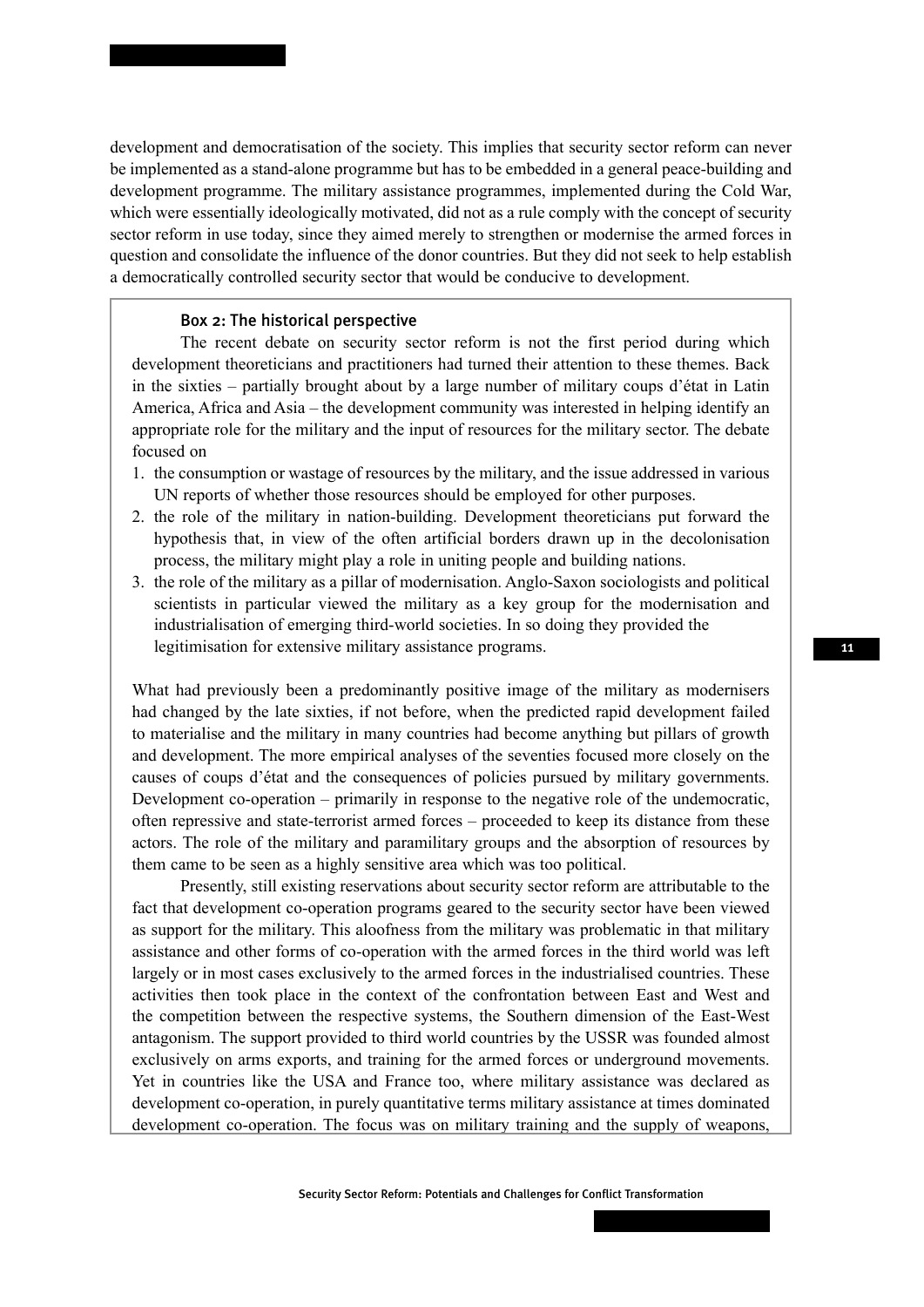whilst the issue of what might be the appropriate role of the military in society in general received little or no attention. In both the East and the West, rationales were sought to justify this support to the armed forces, and it took the end of the Cold War to bring themes involving military and security policy back into the mainstream of development policy debate.

Source: Wulf 2000.

#### 1.2 Elements and actors of security sector reform

Often the reforms are limited and ignore the need for strengthening civil oversight and professionalising civil society for this task. The emerging security sector reform paradigm instead is based on broad principles such as democratic control and accountability, public participation and transparency, good governance and public expenditure management. Instead of single issue reforms, a holistic concept and approach is now called for especially by the donor community (Hendriskson 1999, Hendrickson and Karkoszka 2002). In many post-conflict countries of the world (e.g. the conflict zones of West and Central Africa and in the Balkans), security sector reform has been donor-driven. Donors have insisted on and assisted in security sector reform projects and made such programmes a condition of their post-conflict assistance. In other regions, particularly in many Latin American countries, as well as in some of the countries in transition in Europe, the democratisation of civil-military relations was also included on the national agenda (Diamint 2002, Born, Caparini and Fluri 2002).

#### Box 3: Dimensions of Security sector Reform Political dimension: civil control

| CIVII COMMOI                                         |
|------------------------------------------------------|
| appropriate consumption of resources                 |
| guarantee of citizens' physical security             |
| professionalisation of actors in the security sector |
| Source: Brzoska 2000, Wulf 2000,                     |
|                                                      |

Security sector reform initiatives address four broad areas (Brzoska 2000, Wulf 2000, pp. 19-23):

- The *political* dimension: democratic, civilian oversight of the security sector forces. The core task of reform in this area is good governance, including the capacity of the civil society (e.g. media, NGOs, researchers, the public at large) to facilitate debate on security priorities as well as civilian oversight of the security forces.
- The *economic* dimension: the allocation of resources. The rational allocation of human, financial and material resources to the security sector is a precondition for its efficient functioning. An excessive security apparatus deprives other policies (e.g. sustainable development) from scarce resources and creates an inefficient security sector. At the same time, an under-funded security sector cannot ensure the security of the population. Reform here includes identifying needs and key objectives, determining what is affordable, prioritising resource-allocation and ensuring the efficient and effective use of resources.
- The *social* dimension: the actual guarantee of the security of the citizens. The prime task of the security sector and its actors is to guarantee the internal and external security of the population. Security is not identical with security of the state provided by the military. Rather, it includes the security of the population from attacks of all types on their life, health or property.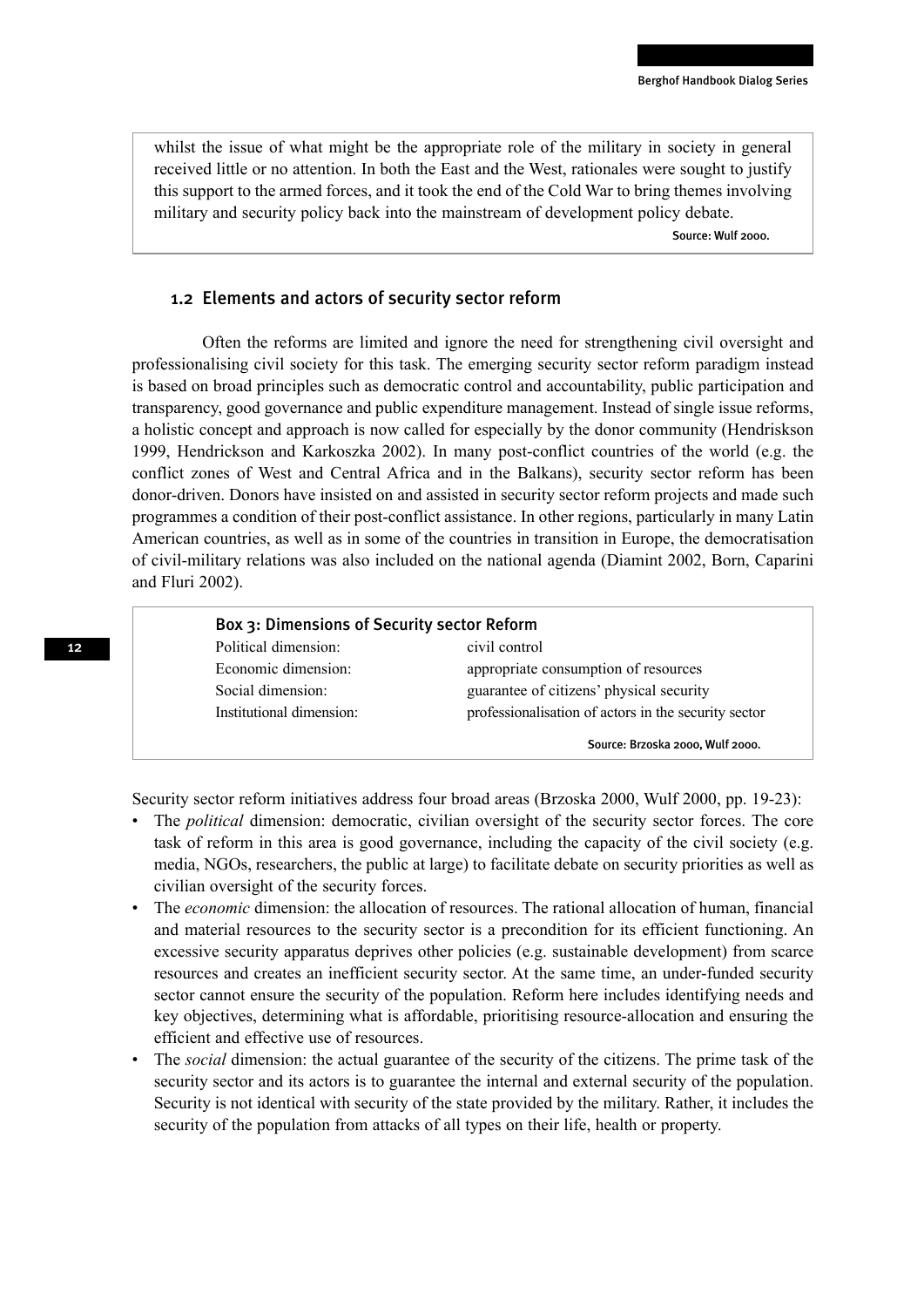• The *institutional* dimension: the structure of the security sector and the institutional separation of the various forces and institutions. The different forces can only be efficient and be held accountable if the various institutional tasks are clearly defined. An institutional overlap between domestic public security and external defence increases the danger of intervention by the military in domestic affairs. The concept of a security sector should not become an excuse for militarised police forces or a major internal role for the armed forces.

#### Box 4: The security community

- *Core security institutions:* armed forces; police; paramilitary forces; coast guard; militias, and intelligence services
- *Security sector oversight bodies:* legislatures and legislative committees; ministries of defence, internal affairs, justice, foreign affairs; office of the president; and financial management bodies (ministries of finance, budget offices, auditor general's offices)
- *Non-core security institutions:* judiciary, customs, correctional services, and other uniformed bodies
- *Non-statutory security force institutions:* liberation armies, guerrilla armies, traditional militias, political party militias, and private security companies.

Source: Ball and Brzoska, 2002, p. 8.

## 2. Empirical experiences and preconditions for reform

#### 2.1 Potential for security sector reform

It is very difficult to generalise on the nature and the required steps of security sector reform, since the respective political, economic and social conditions, as well as the regional constellations, need to be taken into account. The context in which the security sector is to be reformed is vital, and the differences in the various countries are as critical as their commonalties. Nevertheless, an attempt will be made here to identify a number of general conditions and draw corresponding conclusions. A central prerequisite for the successful implementation of reforms is the will to reform on the part of various relevant partners in developing countries, although equally important is the situation in which the specific country finds itself.

The opportunities and potentials for reform in different situations can be measured on a scale, although categorising these countries on that scale is somewhat based on subjective judgement. The two poles are formed by countries at war (such as Sudan), and countries in postconflict situations (such as Mali, South Africa and possibly Sierra Leone).

It goes without saying that, where *war and violent conflicts* are being pursued, there is no broad-based will for reform. On the contrary, the belligerent parties usually attempt to strengthen their martial potential in order to defeat the enemy. Reforms to introduce civil control of the military, the growing influence of civil society or demobilisation and disarmament cannot be expected in countries at war, or can be expected only on a limited scale. Nevertheless, this is the very situation in which civil society is needed as a watchdog or whistleblower. Plans for later programmes of demobilisation, disarmament and reintegration can already be drawn up during the conflict. Corresponding support measures are possible. Given the present situation, for example in Sudan, there is no basis for security sector reform. Hence, Sudan could even be placed outside of this continuum.

Security Sector Reform: Potentials and Challenges for Conflict Transformation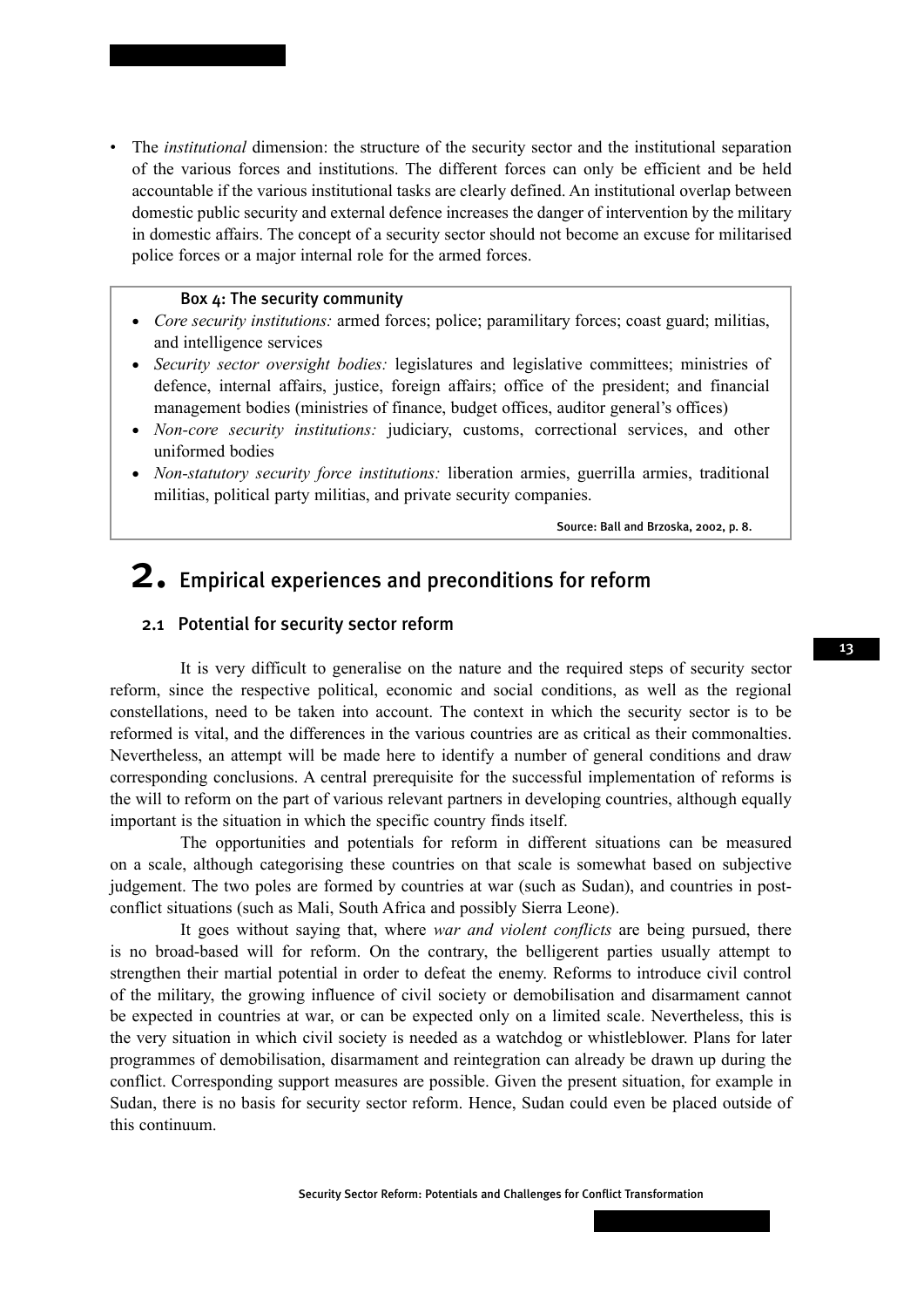|       |                                                         |                    |                                                 | Diagram 1: Scale of Potentials for Security sector Reform              |                                          |                            |
|-------|---------------------------------------------------------|--------------------|-------------------------------------------------|------------------------------------------------------------------------|------------------------------------------|----------------------------|
| War   | Areas of<br>tension                                     | "failed"<br>states | Societies under-<br>going conflict<br>mediation | Transformation<br>countries                                            | societies in<br>transition to<br>peace   | post-conflict<br>societies |
|       | impossible                                              |                    |                                                 |                                                                        |                                          | major potentials           |
| Sudan | DRC.<br>Rwanda<br><b>Burundi</b><br>Afghanistan<br>Iraq | Somalia<br>Liberia | Sri Lanka<br>Algeria<br>Chad                    | <b>Bulgaria</b><br>Rumania<br>Uzbekistan<br>Turkmenistan<br>Kazakhstan | Bosnia &<br>Herzegovina<br><b>Kosovo</b> | Mali<br>South Africa       |

Similarly problematic is the situation in *areas of tension and countries with a high probability of war*. In these countries, there is usually a process of armament followed by mobilisation of the armed forces, whereupon civil norms cease to apply. External support is usually accepted by a government only to support its own war effort. In such cases, however, it is also conceivable that support be focused on civil society. Here too it is necessary to seek paths and support structures that strengthen human security.

Poor preconditions for comprehensive security sector reform also prevail in so-called *"failed" or "collapsed" states*. Characteristic of this development is the loss of state control over the monopoly of force. External assistance, even on a large scale, is no guarantee for success. In such situations, reforms of the apparatus of legitimate state coercion are virtually impossible. Somalia is a prototypical instance of such situations; the fragmentation of the individual militarily active groups and warlords demonstrates that groups are only willing to be disarmed under favourable conditions (for instance where alternative economic prospects are created). However, the preconditions are not in place for fundamental security sector reform.

Potentials are more conducive in countries where *conflict mediation* is under way, and where chances for solving or containing conflicts are good. However, there is often not sufficient mutual trust to be able to embark on comprehensive reforms during the conflict mediation phase. It is therefore important to plan and if possible reach agreement on security sector reforms during the phase of cease-fire and peace negotiations (as was the case for instance in the 1992 Rome Accord for Mozambique).

Overall prospects in *transformation* countries are good. If these countries aim at joining NATO or the European Union they can expect to receive assistance, including programmes for democratising the actors in the security sector. However, post-authoritarian experiences in many countries show that the Soviet legacy, continued authoritarian political leadership, nepotism, police involvement in criminal acts and corruption are the main hindrances for reform. Often civilian oversight is almost non-existent. Security sector reform has come mainly through external pressure and is triggered by bilateral or multilateral arrangements (International Crisis Group 2002).

In countries in *transition to peace*, the prospects for reform are also good. However, resistance by the security sector forces must usually be anticipated here. The inertia of the armed forces and police and their tendency to adhere to traditional structures and assumptions constrain necessary reforms. This position within the armed forces and police does not necessarily mean an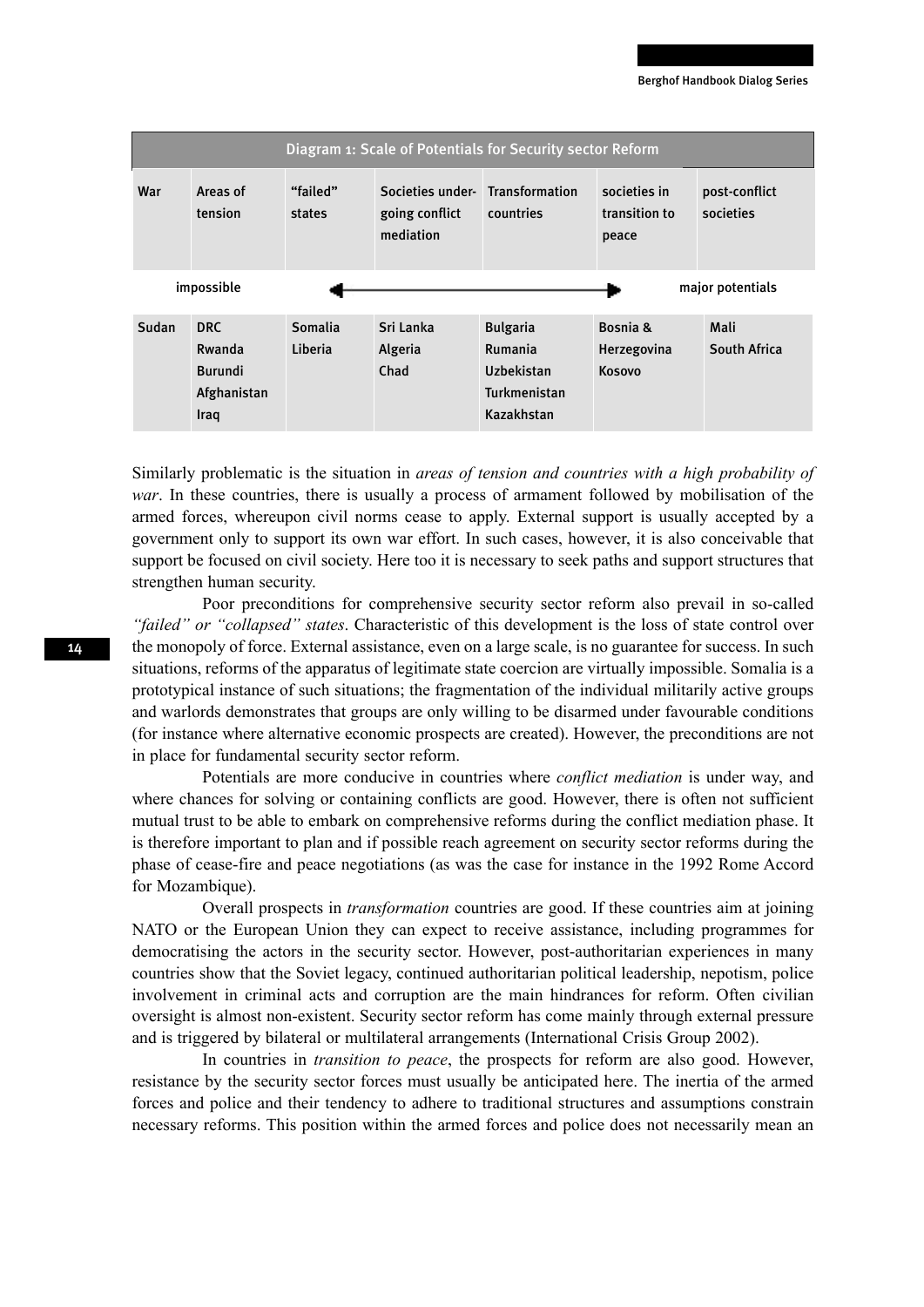irrational or illogical opposition to reform on the part of the actors concerned, but can be explained by the threatened loss of privileges by the security elite. External support to the elements for reform (usually civil society, but possibly also elements within the security forces themselves) can help actually kick-start reforms.

In contrast to countries at war, potentials in *post-conflict societies*, where peace accords have been signed and where possibly even the reduction and adjustment of security forces have been agreed, are very positive indeed. Generally speaking, in such countries there is also a strong will to accept external support for reorientation and reform. The example of South Africa illustrates the deep structural transformation of the security sector. With the reform largely being completed, South Africa as a successful case might even be taken out of this continuum.

#### 2.2 Domestic commitment and ownership: many, but limited reforms

Virtually every state is involved in some sort of reform that changes the way security institutions and actors operate. This, however, does not imply that these reforms can all be labelled 'security sector reform' as it is understood in the development community (see box 1). Questions remain about the direction of such reforms and how reforms are implemented. Often, the reform efforts are not directed at improving the security of the population but are exclusively aimed at rationalising or modernising armed forces and police to save money or to enhance their postures and capabilities.

We can identify several contexts or reasons for reforms with some of these categories obviously overlapping:

- Budgetary necessity (almost all countries with reform programmes)
- End of war or conflict and post-conflict peace-building (Afghanistan, Cambodia, Sri Lanka, East Timor, Mozambique, South Africa, Haiti)
- Continued war or unsettled conflicts with strengthening of the security sector organs (Columbia, Ethiopia, Eritrea, Nepal)
- Transitions from military rule (several Latin American countries, Ghana, Benin, Mali, Indonesia)
- Post-authoritarian experience (all successor states of the former Soviet Union)
- Single-party authoritarian dispensation (Cap Verde, Tanzania, Laos, Vietnam)
- Participation in UN peacekeeping (several West African and Central European states, Argentina, Bangladesh)
- Joining military or political alliances or blocs (the new members or candidates of NATO and the European Union).

#### Box 5: Intelligence Services

"The role of intelligence services in the security sector should be recognised and addressed. Practically all governments find it necessary to maintain specialised forces in this area... Intelligence agencies should be included in security sector reform where their work is concerned with internal security threats. In this area, donors have been reluctant to contribute, as the need for transparency that pervades all other efforts in security sector reform is difficult to reconcile with the development of secret services. To counteract the obvious lack of transparency, the intelligence agencies must be subject to some form of civilian control. A complete detachment of such services from a general process of reform may easily undermine constructive development in other areas."

(NUPI 1999. p. 19)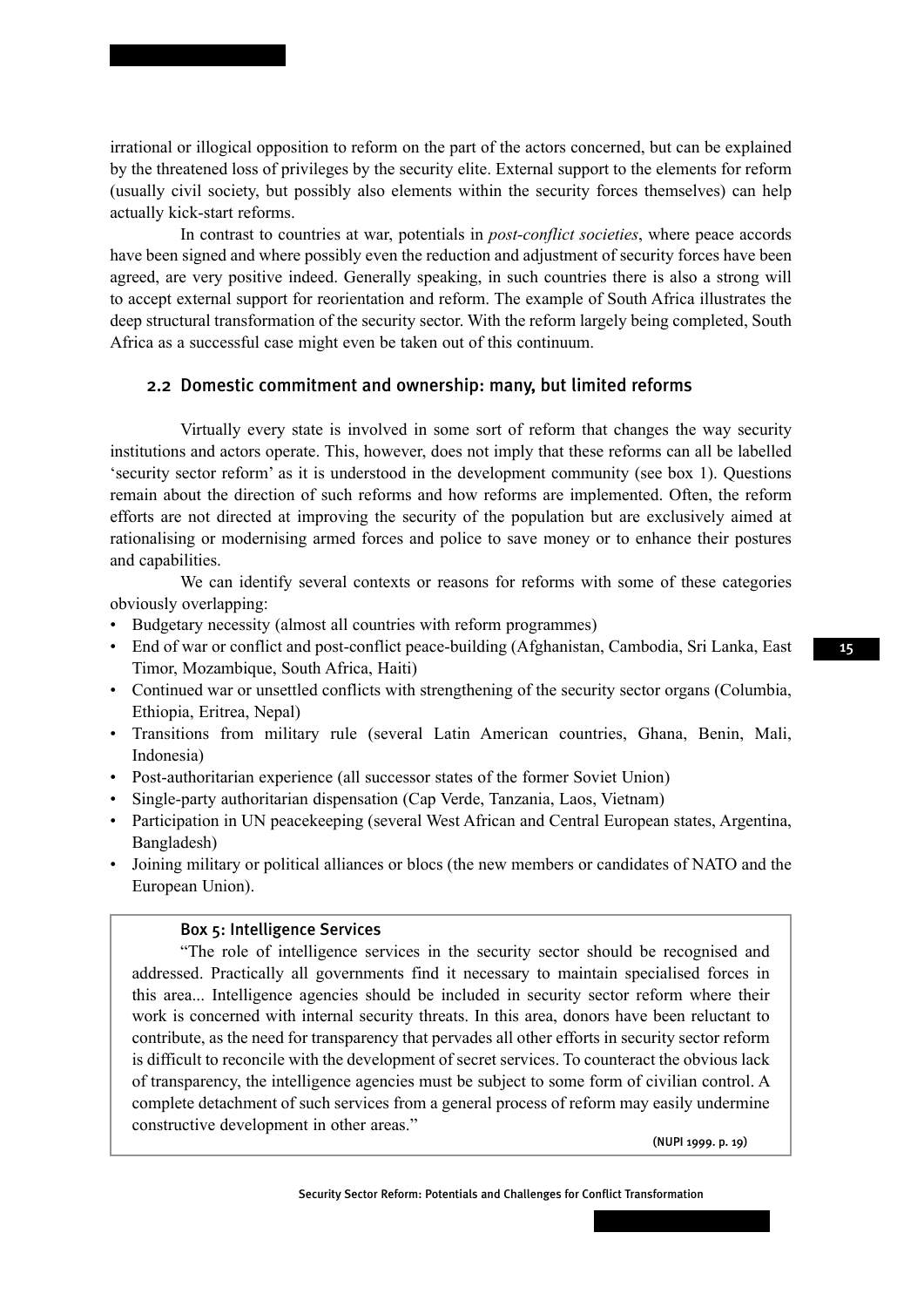Different types of reform are implemented in various countries. The reform scenarios mentioned below usually do not fully explain the various and often overlapping path of reform:

- security institutions have partnered with civilians in transforming security institutions in a genuine effort of democratic transition (South Africa, several Central European States, Brazil)
- democratic change in many sectors of society with limited reforms in the security sector (Benin, Ghana, Mali, Chile, Indonesia)
- security sector reform is driven from above by the government with limited public participation or limited democratisation (Ethiopia, Uganda, Indonesia)
- reform rhetoric or lip service to reform mainly to please foreign governments and investors without much reform and even resistance in practice (Central Asian states)
- externally or donor driven extensive restructuring of the security sector without strong local ownership (Afghanistan, Iraq, Sierra Leone, Liberia, DR Congo, some Balkan states)
- fundamental restructuring of the security sector to meet standards of external partners (Central European countries)
- restructuring security forces, including warring groups in previous conflicts (Afghanistan, El Salvador)
- building new security forces with extensive foreign assistance (Baltic states, East Timor).

To be successful security sector reform requires both that democratic institutions are put in place and a principled acceptance of democratic politics by the government, civil servants and security actors. In terms of domestic actors, in most cases the executive branch of governments, assisted often by donors has driven reforms in the security sector. With few exceptions (most prominently South Africa), parliaments and the public at large have been relatively marginal. This is probably the reason for the often narrow focus of reforms. The executive acted on certain aspects when urgent and immediate problems required action. Typical examples are rampant crime and postconflict reconstruction as well as economic crises, which required budget cuts.

#### 2.3 Strong interest in the donor community but lack of coherence

Over the past few years, the debate on security sector reform has gathered momentum within the international donor community as well as in developing countries and countries in transition. A condition for security sector reform is local ownership. Unless this is ensured donor interventions are likely to have limited effects or might even be counter productive. In the past, external support for the security sector was often provided or withheld for strategic and political reasons (International Alert et al., 2002, p. 1). In recent years, the emphasis among donors has been that sustainable development and peace-building must be based on strengthening governance in the security sector in order to remove the barriers to the state's ability to provide security for its citizens as well as the threats to citizens' security. Compared to the high level of security sector reform needs in many countries, the resources made available are still far from sufficient. However, security sector reform has been accepted as a necessary condition for democratisation and development. In the absence of democratic, civilian control security forces are able to act with impunity in all the four areas mentioned above, with negative consequences for both human development and security.

In 2001 the Organisation for Economic Co-operation and Development (OECD) published a Conceptual Framework with six broad categories of recommendations for members of the Development Assistance Committee (DAC) to develop security sector reform policies and more integrated approaches to security and development (OECD/DAC, 2001). In these six categories the OECD suggested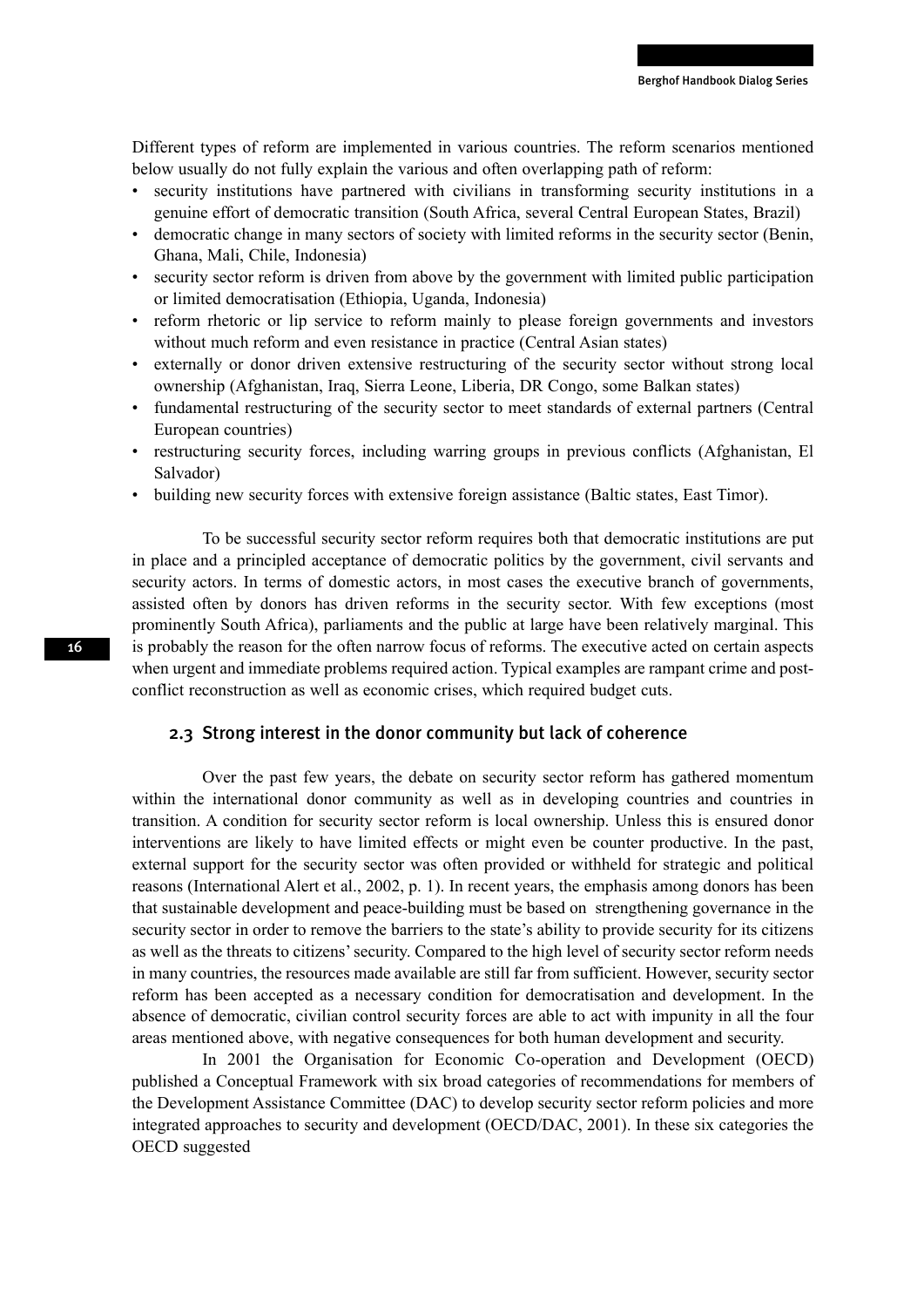- to recognise the developmental importance of security issues
- to conceptualise a comprehensive security system reform that outlines the appropriate roles for actors
- to identify the required capacity and institutional reforms in donor countries
- to develop an effective division of labour amongst development and other relevant international actors
- to work towards the integration of security systems concerns in overall foreign and trade policy and
- to provide assistance to enhance domestic ownership of and commitment to reform processes.

The efforts of the OECD and its member states emphasise the need for a holistic and integrated approach and stress the governance dimension of security sector reform. There are significant differences in donor approaches and terminology. While some donors have developed a stand-alone programme, promoted the concept and undertook the internal institutional reforms to present a coherent policy, many governments are still grappling with the concept, terminology and its integration into their overall policies. The difficulties are mirrored in the complicated relations between development, defence, security and foreign policy actors in many OECD countries.

The World Bank for example is rather reserved about working too closely with the military. With particular reference to its own tasks and mandate, the World Bank emphasises transparency and management in the security sector, as well as the potentials of donor organisations and countries. It expressly identified, already in 1999, the development of civilian expertise for assessing security needs and security threats; setting security policy; effectively managing and overseeing the security sector; training for civil servants in developing control and accounting systems for budgets and expenditure planning; support for democratically elected parliaments to assess security issues; reform of the judicial, legal and penal systems; and strengthening the capacity of civil society to monitor these reforms. The World Bank suggests that the donor community should provide support for such programmes (World Bank 1999, p. 12).

| Box 6: Areas for Development Assistance in security sector reform |
|-------------------------------------------------------------------|
| A. Enhancing state capacity and policy coherence                  |
| a) Security sector reviews                                        |
| b) Management of security expenditure                             |
| c) Civilian expertise on security issues                          |
| d) Regional confidence-building and peace-keeping capacity        |
| B. Reform and training of security forces                         |
| a) Military and police reforms                                    |
| b) Training assistance                                            |
| C. Demilitarisation and peace-building                            |
| a) Conversion of security resources to civilian use               |
| b) Demobilisation and reintegration of ex-combatants              |
| c) Regulation of small arms                                       |
| d) Child soldiers                                                 |
| D. Strengthening democratic governance and the rule of law        |
| a) Justice systems                                                |
| b) Civil society                                                  |
| E. Building research capacity in developing countries             |
| Source: DAC/OECD 2000, p. 21 - 26.                                |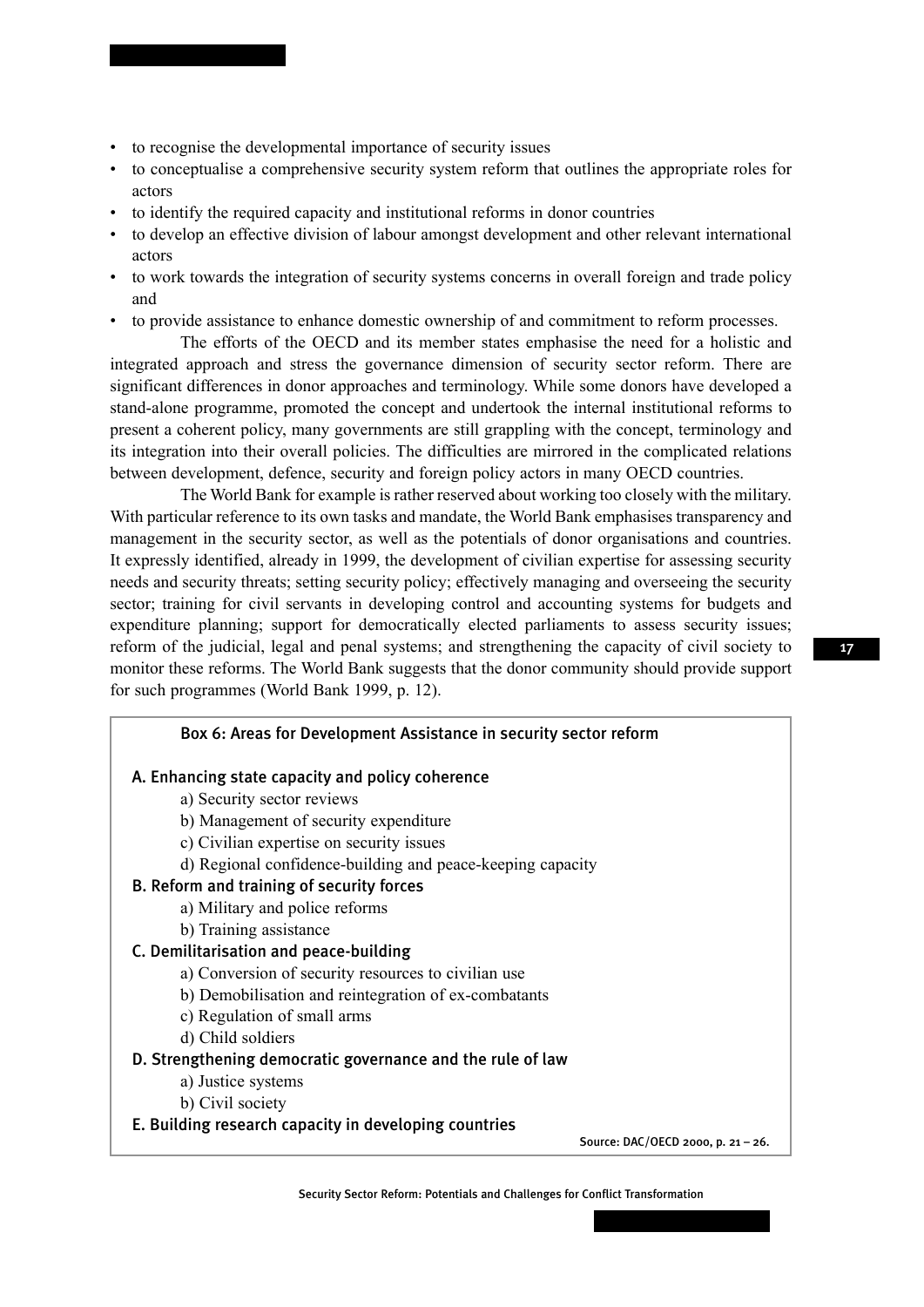Most donors are quick to embrace the paradigm of security sector reform but slow to implement it. In contrast, many have quickly promoted the US 'war on terrorism' notion. This is best illustrated by the enormous difference in financial resources available to the two policies. Resources for security sector reform projects are still scarce among most donors. While for a number of states the anti-terror campaign pays a dividend, security sector reform is primarily seen as a penalty. The US anti-terror campaign has suddenly greatly increased available resources (and interest by the US government) for key developing and transitional countries (Pakistan and Uzbekistan are among the most prominent examples, but also countries like Indonesia and the Philippines). The campaign has also disregarded civil rights and the liberal values of a democratic society. Another consequence of the US focus on global terror and on Iraq, has been the reduction of the importance of Latin America in the US agenda.

Direct donor engagement in security sector reform is still relatively rare. The United Kingdom's Department for International Development (DFID) has taken the lead in Sierra Leone, Uganda and Indonesia, and UNDP in the development in Mali. Political willingness, commitment and responsiveness of the government in the recipient countries have strongly determined the donor impact. In some countries with a strong domestic ownership of the programme (as in South Africa) assistance has come from several donors. Since non-state actors (crime, terrorism, warlordism, armed gangs, armed insurgencies, etc.) are increasingly a security problem in many developing and transitional countries, some donor assistance in security issues is directed against these activities. Assistance in fighting terrorism is mainly concentrated in the military realm. Police and judiciary reforms have been favoured by donors in addition to deploying civilian police as a major component to international post-conflict reconstruction.

The divergent views, policies and projects can be exemplified by four of the largest donors. *First*, the UK government combines the knowledge and resources of the Ministry of Defence (MOD), the Department for International Development (DFID) and the Foreign and Commonwealth Office (FCO). In this 'joined-up government' initiative the departments concerned are encouraged to integrate their policy making and programme delivery and pool their resources in a Global Conflict Prevention Pool and another pool focussing on Africa (DFID, 2003). *Second,* U.S. involvement in security sector reform has been conducted through several agencies including the Department of Defence, the Drug Enforcement Agency, the Department of Justice, and the Department of State. Yet this is not a government-wide concept, since their programmes frequently compete with each other, with little co-ordination, and tend to take a narrow view of foreign assistance. *Third,* the response in Germany is a strong emphasis on promoting civilian oversight of security sector institutions (Kloke-Lesch and Steinke, 2002). Support for justice and internal security and police reform is widely accepted. However, there is only limited engagement in working directly with the military. The generally positive response to security sector reform has not materialised in a comprehensive programme but is directed at pilot projects (GTZ, 2003). *Four,* France, although having traditionally strong ties to many security sector agencies in Franco-phone developing countries, has so far not explicitly taken on board the security sector reform paradigm.

Security sector reform has become, for a number of donors, a catchall phrase. There is a tendency today to include all economic co-operation projects pursued to date which might 'somehow' fit under the heading 'security sector reform': poverty reduction, crisis prevention, peacekeeping, disarmament, demobilisation and reintegration, de-mining, assistance to strengthen human rights etc. Traditional military and police assistance, which usually were implemented in the context of ideological conflict, and involved the supply of modern weapons or other equipment, are sometimes simply included under the new heading. Similarly, technocratic and apolitical notions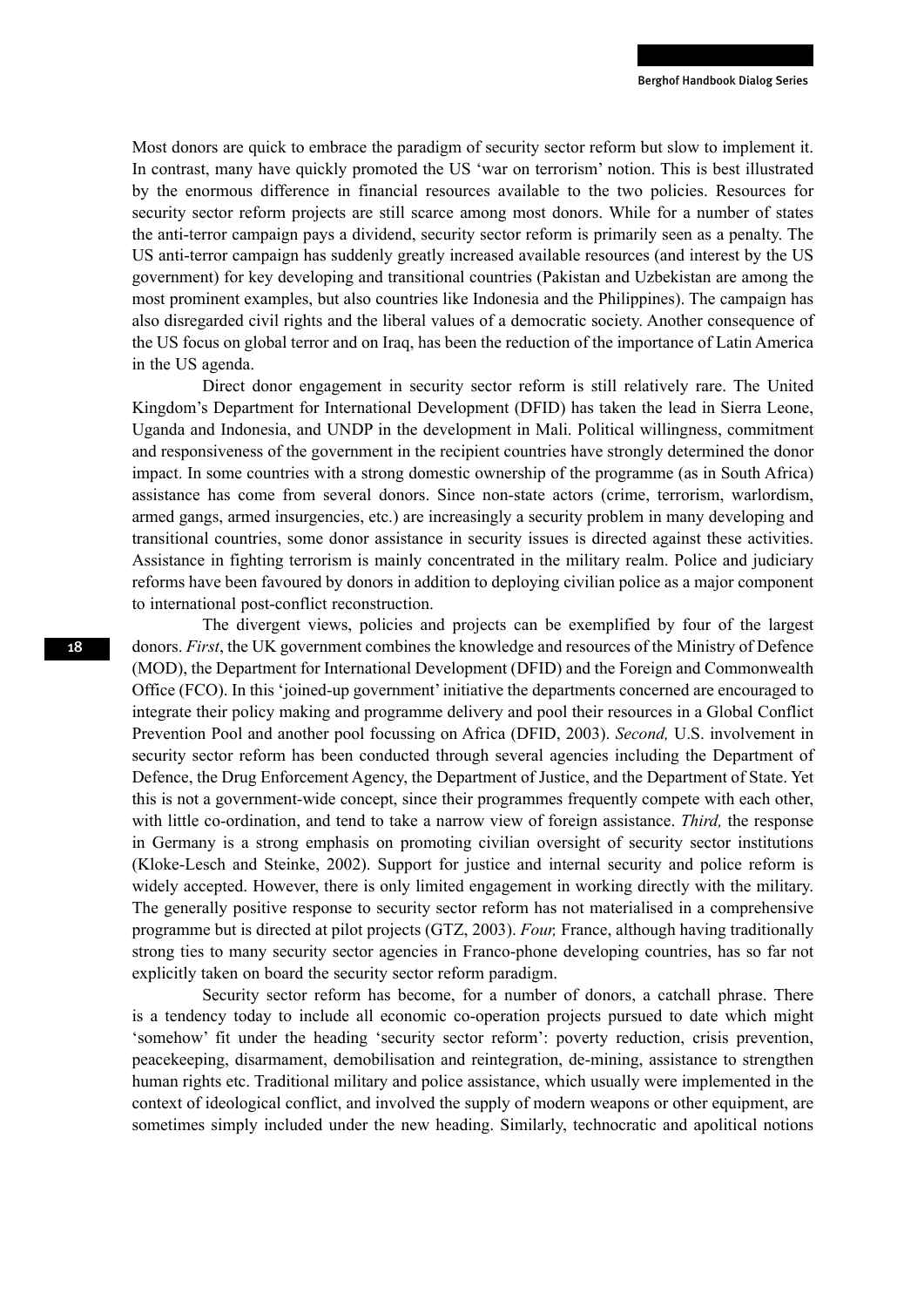derived from previous, and often unsuccessful, projects in public sector reform (with, for example, arbitrary limits of a certain percentage of GDP for military expenditures). They are bound to fail as long as the power relations in society and the legitimate use of the state monopoly of force are not addressed.

#### 2.4 Peacekeeping and police reform

In addition to the donor community, peacekeepers are also increasingly concerned with security sector reform. This reform is deeply embedded in the wider issue of peacemaking. Progress on peacemaking is often linked to security sector reform, particularly the reform of police forces. In the past, peacekeepers often had to take over police functions, including the training of domestic police. In recent years, the deployment of civilian police has been added as a major component to international peacekeeping efforts (Neild 1999). The United Nations' post-conflict rehabilitation programmes in recent years have frequently included civilian police. In the 1960s, the UN in the Congo operation deployed civilian police and they have also been a part of the UN Force in Cyprus. However, not until the end of the 1980s, did civilian police become an important component in UN programmes. As of December 2003 out of a total of 4,581 peace-keeping personnel just over 10 percent served as civilian police, contributed by 67 different countries with the largest contingents from the Jordan, USA, Germany and India. The major contingents are being deployed in Kosovo, Liberia and East Timor. Their tasks include monitoring local police, conducting investigations and providing guidance aimed at building appropriate police services.

| Box: 7: UN civilian police operations as of December 2003 |                |                           |  |
|-----------------------------------------------------------|----------------|---------------------------|--|
| <b>UN peacekeeping mission</b>                            | <b>Since</b>   | Number of civilian police |  |
| <b>UNMIK, Kosovo</b>                                      | June 1999      | 3,691                     |  |
| <b>UNMISET, East Timor</b>                                | May 2002       | 319                       |  |
| UNMIL, Liberia                                            | September 2003 | $312*$                    |  |
| UNAMSIL, Sierra Leone                                     | October 1999   | 130                       |  |
| MONUC, DRCongo                                            | November 1999  | 115                       |  |
| <b>UNFICYP, Cyprus</b>                                    | March 1964     | 47                        |  |
| MINURSO, Western Sahara                                   | April 1991     | 13                        |  |
| UNOMIG, Georgia                                           | August 1993    | 10                        |  |
| <b>Total</b>                                              |                | $4,635***$                |  |

' October 2003 none of the authorised 1.115 civilian police was deployed. \*\* The numbers given by the UN for the different missions add up to 4,637.

Source: [www.un.org/Depts/dpko/dpko/home.shtml](http://www.un.org/Depts/dpko/dpko/home.shtml).

Security Sector Reform: Potentials and Challenges for Conflict Transformation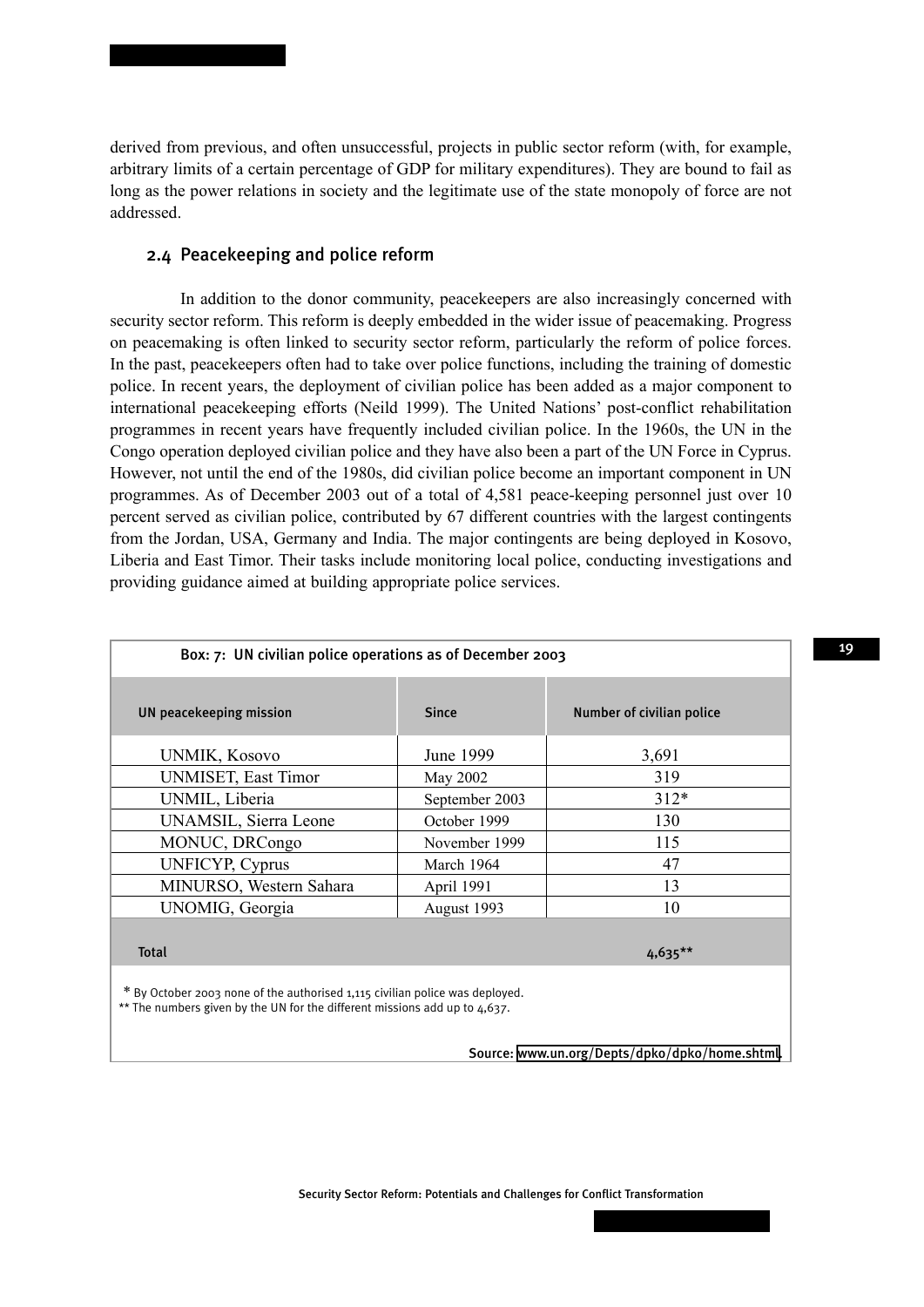## 3. Problems and Dilemmas

The problems confronting African countries have aptly been described by Lauri Nathan (2001) as "The Four Horsemen of the Apocalypse": He lists authoritarian rule, weak states, socioeconomic deprivation and inequity and exclusion of minorities as the structural problems haunting Africa. A similar case can be made for many countries in other parts in the world. His contention is that the international community's programme addresses primarily the prevention of violence rather than the structural causes. He concludes that the "four horsemen of the apocalypse" are the primary causes of large-scale violence. Domestic and internal initiatives to prevent violence and to provide security have to take these structural causes into consideration. Although police and military forces and their weapons in an unreformed security sector are part of the problem, they are usually not the cause of violence but an instrument in such conflicts. Hence security sector reform is a subset of a wider political and economic reform. This is not a question of theorising while parts of the world burn. Ambitions to reform the security sector have to consider the underlying causes of violence for such programmes to succeed. To remove these causes of violence and wars confronting many societies and laying the basis for peace and development can only be a long-term programme. Security sector reform addresses mainly the symptoms of violent conflicts and aims at short or medium term adjustments to facilitate the long-term process. This is certainly a significant objective – an objective, trying to reform the most important state instrument in the peace process. This reform is a necessary but not a sufficient condition for the long-term goal of peace and development, good governance, transparency and accountability.

The security sector is a politically sensitive area. Reform processes encounter serious problems and are faced with dilemmas, which require very close attention.

#### 3.1 The right partners

It cannot be taken for granted as a matter of principle that the will to reform the security sector always exists or that governments will accept external involvement or support, which is after all a form of intervention. Yet this is a precondition for sustainable and systematic reform and demarcates the limits of external support.

Security sector actors have often played dubious roles that might disqualify them. For instance, is co-operation for reform possible with the former military responsible for the genocide in Rwanda? Is the bloody history of the military in Latin America a reason to remain cautious in cooperation even today, or to turn it down? Can co-operation in the judicial sector work with Islamic fundamentalists? Must co-operation be discontinued with countries with nuclear ambitions like North Korea? And if so, what about Pakistan, India or Israel? In many cases partnership in security sector reform will be more complicated than in other fields of economic co-operation. It might even be necessary to decline co-operation, for instance with a corrupt judicial apparatus or to turn down training programmes for the armed forces where there is a risk that direct military assistance may promote or legitimate activities that endanger human security. In cases of doubt, it is therefore appropriate to avoid direct co-operation with the security forces. Nevertheless, there are usually opportunities to strengthen instead and support primarily those elements responsible for democratic control of the security sector.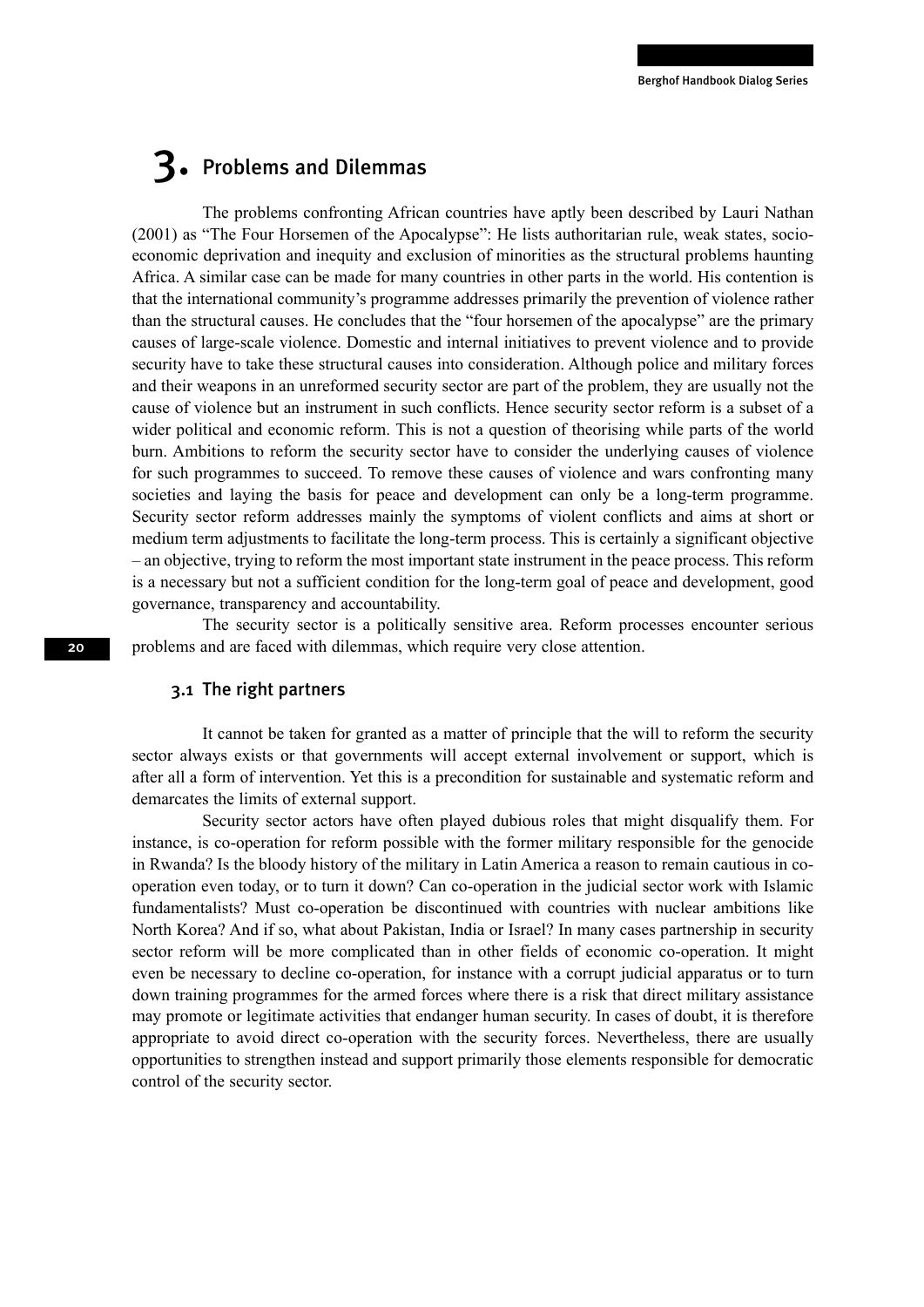#### 3.2 Donor Policy Coherence

Donor policies are often not harmonised, but in many cases diametrically opposed. Many international organisations that promote democracy as a universal norm do not necessarily adhere to these norms. The World Bank and the International Monetary Fund are guided by the principals of their important "Northern" shareholders while at the same time imposing structural reform programmes on recipient countries to achieve democracy and good governance. Even the United Nations is not a democratically organised body with many non-democratic members influencing their programmes.

The real litmus test in security sector reform for donors is the question of whether defence relations (especially arms export interests) are considered within their security sector reform programmes. None of the major donors seem willing to do this but pursue their arms export interest through their economic and foreign trade ministries and agencies while their foreign offices and economic co-operation agencies are pursuing the security sector reform agenda.

Thus, foreign assistance in this area is characterised by a lack of coherence among the different donors and, in addition, within many countries between the different agencies involved in economic and development co-operation. This stands in stark contrast to the generally broad positive response to the notion that lack of human security is a fundamental obstacle to development. As a minimum, involvement in security sector reform requires a strict application of the development criteria to "do no harm".

#### 3.3 Selecting Priorities in the Light of Scarce Funds

Policy makers have to weigh different relevant objectives, like poverty reduction, improvement of health situations, improvement of water supply, and many more against the need for security sector reform. Measures to increase public security can require the allocation of large volumes of resources – resources that might be needed for other programmes. Given the scarcity of funds it will be necessary to set priorities. By setting these priorities it should be kept in mind, that the security sector has control over the ultimate means of force. Hence, it is a specially important sector of the state. However, the general and valid assumption that security is a precondition to development is too broad to be a concrete blueprint for setting such priorities.

### 4. Lessons learned

The situation in many countries urgently in need for security sector reform is not exactly an enabling environment. It has to be accepted – although difficult to tolerate on moral grounds – that violent conflict and wars can usually not be prevented or stopped in the short term. Violent conflict has remained endemic, despite intense efforts, in a number of regions. This insight is not an advice to await peace that will come when the combatants have exhausted their bloody ambitions. It is not meant to propagate the dictum put forward by the old-fashioned proponent of real politik Edward Luttwak (1999) in which he puts The Beatles song upside down and requests to "give war a chance." On the contrary, from a humanist perspective, there is no alternative to working towards peace and development. But the realities in many countries have to be taken into consideration. And these realities often mean that there will be no peace without a reform of the security sector. To expect peace to stabilise a society without touching the security sector is wishful thinking. It is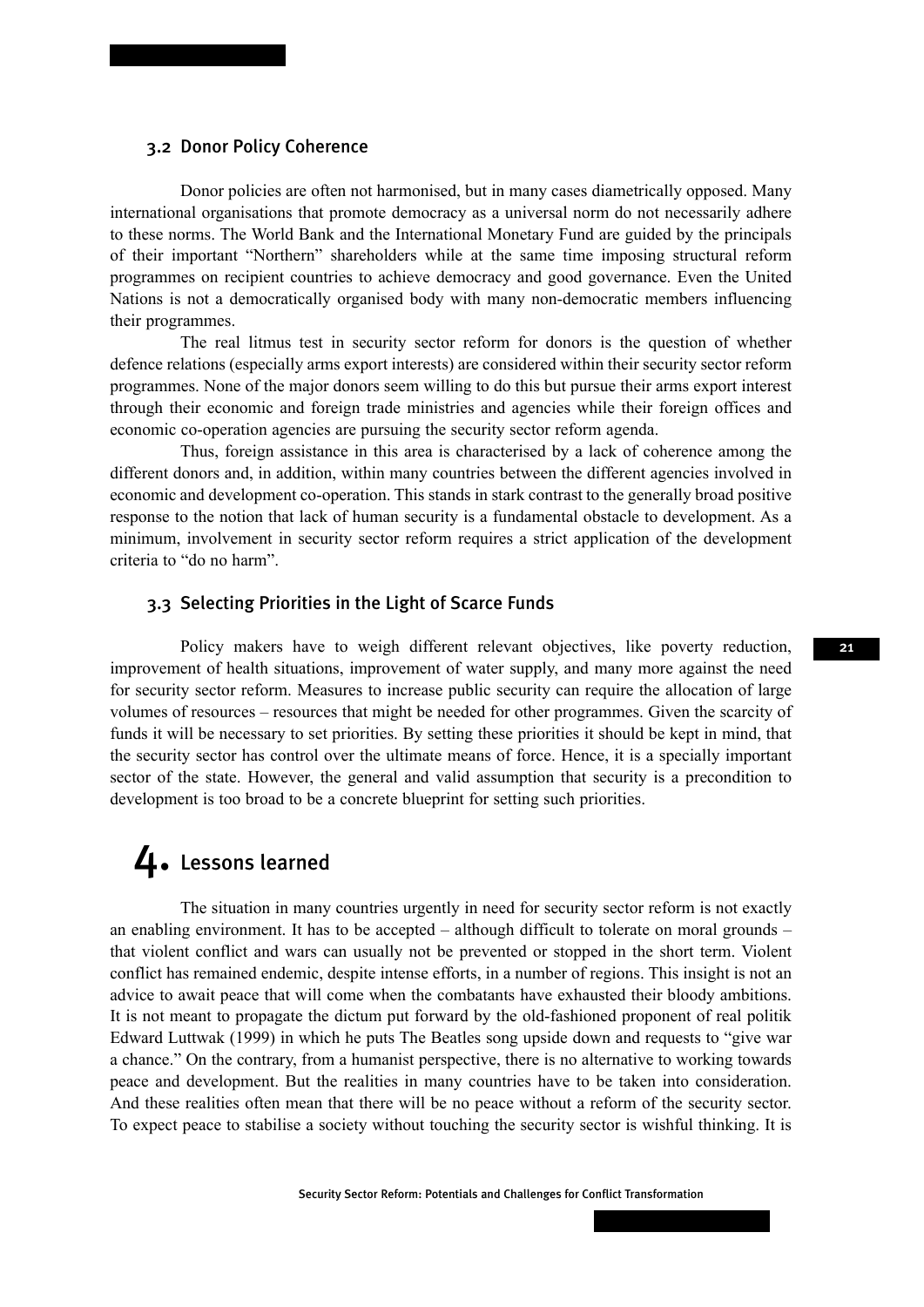imperative that civilians drive this process and not leave it to the so-called security experts.

Many structural deficiencies and practical political barriers prevent easy and speedy reform. There are, however, also positive developments. The most illustrative example of a positive development is South Africa. Given the history and structure of the armed forces and police in that country, the conditions for reform of the security sector were not positive at the end of Apartheid. Nevertheless, within a brief period of time it was possible to carry out a thorough reform that integrated the former adversary armed forces, the various liberation forces and the Apartheid regime forces, into the new South African National Defence Forces. This process was facilitated by the engagement of many NGOs and an active role of the civil society at large in formulating and revising the Defence White Paper of 1996. Although the reform process did not end with Parliament's acceptance of this document, it clearly and unmistakably establishes the democratic control over security (Cawthra 2003).

The engagement in security sector reform has taught some lessons to both the international community and the countries undergoing reform. Traditional military and police assistance programmes of the Cold War period have little in common with the requirements of security sector reform. Among the most important lessons learned by the international community are the need to acknowledge that countries have legitimate security needs; the necessity of comprehensive and coherent external assistance; the need to secure the commitment of national and local leadership; the indispensability of carefully designed confidence-building measures in overcoming the suspicion between the security forces and the civilian population; and the necessity of a long-term perspective and commitment (Ball and Brzoska, 2002).

International and national actors do not always prioritise the same goals in security sector reform. To make security sector reform a success, it is important to consider the specific circumstances of a country, without losing sight of the overall principles and goals of security sector reform and the even wider goal of removing the causes for structural violence. It is important to constantly question what appears to be established wisdom, both specifically with regard to security sector reform as well as international assistance more generally:

- 1. *The role of the military.* While numerous examples of arbitrary action, despotism and political intervention by the military can be quoted from many parts of the world, there are also occasions when the military has intervened due to the incompetence, nepotism or corruption of the political elite. Thus, the role of the military needs to be evaluated on a case-by-case basis. Examples from African and Latin American countries illustrate that a weak and politically controlled military is by no means a guarantee for development. Moreover, 'irregular' forces, such as paramilitaries, which have no clearly defined role and operate outside of the main lines of command, are sometimes overlooked in reform processes.
- 2. *Appropriate civilian control and professional security actors.* The broad debate on civilianmilitary relations also has implications for security sector reform (Bland 1999). A first problem is described as the *praetorian problem*: the need to limit the political power of the military. A second problem is the need for *disciplined armed forces*, since an undisciplined mob of armed individuals can be ruinous for society. Thirdly there is a problem of *mutual control*: the military must be subject to civil control, yet at the same time the military must also be protected against politicians who might misuse them for personal or party political reasons. Fourthly, all governments face the problem associated with "modern" armed forces: the level of e*xpertise of civil control bodies*. How can a civilian government, which often lacks professional military or security expertise and experience, manage a professional military apparatus?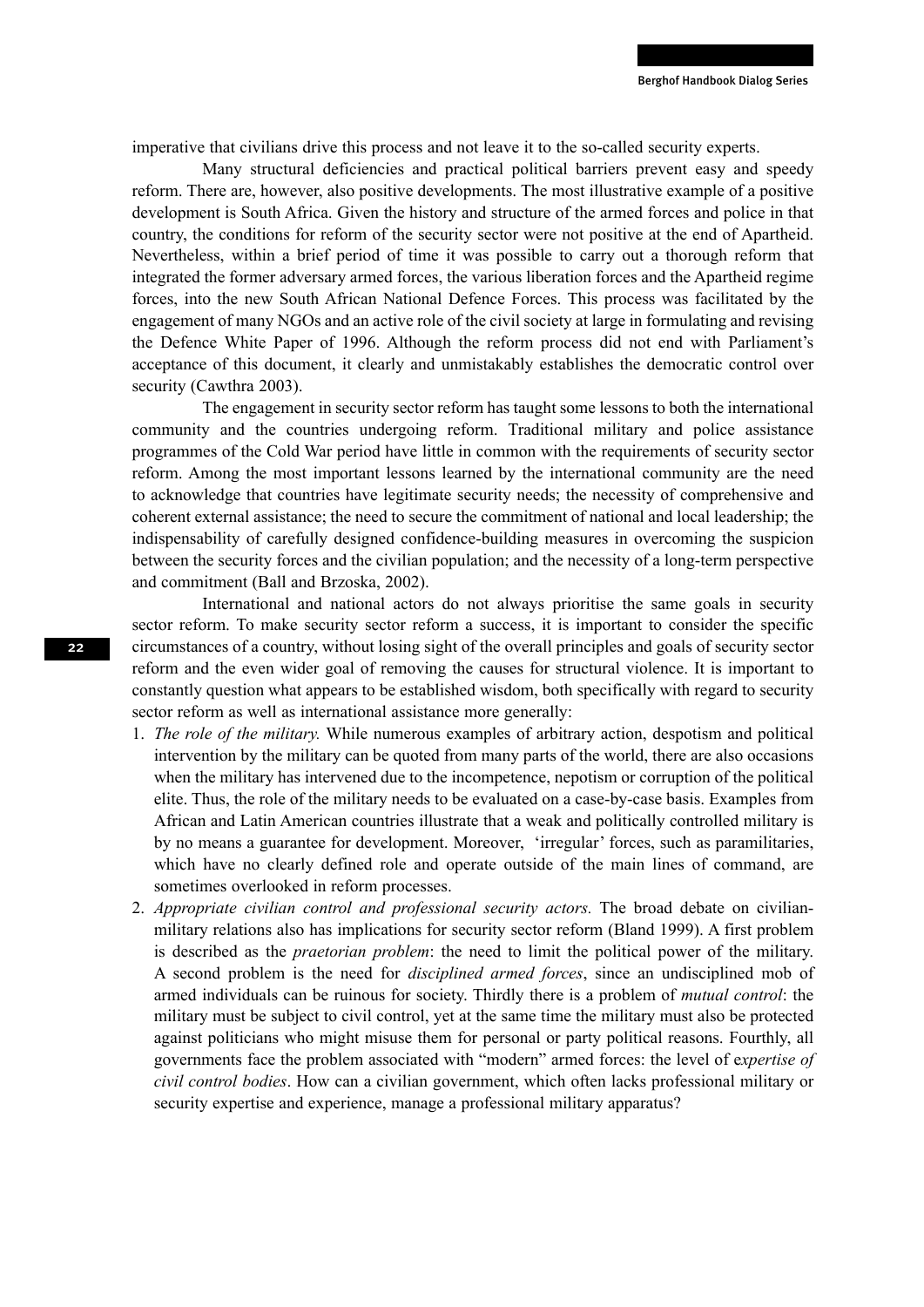- 3. *Political conditionality*. Democracy, good governance and human rights have been presented as a condition (not always in a strict formal sense) for economic assistance. Good governance, often in conjunction with other conditions (such as the implementation of structural adjustment programmes), has become a core value of international assistance programmes. Particularly where social, economic, political and administrative development is weak, and is further weakened through globalisation, conflicts can be compounded by well-intentioned but illdesigned conditionalities. Every intervention by a foreign actor is based on a set of assumptions – explicit or implicit, theoretically valid or invalid. If the causes of insecurity are misperceived, then programmes or suggested remedies might be inefficient or even counterproductive.
- 4. *Strengthening and professionalising civil controls and civil society*. Security sector reform can be most successful where legitimate civil institutions possess the capacity and the expertise to control the security forces. The provision of support and training to government agencies, parliament, the civil service, non-governmental organisations and the press etc. must be a part of effective reform (strengthening of the legislative and executive capacities and of civil society in general).
- 5. *Reservations of the development community*. It is recognised in development co-operation that security issues can no longer be excluded, as was the case for a long time. This recognition has not led to embracing this theoretical knowledge in practical programmes. Reservations about co-operation with security sector actors remain (often for good reasons). In cases of doubt, it is appropriate to avoid direct co-operation with security forces, and instead to strengthen and support civil society enabling it to exercise more control of the security sector.
- 6. *Selectivity*. While the need for humanitarian intervention in cases such as the genocide in Rwanda or ethnic cleansing in the Balkans is understandable, the international community still grapples with the selectivity of its interventions. This applies to security sector reform as well: why does the international community intervene in some cases but not in others?
- 7. *Incoherence of donor policy*. While development ministries argue for a reduction in military expenditure commensurate with development needs, ministries of economic affairs and trade lobby for the arms industry. Similarly, while negotiations are under way on debt-cancellation programmes, arms imports are increasing foreign indebtedness. Donors should practice what they preach.
- 8. *Re-labelling of traditional programmes.* The present popularity of security sector reform concepts can lead to an undifferentiated strategy encompassing almost all areas of economic assistance, amounting in the end to nothing more than a re-labelling of traditional programmes under the guise of security sector reform.
- 9. *Turf wars*. Although co-operation among donors is a key concept in development co-operation, the reality often looks different. Competition between different international organisations, governments and NGOs, rather than joint efforts, make their imprint on programmes.
- 10. *Dilemmas of security sector reform*. A number of dilemmas have been mentioned above, namely to co-operate with the right partners, setting the right priorities and donor coherence. In addition, given the economic, political and social constraints in most of the developing and transitional countries a full-fledged security sector reform programme can mean overkill. A gradual approach, finding a compromise to fully engage local authorities and improvements in transparency that can be properly monitored would be more realistic. However, experience has also shown that when problems in the security sector are approached in a piecemeal fashion, security and governance are usually not improved significantly (Hutchful 2003).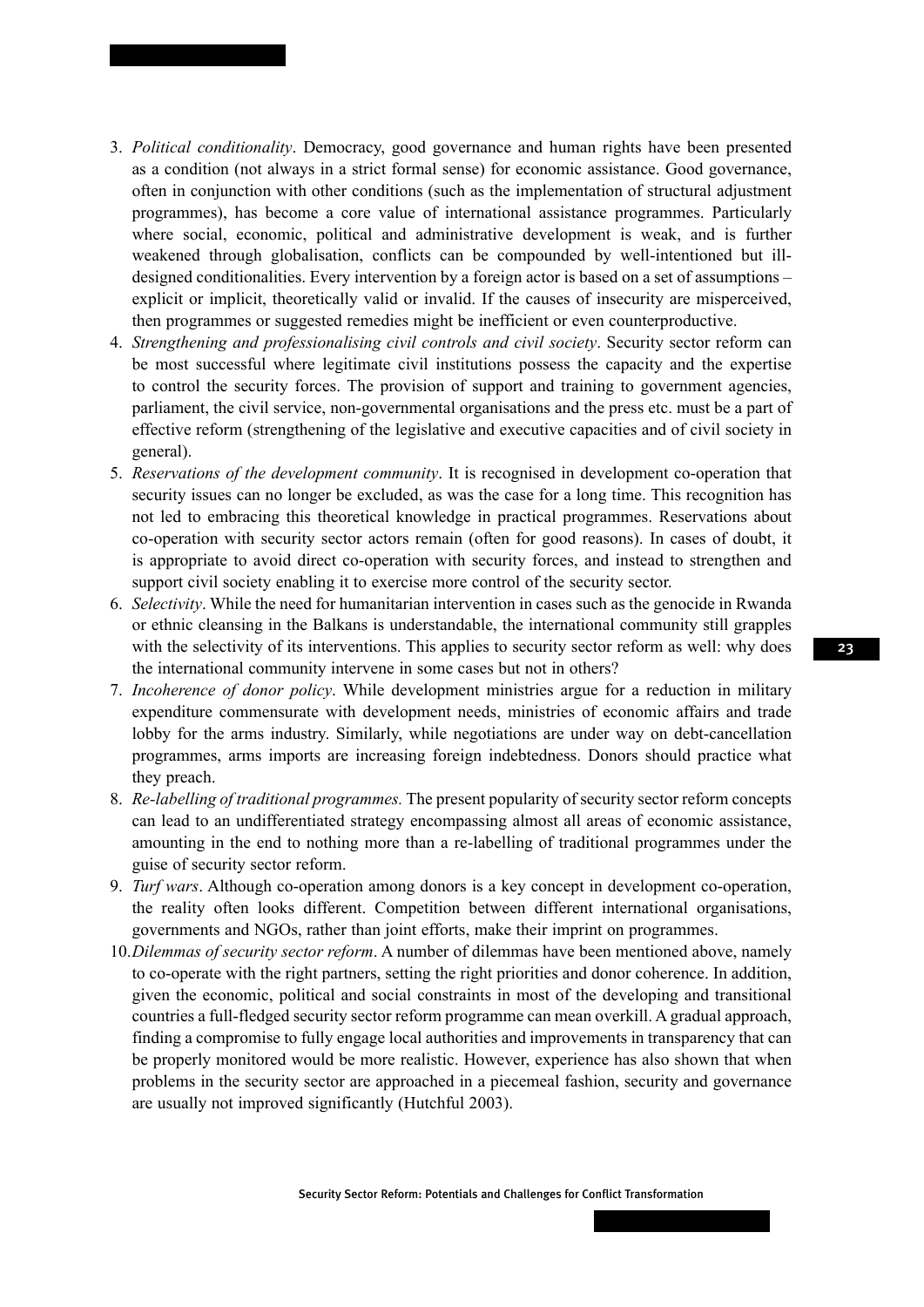## 5. Conclusions

The dilemmas show something of the problems of moving forward in this field. In order to overcome these problems and engage the right people in a meaningful way then we need to use an approach which is aware of these problems but nevertheless makes use of the opportunities that have opened up through the debate on security sector reform. This needs to be an engaged, but gradual approach and is not an "either/or" position. Security sector reform will achieve little without a broader process of transformation of the society. But the reverse is also true. The political reform process will get stalled without a thorough transformation of the security sector. It is a process that goes beyond the civil control of the armed forces; it needs to be a process of democratic control.

While the reform process is still ongoing in many countries it can be concluded that countries have performed unevenly in security sector reform, ranging from fundamental and solid progress toward democratic societies including the security system, to single issue or half-hearted reforms. Sometimes security agencies are excluded from the reform process and the executive routinely deploys police or armed forces and a judiciary under its control against political opponents. Security sector reform, so far, has also a mixed record in post-conflict societies because the externally brokered and assisted reform has primarily addressed the warring parties with the most direct involvement in violence, rather than the forces advocating peace. Such a short-term focus was often necessary to secure the end of hostilities. Nevertheless, it seems that fundamental changes in society, like a regime change or the end of war, are a solid ground for far-reaching reforms, while relatively stable societies are slow to seriously implement security sector reforms. An important conclusion is that the reform of the security sector is not regime-dependent and democratisation is not by itself a guarantee of reform.

Of course, there remain formidable barriers to comprehensive reforms of the security sector: lack of the most basic civil institutions capable of carrying out reforms; continued authoritarianism; continued strife, criminality, ethnic cleavage, warlordisms and other legacies in post-conflict situations; lack of political will and commitment in recipient countries; and last but not least, budgetary constraints. Key shortcomings of programmes are lack of domestic ownership, shortage of resources, ad-hoc and piecemeal rather than holistic or comprehensive programmes, lack of co-ordination among donors, even reluctance among donors to engage in the security sector and weak linkage to regional initiatives.

Donors have expanded and deepened their engagement in security sector reform during the last years which is evident from the numbers and kind of activities in which they are engaged and their policy formulations. Nonetheless, it is not always clear if the assistance that is being provided works towards a holistic and integrated approach to security.

The US-led anti-terror campaign has had negative impacts on accountability and transparency and ignores genuine security sector reform and good governance objectives. Rather, the aims are the strengthening of the operational effectiveness of uniformed security services and intelligence in a narrow technical sense. Here the cleavage between concepts of 'human' and 'hard' security doctrines (the latter based primarily on military or police force) becomes most obvious. The experience so far has shown that the military, due to its structure and traditional war fighting capability, has only a limited potential to fight terrorism. The enlightened military officers are ready to admit this and discuss this in their various journals (Wulf 2002). Often it is politicians who for the sake of public consumption over-emphasise the function of the military in anti-terrorism programmes. With this experience in mind it is advisable to engage with the military in a dialogue about their capabilities and limitations. Again, this process is laborious, since anti-terrorism has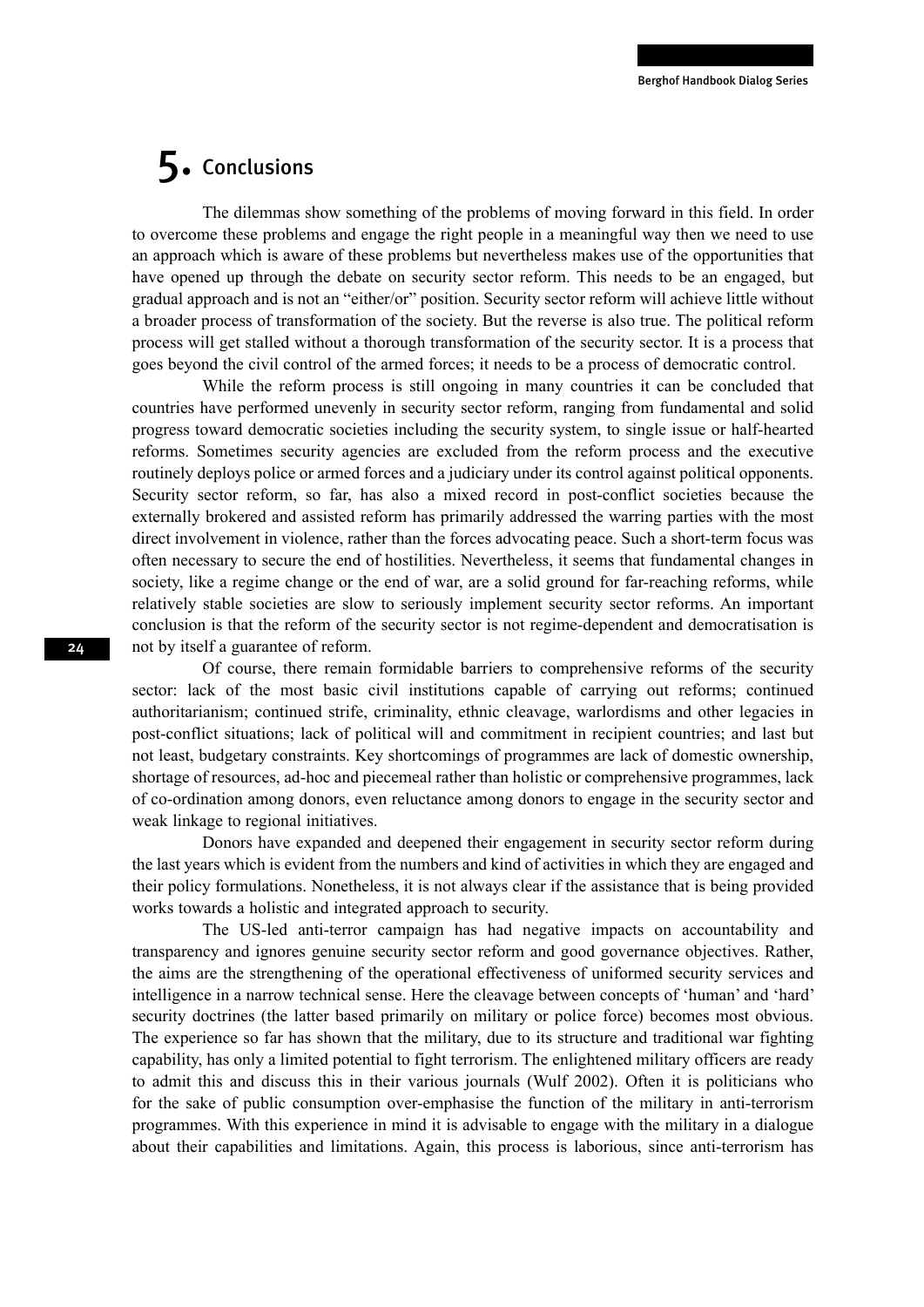become the new enemy image and serves a similar ideological function as anti-communism during the Cold War. But as history has shown enemy images can be transcended.

Interestingly and paradoxically, while much of the international political and academic debate has addressed concepts of wider security (with a non-military or defensive focus), many governments, both in developing and transitional countries as well as in developed countries, have become concerned with 'hard' security. This is largely due to pressing local and international problems like organised crime, internal wars and gross human rights violations which seem to call for an immediate domestic or international military or police response rather than a long-term reform concept. In part this is a response to a feeling that security sector reform in a broad sense does not necessarily address the immediate security needs. It is therefore worthwhile to take up this debate with the security planners.

In general, the international community has been not very forthcoming to promote security sector reform, although a few donors and recipient countries have propagated ambitious governance-related programmes. In practice, security sector reform initiatives have often been partial and selective. Despite some critical observations and shortcomings of reform programmes, on balance it can be considered a progressive development that security sector reform and security problems are no longer exclusively in the realm of 'hard' security advocates but play an important part in development discussion and assistance. At the same time, it has to be clear to the advocates of security sector reform that this approach addresses an important part, but only a certain part of the problem. The underlying structural causes of inter- and especially intra-state crises cannot be resolved through quick fixes. Security sector reform does not end with the cessation of the most obvious gross violence and warfare. It is a medium-range reform programme, which has to be embedded in a long-term process of peace-peacebuilding.

# 6. References

- Ball, Nicole, Michael Brzoska, with Kees Kingma and Herbert Wulf. 2002. Voice and Accountability in the Security Sector. Bonn International Center for Conversion (BICC). Paper 21. Bonn.
- Ball, Nicole. 1998. Spreading good practices in security sector reform: Policy options for the British Government. Saferworld. London. December.
- Ball, Nicole. 2000. Good practices in security sector reform. Herbert Wulf (ed.) Security Sector Reform. Bonn International Center for Conversion (BICC). June, pp. 14 – 21.
- Ball, Nicole, J. Kayode Fayemi, Funmi Olonisakin, Rocklyn Williams, with Martin Rupia. 2003. Governance in the Security Sector. Nicolas van de Walle and Nicole Ball (eds), Beyond Structural Adjustment, Palgrave, pp. 263 – 304.
- Bland, Douglas L. 1999. A unified theory of civil-military relations. Armed Forces and Society. Vol. 26, No. 1, (Fall). S. 7 – 25.
- Born, Hans, Marina Caparini and Philipp Fulri (eds.). 2003. Security Sector Reform and Democracy in Transitional Societies, Nomos, Baden-Baden.
- Brzoska, Michael. 2000. The concept of security sector reform. Herbert Wulf (ed.) Security Sector Reform. Bonn International Center for Conversion (BICC). June, pp. 6 – 13.
- Brzoska, Michael. 2003. Security sector reform in development donor perspective: origins, theory and practice. Geneva Center for the Democratic Control of the Armed Forces (DCAF). Occasional Paper 4. Geneva. November.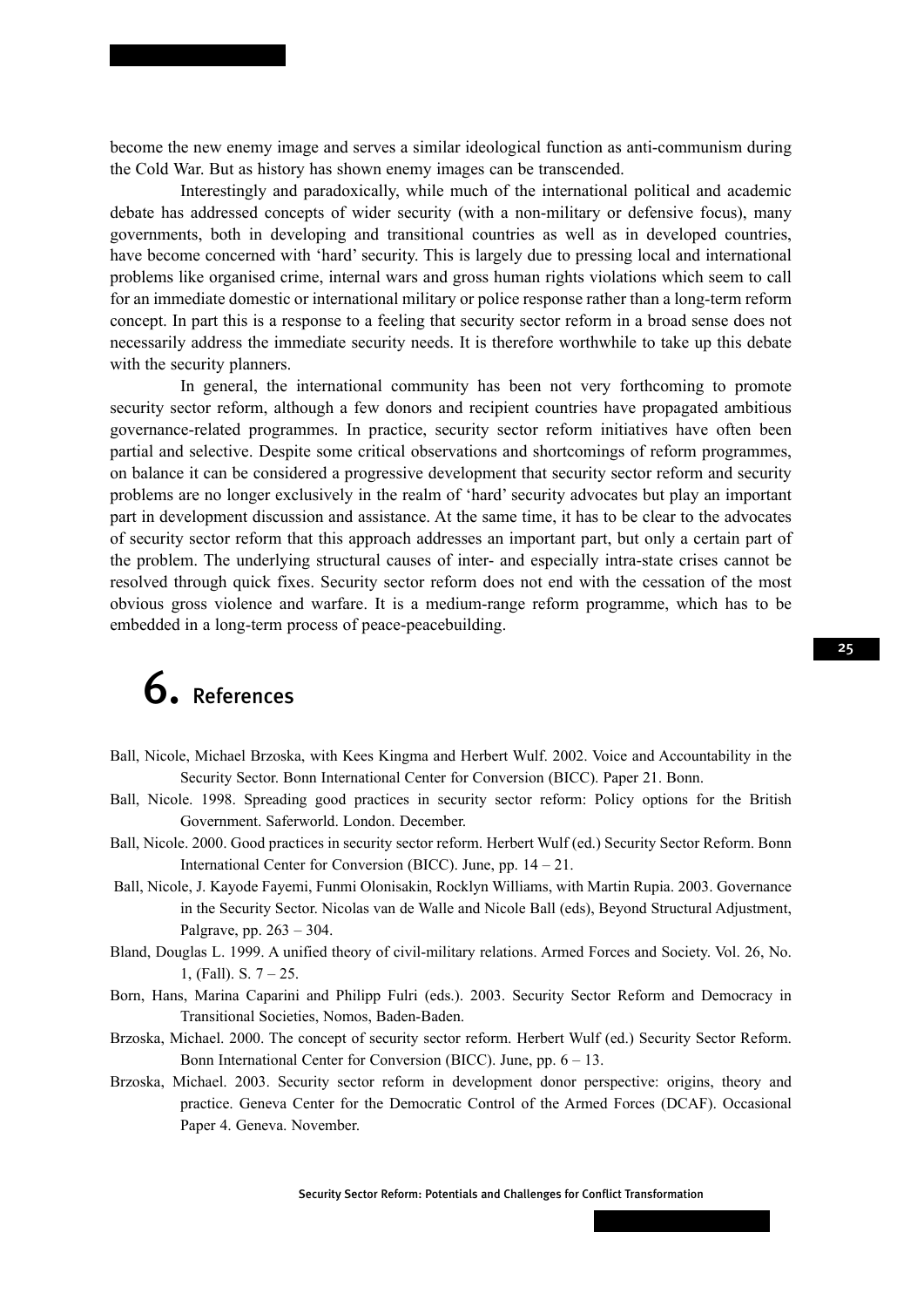Cawthra, Gavin. 2003. Security Transformation in Post-Apartheid South Africa. in: Gavin Cawthra and Robin Luckham (eds), Governing Insecurity, Zed Books, London and New York, pp. 31 - 56.

Commission on Human Development. 2003. Human Security Now, New York.

- Department for International Development (DFID) et. al. 2003. The Global Conflict Prevention Pool. A joint UK Government approach to reducing conflict. London.
- Department for International Development (DFID). 1999. Poverty and the security sector. Policy Statement. London.
- Department for International Development (DFID). 2000. Security sector reform: Review of the role of external actors. Discussion Paper 2. London: DFID, February.
- Department for International Development (DFID). 2002. Understanding and Supporting Security sector reform. London.
- Diamint, Rut. 2002. Civilians and the military in Latin American democracies. Disarmament Forum No. 2. Geneva: UNIDIR, pp. 15-24.
- Field, Shannon (ed). 2004. Peace in Africa. Towards a Collaborative Security Regime. Institute for Global Dalogue. Johannesburg.
- Gesellschaft für Technische Zusammenarbeit (GTZ) 2003. Security sector reform. Brochure in www.gtz.de/ security sector/download/ssr-flyer-englisch-2003.pdf.
- Hendrickson, Dylan. 1999. Key issues in security sector reform. Working Papers 1. The Conflict, Security & Development Group.
- Hendrickson, Dylan and Adrezj Karkoszka. 2002. The Challenges of Security Sector Reform, in SIPRI Yearbook 2002: Armaments, Disarmament and International Security, Oxford. Oxford University Press, pp.175 – 201.
- Hutchful, Eboe. 2003. Pulling Back from the Brink. Ghana's Experience, in: Gavin Cawthra and Robin Luckham (eds), Governing Insecurity, Zed Books, London and New York, pp. 78 - 101.
- International Alert, Netherlands Institute of International Relations 'Clingendael' and Saferworld. 2002. Towards a better practice framework in security sector reform. Occasional SSR Paper No. 1, August. London and the Hague.
- International Crisis Group. 2002. Central Asia: The politics of police reform. Osh/Brussels. Asia Report no. 42, 10 December. ([www.crisisweb.org/projects/asia/centralasia/reports/A400843\\_10122002.pdf](http://www.crisisweb.org/projects/asia/centralasia/reports/A400843_10122002.pdf)).
- Kloke-Lesch, Adolf and Marita Steinke. 2002. Den Sicherheitskräften auf die Finger schauen. Entwicklung und Zusammenarbeit, no. 2, February, pp. 44-47.
- Luckham, Robin. 2003. Democratic Strategies for Security in Transition and Conflict. Gavin Cawthra and Robin Luckham (eds), Governing Insecurity, Zed Books, London and New York.
- Luttwak, Edward. 1999. Give War a Chance. Foreign Affairs. Vol. 78, no. 4, pp. 36 44.
- Mendez, Ruben P. 1999. Peace as a Global Public Good. Kaul, Inge, Isabelle Grunberg and Marc Stern, Global Public Goods. Oxford University Press. Oxford, pp. 382 – 416.
- Nathan, Laurie. 2001. "The Four Horsemen of the Apocalzpse". Structural Causes of Crisis and Violence in Africa. Track Two, Vol. 10, August, pp. 3 – 24.
- Neild, Rachel. 1999. Police Training. Themes and Debates in Public Security Reform. Washington Office on Latin America. Washington, DC: Ciudad de Guatemala, San Salvador.
- NUPI. Working Group on Security sector reform. 1999. Security sector reform as a development issue. DAC Informal Task Force on Conflict, Peace and Development Cooperateion. Paris: OECD, June.
- Organisation for Economic Cooperateion and Development. 2000. Security sector reform and development cooperateion: A conceptual framework for enhancing policy coherence. Paris: OECD (preliminary version).
- Organisation for Economic Cooperateion and Development. Development Assistance Committee (OECD/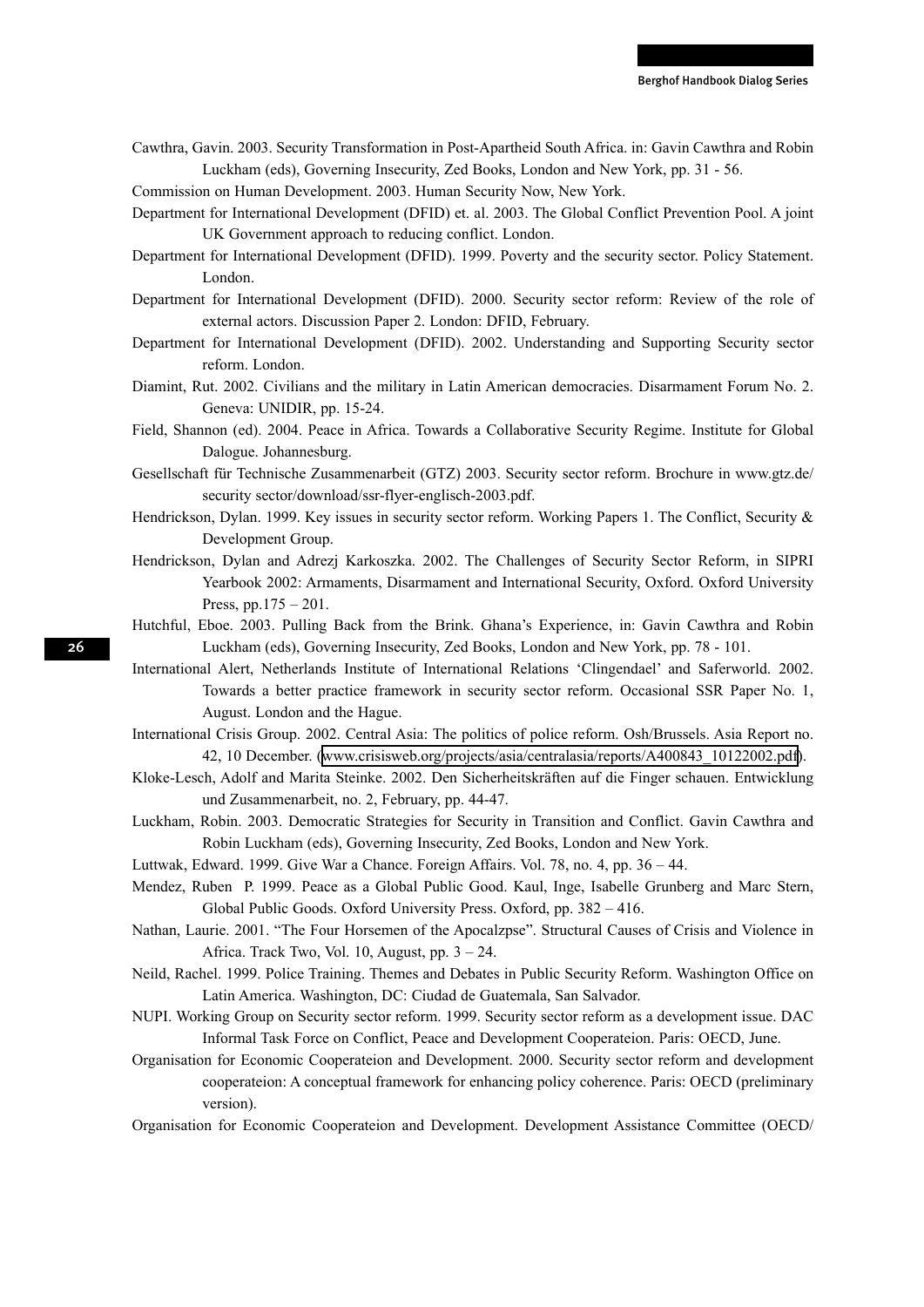DAC). 2001. Security issues and development cooperateion: A Conceputal Framework for enhancing policy coherence, The CAC Journal, Vol. 2. No. 3, 2001. pp. II-35.

- Organisation for Economic Cooperateion and Development. Development Assistance Committee (OECD/ DAC). 2001. "Helping Prevent Violent Conflict: Orientations for External Partners and DAC Guidelines on Conflict, Peace and Development Cooperateion ([www.oecd.org/dac\)](http://www.oecd.org/dac).
- Organisation for Economic Cooperateion and Development. Development Assistance Committee (OECD/ DAC). 1998. Conflict, peace and development cooperateion on the threshold of the 21st century. Paris: OECD.
- Short, Clare. 1999. Security sector reform and the elimination of poverty. A speech held at the Centre for Defence Studies, King's College London. March.
- United Nations Development Program (UNDP). 1994. Human Development Report 1994. Oxford University Press. New York.
- World Bank. 1999. Security, poverty reduction & sustainable development. Challenges for the new millennium. Washington DC: Post-Conflict Unit. September.
- Wulf, Herbert. 2000. Security sector Reform in Developing Countries. Deutsche Gesellschaft für Technische Zusammenarbeit (GTZ). Eschborn.
- Wulf, Herbert. 2002. Mit Militär gegen Terrorismus? In: Schoch, Bruno et. al. (eds) Friedensgutachten 2002 (Peace Report 2002), Lit Verlag. Muenster, pp. 149 – 157.
- Wulf, Herbert. 2003. Security sector reform. Bonn International Center for Conversion. (BICC). Conversion Survey 2003. Nomos Baden-Baden, pp. 54 – 63.
- Wulf, Herbert. 2004. Security sector reform. Bonn International Center for Conversion (BICC). Conversion Survey 2004. Nomos Baden-Baden, forthcomming.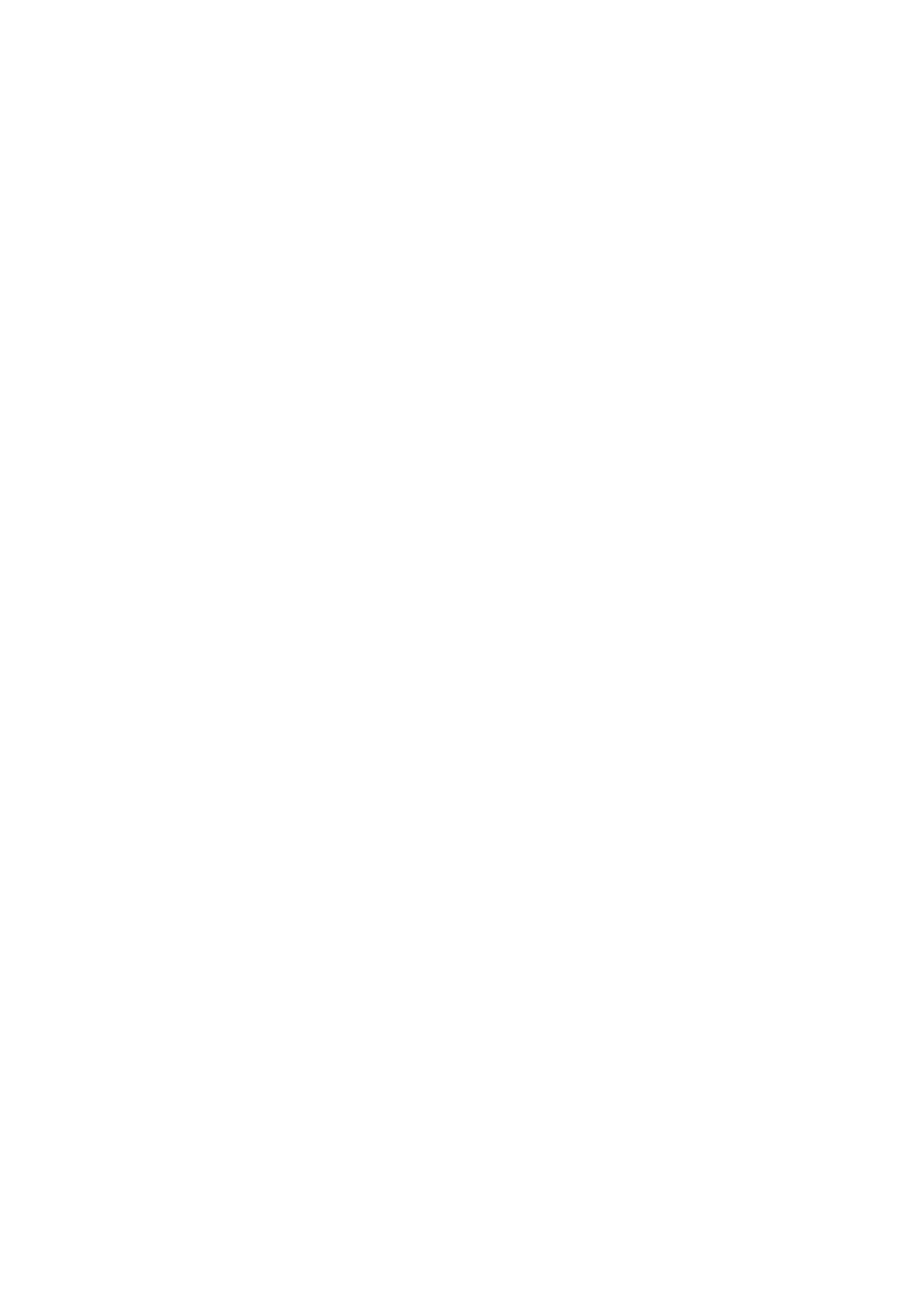**Berghof** Research Cent Forschungszentrum for Constri für konstruktive **Conflict Mana** Konfliktbearbeitung

## Obstacles to Security Sector Reform in New Democracies

Laurie Nathan

## 1. Introduction

The challenge of security sector reform in new democracies is fundamental for two reasons: military, police and intelligence organisations may be required to play a key role in protecting the new political dispensation and the rights of citizens, but they can also subvert those rights and undermine or destroy the democratic project.

This essay is intended to complement the article by Herbert Wulf. It focuses on the obstacles to security sector reform, drawing on the process of transforming the armed forces in postapartheid South Africa. As Herbert notes, this process is widely regarded as a success. Given that success and given South Africa's relative political stability and economic strength for a developing country, the problems described below may be more severe in countries that are less stable and have fewer resources.

I focus on the obstacles because donors frequently underestimate the complexities and long-term nature of security sector reform in developing countries. They consequently tend to attribute a lack of reform to a failure of political will when other considerations may equally be at play.

The obstacles to security sector reform in emerging democracies are many and varied. They include a lack of vision, expertise and resources; an abiding tendency to view security in an authoritarian, militarist and secretive fashion; resistance to reform from politicians and/or security officers; manipulation by foreign powers and neighbouring states; and the on-going politicisation of the security services. The higher the level of instability and violence in the national or regional arenas, moreover, the less likely it is that reforms with an anti-militarist orientation will be introduced. These various problems can be grouped in the following overlapping categories.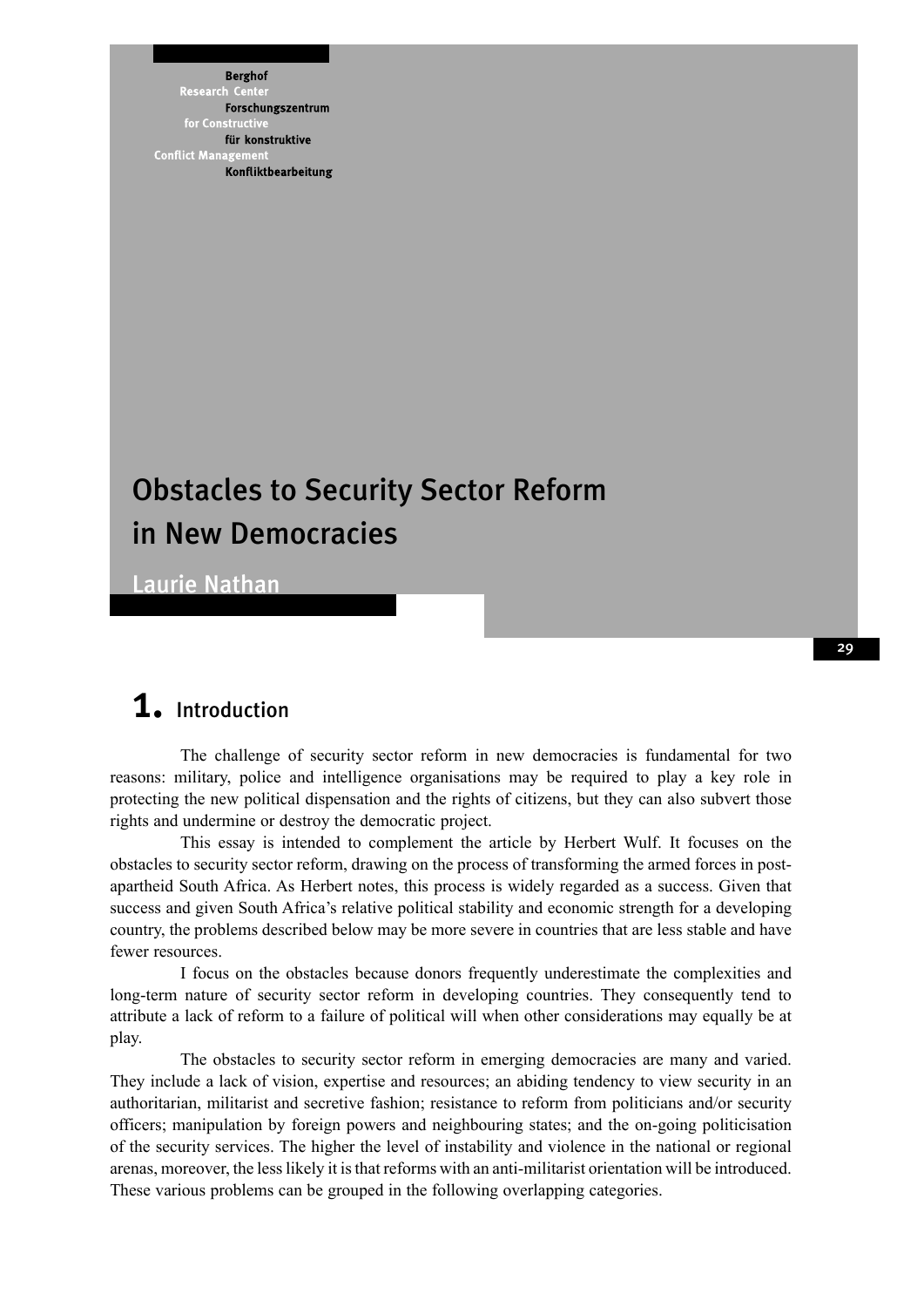## 2. The problem of complexity

Security sector reform in new democracies can be immensely complex because of the number of policies that have to be transformed, the fact that these policies may have to be changed more or less simultaneously, and the radical nature of the transformation agenda in the light of security culture under authoritarian rule. In South Africa, for example, the "principles of defence in a democracy" that constituted the agenda for transforming the armed forces required a dramatic reorientation of defence posture, doctrine and operations; force design and structure; military training and education; the institutional culture and human resource policies of the armed forces; defence expenditure, procurement and exports; and civil-military relations.

The management of such complex policy and institutional change would tax even the strongest of governments. It can be overwhelming to a new government that has no prior experience in running a state.

### 3. The problem of expertise

The problem of complexity is likely to be compounded by a lack of organisational, managerial, planning, financial and policy expertise in the new government. Leading a liberation movement or guerrilla army is hardly comparable with running government departments and conventional security services.

Following the transition to democracy, political decision-makers in South Africa were unfamiliar with contemporary debates on security and defence and with the range of policy options that were open to them. They were daunted by the uncertain consequences of their choices. The more technical a policy and the more radical the required change, the greater was the difficulty in this regard. A tendency towards conservatism and a reliance on 'experts' from the former regime, including security officers, is natural in these circumstances. This tendency might be reinforced by politicians' awareness of the dangers that flow from misguided policies in the security realm.

South Africa pursued a number of strategies to address the problem of reliance on conservative experts from the former regime. Most importantly, it requested the Government of the United Kingdom to render advice to the South African Minister of Defence through the establishment of a British military advisory team in Pretoria. In addition, senior officers and civilian officials were sent on training and education courses in various democratic countries; progressive academics and the International Committee of the Red Cross were asked to assist the Department of Defence in designing and facilitating courses on the Geneva conventions and 'military professionalism in a democracy' for all uniformed personnel; and the Minister invited civil society experts to participate in the drafting of new policies and defence legislation.

Parliamentary committees in new democracies also typically lack expertise on security and defence issues, undermining their oversight and decision-making functions. For example, the parliamentary defence committee in South Africa accepted the logic of non-offensive defence as a matter of policy but it also accepted the recommendation by military officers for an offensive force design, mainly because the parliamentarians could not understand the technicalities of the force design options that were put to them. Similarly, the parliamentarians have struggled to grasp the technicalities of defence budgets.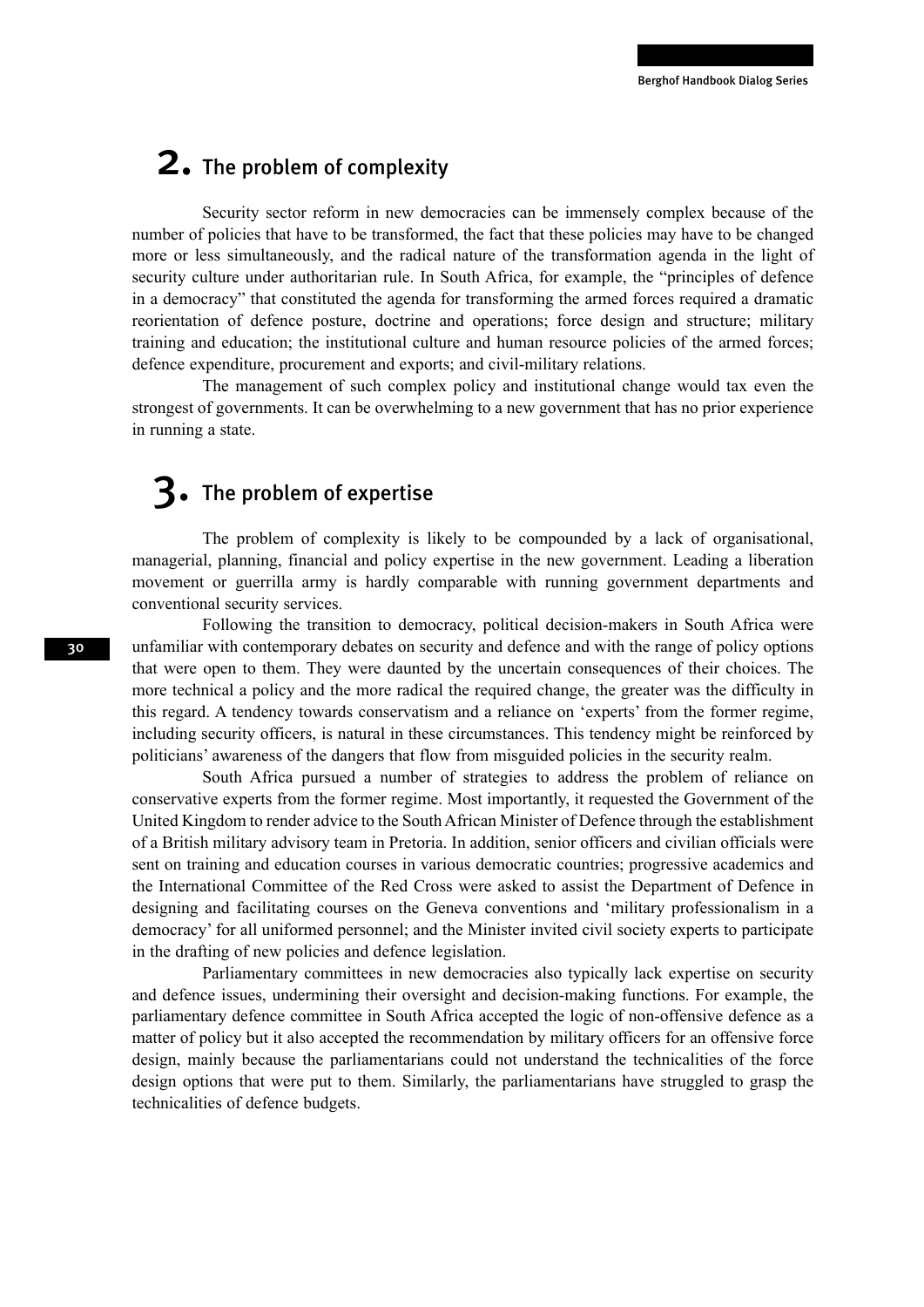The inexperience of parliamentary committees can lead to tension between parliamentarians and security officers. The officers might come to believe that the parliamentarians are ignorant and irresponsible, and the parliamentarians might feel that the officers are deliberately obfuscating matters in order to maintain the status quo. Adversarial relations between parliament and the security services impede the transformation process and can retard the democratic project.

### 4. The problem of capacity

Democratic governance is not limited to respect for basic rights, pluralism and the other basic features of democracy. It also entails efficiency and effectiveness in fulfilling the functions of the state. These qualities are missing in many developing countries, which lack the skills, expertise, infrastructure and resources to meet the welfare and security needs of citizens. Without the requisite institutional capacity, the values and principles of democracy cannot be 'operationalised' and insecurity might consequently remain pervasive. In these circumstances, it is not unlikely that the state and sectors of civil society will seek to fill the security vacuum in a militarist fashion.

By way of example, many foreign politicians and analysts have expressed concern about the continued deployment of the South African army in an internal policing role. The concerns relate principally to the politicisation of the armed forces and to the militarisation of law and order. These concerns are well known to a South African audience and are addressed in the 1996 White Paper on Defence. Nevertheless, the practical problem of an inefficient, corrupt and poorly trained police service, unable to cope with widespread violent crime, has necessitated military deployment.

The problems related to limited capacity can be illustrated by other examples: adherence to the rule of law presupposes the existence of a competent and fair judiciary, police service and criminal justice system; the expectation that police respect human rights is unrealistic if they have not been trained in techniques other than use of force; democratic civil-military relations rest not only on the disposition of the armed forces but also on the proficiency of departments of defence and parliamentary defence committees; and illegal trafficking in small arms will not be stemmed through policy and legislative measures if governments are unable to control their arsenals and borders. The building of capacity in these areas is necessarily a long-term and difficult endeavour.

## 5. The problem of resistance to change

Members of the security services may oppose reforms for a host of ideological and political reasons. In addition, substantial organisational and policy transformation is inherently threatening and would give rise to resistance and conflict in most countries. This is especially the case in respect of conventional armed forces, which tend to be conservative given their primary function of defending the state.

In South Africa the process of transforming the armed forces has been hindered by what many political leaders regard as racism or a counter-revolutionary agenda on the part of officers who served the apartheid regime. Yet it is important to appreciate the extent to which resistance to change has stemmed from less sinister motives. Officers who served under apartheid were suddenly expected to implement new policies that were completely at odds with their training, education and experience over several decades. Government policy allowing the formation of trade unions in the armed forces, for example, was in conflict with their basic orientation as soldiers. Military opposition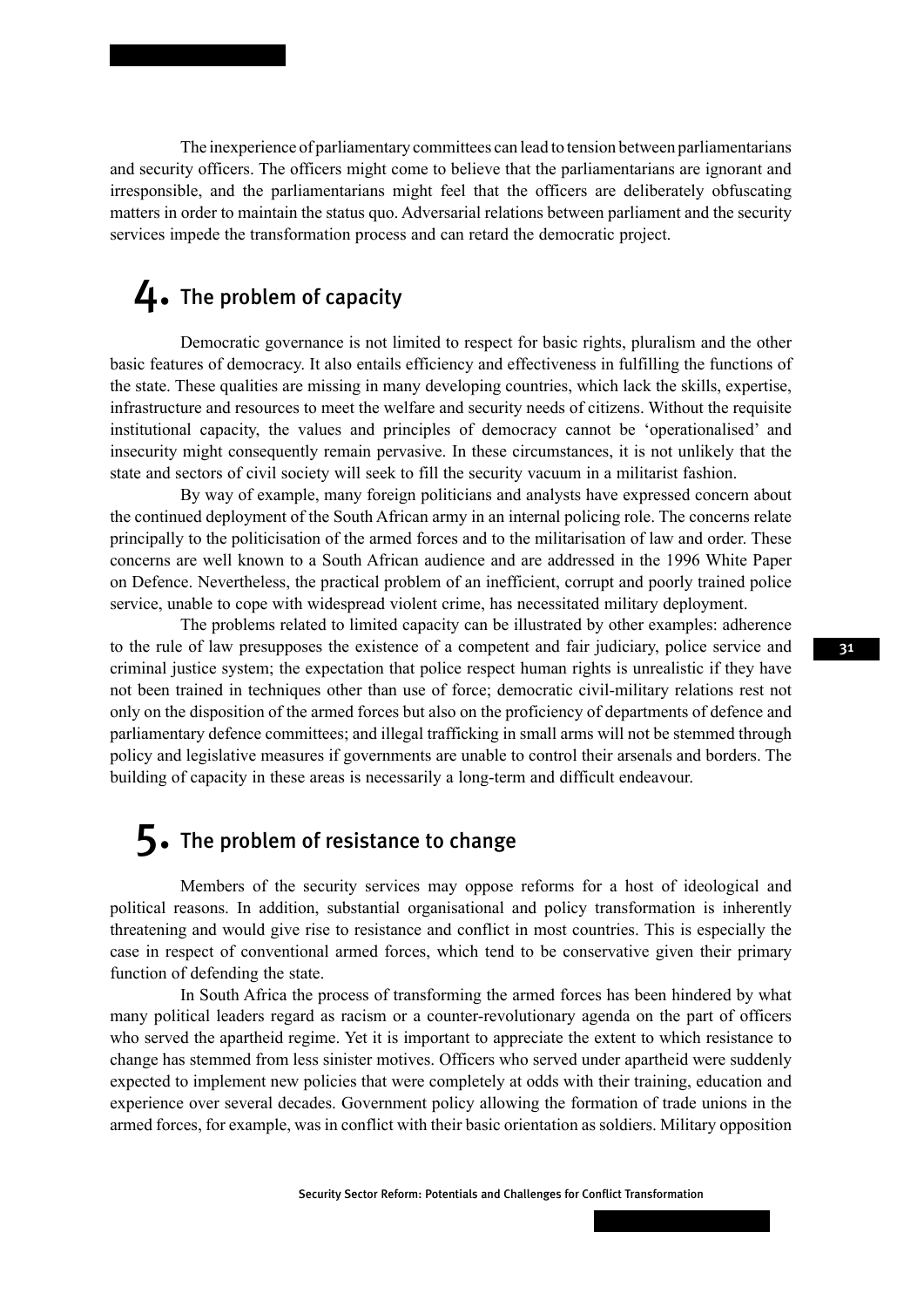to that policy was based on the not unreasonable belief that trade unions would undermine discipline and the chain-of-command. Similarly, opposition by South African officers to a non-offensive defence posture derived not from aggressive intentions but from a professional inclination to protect the country without undue restriction.

Military resistance to trade unions, disarmament, non-offensive defence and other major reforms might be found in stable democracies as well as in emerging democracies. In the case of the latter, however, many new policies may represent wholly new paradigms. In South Africa such paradigms have included a regional approach based on common security and confidenceand security-building measures (CSBMs); adherence to international humanitarian law; equal opportunity and affirmative action policies; recognition of soldiers' rights as citizens; and transparency, accountability and parliamentary oversight of the defence function. Precisely because these were new paradigms, representing a radical departure from previous thinking, resistance from military officers was inevitable.

In fragile new democracies where the political sector is weak and the security sector is strong, politicians might rely on the overt or tacit support of the security services to maintain their tenuous hold on power. They might avoid substantial reforms for fear of provoking a coup or lesser forms of resistance. For example, President Mandela appointed General Meiring, the chief of the apartheid army, to head the new defence force in the interest of stability and in order to ward off the possibility of a coup. The appointment retarded progress towards transformation until Meiring was replaced by General Nyanda who had served in the ANC's liberation army.

# $6.$  The problem of insecurity

To a great extent, militarisation in developing countries is a product of structural conditions that constitute a crisis for human security and/or the stability of the state. These conditions include authoritarian rule; the exclusion of minorities from governance; socio-economic deprivation combined with inequity; and weak states that are unable to manage normal societal conflict in a stable and consensual fashion. These conditions give rise to a security vacuum that the state, civil society groups and individuals seek to fill through the use of violence, sometimes in an organised and sustained fashion and at other times in a spontaneous and sporadic manner. The prospect of disarmament in such circumstances is limited.

While the problem of authoritarianism may be largely resolved with the introduction of democracy, other structural problems in emerging democracies continue to pose obstacles to disarmament. If people are hungry and have negligible economic opportunity, then some of them may turn to crime and banditry as a means of subsistence. If the state is too weak to maintain law and order, then criminal activity may flourish and communities may end up privatising security. And if the state lacks the capacity to resolve the normal political and social conflicts that characterise all societies, then at least some individuals and groups will settle their disputes through violence.

All of the above problems have occurred in South Africa, although in a less severe way than elsewhere. The state has been substantially demilitarised but civil society remains militarised, chiefly in the form of violent crime, private security and a proliferation of small arms, because gross poverty and inequity have not yet been ameliorated and because the police service is not yet able to perform its functions competently.

At the most fundamental level, demilitarisation depends on the resolution of these structural problems and the consolidation of democratic and stable governance. In mainstream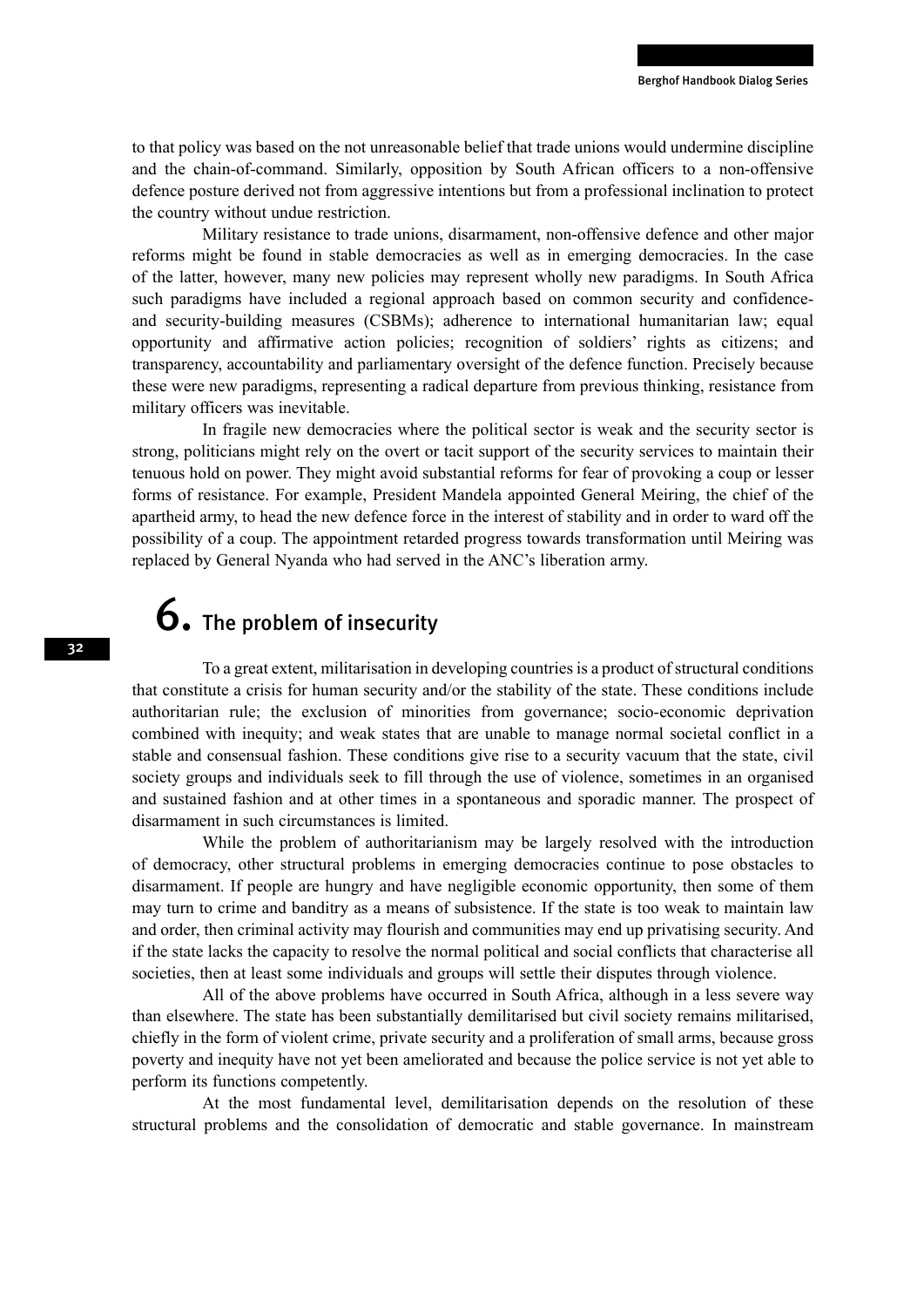disarmament circles, a positive causal relationship is posited between disarmament, development and security. In reality, the positive causal relationship is between democratic and viable governance, security and disarmament.

## 7. Conclusion

Because of the complexities outlined above, there are no 'quick fix' solutions to the problem of security sector reform in new democracies. The international community should avoid the assumption that Northern models can be replicated easily or, indeed, that these models are appropriate in every respect to societies elsewhere. Democratic principles that are taken for granted in the North are truly radical in societies emerging from authoritarian rule, and the organisational capacity that is taken for granted in the North may be entirely absent in developing countries. The difficulties and obstacles related to formulating and implementing new policy on security and defence are substantial. Success is unlikely to be attained if the reforms are not shaped and embraced by the new government, civil society and the security institutions themselves.

The agenda for democracy and disarmament, promoted by countries of the North, is undermined by the failure of these countries to adhere to their own values. For several decades they have supported dictators and rebel movements engaged in terrorism; they frequently seek to impose policies on developing states; they remain massively overarmed; they flout violations of arms embargoes imposed by the UN Security Council; and they export armaments in a highly irresponsible manner. The endless flow of arms from the North to the South is not the primary cause of civil wars but it enables the combatants to sustain hostilities and inflict massive damage on civilian populations. Reform of security policy is as much a challenge in the North as in the South.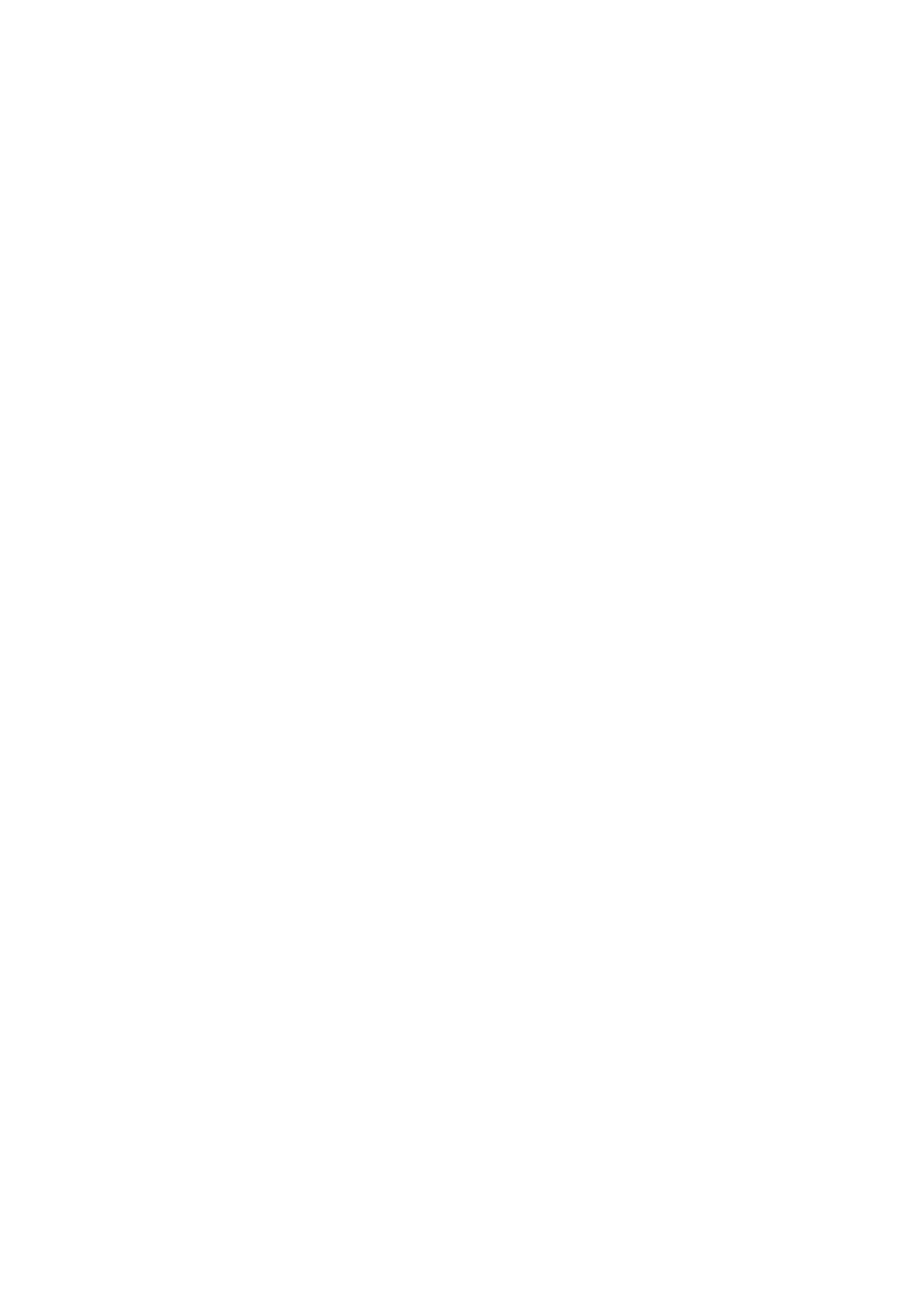**Berghof Research** Cent Forschungszentrum for Constri für konstruktive **Conflict Mana** Konfliktbearbeitung

## Security Sector Reform, Democratic Transition, and Social Violence:

### The Case of Ambon, Indonesia

Muhammad Najib Azca

### 1. Introduction

Wulf's paper presents the general framework of security sector reform in developing and transitional countries and places it under the umbrella of "general peace-building and development programme" (p.2). It also discusses some critical issues of security sector reform in developing and transitional countries and furthermore presents a valuable framework in analysing security sector reform.

The critical contribution of his paper to the discussion of the issue of security sector reform and conflict studies is: (1) identifying elements, actors and dimensions of security sector reforms; (2) formulating the scale of potentials for security reform in countries with various degrees of conflict and violence; (3) discussing problems and dilemmas of security sector reform; (4) formulating some lessons to learn in dealing with such a fragile and sensitive project like security sector reform. However, Wulf's paper does not discuss the linkage and the interplay between security sector reform programmes and problems and the trajectory of democratic transition. It also neglects to elaborate problems and dilemmas of security sector reform in the context of various conflict stages and situations.

In order "to fill in the gap" in Wulf's paper, I will attempt to discuss the security sector reform project in Indonesia, within the context of democratic transition and more particularly in the setting of communal conflict taking place in Ambon, in the eastern part of Indonesia. By the term "security sector", in this paper, I will refer particularly to military and police forces as the main elements of the security forces. I argue that security sector reform has become a major demand during the post Suharto era, but it then became complicated with the occurrence of social violence in many parts of the archipelago. I will then focus on the case of communal conflict in Ambon, and attempt to analyse the linkage and the interplay between communal violence and security sector reform that has been taking place during the transition period. I furthermore contend that the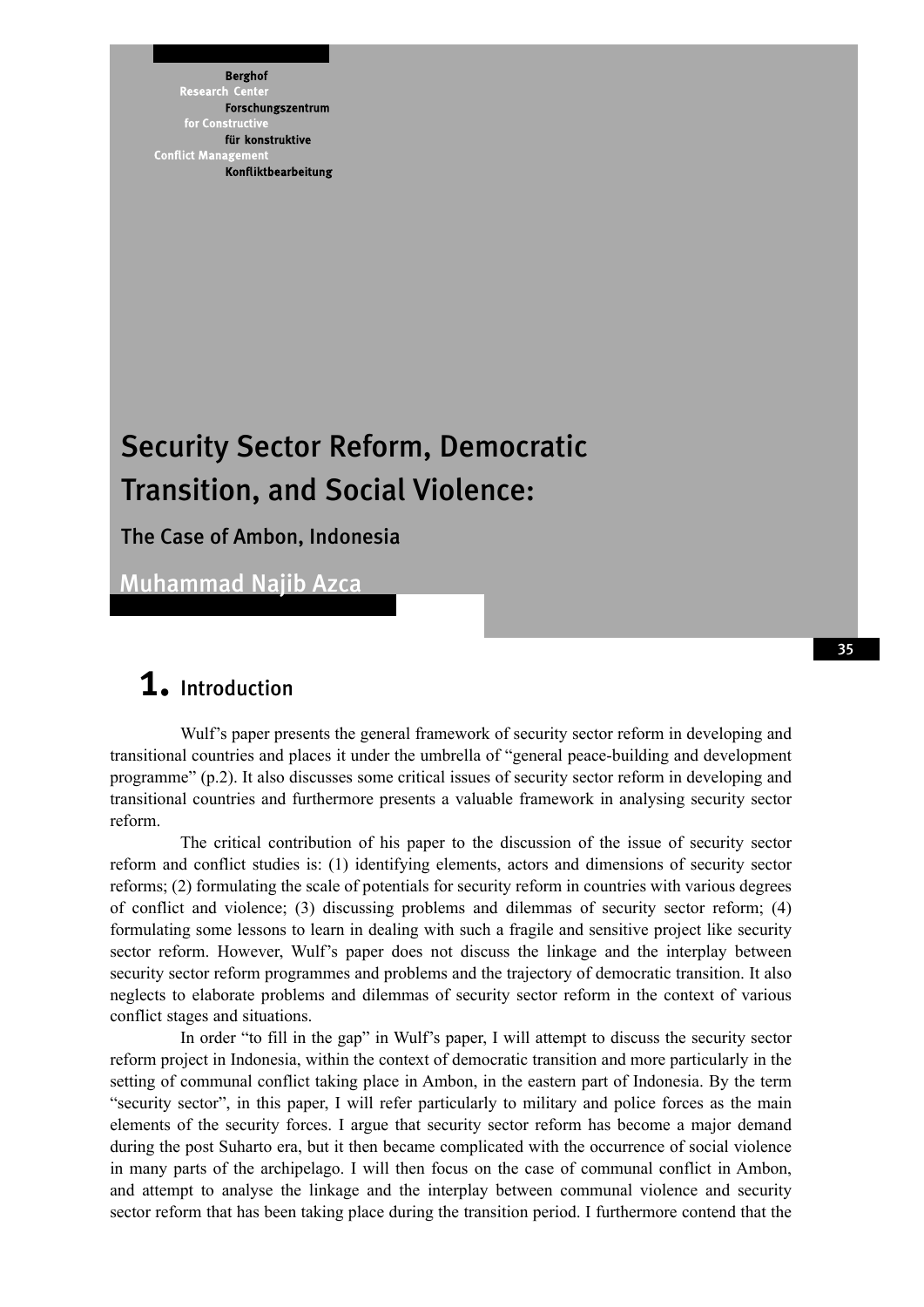eruption of communal conflict in Ambon (and other places in Indonesia) can be seen as a symptom of the poor performance of the security sector and simultaneously has brought some handicaps for the achievement of further steps of security sector reform.

### 2. Security Sector Reform in Transitional Country: the Indonesia's national panorama

The fall of Suharto in May 1998, according to the reformist Major General Agus Wirahadikusumah (1999), meant the end of the 'invulnerability" of the Indonesian armed forces or *Tentara Nasional Indonesia* (TNI). Following the extensive exposure by the mass media of the massive human rights violations and power abuse by the TNI in the New Order era, such as in Aceh, Irian Jaya and East Timor, as well as the kidnapping of pro-democracy activists, the poor image of the TNI reached its nadir. The abrupt breakdown in its public image, according to the International Crisis Group (ICG) (2000b, p. 3), led to a significant decline in the military's state of mind and brought TNI to a defensive position never before experienced. Then, the abolition of "*Dwifungsi ABRI*" (the dual-function of the military) became a major demand of the pro-democracy movement (Said 2002, p. 169). Furthermore, a research team from the Indonesian Science Institute (*Lembaga Ilmu Pengetahuan Indonesia*, LIPI), even argued that "*Dwifungsi ABRI*" was "the source of the national disaster" (*Sumber Bencana Nasional*) (Nusa Bhakti et al., 1999, p. 59).

Since 1966 General Suharto<sup>1</sup> had run the country under the banner of the 'New Order' with the military, the bureaucracy and the military-sponsored party *Golongan Karya* (Golkar, the Functional Groups) as its back bone. The critical features of the military during the New Order era were, first, a territorial structure throughout the archipelago paralleling that of the bureaucracy; second, the militarisation of the bureaucracy through '*Kekaryaan*';<sup>2</sup> third, its control over intelligence services; fourth, its extensive involvement in building a wide business network. Through its territorial structure all over Indonesia from the national, provincial, district and sub-district to the village levels, the military developed an extensive and very strong instrument with which to play a key political role in society.<sup>3</sup> In addition, many military officers, either active or retired, occupied critical positions in government and the bureaucracy, from the national to the village levels (See Figure 3.1). Its dominant position was enhanced by its full control over intelligence services in both civilian and military institutions.<sup>4</sup> Military domination was expressed through the doctrine of "*Dwifungsi ABRI*"(the dual-function military)—an ideology by which the military legitimised and justified its multiple roles, as both a security and defence force as well as a social-political force.<sup>5</sup> As a result, the military was obviously the ruling force during the New Order era.

Responding to the public demand for the eradication of "*Dwifungsi ABRI*", TNI

5 Concerning the manner in which the 'Dwifungsi ABRI' worked to legitimize military rule in the New Order era and to maintain the regime, see, for example, discussion in Langenberg (1992) and Azca (1998).

<sup>1</sup> Following his arrival at the pinnacle of power, President Suharto gradually but confidently accumulated power: his appointees controlled each of the key executive, legislative, and judicial branches of government. Thus, he shifted from the primus inter pares of a collegial army leadership to become the paramount figure, who stood at the pinnacle of a pyramid of power under the New Order regime (Jenkins, 1998, p. 13-14).

<sup>2</sup> 'Kekaryaan' is the placing of military personnel in bureaucratic and non-military posts.

<sup>3</sup> In 1980, military members occupied 53.5 percent of central government positions, such as ministers (47.5%), secretaries general (73.6%), inspectors general (29.5%), directors general (78.9%), heads of non-departmental institutions (44.4%), ministerial secretaries and assistant ministers (53.5%). They were also appointed as governors (70.3%), heads of district (56.6%), mayors (33.3%), and ambassadors (44.4%) (Notosusanto, 1984, p. 378-379).

<sup>4</sup> The intelligence organisations of the Indonesian state, as discussed by Tanter (1992) in his excellent account, were used by Suharto and the military to exert their totalitarian ambitions and practices. In a comparative study of domestic intelligence regime types, the Indonesian intelligence was characterised as conducting a low level of violence but an intense degree of surveillance, targeting many groups with a low sophistication of control (1992, p. 268).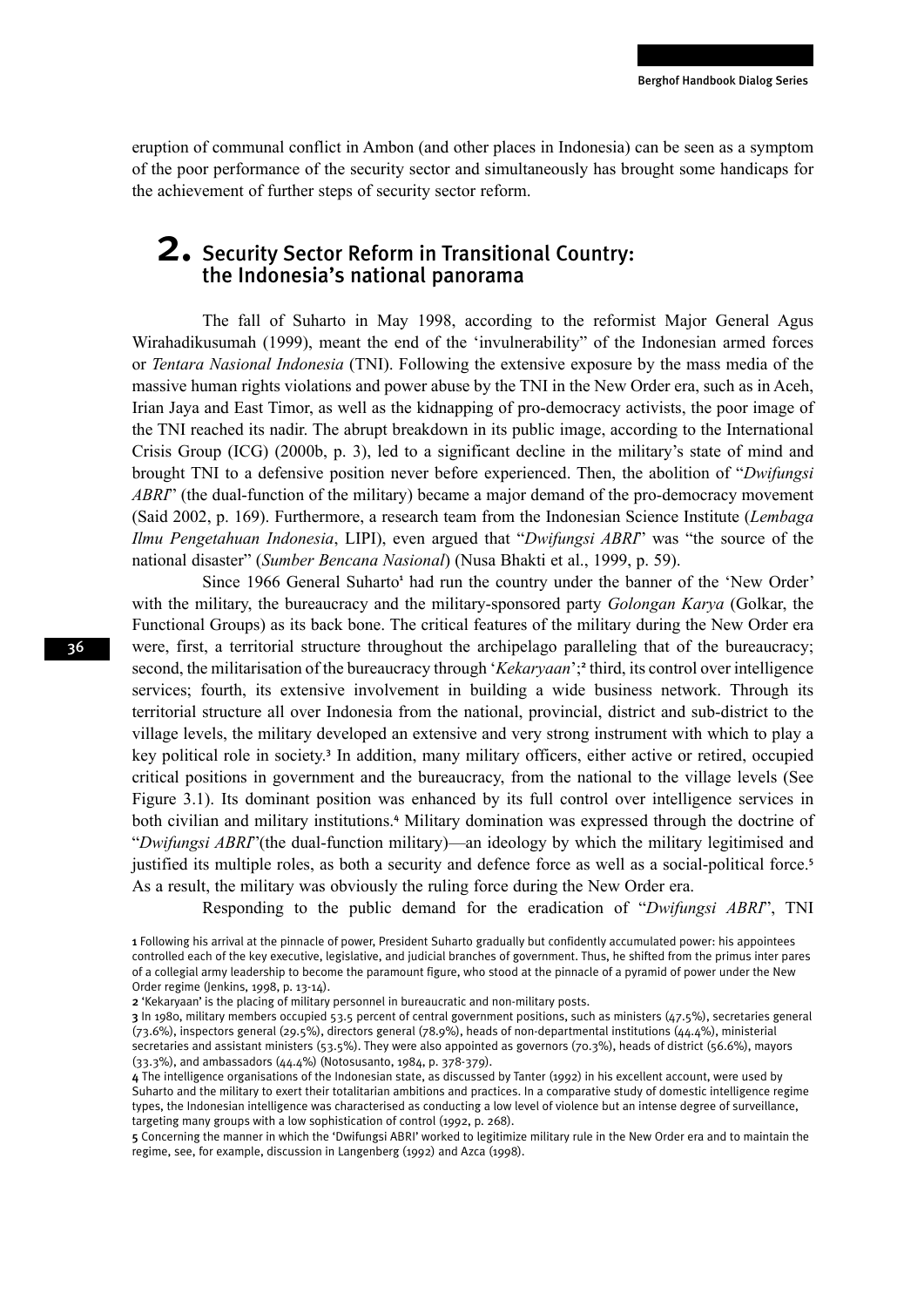Headquarters then declared on 5 October 1998 a set of political reforms within the TNI called the "*Paradigma Baru*" (New Paradigm) of the TNI. The New Paradigm of the TNI included the following elements: first, a change in its position and methods such that [TNI] would no longer necessarily be in the forefront; second, a change from the concept of occupying to influencing; third, a change in the method of influencing from direct to indirect means; fourth, a readiness to engage in political role-sharing (joint decision-making in the case of important national and governmental issues) with other components of the nation.<sup>6</sup>

| Figure 3.1 The Pyramid of Power (civil-military links) |                             |                                     |  |  |
|--------------------------------------------------------|-----------------------------|-------------------------------------|--|--|
| President                                              |                             |                                     |  |  |
| <b>Other Ministers</b>                                 | Minister for Home Affairs   | Commander Armed Forces              |  |  |
| Provincial Office                                      | Governor (Gubernur)         | Territorial Commander (Kodam/Korem) |  |  |
| District Office                                        | District (Bupati)           | Territorial Commander (Kodim)       |  |  |
| Sub-District <sup>*</sup>                              | Sub-District chief (Camat)  | Territorial Commander (Koramil) *** |  |  |
| Village **                                             | Village chief (Kepala Desa) | Village NCO (Babinsa) ****          |  |  |
|                                                        | Neighbourhood associations  |                                     |  |  |

#### Notes:

\* : Other ministry matters at sub-district and village level were handled directly by officials from the district office, by the sub-district or village chiefs or heads of executive.

\*\*: Not all districts had a dedicated military commander. Some encompassed two or more districts or sub-districts in remote areas such as Kalimantan and Irian Jaya/Papua.

\*\*\*: Similarly, the Babinsa normally covered a cluster of villages.

\*\*\*\*: Relative ranks are Kodam—major general, Korem—colonel, Kodim— lieutenant colonel, Koramil—captain/ lieutenant, and Babinsa—Non-Commission Officer (NCO).

(Lowry, 1996, p. 60)

The New Paradigm then translated into several programs (Sukma and Prasetyono, 2003, p. 23):

- 1. the separation of the police and the military;
- 2. the liquidation of social-political posts within the military at national and regional levels;
- 3. the replacement of the office of social and political affairs (Kassospol) with territorial affairs (Kaster)
- 4. the winding down of the posts responsible for assigning active members of the military to undertake civilian positions;
- 5. the requirement of the military officers to choose between military and civilian careers, either through early retirement or tour of duty;
- 6. the reduction of the number of military representatives in the national and local parliament;
- 7. the termination of ABRI's involvement in day-to-day politics;
- 8. the severance of organizational ties with Golkar political movement and a stance that takes an equidistant position with all political parties;
- 9. the exercise of neutrality in elections;
- 10. change of relationship between the TNI and the TNI's big family;
- 11. revision of the TNI's doctrines according to the spirit of reform and the role of TNI in the twentyfirst century;
- 12. changing the name of ABRI into the TNI.

6 This English version is based on a translation by Crouch (1999, pp. 138-9). The original source is ABRI Abad XXI, Redefenisi, Reposisi, dan Reaktualisasi Peran ABRI dalam Kehidupan Bangsa (1998, pp. 17-18). According to Salim Said (2002, p. 169), the New Paradigm was first launched on 18 July 2003 by General Wiranto in Bandung. The declaration of the New Paradigm, according to Anwar et al (2002, p. 44), was a follow up to the Seminar held by Sesko AD on 23-24 Sept. 1998.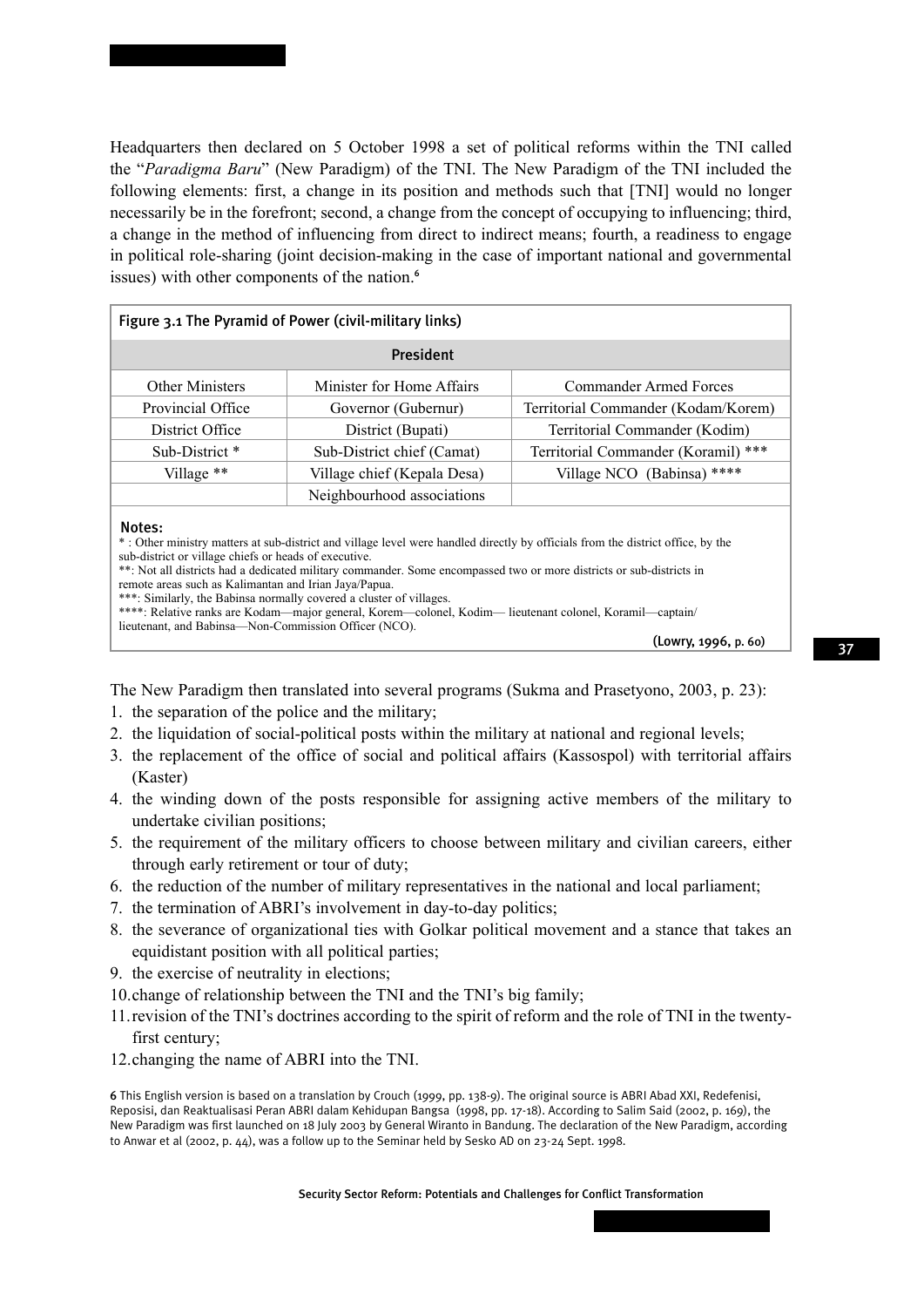This new paradigm, according to the Editors of *Indonesia* (2001, p. 141), redefined the role of the military in politics in terms of power-sharing with civilian authorities, impartiality in elections and between political parties, and the separation of the police from the military. Not long after its launch, the reform-oriented Wirahadikusuma (1999, p. 7) stated that the TNI needed more than just "redefinition, re-actualisation, and repositioning". It needed a complete change in its perspective and in the concept of "*perang rakyat semesta*" (the total warfare doctrine). Furthermore, according to Bhakti et al (1999, pp. 285-7), the internal reforms made by the TNI were just half-hearted ("*reformasi setengah hati*"), since they were only a response to public criticism and therefore were aimed at persuading people to accept the TNI's non-military role.

Even though the reputation of the security forces in the post-Suharto era had significantly declined, they, particularly the army, still controlled huge residual resources through which it was possible to exercise political influence. According to the International Crisis Group (ICG) Report (2000b; ii-iii), there were at least three resources belonging to TNI that contributed to its political influence: first, its territorial structure throughout the nation; secondly, its strong representation in the state and military intelligence services; and thirdly, its access to funds through business enterprises and other means. Furthermore, there were indications of military officer involvement in activities that seem designed to erode the government's authority, such as antagonism to government policy in Aceh, Maluku, West Timor and Irian Jaya.

In a different formulation, Sukma and Prasetyono (2003, p. 41) write that "there are some residual problems of the military reform in Indonesia".<sup>7</sup> First, there is a gap in the reform of institutional bases for the TNI's transformation to be a professional defence force. Second, there has been an unfinished project to revise the doctrine and to restructure the organisation of the military. Third, the lack of capacity of a civilian Defence Minister resulted in its defence policy and strategy being less comprehensive. Fourth, the government has not been able to address the problem of military impunity. Fifth, there is lack of civilian capacity to perform an oversight role. Lastly, the lack of capacity of government to provide an adequate military budget has given space for the military to gain extra financial resources and eventually resulted in the lack of government control of the military.

As discussed by Wulf, one of the critical dilemmas of security sector reform is to choose the right partner in doing such work. In the case of Indonesia, this problem appeared during President Abdurrahman Wahid's term, particularly when he chose Maj. Gen. Agus Wirahadikusumah, a leading reformist officer, as one of his main partners in doing security sector reform. This manoeuvre then provoked resistance from conservative officers who were against his progressive ideas in reforming the military such as liquidating themilitary territorial structure, one of the most important political resources belonging to the military. Thus, in contrast to the relatively calm government-military relations under the previous President Habibie, the situation changed significantly under President Wahid. Even though the military Commander General Wiranto and several senior military officers were appointed to the cabinet, tensions immediately escalated. Soon after his election, President Wahid began to erode Gen. Wiranto's position by, for instance, replacing some of his allies (Editors 2001, p. 145).

<sup>7</sup> Sukma and Prasetyono (2003) confusingly present different lists of residual problems in their paper. They display five residual problems under the subtitle "The Residual Problems in Military Reforms" (p.24-26) but explained six residual problems in the Conclusions (p. 41). The missing point in the earlier explanation is the lack of civilian capacity to perform an oversight role.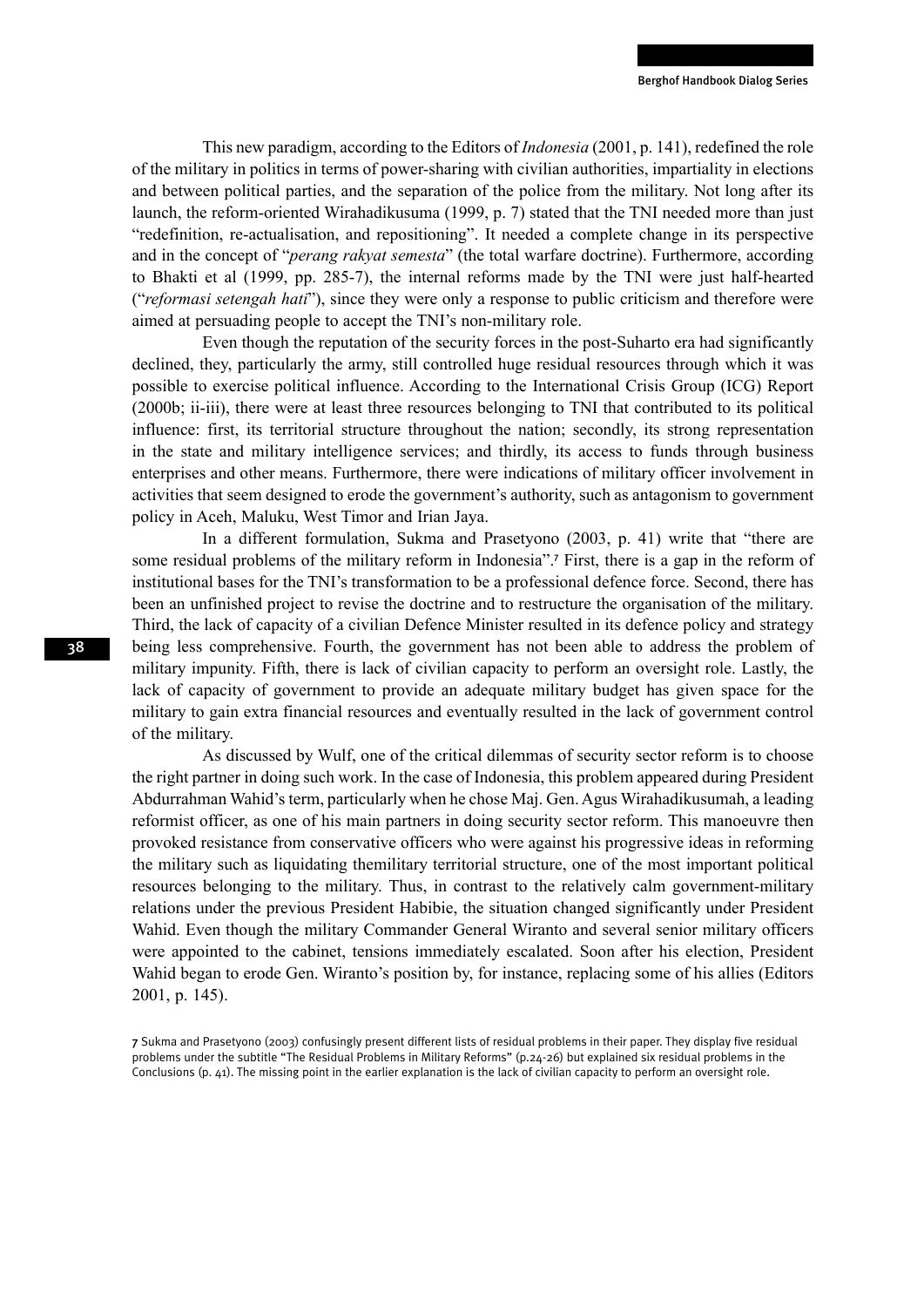Further tensions arose between President Wahid and Gen. Wiranto with the plan to reorganise the army's territorial structure<sup>8</sup> proposed by Wiranto. Rather than support the plan, Wahid backed the idea of dismantling the army's territorial structure as put forward by Maj. Gen. Agus Wirahadikusumah before a parliament committee on 13 December 1999. One of the critical issues between Wiranto and Wirahadikusumah's camp was their disagreement on reform programs for the army territorial structure. Wiranto and friends had an idea to sustain, and even to expand, this structure, while Wirahadikusumah and colleagues wanted to liquidate it. Wirahadikusumah and his groups were well known as the pro-reform military officers.

The strains increased when President Wahid appointed Maj. Gen. Agus Wirahadikusumah as Kostrad Commander in March 2000, replacing Maj. Gen. Djaja Suparman, a close ally of Wiranto. The tensions reached a peak when the National Human Rights Commission for East Timor named Gen. Wiranto and some army and police officers as people to be investigated.<sup>9</sup> President Wahid finally suspended Gen. Wiranto as Coordinating Minister on 14 February 2000, soon after returning home from a long overseas trip. Gen. Wiranto formally resigned from his position on 16 May (Editors 2001, p. 145-7; Said 2001, pp. 338-47).

Another climax was reached in October 2000 when Wahid tried to promote Maj. Gen. Wirahadikusumah<sup>10</sup> as army Commander in place of Gen. Tyasno Sudarto. This maneuver, however, was opposed by many senior army officers. Forty-five generals signed a statement calling on the army Chief of Staff, Gen. Tyasno Sudarto, to bring Maj. Gen. Wirahadikusumah before a military court for his undisciplined behaviour. The culmination of this military resistance to Wahid was the military's support for the first memorandum adopted by parliament against him on 1 February 2002. This eventually led to Wahid being toppled from the presidency (Said 2001, pp. 334, 351-353).

The fall of Wahid from power has held back security sector reform and gave the victory to the 'conservative camp' of the military. The continuing preservation of the military territorial structure, referred to by Anwar (2000, p. 197), indicates a victory for the 'conservative camp' within the military. Anwar (2000, p. 195) suggests that this group basically resisted civilian supremacy over the military and the idea of bringing the military back to the barracks. In contrast to the 'progressive camp' that supported the idea of gradually dismantling the military territorial structure as part of democratisation, the 'conservative camp' believed that it is a critical instrument in the maintenance of national integration.<sup>11</sup> The leading figures of the 'progressive camp' were the late Lt. Gen. Agus Wirahadikusumah and Maj. Gen. Saurip Kadi, who openly articulated their support for the gradual liquidation of the military territorial structure but they, however, were marginalised from key positions.

<sup>8</sup> As the legacy of guerilla warfare conducted during pre and post independence, the Indonesia's military belong to a military territorial structure throughout the archipelago, from national to village level. This structure, which was parallel to administrative governmental structure, was part of the hegemonic political structure of the Indonesian military during Suharto's New Order. In the aftermath of the fall of Suharto, dismantling of the army territorial structure was one of major demands by student and pro reform groups.

<sup>9</sup> The English version of this report is in Masters of Terror: Indonesia'a Military and Violence in East Timor in 1999 published by the Strategic and Defence Studies Centre, Australian National University, Canberra (2002).

<sup>10</sup> When General Wiranto was listed as one of those responsible for the East Timor violence by the Joint Fact Finding Committee, Maj. Gen. Wirahadikusumah, then the Commander of the Wirabuana Kodam, responded publicly asking Wiranto to resign. Maj. Gen. Djaja Suparman, on other hand, then commented that this call had provoked unrest among soldiers. Wirahadikusumah's comment provoked fury among senior officers (Said 2001, pp. 343-5).

<sup>11</sup> The Chief of Staff of the Army, General Rymizard Ryacudu, quoted by detikcom (9 July 2003) says: "The existence of military territorial structure is final".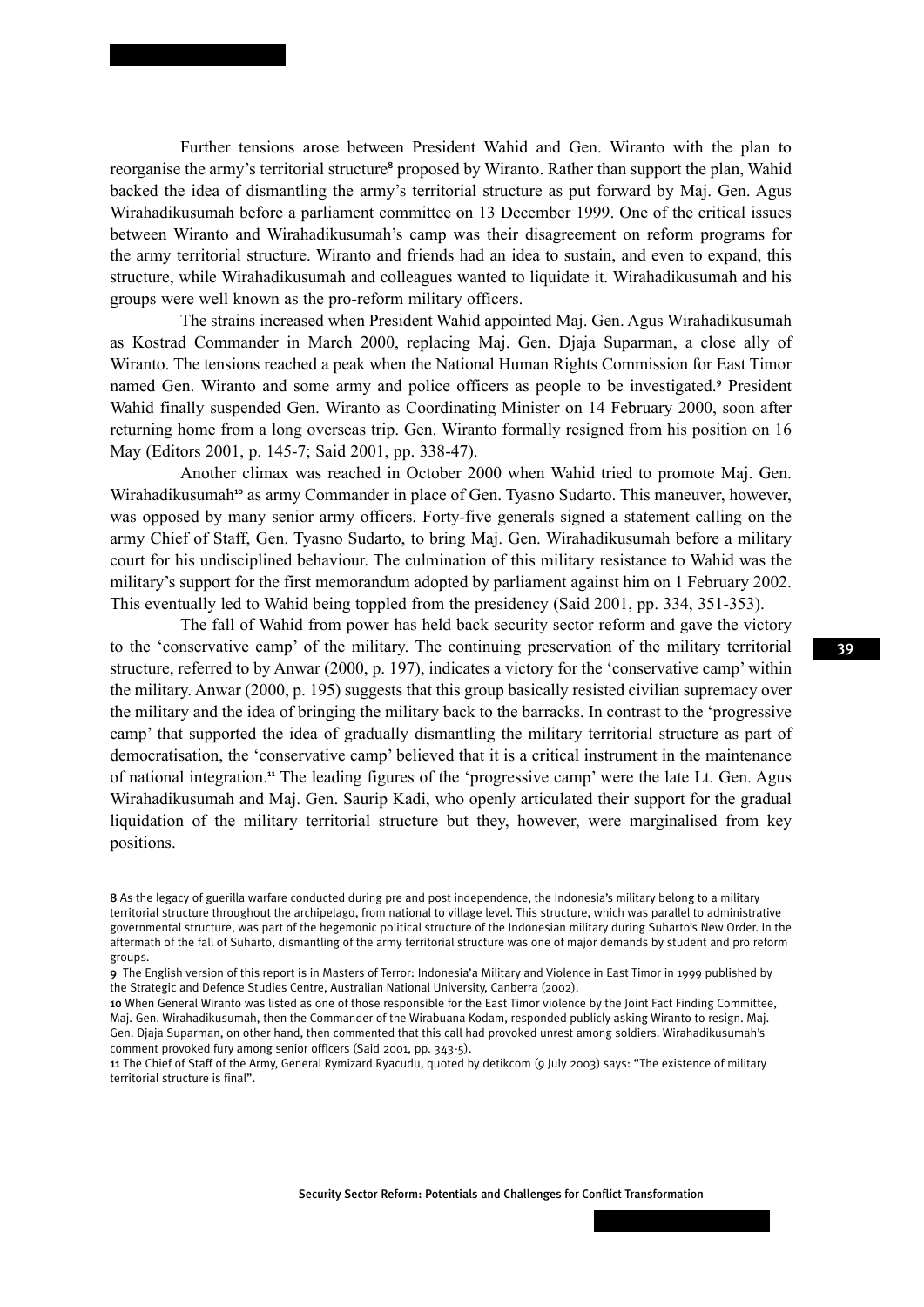### 3. Security Sector Reform and Communal Conflict: The case of Ambon

The religious communal conflict in Ambon first erupted on 19 January 1999 – eight months after the fall of Suharto in May 1998. Just prior to President Suharto being toppled, there were two major outbreaks of riots in Jakarta (13-14 May) and Surakarta (20-21 May). In the following days during the early post-Suharto era, a series of communal conflicts erupted throughout the archipelago. Soetrisno et al. in a report of the Research Center for Rural and Regional Development (*Pusat Penelitian Pembangunan Pedesaan dan Kedaerahan*, P3PK) (1998) note that there were 13 riots in several cities in Indonesia from October 1996 to June 1997. Of these, however, the conflict in Ambon has been one of the longest and most severe in terms of casualties and damage to public and private property.

Indonesia's transition period was marked by the emergence of communal riots throughout the country. A study by Tadjoeddin (2002, p. 34-5) contends that the outbreak of communal violence was an important feature of the Indonesian transition period. The scale of violence and the number of incidents and deaths increased significantly over time. While in 1997 there were 12 incidents and 127 deaths, the number increased significantly to 75 incidents and 1,300 deaths in 1998. In 1999 the number of incidents rose slightly to 139 and the number of deaths to 1,442, and then continued in 2000 with a further increase in the number of incidents (170) but a decrease in the number of deaths (1,150). However the number of deaths presented by Tadjoeddin is probably an under-estimate if, for example, we include the documented deaths in Maluku, where more than 3,000 were killed in the first two years of the conflict.<sup>12</sup>

The increasing mass violence during the transition period can be seen as an indication of the chronic crisis facing Indonesia as a whole. According to the International Crisis Group (2000), the lack of resources, capacity to govern and national cohesion in addressing the national crisis was evident in Maluku as well as in the rest of the country.

We can also link the spread of social conflict during Indonesia's transition period with the issues of governance and security sector reform. The linkage between security sector and violent conflict factors can be described as follows: (1) the security sector and structural causes of conflict; (2) the security sector and trigger factors; and (3) the security sector and perpetuating factors (Clingendael, International Alert and Saferworld, 2002, p.2-3).

First, structural causes of conflict refer to relatively permanent factors that lead to cleavages and disparities within society that can be a source of tension and possible violent conflict among people. The security forces often reflect such structural causes and can perpetuate or amplify their impact. Second, the security sector can be a trigger factor that brings underlying tensions to the surface and cause an escalation of violence. the security sector as a trigger factor can also be linked to the structural factors of conflict. For instance the security forces may respond to political turmoil with unnecessary violence because they are unaccountable or they are protecting an unrepresentative regime. Third, the security sector can also be part of the perpetuating factors, in which the dynamics that contribute to prolonging the violence and make the conflict become protracted, such as the existence of war economies and the ready availability of small arms and light weapons.

In the case of Ambon the security forces, particularly the police, reflect structural causes of conflict, where its members were predominantly Christian. Thus, from the very beginning of

<sup>12</sup> I thank Dr. Jaap Timmer for pointing out this matter. Tadjoeddin's work is based on only two national press sources, Kompas and Antara. This is most likely the main cause of its lack of accuracy.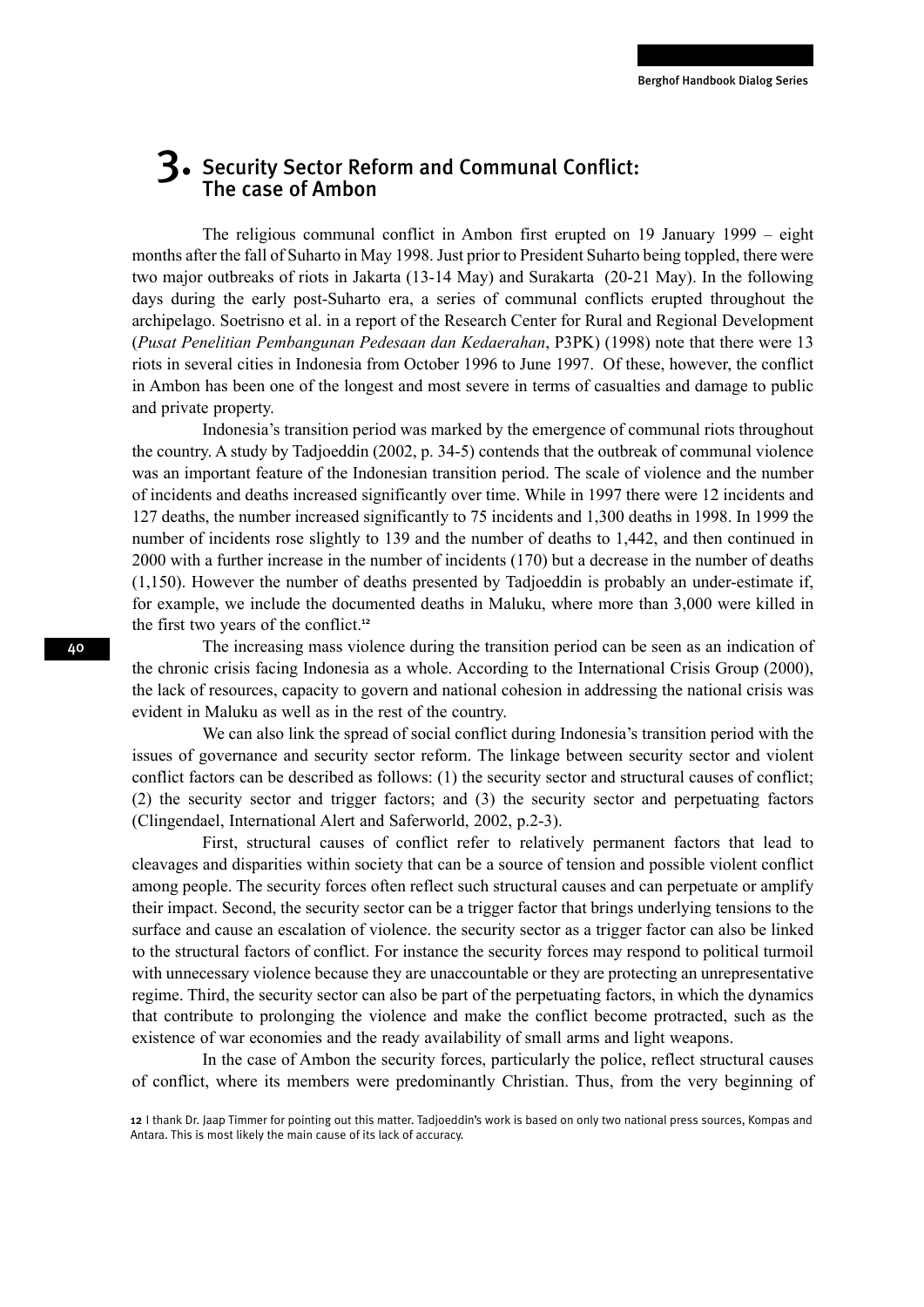the conflict, police was perceived by Moslems as biased towards Christians. On the other hand, soon after the conflict some army battalions (from Makasar and Eastern Java, areas which are predominantly Moslems) were deployed to Ambon and they were predominantly Moslem. This fact resulted in a common perception among Christians that the army was biased towards Moslems.

The security sector was a trigger factor in the conflict particularly when some of its member either responded to the riots with unnecessary violence or performed a partial role by siding with their co-religionists. Thus, in the early period of the conflict, there were two stages in the role of the security forces; first, the "security forces stand by" phase, which began from 19 January, and then, the "security forces open fire" phase, starting from 13 February, due to a clash in Haruku Island (Human Rights Watch report, 1999). Whereas the first phase was marked by most casualties being caused by civilians and traditional weapons, the second phase saw most casualties being caused by the bullets of troops. Thus, since the second stage of the conflict, security forces sometimes have played a role as a trigger factor in instigating further clashes.

A prominent example of the security forces' role in perpetuating the conflict was the case of "co-operation" between a group of Christian militia named the Coker (*Cowok Keren*, Handsome Boys) and a couple of personnel of the army special forces (*Kopassus, Komando Pasukan Khusus*) from the end of 2001 to mid-2002. The story began to be exposed when a member of the Coker gang was arrested by police in early May 2002 and from him police extracted information about the role of the Coker gang in many violent incidents in Ambon with the support of Kopassus troops. (*Sinar Harapan*, 22 October 2002). According to a police investigative report, Berty's gang was involved in 13 cases of terror in Ambon – in which 9 cases allegedly involved Kopassus troops (Tempo, No. 46, 13 January 2003). Those cases included the bomb blast on the ship 'California' in December 2001 (6 died, 43 injured), a bomb blast at Yan Pais street (6 died, 61 injured), conflict at Porto and Haria, two Christian villages, in April 2002 (8 died, dozens injured, 40 houses burnt) and an attack on Soya village in March 2002 (12 died, one church burnt, 20 houses burnt). Though clear motives behind their involvement in such terrors are still blurred, it certainly resulted in prolonging the conflict.

The story of conflict in Ambon was also very connected with security sector reform which began to be implement in the post Suharto era. Whereas the eradication of the army territorial structure was one of the most demanded political reforms, the communal conflict in Ambon had the reverse outcome. Just four month after the conflict began in January 1999 the military territorial structure institution in Ambon was upgraded—from the sub-regional military command (Korem, *Komando Resort Militer*) led by a colonel to the regional military command (Kodam, *Komando Daerah Militer*) led by a brigadier general. When the clashes escalated, operational command and control to deal with security affairs was transferred from police to the army. It was a backward step. The reform era has decided to separate police from the military and installed a new division of roles between police and military: According to the new regulation (Tap MPR No.VII/MPR/2000), the major responsibility for domestic security is now in the hands of the police and the police force is able to call for support from other forces when necessary. In the case of the conflict in Ambon, however, army deployment outnumbered the police and in some cases took over operational command and control in the field.

A further setback to security sector reform took place in May 2002, when a new security structure was established in Maluku. Under the *Komando Operasi Pemulihan Hukum dan Keamanan* (*Koopslihkam, Operational Command to Restore Law and Security*), the Pattimura regional army commander was placed at a higher level than the Head of Maluku provincial police. The rank of the army regional commander was also upgraded, from a brigadier general to a major general. The reason behind this change is likely to overcome the problem of the ineffectiveness of the security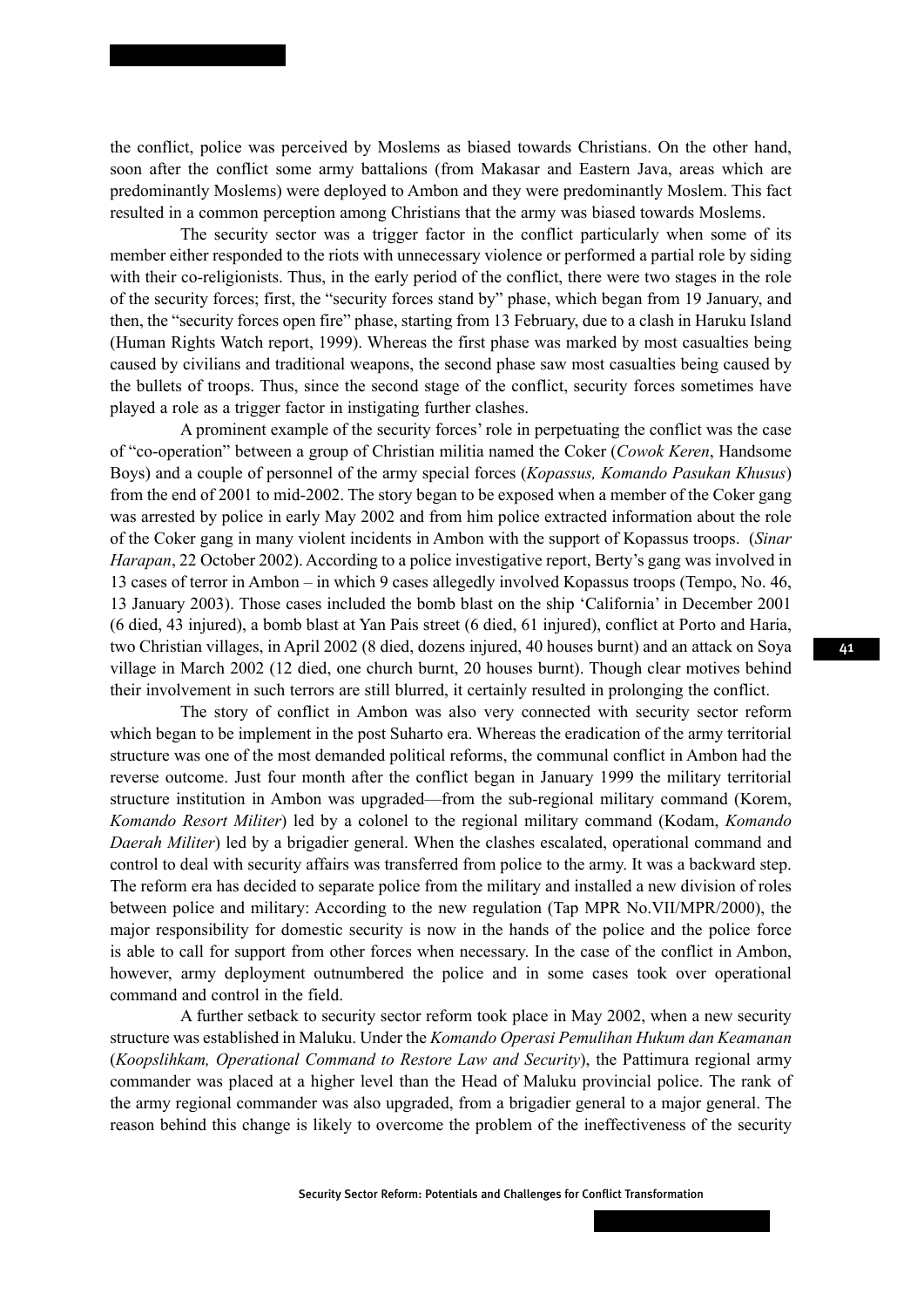forces under the previous system, wherein the Head of the Maluku Polda was the chief while the Pattimura Kodam Commander was the deputy. The main sources of the problems was probably the fact that the two commanding officers had the same rank and because army personnel outnumbered police in Ambon and Maluku. In addition, the superiority complex of army officers towards the police as a legacy of the old structure in the New Order era probably did not help.

The structure of Koopslihkam has been liquidated since 5 October 2003 and operational command control has been brought back to the police from the military, coinciding with the anniversary of Indonesian armed forces and the cessation of the state of civil emergency in Maluku which was introduced in June 2000. However, the rank of a commander of Pattimura Kodam is still major general—higher than brigadier general for the head of Maluku Provincial police. However, security sector reform to some extent resulted in improving the capacity of police in dealing with crime investigation and security affairs in general.

The success of police in investigating some cases in which some Kopassus troops allegedly took part, as discussed above, is one of the striking examples of the positive consequence of separating police from the military and the improvement in its capacity. It would be hard to imagine that the police would be able and encouraged to expose such cases if the police was part of the military. The increasing capacity of the police institution in handling critical cases was evident later, for instance, when it dealt with the Bali bombing at the end of 2002. After conducting hard and careful work and investigations, the police amazingly succeeded in capturing almost all of the main actors and in disclosing its network.

### 4. Conclusion

To sum up, the outbreak of communal violence can be seen as a symptom, and also a consequence, of the poor performance of the security sector during the transition period. The lack of capacity and the unprofessional attitude and behaviour in dealing with social unrest led to the eruption of social or communal violence in some areas in the archipelago. It is evident in the mushrooming social violence in many parts of Indonesia. Furthermore, the outburst of communal violence will probably hinder security sector reform as discussed above in the case of Ambon. In contrast to demilitarisation and demilitarism<sup>13</sup> as the agendas of political reform in the post Suharto era, what has happened in Ambon was the reverse: the intensification and expansion of military involvement in the public space through its personnel and institutions, and the intensification and internalisation of military values and norms in society.

Expansion and proliferation of the army territorial structure not only occurred in Maluku, but also took place in Aceh and, will probably happen, in Poso, Central Sulawesi. Following the revival of the Pattimura Kodam in Maluku in 1999, the Iskandar Muda Kodam was also revived in Aceh in 2002 to deal with the prolonged separatist movement there. In the aftermath of the communal violence in Poso, that began to occur in December 1998 and escalated in 2000, a new Merdeka Kodam is, in all likelihood, in the process of being launched in Central Sulawesi (Aditjondro, 2002, p. 1).<sup>14</sup>According to Aditjondro (ibid.), the rationale behind the creation of a new military territorial structure in Poso was to maintain the military's political hegemony and, more particularly, its elite economic and political interests.

<sup>13</sup> According to Shaw (1991, p. 11-13), 'militarisation' means 'a military build-up', while 'militarism' means 'the influence of the military organization and values on social structure'.

<sup>14</sup> It began with enlarging the number of army troops deployed in Central Sulawesi from January 2003 onwards, from one to two battalions (Adijtondro, 2003, p. 3).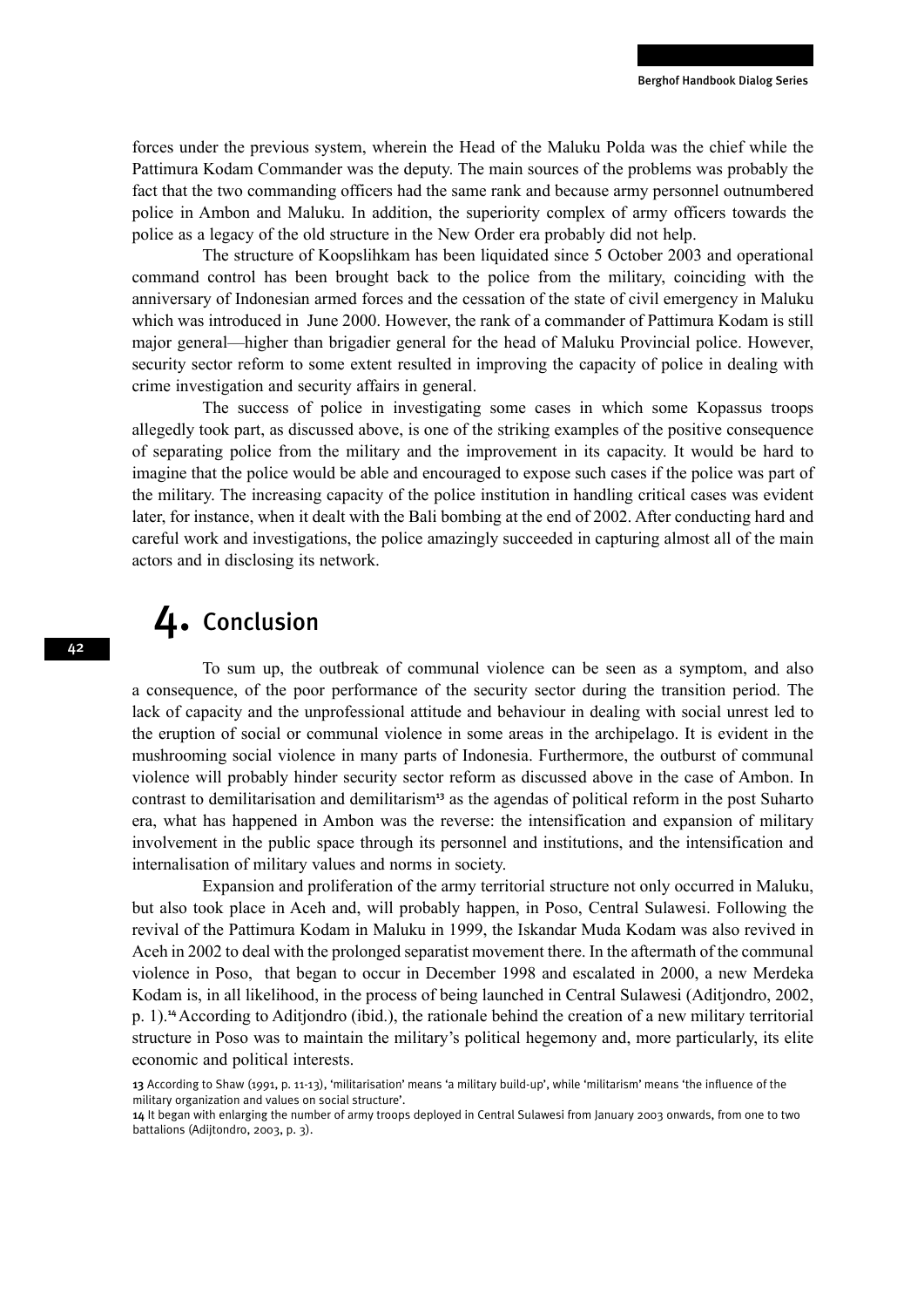In sum, the relationship between communal violence and security sector reform can be formulated as follows: communal violence can be perceived as a consequence of the poor performance of the security sector and, therefore, a symptom of a need for security sector reform. On the other hand, communal conflict is likely to handicap the implementation of security sector reform, as is evident in the case of the communal conflict in Ambon. The eruption of communal violence will be a (new) justification for the military to support the police in handling the riots and, furthermore, to return to its 'old' function as security force — rather than defence force. All these phenomena can be understood in the context of the early stages of a democratic transition period in which the military continues to have huge political and economical residual resources. Thus, as reflected in the case of Ambon, the way to genuine security sector reform in Indonesia is still a 'long and winding road'.<sup>15</sup>

# 5. References

- Aditjondro, George Junus. (2003). *Kayu Hitam, Bisnis Pos Penjagaan, Perdagangan Senjata dan Proteksi Modal Besar: Ekonomi Politik Bisnis Militer di Sulawesi Bagian Timur.* Forthcoming in *Wacana*  Journal of INSIST, Yogyakarta.
- Aditjondro, George Junus. (2002). *Pemekaran Kodam Sulawesi*. Unpublished paper.
- Aditjondro, George Junus. (2001a). 'Guns, Pamphlets and Handie-Talkies, How the military exploited local ethno-religious tensions in Maluku to preserve their political and economic privileges' in Wessel and G. Wimhofer (eds.) *Violence in Indonesia*. Hamburg: Abera Verlag Markus Voss. (pp. 100- 128).
- Aditjondro, George Junus. (2001b). 'Di Balik Asap Mesiu, Air Mata dan Anyir Darah di Maluku' in Z. Salampessy and T. Hussain (eds.) *Ketika Semerbak Cengkih Tergusur Asap Mesiu, Tragedi Kemanusiaan Maluku di Balik Konspirasi Militer, Kapitalis Birokrat, dan Kepentingan Elit Politik.* Jakarta: Tapak Ambon. (pp. 131-176)
- Anwar, Dewi Fortuna et al. (2002). *Gus Dur versus militer: studi tentang hubungan sipil-militer di era transisi*. Jakarta : Gramedia Widiasarana.
- Anwar, Dewi Fortuna. (2000). 'Tantangan dan Prospek Reinterpretasi Politik TNI di Era Transisi' in Heru Cahyono (ed.) *Hubungan Sipil-Militer di Era Transisi.* Jakarta: LIPI. (pp. 193-215)
- Azca, Muhammad Najib. (1998). *Hegemoni Tentara*. Yogyakarta : LkiS.
- Bhakti, Ikrar Nusa et al. (2001). *Militer dan politik kekerasan Orde Baru: Soeharto di belakang peristiwa 27 Juli?*. Bandung: LIPI & Mizan
- Bhakti, Ikrar Nusa. 2000. 'Teori dan Praktek Hubungan Sipil-Militer di Indonesia' in Heru Cahyono (ed.) *Hubungan Sipil-Militer di Era Transisi*. Jakarta: Puslitbang politik dan Kewilayahan Lembaga Ilmu Pengetahuan Indonesia, LIPI. (pp. 15-32)
- Bhakti, Ikrar Nusa et al. (1999). *Tentara yang gelisah : hasil penelitian YIPIKA tentang posisi ABRI dalam gerakan reformasi*. Bandung: The Asia Foundation, PPW-LIPI & Mizan.
- *Towards a better practice framework in security sector reform; Broadening in debate.* (2002). Occasional SSR Paper No.1 August 2002. The Hague-London: Clingendael-International Alert-Saferworld.
- Crouch, Harold. (1999). 'Wiranto and Habibie: Military-Civilian relations since May 1998' in Arief Budiman et al. (eds.) Reformasi, Crisis and Change in Indonesia. Melbourne: Monash Asia Institute. (pp. 127-148)

15 "Long and winding road" is the title of a song by John Lennon and Paul McCartney. It was used as the title of a paper to explain constraints on democracy in Indonesian politics written by Dhakidae (2001).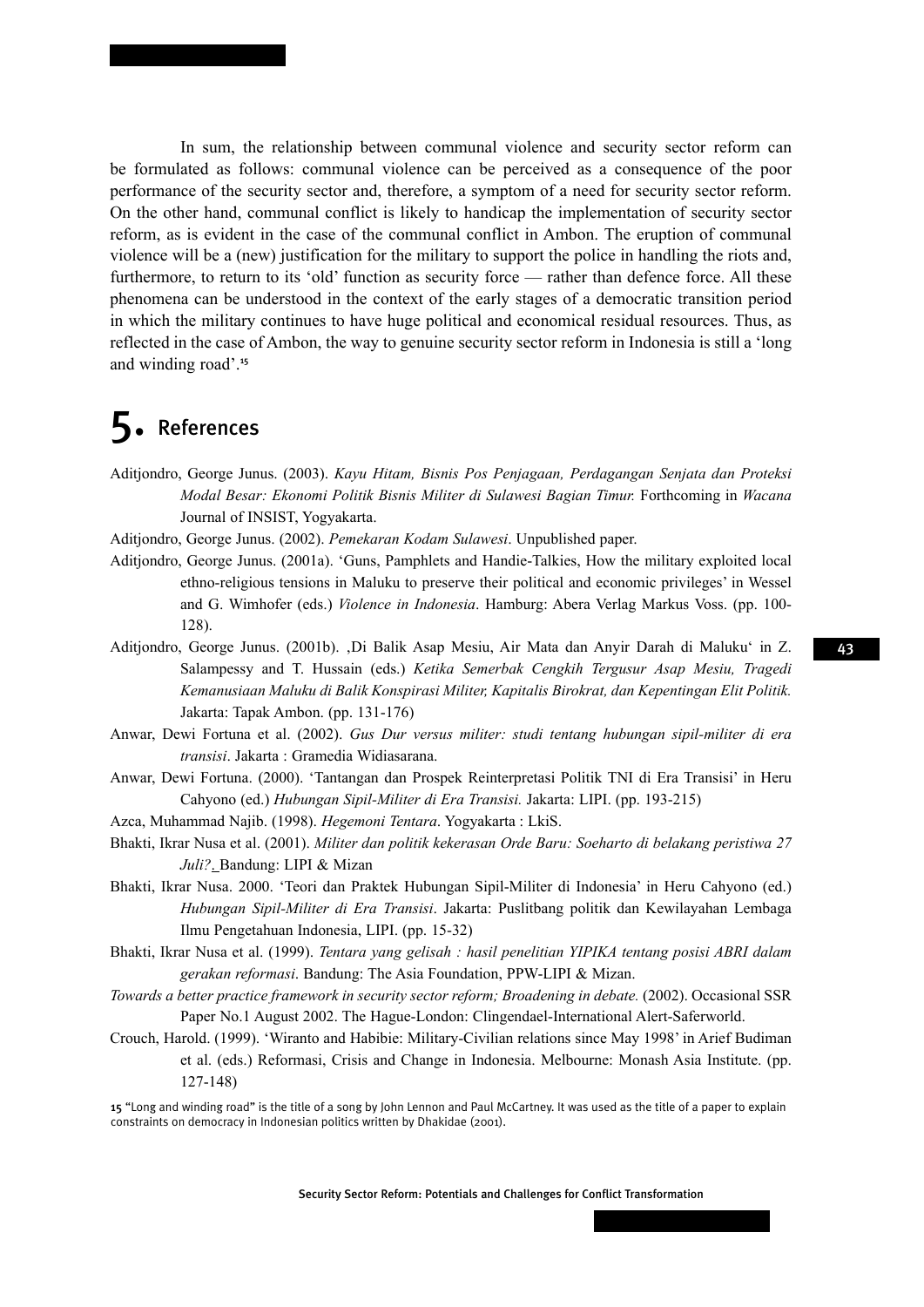- Dhakidae, Daniel. (2001). 'The Long and Winding Road: Constraints to Democracy in Indonesian Politics' in William R. Liddle (ed.) *Crafting Indonesian Democracy.* Bandung: Mizan. (pp. 67-74)
- Editors, The. (2001). 'Current Data on the Indonesian Military Elite, January 1, 1999-January 31, 2001'. *Indonesia,* 71, (April) (pp. 135-73)
- Human Rights Watch Asia. (1999). *Indonesia: The Violence in Ambon*. Available at: [http://www.hrw.org/hrw/](http://www.hrw.org/hrw/reports/1999/ambon) [reports/1999/ambon](http://www.hrw.org/hrw/reports/1999/ambon) [19 April 2001]
- International Crisis Group. (2000b). *Indonesia: Keeping The Military Under Control.* Available: [http://www.](http://www.crisisweb.org/projects/asia/indonesia/reports/A400054_05092000.pdf) [crisisweb.org/projects/asia/indonesia/reports/A400054\\_05092000.pdf](http://www.crisisweb.org/projects/asia/indonesia/reports/A400054_05092000.pdf) [19 April 2001]
- Jenkins, David. (1984). *Suharto and His Generals, Indonesian Military Politics 1975-1983.* Ithaca: Cornell Modern Indonesia Project.
- Langenberg, Michael van. (1992). 'The New Order State: Language, Ideology, Hegemony' in Arief Budiman (ed.) *State and Civil Society in Indonesia.* Melbourne: Centre of Southeast Asian Studies, Monash University. (pp. 121-150)
- Markas Besar Angkatan Bersenjata Republik Indonesia. (1998). *ABRI Abad XXI, Redefinisi, Reposisi, dan Reaktualisasi peran ABRI dalam kehidupan bangsa*. Jakarta: Author.
- Notosusanto, Nugroho (Ed.). (1984). *Pejuang dan Prajurit, Konsepsi dan Implementasi Dwifungsi ABRI.* Jakarta: Penerbit Sinar Harapan.
- Said, Salim. (2002). *Tumbuh dan Tumbangnya Dwifungsi, Perkembangan Pemikiran Politik Militer 1958- 2000.* Jakarta: Aksara Karunia.
- Said, Salim. (2001). *Militer Indonesia dan Politik, Dulu, Kini dan Kelak*. Jakarta: Pustaka Sinar Harapan.
- Soetrisno, Loekman et al. (1998). *Laporan Akhir Penelitian Perilaku Kekerasan Kolektif: Kondisi dan Pemicu*. Pusat Penelitian Pedesaan dan Kawasan, Universitas Gajah Mada, Yogyakarta. Unpublished report.
- Sukma, Rizal & Prasetyono, Edy. (2003). *Security Sector Reform in Indonesia: The military and the Police.*  Working Paper 9. The Hague: Neterherlands Institute of International Relations 'Clingendael'.
- *Masters of Terror: Indonesia's Military and Violence in East Timor in 1999.* (2002). Canberra: Strategic and Defense Studies Center, Australian National University.
- Soetrisno et al in a Research Center for Rural and Regional Development (*Pusat Penelitian Pembangunan Pedesaan dan Kedaerahan*, P3PK) report (1998)
- Tadjoeddin, Mohammad Zulfan. (2002). *Anatomy of Social Violence in the Context of Transition: The Case of Indonesian 1990-2001.* Working Paper. Jakarta: United Nations Support Facility for Indonesian Recovery (UNSFIR)
- Tanter, Richard. (1992). 'The Totalitarian Ambition: Intelligence Organizations in the Indonesian State' in Arief Budiman (ed.) *State and Civil Society in Indonesia.* Melbourne: Centre of Southeast Asian Studies, Monash University. (pp. 213-288)
- Wirahadukusumah, Agus. (2000). 'Reformasi TNI' in A. Wirahadikusumah et al. (eds.) *Indonesia Baru dan Tantangan TNI*. Jakarta: Pustaka Sinar Harapan. (pp. 313-331).

#### Media:

*Detikcom,* 9 July 2003 *Sinar Harapan*, 22 October 2002 *Tempo*, No.11, 13 May 2002 *Tempo*, No. 46, 13 January 2003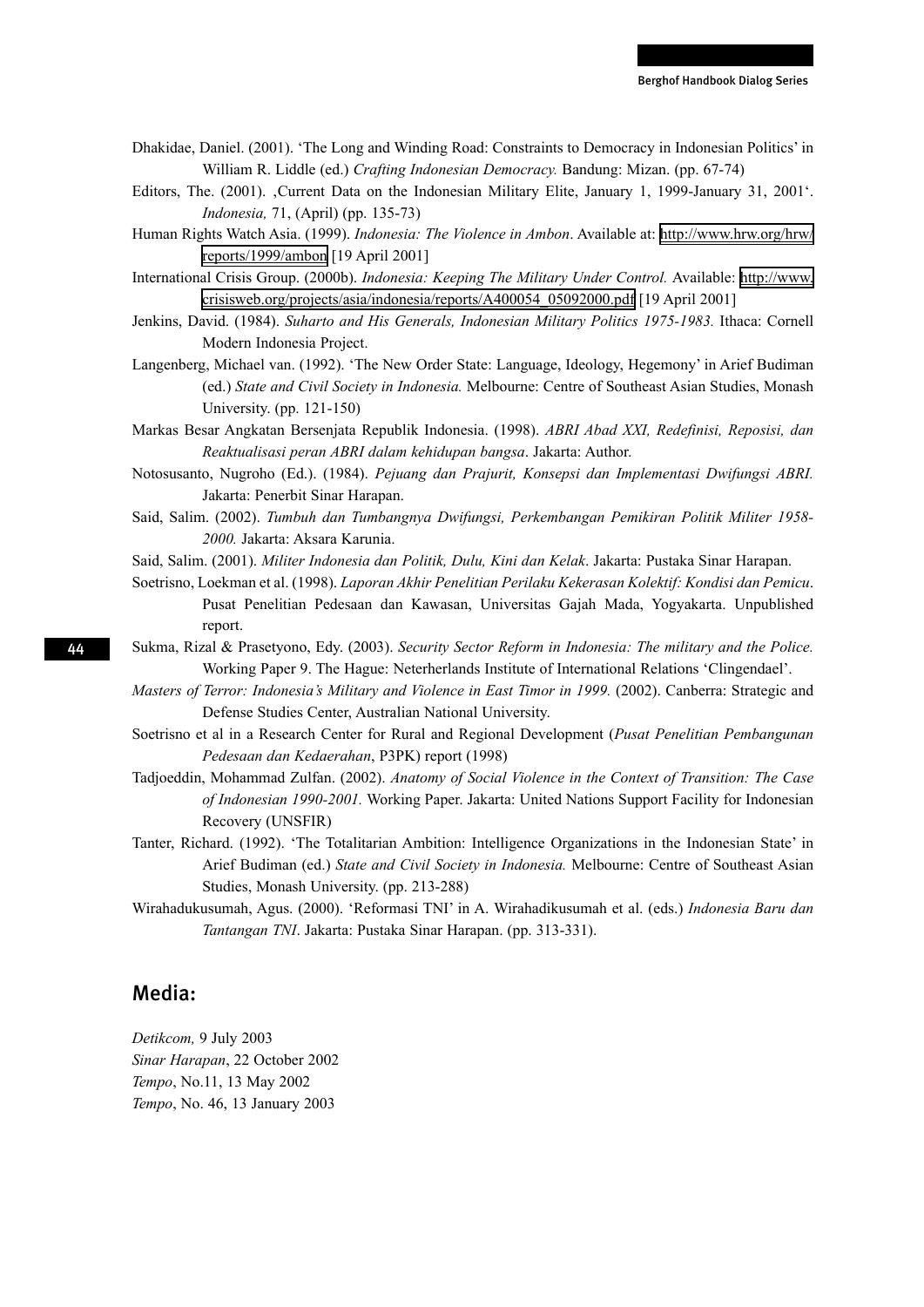**Berghof** Research Cent Forschungszentrum for Constri für konstruktive **Conflict Mana** Konfliktbearbeitung

# Dilemmas of Security Sector Reform

Response to "Security Sector Reform in Developing and Transitional Countries"

Nicole Ball

In thinking about security sector reform from the perspective of conflict transformation, there are two points raised by Herbert Wulf's chapter that seem to be worth closer examination. The first relates to the definition of security sector reform; the second to the notion of a "scale of potentials for security sector reform."

### 1. What is, and is Not, Security Sector Reform

Security sector reform consists of a broad range of activities involving a wide variety of local stakeholders and external partners. The unifying factor is the focus on democratic governance.

The emphasis on democratic security sector governance is an outgrowth of the relative lack of attention to the application of accountability, rule of law, transparency and participation in Cold War-era security assistance programmes of the major providers in both East and West. These programmes almost always took the form of training and supply of equipment designed to enhance the operational capacity of security bodies with no concern for democratic governance or rule of law. They also focused heavily on the military. During the same period, the donors of development assistance consciously avoided interaction with the security sector, and democratic governance and rule of law considerations were also largely absent from their assistance programmes.

The result was tolerance of politicised security bodies, war as a means of resolving disputes, flagrant disregard for the rule of law on the part of security bodies, serious human rights abuses by security bodies, and high security budgets, among other things. In short, by contributing to insecurity, instability and various forms of conflict, the security bodies were a major part of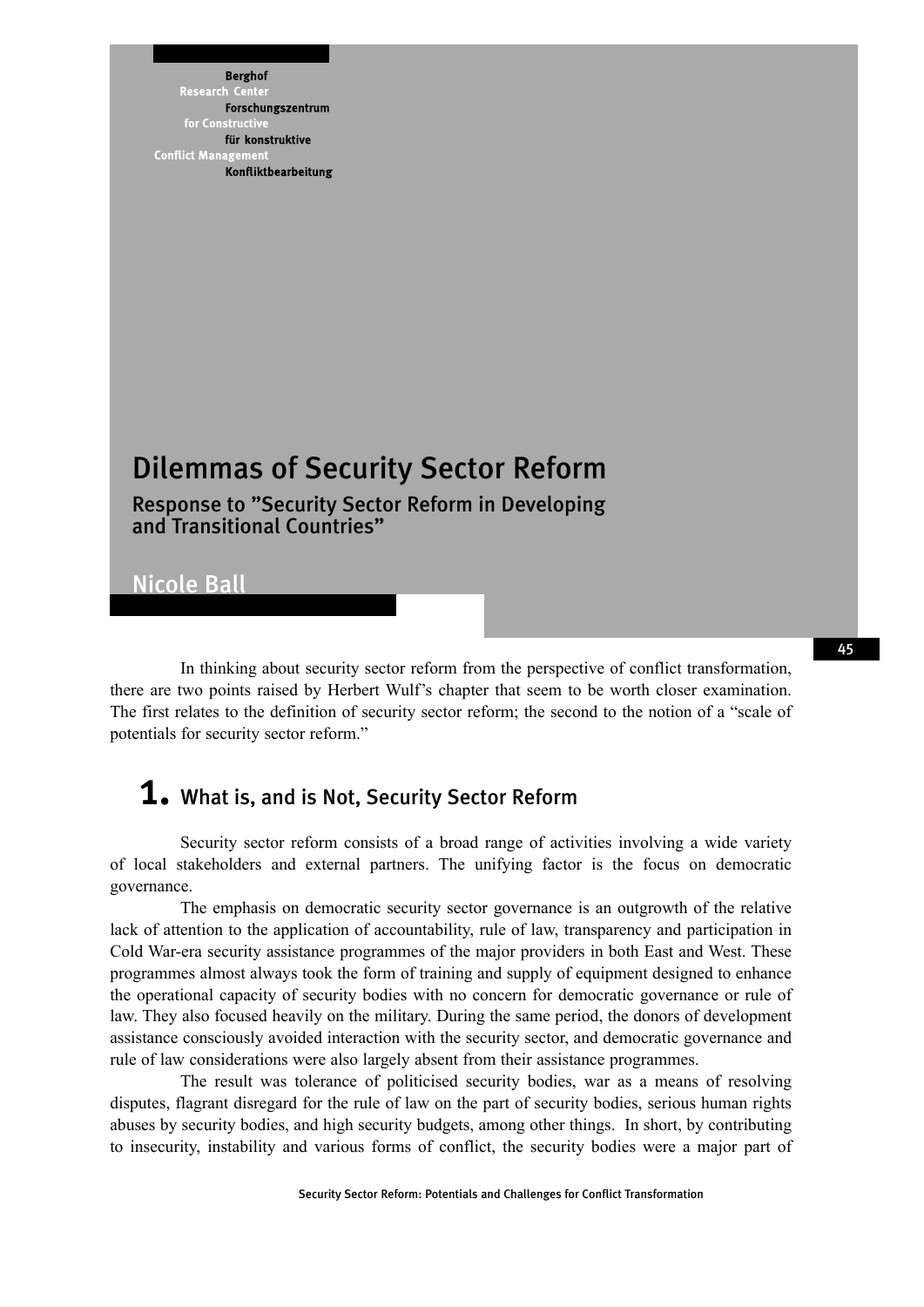the problem confronting developing and transitional countries as the end of the 20th century approached.

During the 1990s, it became increasingly evident that the security bodies urgently needed to be made part of the solution. Neither people nor the states they live in are able to achieve democratic consolidation, poverty reduction, or sustainable development without adequate security. It also became increasingly accepted that democratic governance of the security sector is essential to the achievement of appropriate levels and forms of security. Security bodies that are poorly managed and that engage in political and economic affairs with impunity tend to be professionally weak and therefore are unable to adequately protect people and the states they live in against aggression, internal subversion, criminality and other security problems. In many cases, these weaknesses are tied to the quality of democratic governance in the security sector. By the same token, because politicised or ineffective security bodies and justice systems are themselves often a source of the instability and insecurity, they cannot be marginalised in the quest for sustainable development, democratic consolidation, and societies that function by the rule of law.

However, developing democratic governance of the security sector does not by itself guarantee the existence of a safe and secure environment. As the figure below shows, two other factors importantly influence the ability of security bodies to provide the necessary security. First,

security forces need to be able to carry out their constitutionally mandated tasks in an effective and professional manner. Second, for countries emerging from violent conflict, the legacies of war need to be addressed.

The figure also shows that there is a certain amount of overlap among these three factors, the precise nature and scope of which varies according to the environment in which SSR is undertaken. It is these intersections plus the core democratic governance activities that constitute security sector reform. An activity may contribute importantly to enhancing security, but not be "SSR". This distinction is more than academic, since the concept of "SSR" was developed precisely to ensure that the governance-related aspects of security that have historically been ignored receive adequate attention.

#### It is within this framework that the



following assertion in Herbert Wulf's paper should be assessed: "If adequately designed, the supply of weapons, materials and other equipment as well as military and police assistance can also be part of a programme of security sector reform, as the need for the right equipment by African peace keepers illustrates." While certain types of assistance to the military and police may be considered "SSR," the supply of "weapons, materials and other equipment" cannot. Effective peacekeeping forces are important to creating an environment of security, and have the potential to disseminate SSR concepts in conflict-affected regions. Ensuring that they have the appropriate "weapons, materials and other equipment" is an important component of improving their operational effectiveness and in combating the legacies of war. It does not constitute an improvement of democratic security sector governance.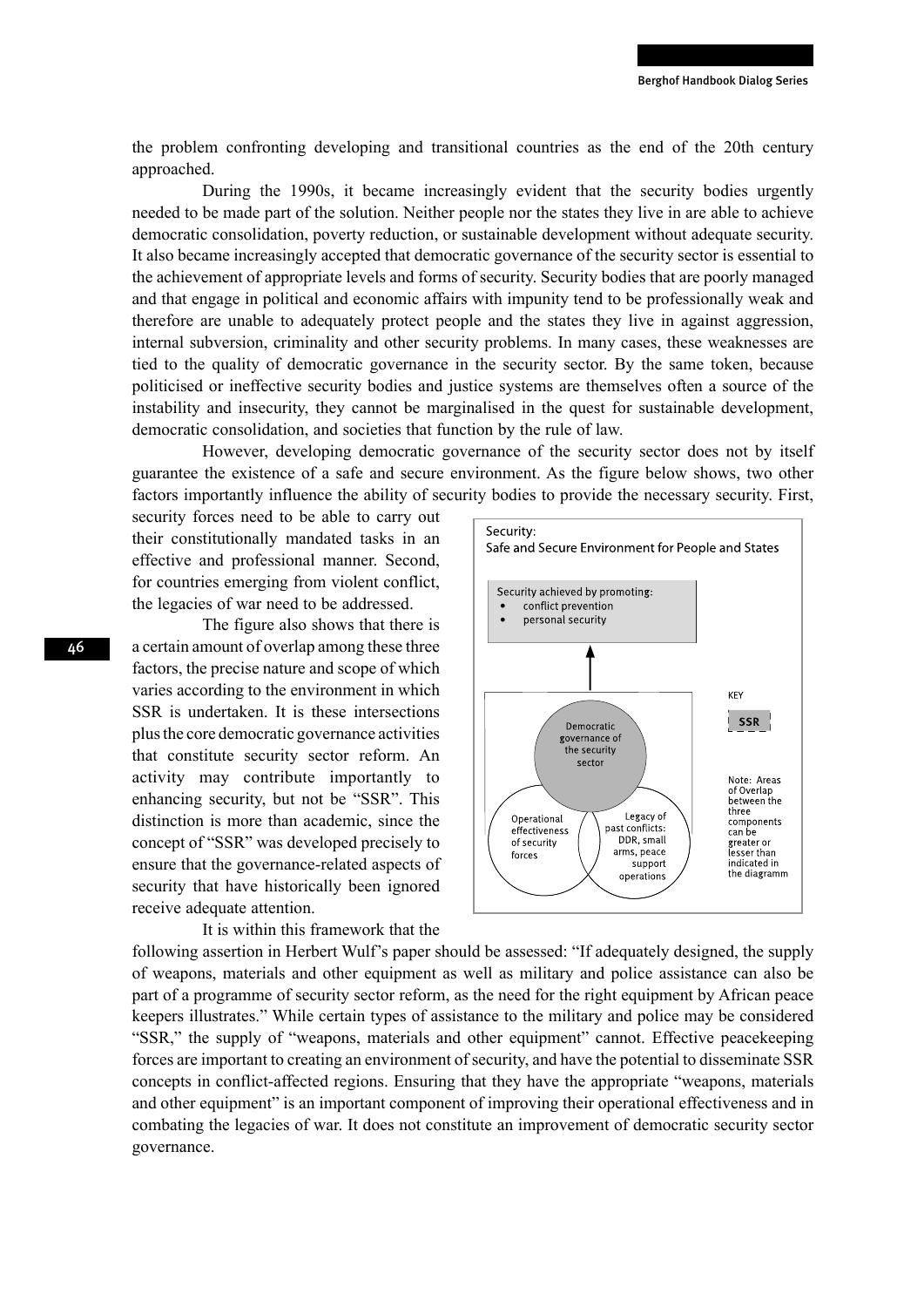## 2. "Scale of Potentials" or Contextual Approach?

Herbert Wulf posits that "The opportunities and potentials for reform in different situations can be measured on a scale…." He identifies seven categories of states, where the potential for SSR runs from "impossible" (countries at war) to "major'" (societies in transition to peace and postconflict societies).

Herbert Wulf is not alone is seeking to distinguish among different types of countries. Work carried out for the United Nations Development Programme (UNDP) in 2001-2002 came up against the same question. Countries were initially viewed in traditional categories: conflict-affected countries, countries emerging from conflict, countries in transition to democracy and so on. It proved, however, to be extremely difficult to capture the full range of responses to country situations with this sort of categorisation. An alternative approach, which identifies approaches to SSR based on contextual criteria rather than categories of countries, was thought to be have greater potential. 1 The seven contextual categories proposed were:

- Political context
- Psychosocial context
- Normative context
- Economic context
- Institutional context
- Societal context
- Geopolitical context.

Within each of these categories, it is possible to identify a range of subcategories and for each subcategory, suggestions for possible approaches for enhancing security sector governance. This process is demonstrated in the matrix below, and the examples provided in the matrix are intended to be no more than illustrative.

As Herbert Wulf's "scale of potentials" suggests, weak states offer particular challenges in this regard given their significant institutional and human resource deficits. Improving security sector governance may therefore seem a second or even third order issue for these countries.

However, since poor security sector governance has contributed in no small measure to the decline of economic and political governance in these states and therefore to the occurrence of conflict, it is impossible to strengthen overall governance without attention to the security sector. In fact, the agenda for strengthening security sector governance is very much a human and institutional capacity-building agenda, and by definition recognises that states seeking to implement the agenda do not have strong institutions or abundant human resources.

Herbert Wulf acknowledges that identifying where on the "scale of potentials" any given country lies "is somewhat based on subjective judgement." It is also fraught with dangers, as the examples in the "transformation countries" category indicate. According to Wulf, "Overall prospects in transformation countries are good" despite the "Soviet legacy" which can create obstacles for reform. The reality in the three Central Asian successor states to the Soviet Union suggests that the prospects are often considerably less than "good." In at least two of these states – Turkmenistan and Uzbekistan – "government" is no more than personalised rule by an authoritarian leader backed

Security Sector Reform: Potentials and Challenges for Conflict Transformation

<sup>1</sup> Nicole Ball, "Enhancing Security Sector Governance: A Conceptual Framework for UNDP," October 9, 2002, [http://www.undp.](https://mail3.bsos.umd.edu/servlet/webacc?merge=linkurl&Url.linkText=http://www.undp.org/bcpr/ruleoflaw/index.htm" \t "browserView) [org/bcpr/ruleoflaw/index.htm](https://mail3.bsos.umd.edu/servlet/webacc?merge=linkurl&Url.linkText=http://www.undp.org/bcpr/ruleoflaw/index.htm" \t "browserView).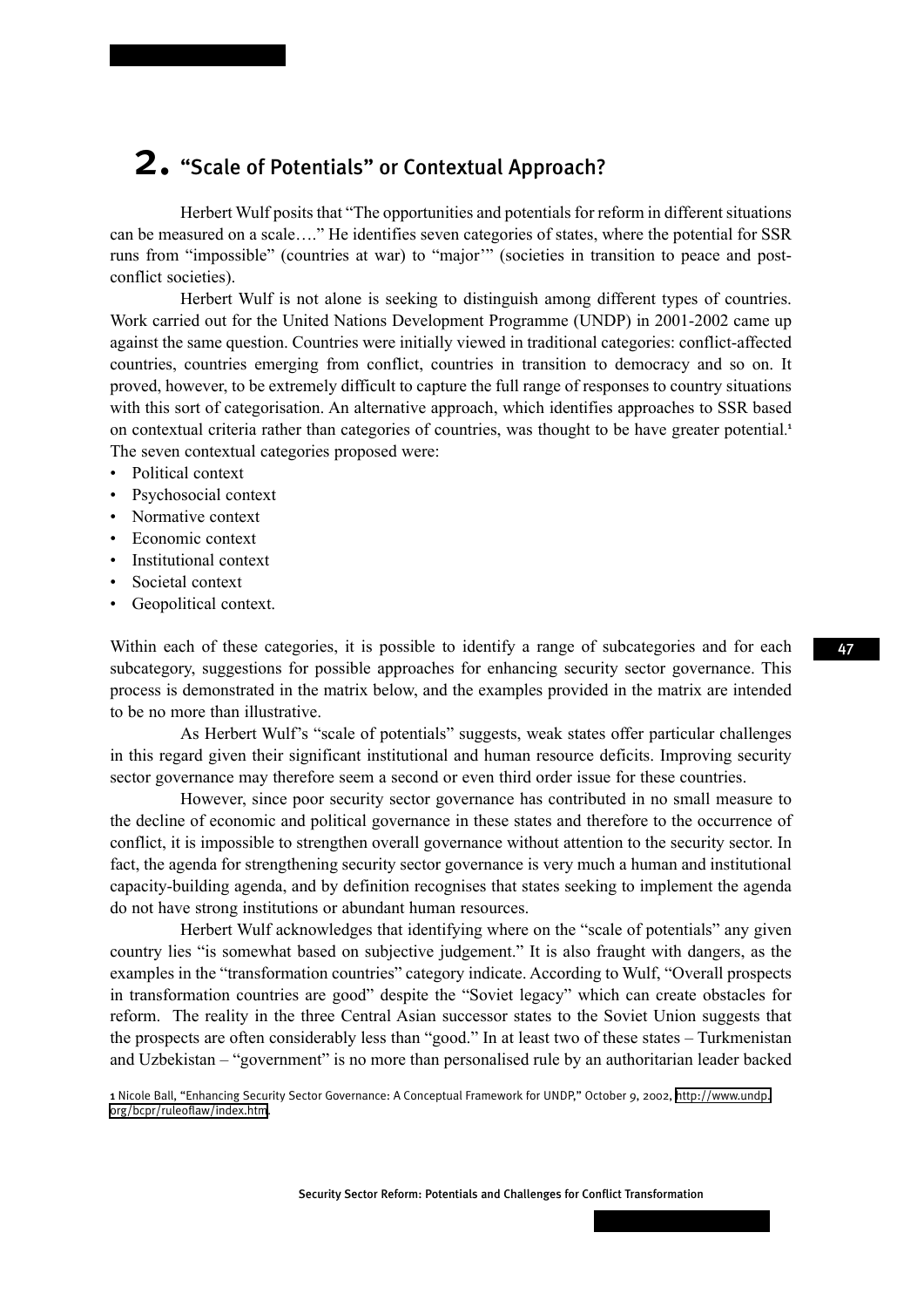by the security bodies. In all three countries, the security bodies are instrumental in harassing and intimidating the leader's political opponents – real or imagined. Organisations such as Human Rights Watch and International Crisis Group have been documenting abuses by the state security system for some years now.<sup>2</sup> The following description of life in Uzbekistan is typical:

There's … no sign of political liberalization. The new Liberal Democratic Party turns out to be just another pseudo-party set up by the government, neither liberal, nor democratic. Opposition parties remain unregistered, ensuring that parliamentary elections in December 2004 will be a government-controlled farce. Members of human rights groups and controversial NGOs continue to face harassment and arrest. Ordinary people who speak out against abuses by local officials can expect a visit from the police, advising them to keep quiet. Push further and they can expect to find themselves charged with religious extremism, drug smuggling, or any other trumped-up charge that comes to mind.

On human rights, too, there's no evidence of improvement. Regular horror stories of beatings and torture emerge from trials. When a judge dared to throw out evidence on the basis that it had been obtained under torture, he was immediately placed under house arrest. A much wider range of abuses goes on that is rarely reported: people are often too afraid to complain to international organizations. The police have become a state within a state, and there is no real political will to do much about it.<sup>3</sup>

A good argument can be made that there is more political will to engage in SSR in Sierra Leone, an extremely weak state that is slowly emerging from over a decade of violent conflict, than in Kazakhstan, Turkmenistan and Uzbekistan combined.

By adopting a contextual approach, one avoids entirely the problems of determining which category holds the most promise and attempting to shoe-horn countries into rigid categories. A contextual approach is built on the understanding that every state has its share of obstacles to reform. It also facilitates identifying entry points for reform where they exist.<sup>4</sup> What is more, by adopting a contextual approach, the essentially political nature of security sector reform can be addressed. Because of its highly political nature, improving democratic security-sector governance cannot be addressed solely by technical measures. Rather, it is essential to understand critical political relationships among key actors, how and why decisions are made, and the incentives and disincentives for change. Strategies need to be developed for supporting reformers and minimizing the impact of spoilers. This is a particularly critical aspect of contextual analysis, and requires looking beyond formal legislation and organisational structure to develop a picture of how local institutions actually function.

At present, formal contextual analysis is not widely used by external actors seeking to support improvements in security-sector governance. However, the UK Defence Advisory Team (DAT) – whose activities have expanded beyond the defence sector to encompass the entire security sector – carry out assessments that seek to develop as comprehensive a picture as possible of the context in partner country security sectors. The DAT have not, however, produced

2 See Human Rights Watch, [www.hrw.org,](http://www.hrw.org) and International Crisis Group, www.crisisweb.org.

3 David Lewis, "Uzbekistan: Halting the Money Train," Transitions Online, March 18, 2004, [http://www.crisisweb.org/home/index.](http://www.crisisweb.org/home/index.cfm?id=2546&l=1) [cfm?id=2546&l=1.](http://www.crisisweb.org/home/index.cfm?id=2546&l=1) Lewis is Central Asia Project Director for the International Crisis Group.

4 A more elaborated contextual analysis which focuses on five entry points is Nicole Ball, Tsjeard Bouta and Luc van de Goor, Enhancing Democratic Governance of the Security Sector: An Institutional Assessment Framework, The Hague: Clingendael Institute for the Netherlands Ministry of Foreign Affairs, 2003, [http://www.clingendael.nl/cru/pdf/2003\\_occasional\\_papers/](http://www.clingendael.nl/cru/pdf/2003_occasional_papers/SSGAF_publicatie.pdf) [SSGAF\\_publicatie.pdf.](http://www.clingendael.nl/cru/pdf/2003_occasional_papers/SSGAF_publicatie.pdf) The five entry points are: 1) rule of law; 2) policy development, planning and implementation; 3) professionalism of the security bodies; 4) oversight; 5) management of security expenditure.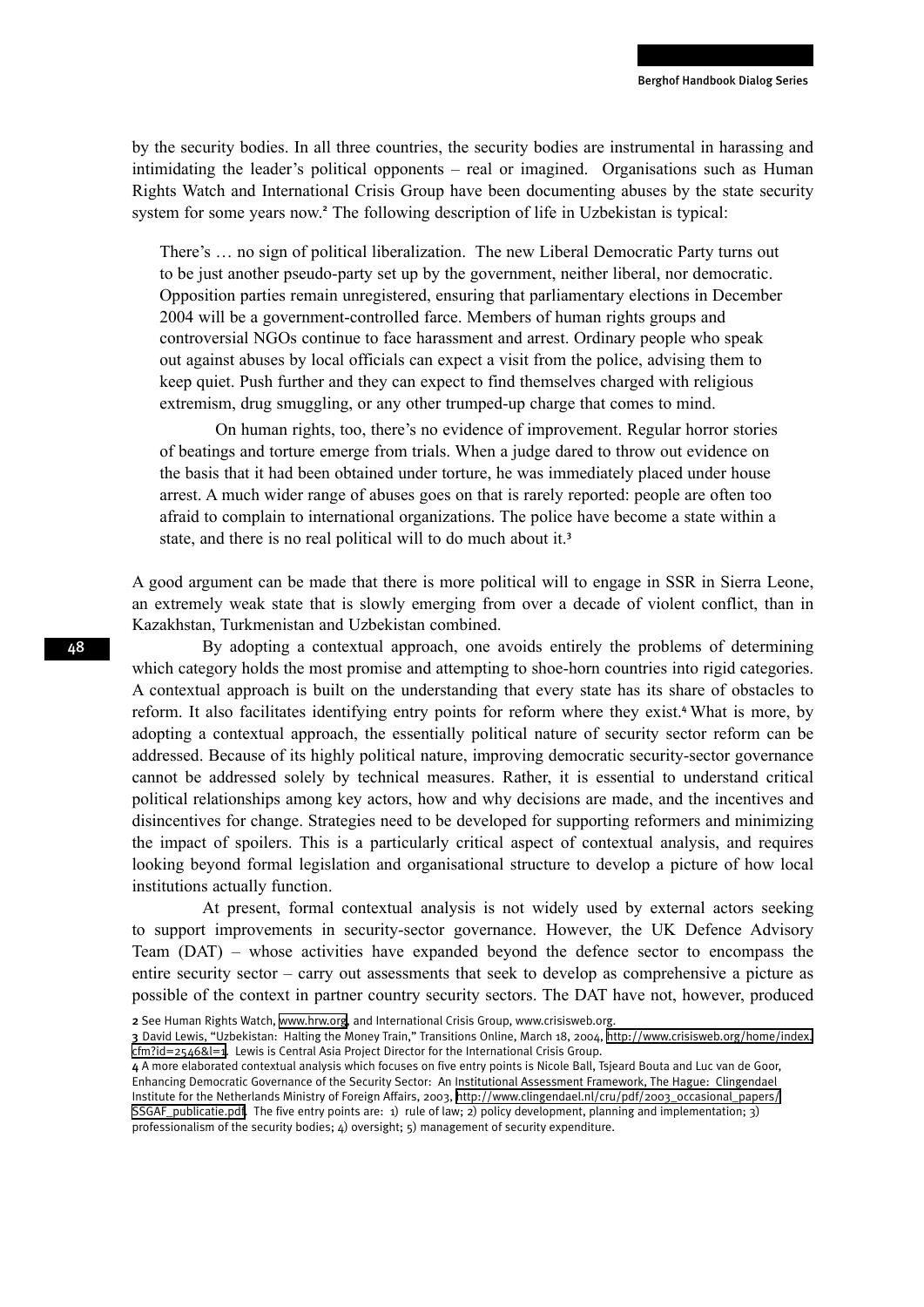a formal methodology. While care must be taken to prevent formal methodologies from becoming a straightjacket, it is also important that both external actors and local stakeholders in reforming countries have some form of concrete guidance to ensure that assessments are as comprehensive as possible. The decision of the Netherlands government to test its security-sector governance assessment framework during 2004 is a hopeful sign in this regard,<sup>5</sup> but clearly there is a long way to go before formal contextual analyses are widely employed.

|                                                                                                                                                          | <b>Tailoring Support to Country Context</b>                                                                                                                                                                                                                                                                                                                                                                                                                                                                                                                                           |
|----------------------------------------------------------------------------------------------------------------------------------------------------------|---------------------------------------------------------------------------------------------------------------------------------------------------------------------------------------------------------------------------------------------------------------------------------------------------------------------------------------------------------------------------------------------------------------------------------------------------------------------------------------------------------------------------------------------------------------------------------------|
| <b>Contextual categories</b>                                                                                                                             | Possible approaches                                                                                                                                                                                                                                                                                                                                                                                                                                                                                                                                                                   |
| <b>Political context</b>                                                                                                                                 |                                                                                                                                                                                                                                                                                                                                                                                                                                                                                                                                                                                       |
| 1) The capacity of the civil<br>authorities to exercise<br>oversight and control<br>over one or more of the<br>security bodies is weak.                  | • Assist legislature as a whole and relevant legislative committees to develop<br>capacity to evaluate security sector policies and budgets.<br>Assist finance ministry, ministry of defence, office of national security adviser and<br>other relevant executive branch bodies to improve capacity to formulate, implement<br>and monitor security policy and budgets.<br>• Help strengthen/create oversight bodies such as auditor general's office, police<br>commission, human rights commission.<br>Support national dialogues on issues relating to security sector governance. |
|                                                                                                                                                          | Encourage participatory national security assessments.                                                                                                                                                                                                                                                                                                                                                                                                                                                                                                                                |
| 2) Democratic<br>accountability of<br>security bodies to civil<br>authorities is inadequate<br>or deteriorating.                                         | Provide professional training for security bodies consistent with norms and<br>٠<br>principles of democratic accountability, such as the role of the military in a<br>democracy, democratic policing, human rights training.                                                                                                                                                                                                                                                                                                                                                          |
|                                                                                                                                                          | Encourage national dialogues on security sector governance, leading to<br>development of national strategies for strengthening security sector governance.<br>Support civil society in its efforts to, for example, train civilians in security affairs,<br>$\blacksquare$<br>defence economics, democratic policing; monitor security-related activities; offer<br>constructive advice to policy makers.                                                                                                                                                                             |
| 3) Power is centralized:<br>attempts to increase<br>participation are<br>opposed; public officials<br>exhibit disregard for<br>rule of law.              | • Where feasible, support civil society in efforts to encourage dialogue within society<br>and between civil society and government on rule of law, human rights protection,<br>democratic governance.<br>Assist civil society to build capacity on security-related issues.<br>• Work to develop an appreciation for democratic accountability of civil authorities                                                                                                                                                                                                                  |
| 4) There is a tendency<br>to resolve disputes<br>domestically and with<br>other countries through<br>the use of force, but the<br>country is not at war. | to population.                                                                                                                                                                                                                                                                                                                                                                                                                                                                                                                                                                        |
|                                                                                                                                                          | Identify and support potential reformers in government, security bodies<br>$\blacksquare$                                                                                                                                                                                                                                                                                                                                                                                                                                                                                             |
|                                                                                                                                                          | Reduce access to weapons by all parties, for example through arms sale moratoria.                                                                                                                                                                                                                                                                                                                                                                                                                                                                                                     |
|                                                                                                                                                          | Strengthen democratic accountability of civil authorities to population.<br>Support the development of a capacity to defuse conflicts, thereby reducing the<br>$\blacksquare$<br>likelihood of a resort to violence.§ Encourage parties to conflict to discuss<br>security sector governance in the course of peace negotiations.                                                                                                                                                                                                                                                     |
| 5) The country is engaged<br>in war.                                                                                                                     | • Support post-conflict demilitarisation efforts such as demobilization and<br>reintegration of ex-combatants, disarming ex-combatants, irregular forces,<br>population-at-large.                                                                                                                                                                                                                                                                                                                                                                                                     |
|                                                                                                                                                          | To the extent possible, train civilians in areas relevant to capacity to manage and<br>٠<br>oversee the security sector.                                                                                                                                                                                                                                                                                                                                                                                                                                                              |

5 Ball, N. Bouta, T and van de Goor, L, Enhancing Democratic Governance of the Security Sector. This assessment framework is intended to be used by governments of reforming countries, in collaboration with external partners.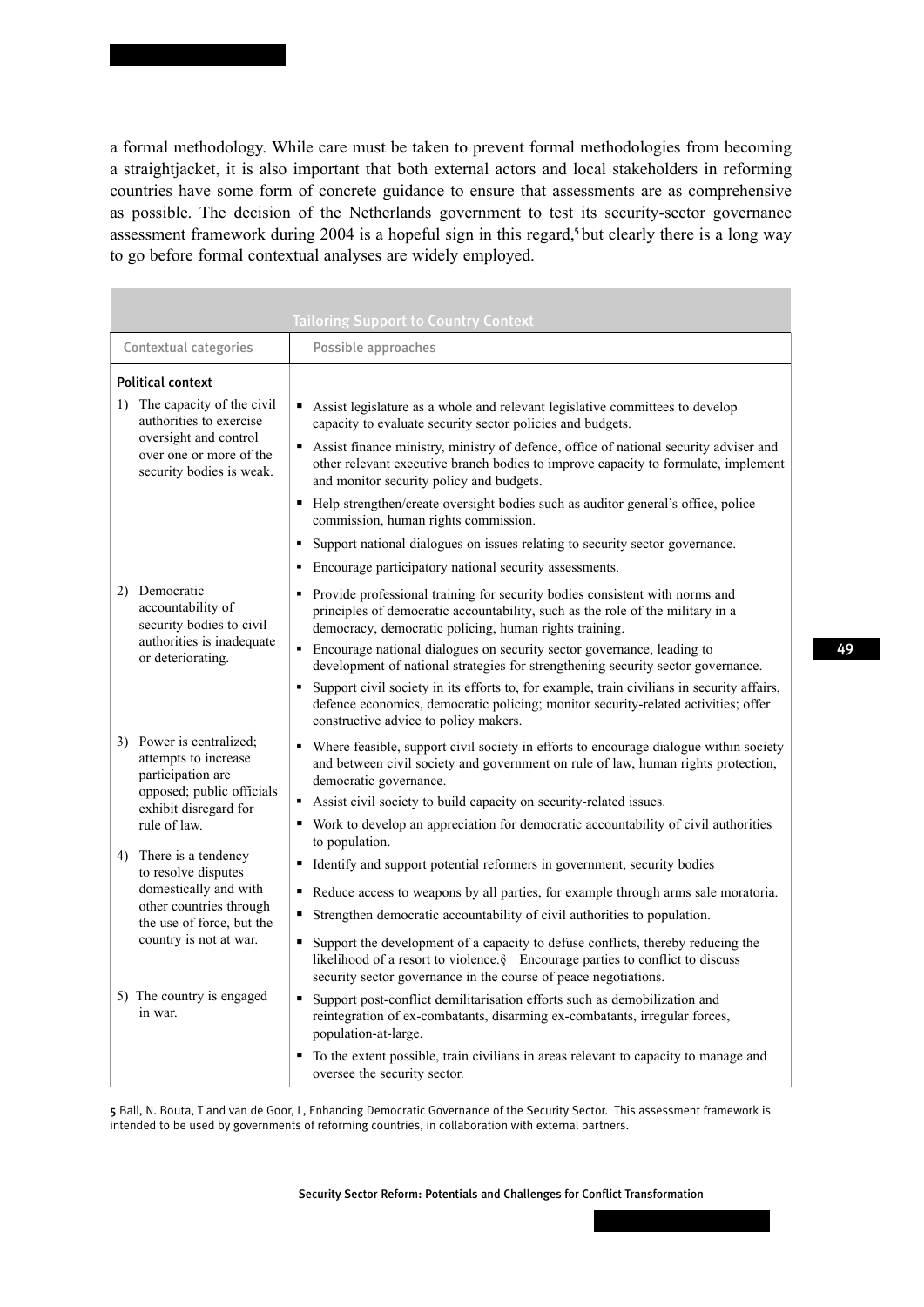| <b>Tailoring Support to Country Context</b>                                                                                                                                                                              |                                                                                                                                                                                                                                                                                                                                                                                                                                                                                                                                                                                                                                                                                                                                                                                                                                                                                                                                                                    |  |
|--------------------------------------------------------------------------------------------------------------------------------------------------------------------------------------------------------------------------|--------------------------------------------------------------------------------------------------------------------------------------------------------------------------------------------------------------------------------------------------------------------------------------------------------------------------------------------------------------------------------------------------------------------------------------------------------------------------------------------------------------------------------------------------------------------------------------------------------------------------------------------------------------------------------------------------------------------------------------------------------------------------------------------------------------------------------------------------------------------------------------------------------------------------------------------------------------------|--|
| <b>Contextual categories</b>                                                                                                                                                                                             | Possible approaches                                                                                                                                                                                                                                                                                                                                                                                                                                                                                                                                                                                                                                                                                                                                                                                                                                                                                                                                                |  |
| Psychosocial context<br>1) Civilians experience<br>difficulty in interacting<br>with members of the<br>security bodies.                                                                                                  | • Promote confidence-building measures, such as facilitating dialogue between<br>civilians and security body personnel in a neutral setting and arranging for local<br>stakeholders to observe constructive civilian-security body interactions among<br>international and regional stakeholders.<br>Arrange for security body personnel to learn behaviour appropriate to democratic<br>٠<br>societies when interacting with civilians from other security bodies, either in the<br>region or a trusted international partner.<br>• Train civilians in security-related issues in order to increase their confidence on<br>substantive issues when dealing with members of the security body.<br>Encourage greater accountability through, for example, requiring security body<br>٠<br>personnel to wear identification badges, requiring security body vehicles to be<br>easily identified, supporting unofficial citizen monitoring activities where feasible. |  |
| Unaccountable security<br>2)<br>bodies create a sense<br>of insecurity, within<br>the country as a<br>whole, among certain<br>communities and groups                                                                     | Encourage human rights, gender sensitivity training.<br>٠<br>Encourage dialogue between civilians and security body personnel in a politically<br>safe space if conditions permit, i.e. reprisals against civilian participants seem<br>unlikely.<br>Support the creation of police councils and other civilian bodies to monitor<br>٠<br>behaviour of the security bodies.<br>• Identify underlying causes of unaccountability and devise strategy to address these.                                                                                                                                                                                                                                                                                                                                                                                                                                                                                              |  |
| <b>Normative context</b>                                                                                                                                                                                                 |                                                                                                                                                                                                                                                                                                                                                                                                                                                                                                                                                                                                                                                                                                                                                                                                                                                                                                                                                                    |  |
| 1) The legal basis for<br>democratic accountability<br>of security bodies to civil<br>authorities is not well<br>developed.                                                                                              | Support revisions of legal framework consistent with democratic principles and<br>٠<br>norms such as civil supremacy, appropriateness of means in the use of force, rule<br>of law.<br>• Support regional efforts to codify democratic principles such as non-recognition to<br>governments coming to power through coups d'états.                                                                                                                                                                                                                                                                                                                                                                                                                                                                                                                                                                                                                                 |  |
| 2) The legal basis for<br>democratic accountability<br>of security bodies to<br>population is not well<br>developed.                                                                                                     | Support reviews of national legal framework for consistency with international<br>law and democratic norms, especially protection of human rights and laws of war;<br>support for revisions as needed.                                                                                                                                                                                                                                                                                                                                                                                                                                                                                                                                                                                                                                                                                                                                                             |  |
| <b>Economic context</b><br>1) One of more of the<br>security bodies has<br>privileged access to state<br>resources.<br>2) The security bodies<br>receive inadequate<br>financial resources to<br>fulfill their missions. | Support incorporation of security sector into government-wide fiscal accountability<br>٠<br>and transparency processes.<br>Support anti-corruption activities.<br>٠<br>Assist civil society to develop the capacity to monitor security budgets.<br>п<br>Strengthen the capacity of legislators and economic managers to assess security<br>budgets, carry out oversight functions.<br>Encourage participatory national security assessment which would have as a major<br>٠<br>objective developing missions within a realistic resource framework.                                                                                                                                                                                                                                                                                                                                                                                                               |  |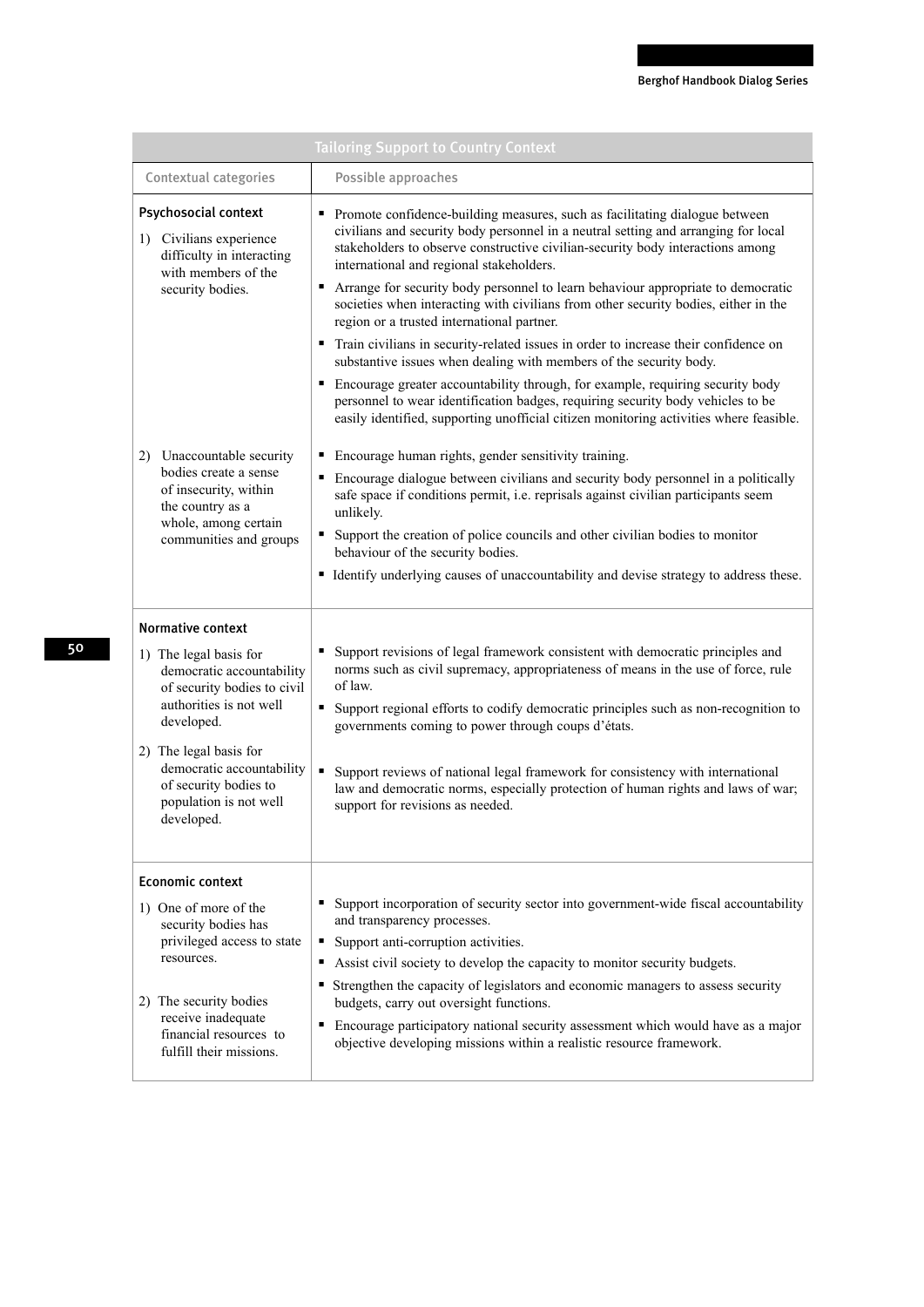|                                                                                                                                                                                                 | <b>Tailoring Support to Country Context</b>                                                                                                                                                                                                                                                                                                                                                                                                                                                                                                                                                                                                                                                                                                                                                                                                                                                                                                                                                                                                                                                                                           |
|-------------------------------------------------------------------------------------------------------------------------------------------------------------------------------------------------|---------------------------------------------------------------------------------------------------------------------------------------------------------------------------------------------------------------------------------------------------------------------------------------------------------------------------------------------------------------------------------------------------------------------------------------------------------------------------------------------------------------------------------------------------------------------------------------------------------------------------------------------------------------------------------------------------------------------------------------------------------------------------------------------------------------------------------------------------------------------------------------------------------------------------------------------------------------------------------------------------------------------------------------------------------------------------------------------------------------------------------------|
| <b>Contextual categories</b>                                                                                                                                                                    | Possible approaches                                                                                                                                                                                                                                                                                                                                                                                                                                                                                                                                                                                                                                                                                                                                                                                                                                                                                                                                                                                                                                                                                                                   |
| Institutional context<br>Fundamental institutions are<br>poorly developed or do not<br>function adequately. For<br>example:<br>1) Criminal justice system<br>2) Financial management<br>system. | Assist in development and implementation of criminal justice policy.<br>Support democratic policing, judicial strengthening, legal training.<br>Support efforts to demilitarise police, for example by separating them from armed<br>forces and promoting democratic policing.<br>Support efforts to depoliticise the judiciary.<br>Support civil society's ability to monitor the activities of the criminal justice<br>٠<br>system and to provide training for members of the criminal justice system.<br>Support the development of regional policing capacity to address cross-border<br>problems and to strengthen commitment to democratic principles and practices.<br>Assist national stakeholders to develop mechanisms to:<br>٠<br>a) identify the needs and key objectives of the security sector as a whole and the<br>specific missions that the different security bodies will be asked to undertake.<br>b) determine what is affordable.<br>c) allocate scarce resources according to priorities both within and between the<br>different security sectors.<br>d) ensure the efficient and effective use of resources. |
| Societal context<br>1) Civil society is prevented<br>from monitoring the<br>activities of the security<br>sector and working to<br>promote change.                                              | • Work with the members of the security sector to enhance public transparency.<br>• Encourage regional confidence building measures aimed at enhancing transparency<br>and accountability of the security bodies.<br>• Provide training in democratic policing principles and practices and human rights<br>protection for the security bodies.<br>Where feasible, seek ways of empowering civil society, for example, by<br>٠<br>encouraging changes in legislation that limit civil society activities, inviting Civil<br>Society Organisations (CSOs) and local security experts to participate in meetings,<br>or soliciting civil society opinion.                                                                                                                                                                                                                                                                                                                                                                                                                                                                               |
| 2) Civil society lacks<br>substantive knowledge of<br>security-related issues.                                                                                                                  | Support efforts to develop indigenous training capacity.<br>• Provide scholarships in security studies, defence management, law and other<br>relevant subjects.                                                                                                                                                                                                                                                                                                                                                                                                                                                                                                                                                                                                                                                                                                                                                                                                                                                                                                                                                                       |
| <b>Geopolitical context</b>                                                                                                                                                                     |                                                                                                                                                                                                                                                                                                                                                                                                                                                                                                                                                                                                                                                                                                                                                                                                                                                                                                                                                                                                                                                                                                                                       |
| 1) Trans-border crime is a<br>major problem.<br>2) Regional tensions create<br>arms races, provide<br>justification for greater<br>resource allocation to<br>security bodies.                   | Support the development of regional policing capacity.<br>٠<br>• Encourage development/strengthening of regional security mechanisms.<br>Encourage regional dialogues on security issues.<br>٠                                                                                                                                                                                                                                                                                                                                                                                                                                                                                                                                                                                                                                                                                                                                                                                                                                                                                                                                        |
| 3) Neighbouring countries<br>seek to destabilize<br>government, for example<br>by arming dissidents.                                                                                            | Encourage development/strengthening of regional security mechanisms.<br>п<br>Encourage regional dialogues on security issues.<br>■ Work to reduce access to arms.                                                                                                                                                                                                                                                                                                                                                                                                                                                                                                                                                                                                                                                                                                                                                                                                                                                                                                                                                                     |

Security Sector Reform: Potentials and Challenges for Conflict Transformation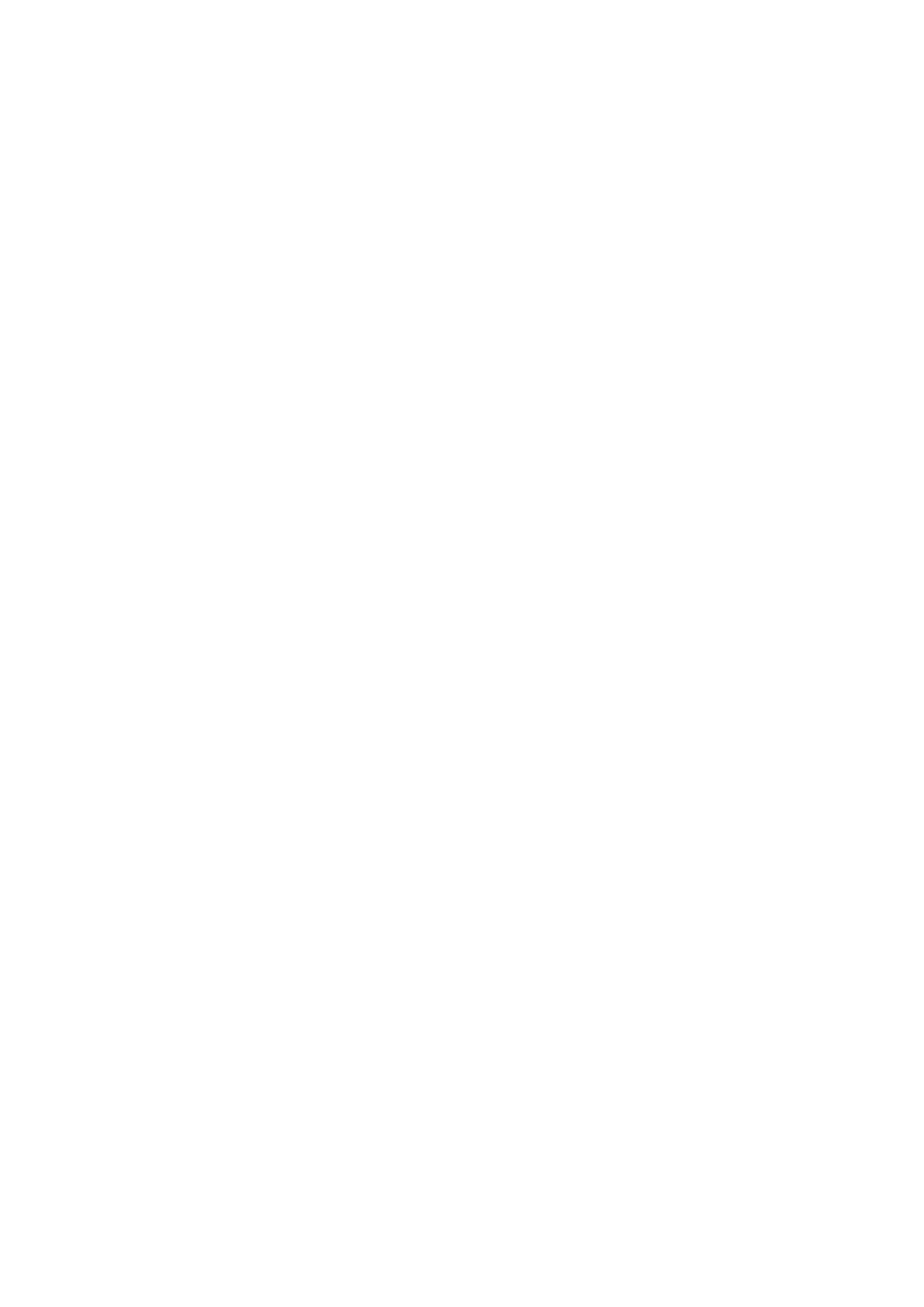**Berghof** Research ent. Forschungszentrum for Constr für konstruktive **Conflict Mana** Konfliktbearbeitung

## The Relevance of Civil Society

Response to "Security Sector Reform in Developing and Transitional Countries"

Marina Caparini

## 1. Introduction

In his concise yet comprehensive overview, Herbert Wulf has set out the main parameters of the emerging paradigm of security sector reform, including some of its advantages and limitations. This response piece will expand on certain of his points and examine some issues that are generally overlooked in the literature. I write from the perspective of someone who has worked in an organisation that for almost the past 3 years has made the study and facilitation of security sector reform its primary mission, with particular emphasis on defence and military reform in Central and Eastern Europe and the Western Balkans, the Caucasus and Central Asia. My insights are based on our efforts to collect information and documentation on the subject, help develop the concept in analytical terms, and help to operationalise and apply security sector reform in transition and developing countries. The statements in this piece nevertheless reflect my personal views and do not necessarily reflect those of the Geneva Centre for Democratic Control of Armed Forces (DCAF).

# 2. Observations

#### 2.1 SSR as a holistic concept

The concept of SSR is slowly spreading in acceptance and its agenda is being endorsed by a growing number of donors for implementation in various countries. However, SSR as it aspires to be – holistically conceptualised, planned and implemented – has so far rarely been undertaken or achieved in practice. In the past, reform of security institutions has tended to be undertaken in piecemeal fashion, often in isolation from other related parts of the security sector, and often for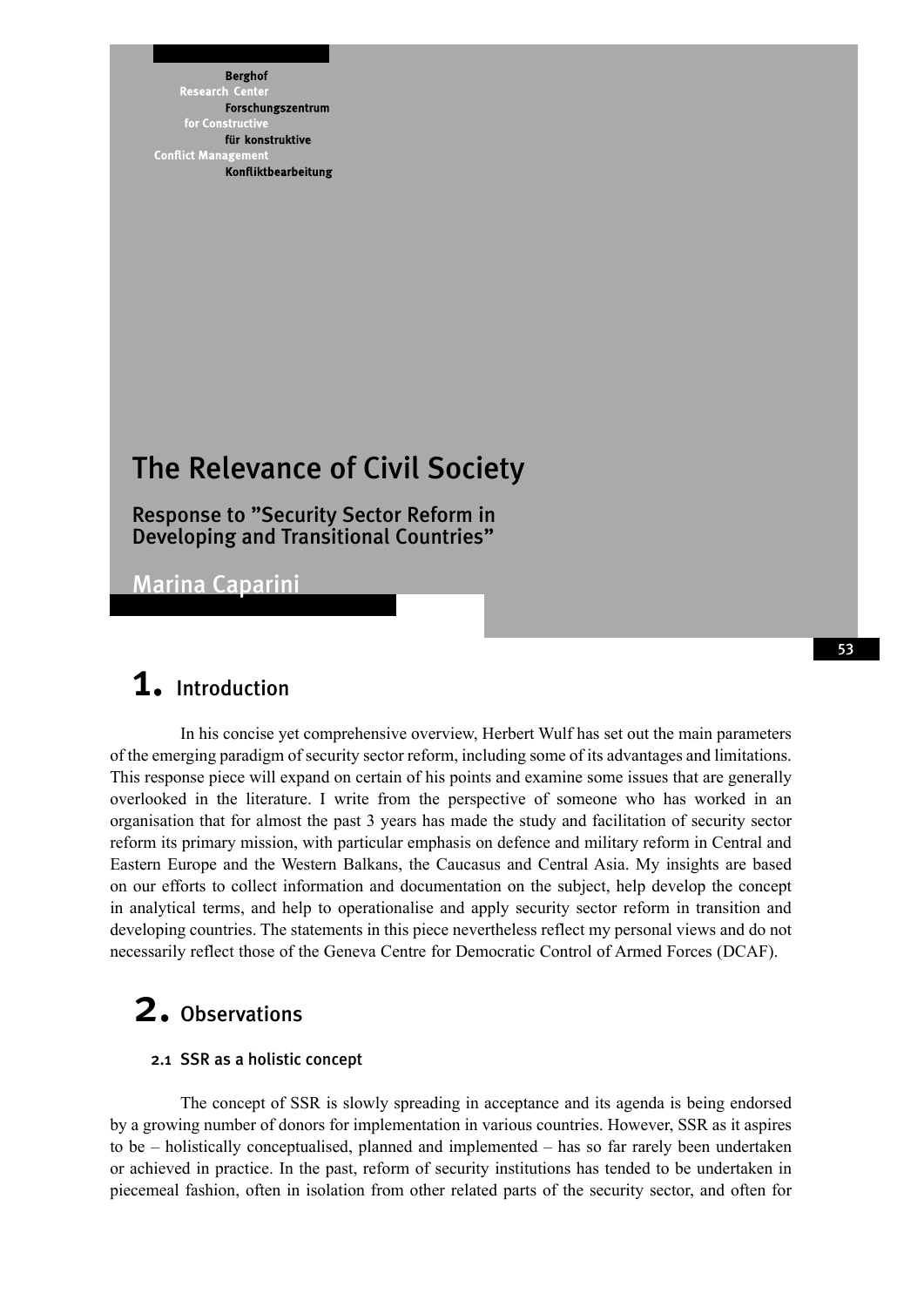reasons other than establishing good governance of security institutions. Also, as discussed by Wulf, there is visible today a degree of creative re-labelling, with, for example, defence modernisation or intelligence sharing being repackaged under the category of SSR. Security sector reform is a much broader concept that deals with the various dimensions and levels of analysis, including not only state security from external military threats, but also security of individuals and communities from crime, persecution, instability, corruption and injustice. While SSR is a concept whose appeal is spreading, there is a danger that, used indiscriminately and as a catch-all phrase for activities that do not, on their own, constitute security sector reform, it will lose value as a prescriptive approach to guide policy.

The fact remains that although efforts are being made to bridge the gap, we continue to lack the inter-disciplinary perspectives and understanding to fully implement SSR. The SSR community is looking to integrate knowledge about (admittedly partial) reform processes in various categories of countries – developing, post-conflict and developed – to further their understanding of what individual components of SSR entail. Efforts have gone into developing assessment frameworks aimed at helping a government and donors supporting SSR determine how best to go about strengthening democratic governance of a country's security sector.<sup>1</sup> The gradual accretion of knowledge from these experiences would constitute a rich source of lessons learned for the further development of the concept and methodology of SSR, but it should be borne in mind that these are but building blocks of SSR, and not SSR as a whole. There are many security-related aspects in the fields of conflict resolution, peacebuilding, governance and democratisation, whose experiences and insights should be incorporated into thinking on security sector reform. Unfortunately, the fragmentation of the policy and academic communities across these various approaches and schools remains an obstacle to 'joined-up' thinking that is essential for effective institutional reform. Furthermore, competition for resources and influence over policy and academic agendas among governmental and non-governmental actors in these fields acts as a further impediment to cooperation.

There is also a latent disagreement within the security sector reform community between those who remain focused on its close ties to the developmental agenda and, as a result, on the developing, transition and post-conflict group of states, and those who maintain that it should have a broader application to include mature democracies. I believe that the more inclusive view of SSR does not dilute the concept but rather captures the notion that security is a perennial concern for people, and its effective and accountable provision is a fundamental basis of the legitimacy of the modern democratic state. One of the primary functions of the state is to provide security and protection to its people, and in democratic states that includes the protection of basic human rights and freedoms. This requirement is of continual concern in both developed and developing contexts.

As Wulf points out, SSR must deal both with effectiveness in the provision of security (capacity, efficiency) and the effectiveness of oversight of the security sector (accountability, transparency, control, responsiveness). One of the two requirements is sometimes ignored, for example in discourses stressing the need above all for effective security measures, as was the case during the Cold War and superpower efforts to build up the military capacities or internal security apparatuses of allies, or in prevailing approaches in the current so-called war on terrorism. In both instances, human rights concerns are subordinated to the requirements of improving military or internal security capacities. Similarly, countries in transition from authoritarian regimes to

<sup>1</sup> The Netherlands Institute for International Relations 'Clingedael' for the Netherlands Ministry of Foreign Affairs, Enhancing Democratic Governance of the Security Sector : An Institutional Framework, (2003). Available at : http://www.clingendael.nl/cru/ pdf/2003\_occasional\_papers/SSGAF\_publicatie.pdf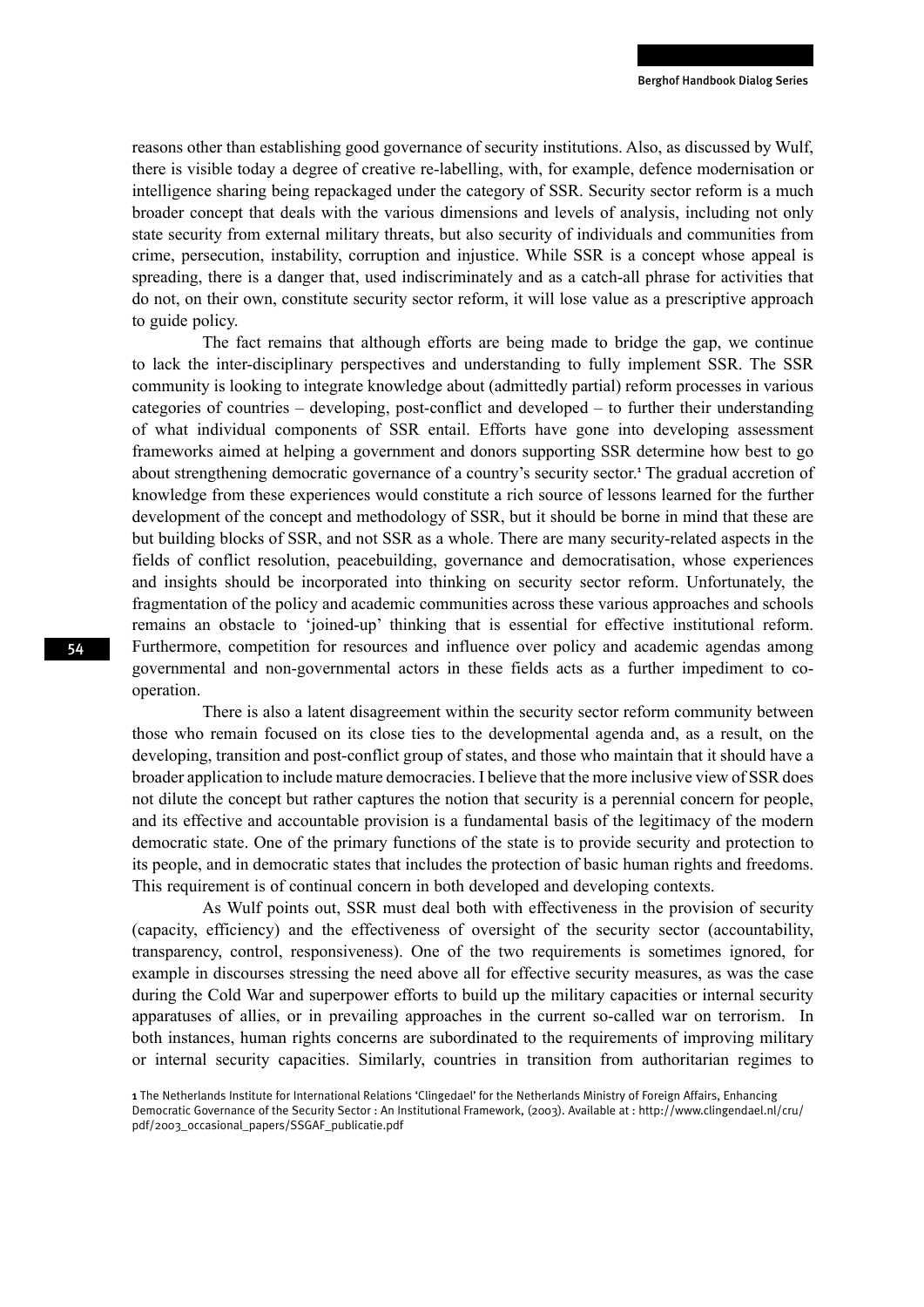democratic ones frequently experience sharp increases in crime rates, spurring calls for harsher approaches to crime control. Reforms aimed exclusively at building capacity or modernising armed forces and police do not necessarily amount to SSR, although they may be couched in such terms. Neither is SSR served by an exclusive focus on democratic control. Having a democratically controlled military or police is only half the task of security sector reform; these organisations should also be proficient at fulfilling their legitimate responsibilities for providing the public goods of external security and public security. An armed force which is under firm civilian and democratic control, yet which is weak and has insufficient capacity to defend the country from external attack, does not contribute to security. Similarly, a police organisation that is efficient in the performance of its law enforcement and public order tasks yet which is unaccountable or uncontrolled or commits human rights abuses with impunity does not serve the safety and freedom from fear of individuals and communities or the wider public interest. Whether because of lack of resources, lack of capacity or corruption, ineffectiveness requires further reform. The value of SSR is that it serves as a constant reminder that both functional efficiency and democratic oversight considerations should guide institutional development and reform. For that reason, it is a useful guide for framing transformation in both developed and developing states.

Developing and implementing a holistic approach embedded in a 'multi-sectoral strategic framework... based on the security needs of people and the state'<sup>2</sup> is very difficult in practice to achieve. Many analysts bring a functional focus (for example, specialising in specific areas such as defence and national security, civil-military relations, development, criminal justice, the legal framework) or bring a specific area expertise to SSR, contributing to what has been called intellectual 'stove piping' – the compartmentalisation of knowledge as a result of entrenched academic disciplines and public bureaucracies – with the result that knowledge is not effectively integrated across disciplines, nor are the potential synergies of reform activities realised. Military and defence analysts, for example, may not have expertise in peacetime border management or policing or judicial /rule of law issues. The narrow focus and fragmentation of knowledge in stove piping undermines efforts to implement security sector reform holistically, such as in peacekeeping missions where police reform has been undertaken and undermined by the failure, at least initially, to address judicial reform (Haiti and Sierra Leone, the Western Balkans). One of the lessons learned in efforts to reform policing is that it cannot be undertaken in isolation and must be planned and occur with transformation of the penal and judicial systems. Boundaries are blurring and peacekeeping methodologies and issues now visibly segue into police reform and security sector reform more broadly. Those scholars and practitioners who could claim expertise in civil-military relations and defence reform typically in the past did not consult closely with those having expertise in rule of law or criminal justice. These boundaries are beginning to erode and the complexity and multidimensionality of security sector reform is increasingly appreciated, as experts diversify and seek to determine to what extent they can apply their knowledge in related areas. However, there is far to go in comparing methodologies and gauging the extent to which methods, standards and benchmarks in reform are fungible and transferable from one component of the security sector to another. Understanding each of the functional components of the security sector requires specialised knowledge of the key institutions involved, types of policy issues that arise, in addition to knowledge of the local culture and political system. Thus, while SSR underscores the need to understand and consider all related areas, doing so will require substantial pooling and synthesis of intellectual resources.

Security Sector Reform: Potentials and Challenges for Conflict Transformation

<sup>2</sup> OECD, Security System Reform and Governance : Policy and Good Practice, DAC Guidelines and Reference Series, 2004, p. 18. Available at :<http://www.oecd.org/dataoecd/8/39/31785288.pdf>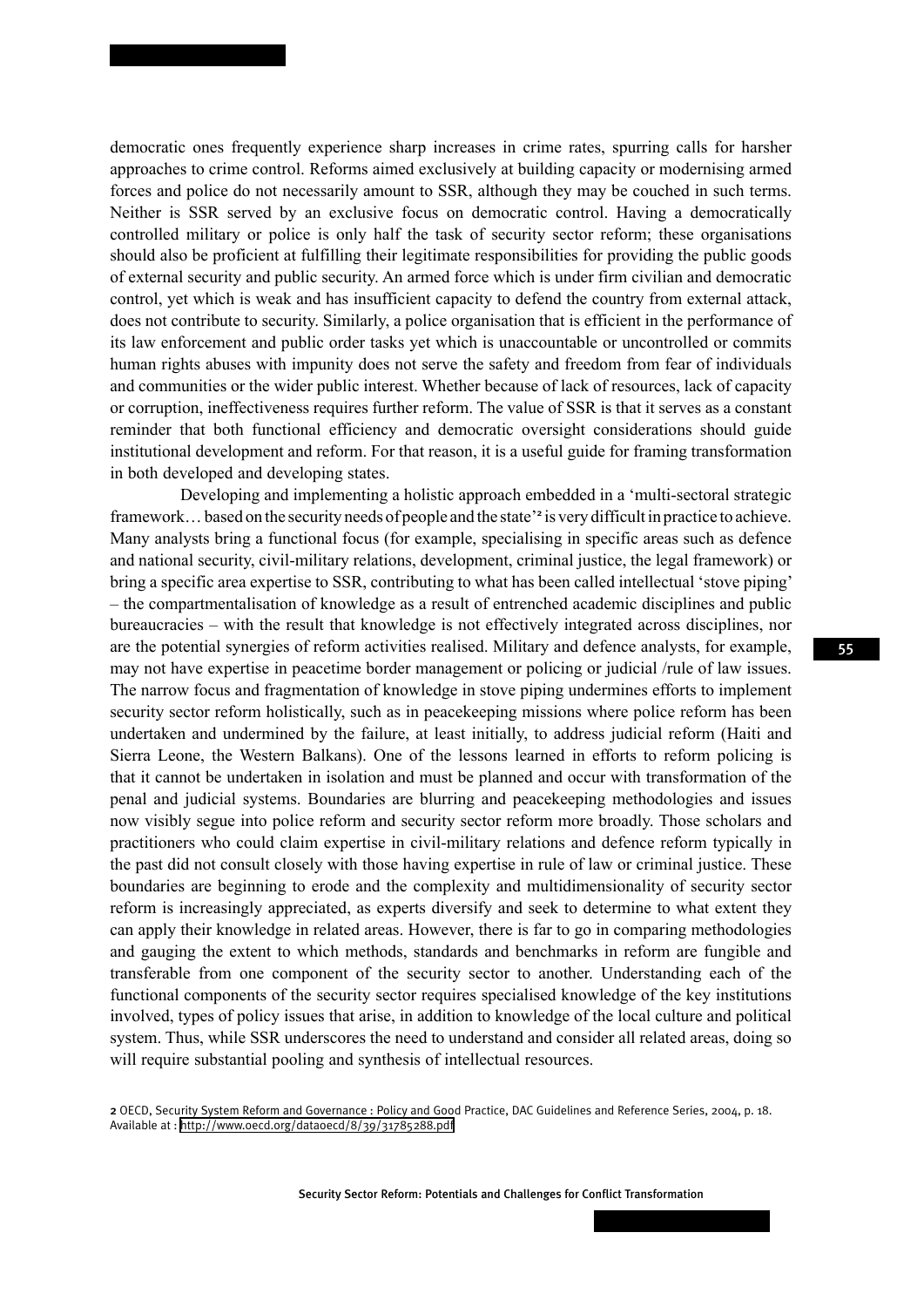Limitations to holistic, system-wide reform also exist in the form of domestic politics, donor resources and competing donor interests. The idea of 'sequencing' becomes relevant here, not only because it may not be realistic in terms of resourcing to undertake wide-ranging reform across multiple sectors simultaneously, but also because gaining the support of political and other actors with vested interests may require that reforms be implemented in stages. Sequencing is an ongoing requirement that must respond to changes in the internal and external environment. As a political process, it must involve communication between host government, security sector representatives and donors in an ongoing dialogue.

#### 2.2 The relevance of civil society in SSR

The participation of citizens in decisions that affect their lives distinguishes substantive democracy from formal or procedural democracy, which refers mainly to the institutions and procedures of democratic systems, particularly the occurrence of free and fair elections. It has become accepted in the field of democracy studies that democratic politics go beyond the periodic electoral contests that characterise formal democracy, and are based on a culture of participation in which citizens can seek to exercise their voice actively through multiple possible mechanisms, such as an active civil society (NGOs, social movements, other autonomous organisations), political parties and pluralistic media.<sup>3</sup>A vibrant civil society performs an informal oversight role in democratic systems and improves the likelihood of good governance through its decentralised expertise and autonomous interests that are affected by, and may seek to influence, various aspects of security policy. When civil society actors are able to question knowledgeably government and its decisions, provide alternative analyses and options for policy, and fulfil an educational role both to policy-makers and the broader public on specific issues, they contribute to the quality of governance in a democracy.

The SSR literature holds that civil society contributes to good governance of defence and security affairs, largely through the watchdog function of representative organisations, interest groups and NGOs. Inclusion of civil society is adjudged to contribute to more effective and equitable policy making and implementation by providing policy-makers with a wider range of information, perspectives and alternatives. The input of civil society is recognised as crucial for the process of democratising a security sector, particularly through the development of independent civilian expertise that governments, parliaments, the media and other actors can call on to provide independent perspectives, analysis and advice on security policies and issues. Alternative perspectives are valued as a counter to vested bureaucratic interests that may inhibit reform or colour analysis and policy recommendations made by members of security institutions or those closely linked to them.

Yet while frequently invoked in SSR circles, civil society tends to be understood superficially, discussed in narrow terms, and is the subject of little systematic research. The role and contribution of civil society and the media are especially poorly understood by those in the defence and military sector. Some maintain that civil society actors tend to be too critical of government policy in the defence sphere and do not provide constructive and informed alternatives, resulting in their being frozen out of dialogue and consultation exercises within the security community. For others, civil society may serve as a reservoir of expertise, such as is found in research institutes, NGOs, pressure groups, think tanks and other autonomous bodies dealing with defence and security issues. While this is a valid and valuable role, it is also true that individuals who belong to such institutes and organisations often have close links to the institutional bodies on which they are

<sup>3</sup> Robin Luckham, Anne Marie Goetz and Mary Kaldor, 'Democratic Institutions and Democratic Politics', Can Democracy be Designed? The Politics of Institutional Choice in Conflict-Torn Societies (London & New York: Zed Books, 2003), p. 20.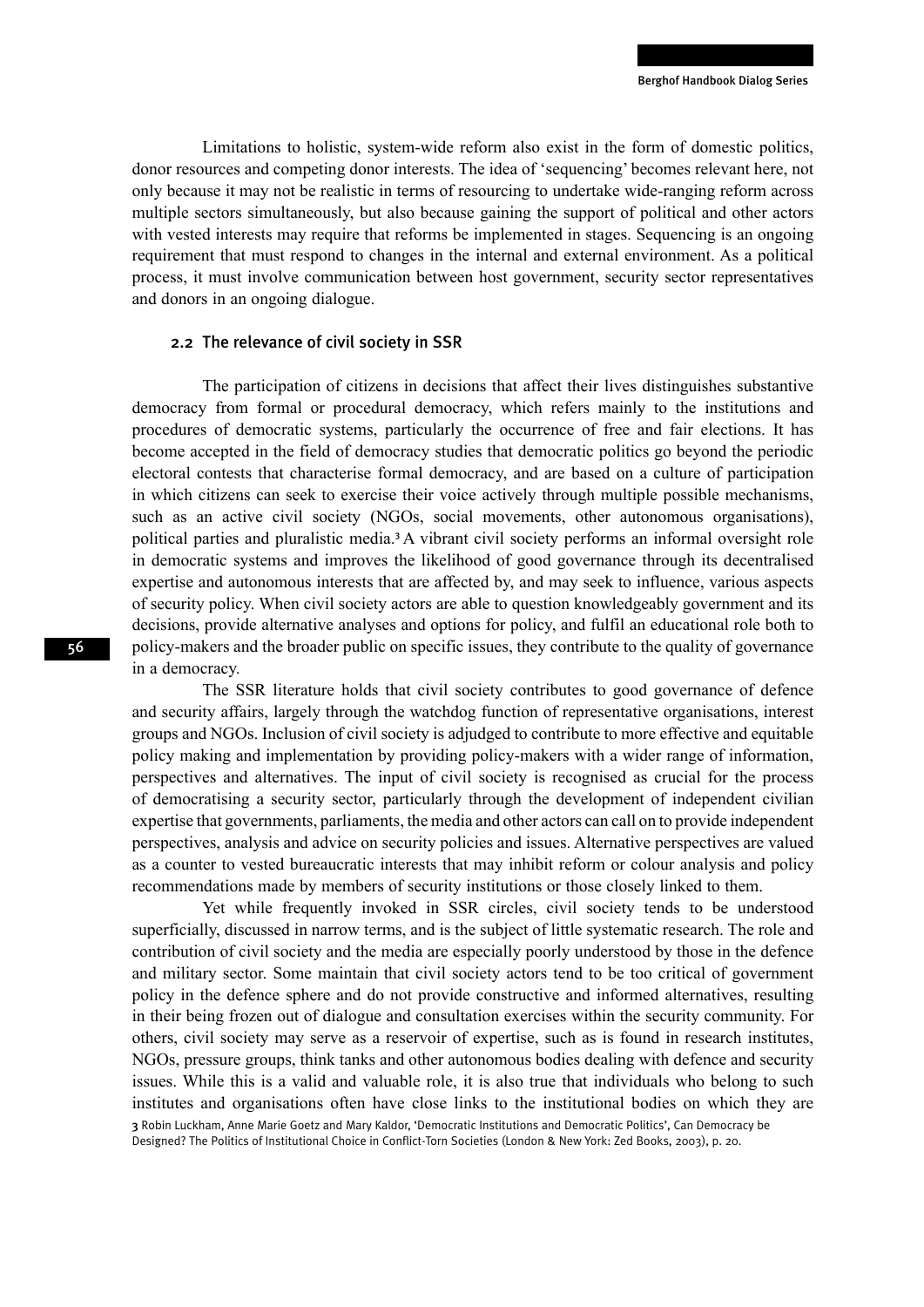commenting, as former ministers, ministry officials, advisers or as former members of the security institution in question. While this may give such individuals an insider's perspective, including a more accurate understanding of the constraints and opportunities faced by policy-makers and officials in these domains, it may also result in a lack of critical distance and continued close identification with the interests of the ministry or security institution itself, as opposed to serving the broader public interest.

Such civil society organisations may also rely on research or programme funding provided by the government or ministry concerned. Financial dependence may in practice impose limits on the extent to which such organisations are willing to criticise government policy and performance. The co-option of 'civil society' (in particular, specialised expert groups in defence affairs) is not only a phenomenon in developing countries, but is clearly visible in most Western states as well. There is an implicit acknowledgement that the state plays an important role in actively supporting civil society in the domain of the security sector – that is, the state contributes to building good governance of the security sector if it helps to build capacity and empower civil society groups. At the same time, this element that is often necessary in building civil society in this specialised domain raises the possibility of 'captured' or 'co-opted' civil society actors and organisations.

Unless there is a clear effort to open the policy process to a diversity of groups, including human rights and civil liberties groups, this 'inclusiveness' is in practice limited to other elites and specialist groups. A participatory approach is necessary to build a sense of local ownership in reforms, and hence the legitimacy of reforms. Strengthening civil society's capacity to play a role in oversight of the security sector is worthy but largely overlooked. Much neglected are opportunities to open up the defence or security policy-making process and the political system more generally to the wider interests of audiences in civil society, such as through public meetings and consultative exercises. NGOs and civil groups contain much expertise and information that is relevant to public security reform, such as police and the criminal justice system, but that is often untapped by those planning reforms.

There is also typically very little engagement with civil society and the local community on the long-term development of police systems and rule of law in the context of peace support operations. Civil society tends to be more vocal in its criticisms of policing than its support of good practice, and the perception of overly-critical social groups may engender a defensive and closed attitude among police. Nevertheless, the involvement of civil society groups is vital to the success of police reform and democratic policing because they serve to link the police to the broader community. Bar associations and human rights groups should be involved in the planning and monitoring of police reform. In countries that have undergone regime change and are vetting employees of security institutions, especially police organisations, panels composed of respected members of civil society could be involved in the vetting process. Ways and means of civil society inclusion is an area where the conflict transformation community can contribute to developing the agenda and understanding of the dynamics of security sector reform.

The minor role that civil society has played in SSR in some regions is explained in part by the sheer absence of members of civil society with sufficient interest or expertise in security affairs. In many post-communist countries, for example, dismantling of the state security apparatus was a priority immediately after the transition and new democratic regimes were in place. But there was very little public interest in dealing with police or intelligence reform on a longer-term basis and in addition an aversion to dealing with internal security issues. On the donor side, civil society involvement was minimised by an initial preoccupation with legal frameworks and institutional reforms and direct military-military and police-police contacts and assistance. This trend largely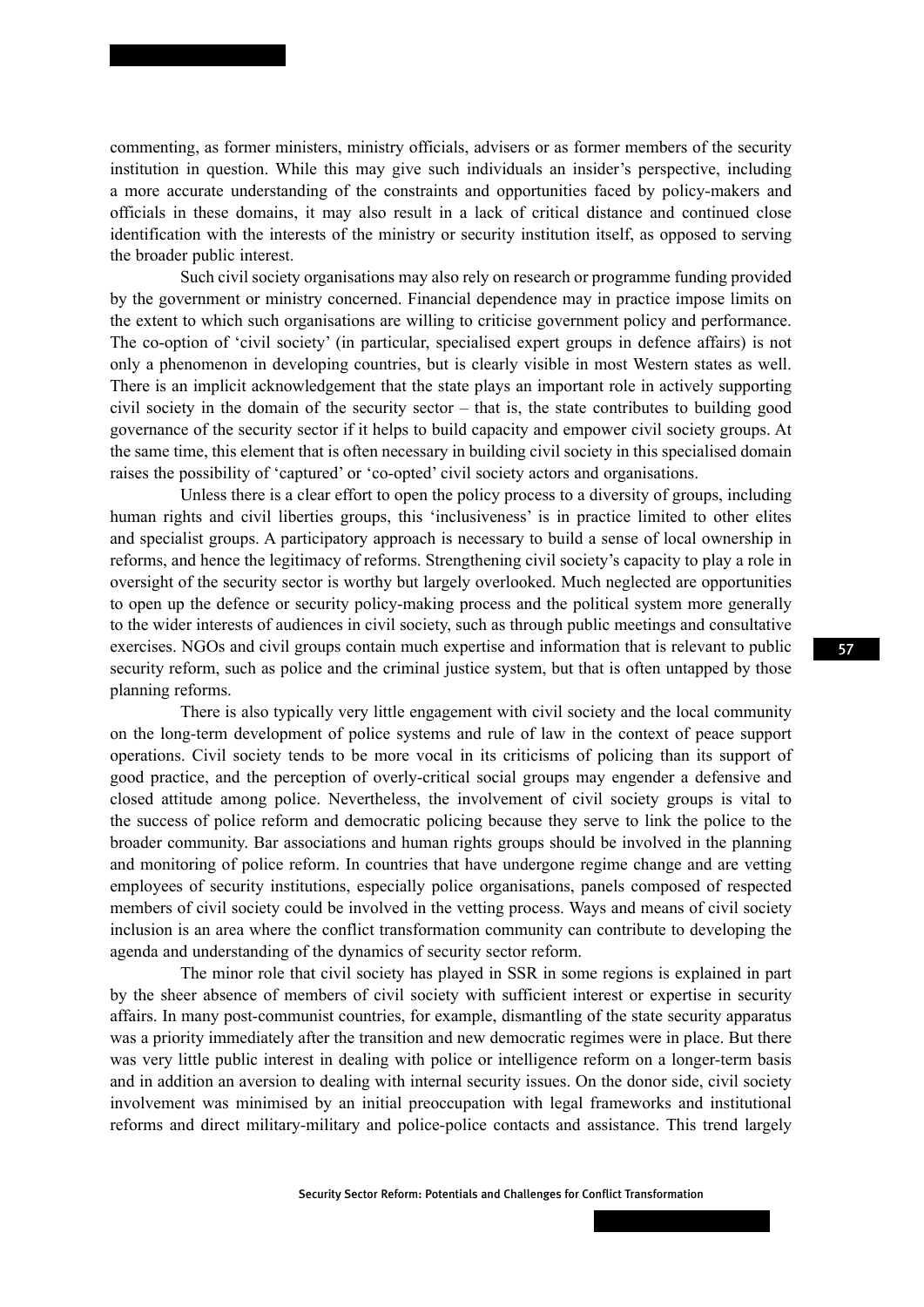continues today through military assistance programs, co-location of institutional experts, and twinning programs.

More generally, the security sector is traditionally one that is executive-dominated and characterised by a necessary level of secrecy. It has traditionally not been very accessible, even to other members of the political sector. Parliamentary oversight of intelligence agencies, for example, is a relatively recent development in mature Western democracies and is still far from adequate in most countries. The idea of broader inclusion in the monitoring and control of security institutions, and broad public input into security policy, is being very slowly accepted but still encounters many obstacles. That extends to the role of the press, in particular formal and informal curbs on media freedom to report on security-related issues and corruption within the security sector, which remain formidable in many states.

The need to examine closely the role of civil society in security governance also suggests that we might gain from questioning other canons of security sector reform. One such principle is the essential role played by the legislature in overseeing and scrutinising the work of the government. While this may certainly hold true for specific political systems, in others, especially those where strong party discipline prevails within the legislature and its committees, the oversight role of parliament may in practice be highly constrained. In Canada, for example, parliament has been criticised for surrendering its already limited powers to oversee the executive and functioning as a rubber stamp for policy decisions, the overwhelming majority of which are made in a highly centralised fashion by the prime minister and his/her political and senior cabinet advisors.<sup>4</sup> In defence and security policy, the legislative committees and subcommittees have not served as effective mechanisms of oversight<sup>5</sup>, and according to one former insider, there are no truly substantive discussions of defence policy taking place in the Canadian parliament.<sup>6</sup> This brief example shows that legislative oversight of the security sector even in a 'mature' democratic system such as Canada leaves much room for improvement, and that improving oversight is not just a question of reforming state institutions, but may invoke broader political reform. It further demonstrates the truism that formal structures and mechanisms provide only part of the picture of oversight and control; one must also look to less easily quantifiable factors such as tradition, political culture and other informal rules of behaviour in a political system to gain insight into the accountability of public institutions. Finally, it suggests that contrary to the common assumption that a democracy will sustain itself once a structural base is established, even strong or consolidated democratic states can falter due to serious political or social problems. Established democracies need to continually resolve problems that arise, and maintain their legitimacy through constant strengthening of the social contract whereby they provide essential public services, perhaps most notably that of security, and good governance of the state bureaucracy through which a government exercises its authority.<sup>7</sup>

#### 2.3 Changes in donor approaches required

SSR implies a holistic approach on the donor side, improving co-ordination and cooperation among donors in terms of reform assistance. This can be a challenge, as competition and resistance to co-ordination among donors and intergovernmental organisations often hamper

<sup>4</sup> Donald Savoie, Governing from the Centre : The Concentration of Power in Canadian Politics (Toronto : University of Toronto Press, 1999).

<sup>5</sup> Douglas L. Bland and Roy Rempel, 'A Vigilant Parliament : Building Competence for Effective Parliamentary Oversight of National Defence and the Canadian Armed Forces', Policy Matters / Enjeux publics, Vol. 5, No. 1 (February 2004).

<sup>6</sup> Roy Rempel, The Chatterbox: An Insider's Account of the Irrelevance of Parliament in the Making of Canadian Foreign and Defence Policy (Toronto: Dundurn, 2002).

<sup>7</sup> Ezra Suleiman, Dismantling Democratic States (Princeton, New Jersey : Princeton University Press, 2003), pp.1, 7.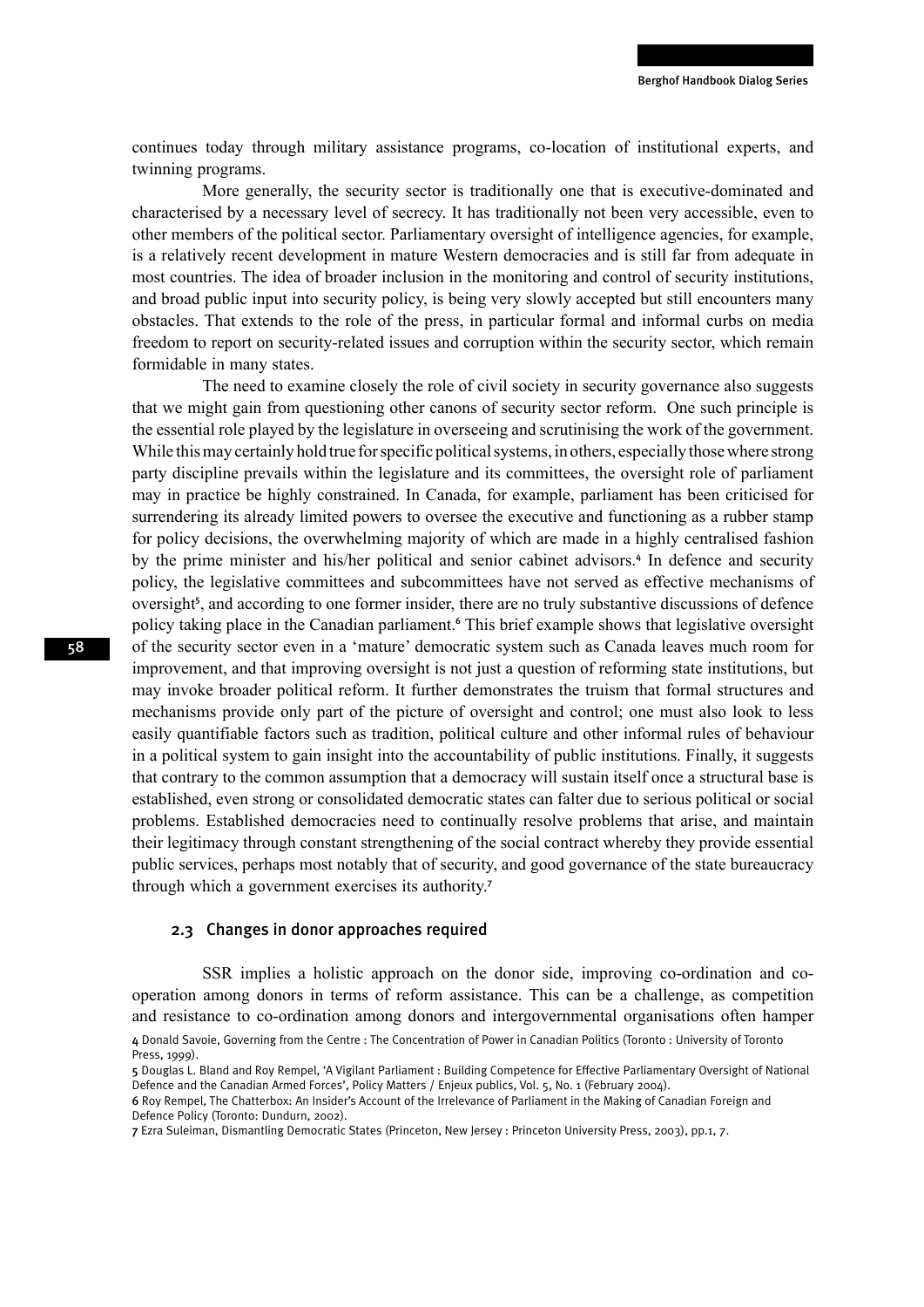coherent and effective delivery of international assistance.<sup>8</sup> Co-ordination may be difficult even in the context of the assistance provided by a single donor country, which may channel funds bilaterally via various departments, agencies and task forces prone to similar types of rivalries and lack of communication. In some instances, a regional organisation or NGO may strive to function as an honest broker to help identify gaps in assistance or duplication of effort. However, identifying gaps does not necessarily mean that donors will act accordingly to fill them, as donor policies may be more influenced by domestic constituencies and priorities than by the overall effectiveness and coherence of assistance delivered to a recipient.

There is also a growing recognition in security sector reform that some problems, such as organised crime and trafficking, are regional in nature and scope, and must be dealt with at the regional or sub-regional basis. There is similarly growing attention to regional and sub-regional groups of political and civil society actors that can contribute to enhancing local ownership of security sector reform.<sup>9</sup> Donor approaches that support the development of regional networks might help to mitigate the competition at the local level.

Some interesting insights on donor practices in SSR can be drawn from the highly topical issue of border management. Considerable attention has been focused on strengthening border security of Western states since the events of 11 September 2001. In Europe, the process of creating a common market with no internal borders for the free movement of people, goods and capital throughout the European space has been developing quickly since the early 1990s. With the accession of new members to the European Union from Central and Eastern Europe in May 2004, attention has also shifted to strengthening the new external frontiers of the EU. In Southeastern Europe, this has translated into vigorous efforts by donors to assist states in the region in combating organised crime, trafficking and corruption more effectively.<sup>10</sup>

There are at least three things to note in this trend that are interesting from a SSR perspective. First, there has so far been a clear emphasis on efficiency with little effort to address oversight issues of border control and customs agencies except insofar as corruption compromises the efficiency of border policing. Second, capacity-building has not been approached holistically across sectors of the security system, as in some cases in the Western Balkans border police are being paid several times what regular police are paid, and are the recipients of modern equipment and computer systems donated by EU member states. The funnelling of assistance towards border control has drawn off recruits, personnel and resources from regular policing and their capacity to provide public security. Third, the border management discourse from donors to recipients focuses exclusively on the 'sending' countries, and has avoided dealing with the 'pull' factors at work in developed Western destination countries, such as lack of enforcement of regulations against employment of illegal migrants, corruption, official complicity and tolerance of underground and unregulated workers in certain sectors of industry (such as the service industry, prostitution, and agricultural industries), and corruption of police, border, consular and other state officials in the destination countries. The SSR discussion has not adequately broached the issue of drivers of donor

Security Sector Reform: Potentials and Challenges for Conflict Transformation

<sup>8</sup> For a regional discussion of donor competition in security sector reform, see Special Co-ordinator of the Stability Pact for South Eastern Europe, 'Preliminary Gaps Analysis', Security Sector Reform in South Eastern Europe : An Inventory of Initiatives web page, URL: http://ssr.yciss.yorku.ca/.

<sup>9</sup> See for example Chris Ferguson, ed, Conference Proceedings of the Latin America and Caribbean Security Network Symposium, Kingston, Jamaica, 20-21 April 2004, published as GFN Paper Number 66, 10 May 2004.

<sup>10</sup> The European Union's strategic approach in the Western Balkans prioritises improving regional capacities in policing and border management, in particular combatting organised crime, drug trafficking, illegal immigraiton. See Commission of the European Communities, Report from the Commission : The Stabilisation and Association process for South East Europe. Third Annual Report, COM (2004) 202/2 final (Brussels : European Commission, 2004), pp. 20-21. Available at : http://europa.eu.int/comm/external\_ relations/see/sap/rep3/strat\_pap.pdf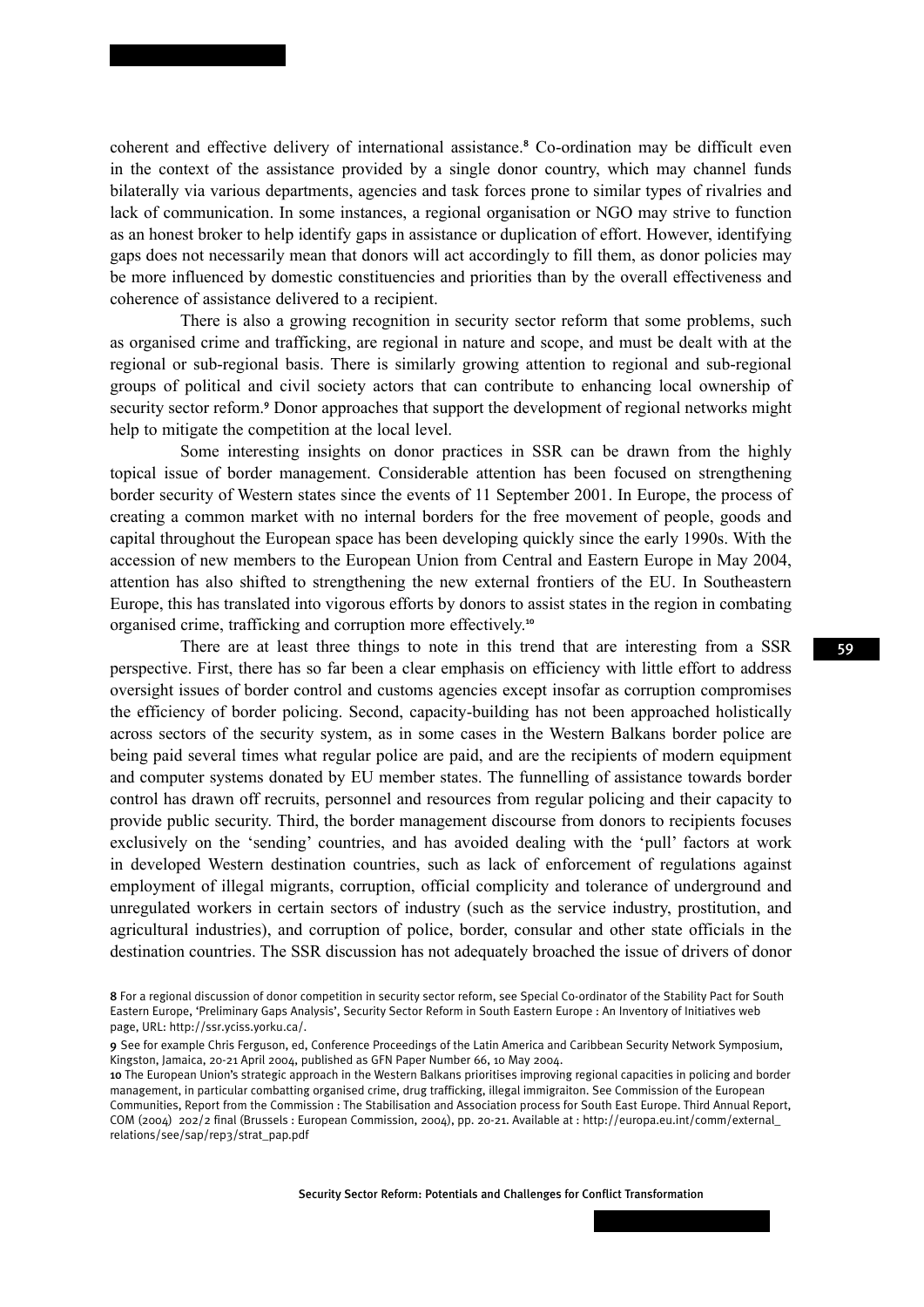support and the politics of conditionality. Until it does, reform of security institutions touching such sensitive areas as migration control will remain a one-way dialogue from donors to recipients with questionable implications for issues such as local ownership.

The so-called global war against terrorism highlights other features in contemporary donor approaches concerning reform of security institutions. Wulf points out that while many donors have embraced SSR, they have been slow to support SSR through funding or conditionality of aid. In contrast, many donors have jumped onto the counter-terrorism bandwagon. The war against terrorism has affected the countries receiving funding for security reforms, but this has not amounted to SSR. Rather, it often involves shoring up military capabilities, even though these are of questionable utility against terrorist threats, in addition to internal security (law enforcement and intelligence) capabilities. The war on terror has justified building up the institutional capacities of security institutions, but not the capacities of those who oversee the security providers. Moreover, it has focused on building up institutional capacities linked directly to counter-terrorism, deflecting attention from continuing deficiencies in public security in regions such as South America.<sup>11</sup>

Western states have also been preoccupied with domestic capacity-building and improving inter-agency co-ordination and intelligence-sharing; oversight issues have been clearly subordinated to the perceived requirement of bolstering internal security. At this point it is unclear when the prevailing preoccupation with reinforcing security will be balanced or overtaken by a concern with preserving human rights and civil liberties. In a similar vein, systematic human rights abuses of governments in countries such as Pakistan and Indonesia have been overlooked in the quest for the co-operation of strategic allies in the war against terrorism.<sup>12</sup>There is an effort among some donors and Western actors to understand better how conditions in the underdeveloped parts of the world affect the international security environment, specifically how exclusion, despair and alienation lead disaffected individuals and groups to support terrorism, and to develop assistance strategies that aim to prevent the development of terrorism as a strategy in development co-operation.<sup>13</sup>However, despite the rhetoric of addressing the root causes of terrorism, there has been little evidence that efforts to combat terrorism have acted as spurs to reforms emphasising good governance, whether in general terms or with specific reference to the security sector. To the contrary, the anti-terrorism agenda is being used across Asia to consolidate state power, resulting in the stifling of political opposition, criminalisation of internal dissent, and suppression of movements for democracy and human rights.<sup>14</sup>

# 3. Conclusion

In summary, security sector reform is a worthwhile concept, but it still requires much work to be done at both the conceptual and practical levels, in particular more effort must be expended in integrating the insights of relevant cognate disciplines and co-existing areas of study and foreign assistance. Such areas include the overlapping fields of conflict management, civil-military relations, peacebuilding and democratisation. More effort needs to be invested in linking the distinct

<sup>11</sup> Ferguson, p. 39.

<sup>12</sup> Amnesty International, Amnesty International Report 2004, available on-line at URL : http://web.amnesty.org/report2004/ index-eng

<sup>13</sup> OECD, 'A Development Co-operation Lens on Terrorism Prevention : Key Entry Points for Action', DAC Guidelines and Reference Series, 2003, p. 11.

<sup>14</sup> Liz Fekete, 'People's security versus national security', Race and Class, Vol. 44, Issue 3 (2003).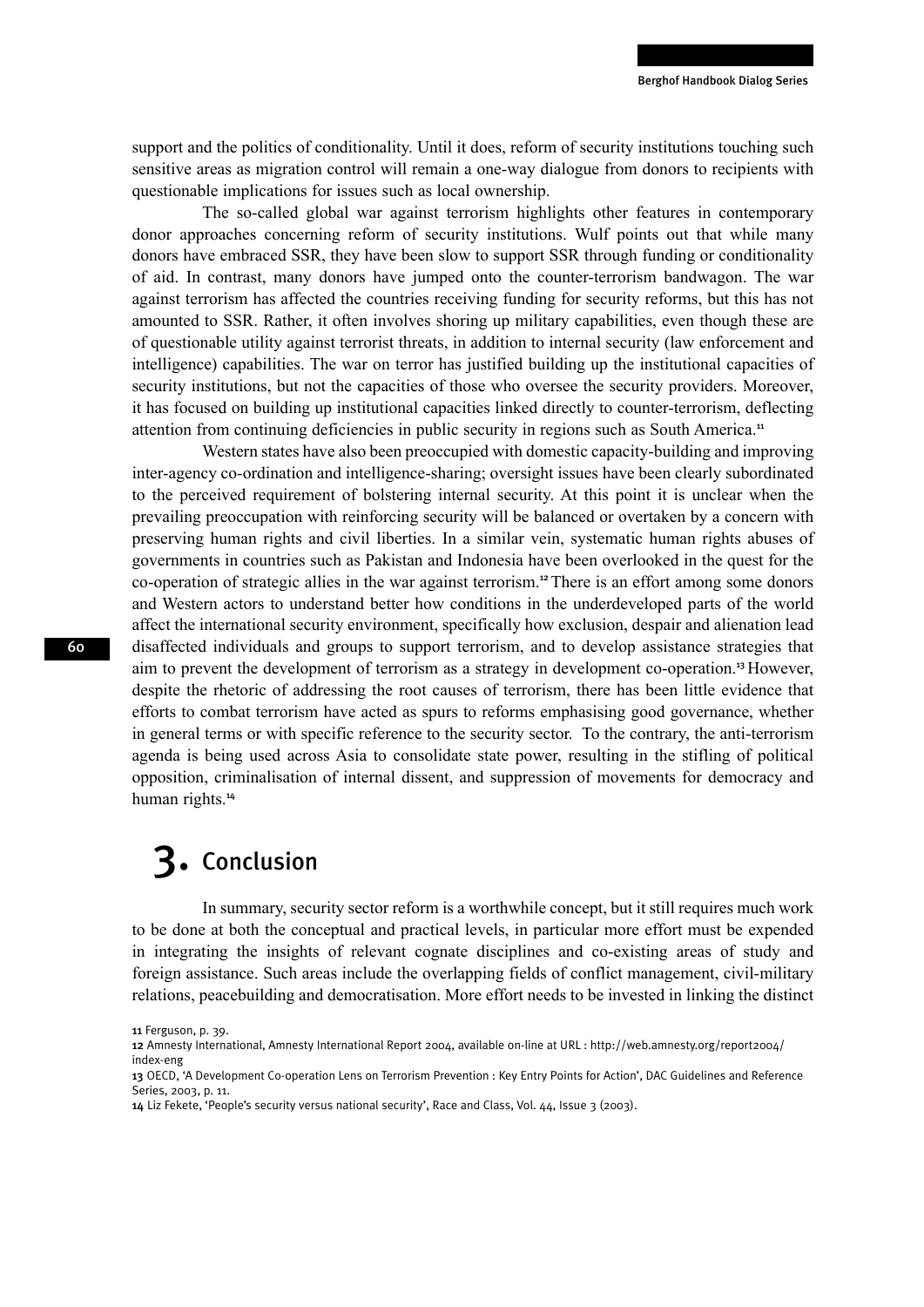literatures that exist on security institutions, including police, intelligence services, armed forces, and border management, in order to identify common processes, overlapping functions and insights from past reform processes. Other perspectives, such as human rights or human security, also help to break down stove-piped institutional perspectives. Indeed, such alternative frameworks may end up challenging or supplanting SSR if the latter's proponents fail to clearly delineate and uphold its normative aspects and to reject the privileging of efficiency over the good governance aspects of democratic control and accountability that is emblematic of the Bush administration's global war against terrorism. Deeper familiarity with the history, local conditions and culture of the countries constituting the subject of security sector reform is also required. Specific outreach activities that can further advance understanding of security sector reform include improving the security literacy in civil society to include the requirements of security in a democracy, both in terms of capacities and control. By raising public awareness and debate on the real security problems and threats faced by a society and state, it becomes more likely that security policies and the security sector reform agenda reflect local and national priorities.

In the current hyper-securitised climate of the so-called global war against terrorism, the concept of SSR contains the reminder that essential values of transparency, accountability and democratic control of security institutions need to be respected in democratic systems even in the face of perceived heightened security threats. In underdeveloped, transition and post-conflict countries, as well as in mature democracies, SSR offers an antidote to approaches that concentrate on building capacity while ignoring transparency and accountability issues.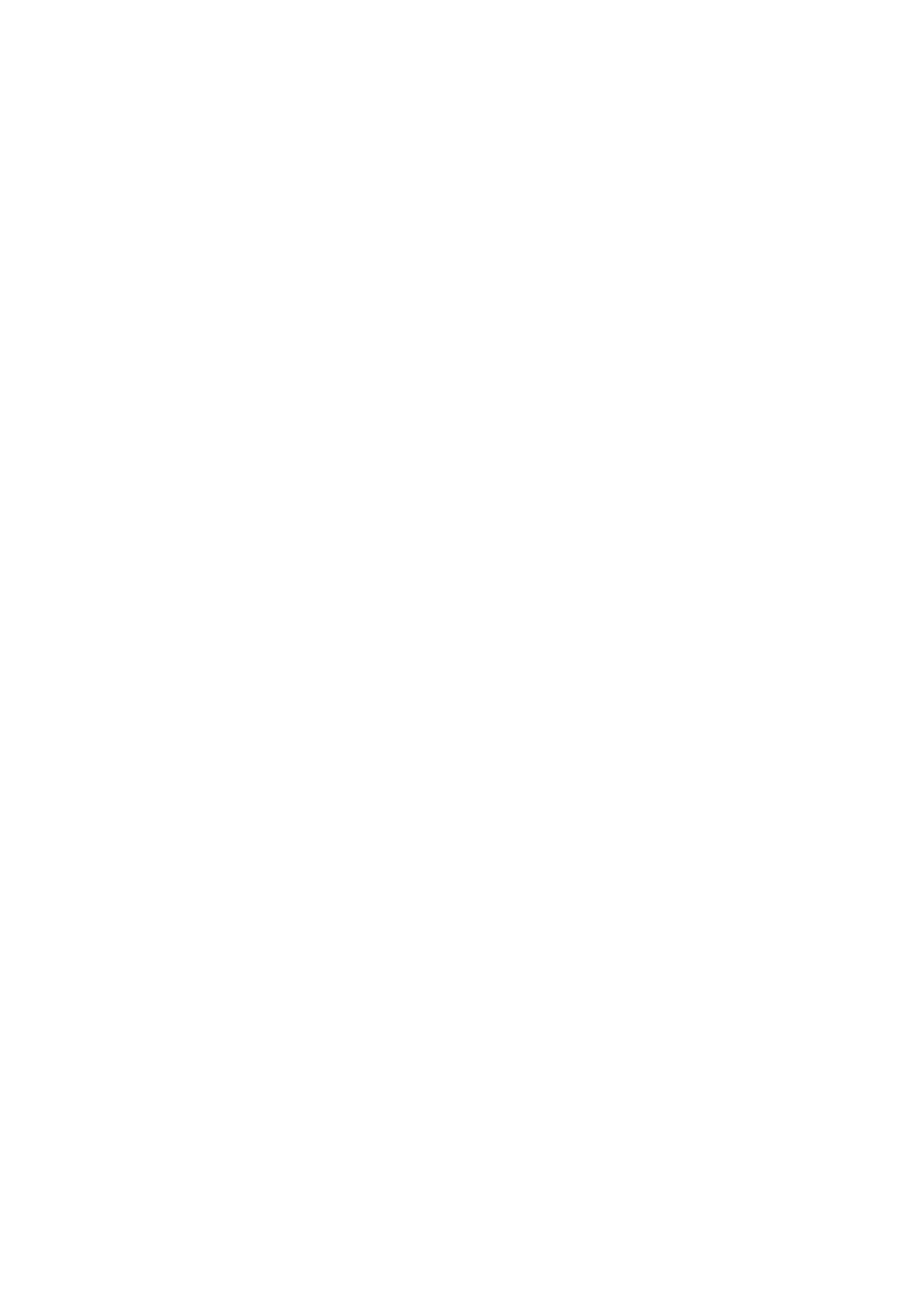**Berghof** 

Research enf Forschungszentrum for Constr für konstruktive **Conflict Mana** Konfliktbearbeitung

### Voices from the Margins:

### A response to "Security Sector Reform in Developing and Transitional Countries"

Vanessa A. Farr

In his review of "the relatively recent concept" of security sector reform (SSR) in developing and transitional countries, Herbert Wulf observes that such reform has the potential to be excitingly broad in its scope, since it should be undertaken with the intent not only to disarm a society or reduce the size of its armed forces, but to fundamentally change civilian-military relations by installing democratic control over the security sector. To successfully institute this process, he observes, it will be necessary to address "the security of every single being within society." In my response, I shall interrogate this key phrase more closely to address what I see as a problematic vagueness in his paper: who, in precise terms, are the individuals who should participate in, take ownership of, and ultimately benefit from SSR?

This rejoinder starts from a similar political position to that upheld by Wulf, using as its cornerstone, as he does, the contention that several forms of social exclusion must necessarily be addressed if a society wishes to advance to that state of universal well-being characterised by peace and security, good governance and positive civil-military relations, and the egalitarian participation of all social actors in decisions about security. My objective, however, is to show that such an observation runs the risk of being hollow and ineffectual without a careful and detailed enumeration of precisely who is excluded from participation in security-related decisions and an honest assessment of how this exclusion comes about and is maintained. To overcome traditional lacunas in debates about the security sector and its potential for reform, I argue, a political commitment has to be made on the part of those who write about this area to include in their reviews non-mainstream voices, and to acknowledge marginal or grassroots interventions which may not always have received the recognition they deserve.

Since it is clear that not "every" social actor has, either historically or contemporaneously, been allowed to determine what constitutes security, or indeed, to offer their views on how the positive potential of the security sector might be better realised, I argue that those who wish to 63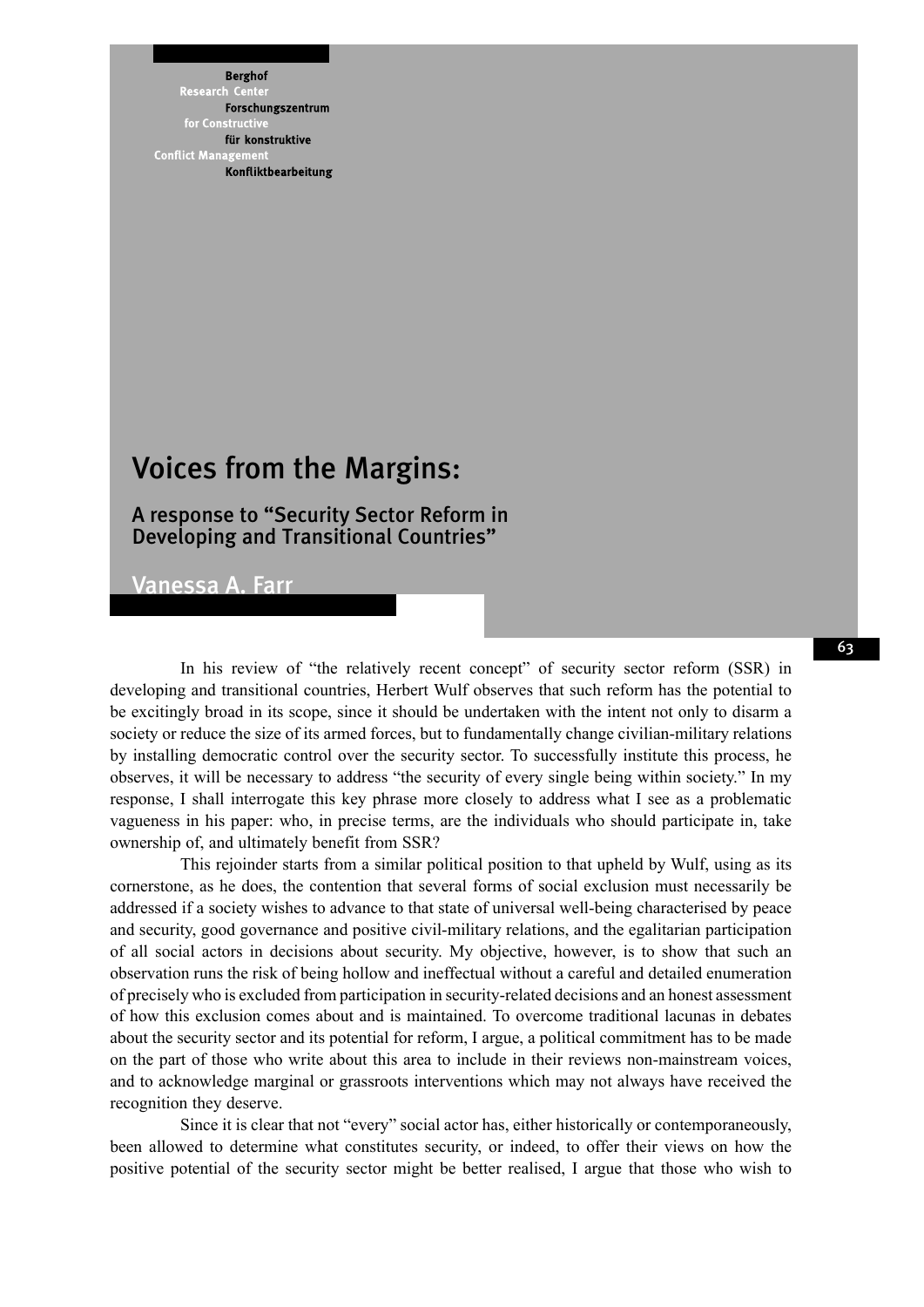advance the debate on security sector reform have a responsibility to do the following:

- 1. Identify the individuals and/or social classes who have been marginalised from this conversation this includes, among others, most women, the urban and rural poor and ethnic/racial minorities;
- 2. Ask whether most of these individuals have expressed opinions, ideas and policies on how their personal security might best be assured;
- 3. Discover how these have been articulated, to whom, and in what fora;
- 4. Ascertain if anyone in a position of authority and power is paying attention to what the least powerful people believe and say about their security needs.

Although I cannot fault his carefully-detailed critique of the problems, contradictions and failings of existing efforts at social security reform and how these can best be overcome, my response is driven by discomfort that Wulf, in his otherwise comprehensive review, should have overlooked the significant contributions made to discussions of what constitutes security, and how it can best be implemented, that have been made by some of the world's most under-represented people. From a feminist perspective, as well as from the perspective of people in indigenous peace and sovereignty movements, none of the issues raised in this "new" debate are really all that new. Wulf recognises the decades-old contribution made to this conversation by the development community, but it would have been interesting to see him engage in more detail with some of the diversity of these discussions. In my view, what makes the richness of our contemporary vision of security sector reform possible is precisely the fact that "the development community" is not homogeneous: while it may have paid increasing attention to the need for security sector reform/transformation since the 1960s, it was a relatively small proportion of activists – those engaged in expanding and challenging prevailing notions of what makes us safe – who led us to where we are today. When I think about security sector reform, then, I include in the scope of the debate much more than the work of the past forty years, and do not confine my purview to that which has been focused on developing and transitional countries.

In the face of the all-too-frequently disempowering and even destabilising programmes endorsed by politicians, the military, and sometimes even the development community itself, courageous, consistent and endlessly innovative voices have been raised "from the margins" of society where they play a significant role in raising awareness of hidden security concerns, all the while expanding debates and developing and implementing policy reform. Without these voices, the breadth of contemporary conversations about security sector reform would be far more limited.

I would like to propose that versions of the current security sector reform debate have been ongoing since at least the middle of the 19th century, choosing that date rather than any other because since that time, indigenous peoples, the poor and women in every corner of the world have, in innumerable interventions, challenged and expanded "traditional" concepts of security and the institutions through which these are implemented and maintained.

As early as 1915, the Women's International League for Peace and Freedom (WILPF) issued a plea for the transformation of the "culture of militarism and war to a culture of peace and non-violence," stressing that attention must be paid to the interconnections between economic, social and cultural issues on the one hand, and conflict, the production and sales of arms and war on the other. WILPF has worked ever since "for economic and social justice and the promotion and protection of individual and collective human rights and the rights of women."<sup>1</sup> When he observes that the potential breadth of the scope of SSR will only be realised by means of "an overall strategy

1 For more information, see the website of WILPF – http://www.wilpf.int.ch/history/hindex.htm.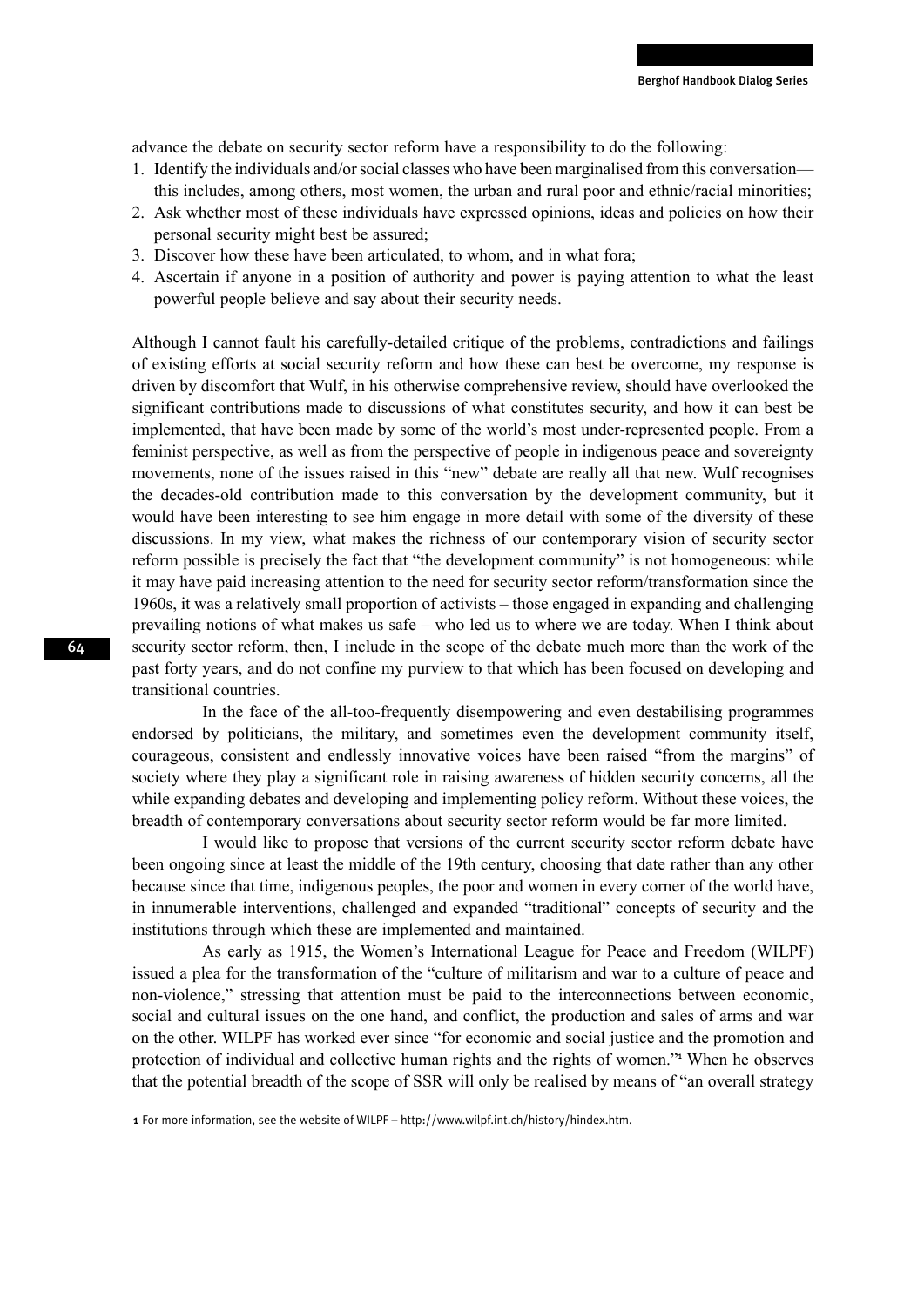of development and democratisation of the society" under review and argues that SSR must be "embedded in general peace-building and development" and come about through holistic processes of reform, Wulf endorses once more the ideals of this venerable organisation. His argument, in other words, is very similar to one that has been central to interdisciplinary feminist research, analysis and policy in both the security sector and beyond.

WILPF's founders also anticipated the contemporary observation, as articulated by Wulf, that security sector reform is deeply embedded in four broad pillars – the political and economic spheres, social definitions of what constitutes security, and reform of the institutions which govern the security sector in all its aspects. Women peace activists have long asserted that it is these pillars of social power that are most in need of overhaul if security sector reform is to be achieved. In enumerating these, then, Wulf echoes an argument that has consistently been articulated by feminists and post-colonial critics and activists as central to overcoming the systematic social exclusion of the world's most marginalised people and the poverty, violence, illness and despair in which they are mired as a result of this exclusion.

What a pity it is that current discussions of security sector reform do not adequately acknowledge their debt to the tireless activism of people who have themselves experienced the violent impacts of segregation. Without their efforts, the very concepts and terms used in the debate on security sector reform would be impossible: it is they who have developed the language with which we now describe the institutionalised racism, sexism and class inequality of dominant social, economic, political and, sometimes, cultural structures. Contemporary advocates of security sector reform must recognise the contribution of this community of civil society activists that has identified, named, and made visible the mechanisms of violence through which institutions maintain their exclusionary power. It is largely their resistance that has forced the opening of spaces in which the amelioration of such violence can begin.

One of the most striking places in which this shift in discourse can be seen has been in the growing capacity of disempowered people to bring to light the full extent, and impact, of "the everyday violence of HIV/AIDS, of racism, of domestic abuse, of ethnic conflicts and massive displacements of people".<sup>2</sup> In particular, women have taken on the enormous task of bringing to light the horrifying rate of gender-specific violence around the world. They have insisted on the importance of treating this violence as a rights-based issue and thus capable of being addressed through existing mechanisms for ensuring women's right to live free from fear and harm, and they have made some impressive impacts, at both the local and international levels, in the process.

Yet it is simultaneously true that violence against women and the insecurity it promotes remains, outside of feminist circles, the most under-scrutinised topic in discussions about the security sector. This lacuna should serve as a warning that even in the circles where reform is debated, certain topics remain taboo: while women's particular insecurity in times of war has been more prominently brought to light since the beginning of the 1990s when sexual violence, especially rape, was first named as a specific weapon of war, it remains true to this day that in times of peace, domestic violence is a silent killer not only because it is improperly addressed by the security and judicial systems but because it is still shrouded in secrecy.

Yet there can be little doubt that women's combined efforts to name the scourge, wherever it is manifest, and to measure how it underpins violent social structures, have impacted on societal understanding of what really constitutes security. Even though we may have little or no access to the corridors of power, women activists have insisted on the importance of listening to what women say

<sup>2</sup> Charlotte Bunch, 2003. "A Feminist Human Rights Lens on Human Security." Paper delivered at the National Research in Women Annual Conference, May 2003.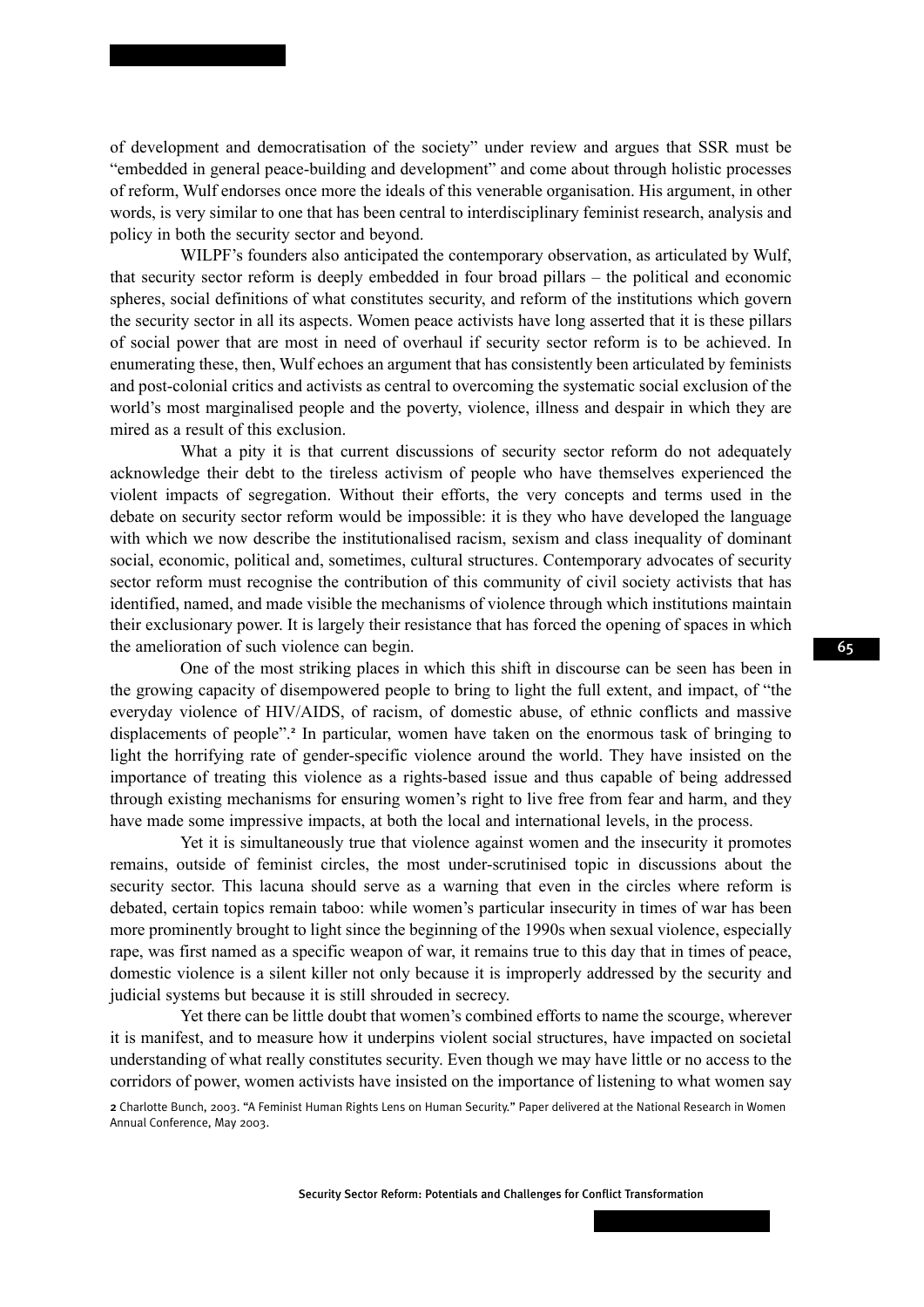about their security needs. As a result of this action-oriented research, we are challenging militarised views of what constitutes safety, including in our purview such issues as access to healthcare and adequate nutrition. We have also succeeded in offering a clear assessment of whose safety actually counts. We know, and protest the fact, that it is not we who are most likely to control those institutions that are meant to make individuals feel secure, and have courageously drawn attention to the problem of "secondary" victimisation through the ill-treatment or actual abuse of victims when those in charge of security are confronted with certain forms of violence.<sup>3</sup>

Women activists have brought to public attention the fact that violence against women, usually perpetrated in the home although facilitated by public social structures that refuse to treat the problem as a serious crime, is a universal social phenomenon and has enormous political and economic implications wherever it takes place. Because we have insisted that this problem be measured, we now have global statistics that show it is the single biggest source of injury and death to women (and also to children) in developed and less-developed countries alike.<sup>4</sup> We continue to stress that these figures still fail to record the enormity of the burden of violence that women endure, because even in countries with a vigorous women's movement and an advanced commitment to gender-equitable judicial and security sector reform, violence that takes place against women in the private sphere remains drastically under-reported. When systems break down in the face of war, even fewer records are kept of how women's security, including their health and nutrition, is impacted. This lack of record-keeping then leads to all kinds of impunity for abusers of women and girls – some of which are even being initiated by those who are sent to restore security.<sup>5</sup> Our increased knowledge of the enormity of levels of violence against women graphically proves that for many of the world's most dispossessed people, even the capacity to make decisions about their personal security remains an impossible dream. The voices of this silent mass are still not being heard.

How should proponents of security sector reform respond to this crisis? Given that political, economic and social institutions are globally dominated by elite men, an in-depth assessment of security sector reform is impossible unless those who undertake research, develop policies and implement reform processes are scrupulous about gaining access to, and reflecting on, the insights of those who are in marginal social positions because they are female, poor, ill or infirm, ethnically/racially dominated. As they have no access to the corridors of power, it is difficult for them to influence decisions made about security at the national, or even, in many cases, the personal level: but this does not mean they are not speaking out. Their opinions can and should be included through such measures as consulting with specialists in participant-oriented research methodologies, making a political commitment to a consultation process that is broader and more inclusive than at present, and reading the writings of those whose lives are most affected by various manifestations of "everyday violence." It can also mean a clearer focus on how transitional justice and police reform take into consideration invisible crimes such as domestic violence. Finally, to succeed in its goals at all, security sector reform must come from a rights-based approach that is reinforced by already existing legal frameworks. The precedent for developing holistic approaches to what constitutes human rights has been set for many years (for example, at the 1993 UN World Conference on Human Rights), meaning that the security sector can easily find models on which to base its approach to reform.

<sup>3</sup> Information on global rates of domestic and other forms of violence against women can be found at [www.unifem.org](http://www.unifem.org). See also the current international campaign against violence against women at <http://web.amnesty.org/actforwomen/index-eng>.

<sup>4</sup> The World Health Organisation estimates that violence is the leading cause of death for women aged 15-44, more than cancer, traffic accidents and malaria combined (www.whrnet.org/docs/issue-genderviolence.html).

<sup>5</sup> Public outrage over a number of recent events, such as the information that peacekeepers have been implicated in incidents of sexual violence and people trafficking, has begun to increase popular awareness of just how vulnerable women and girls can be.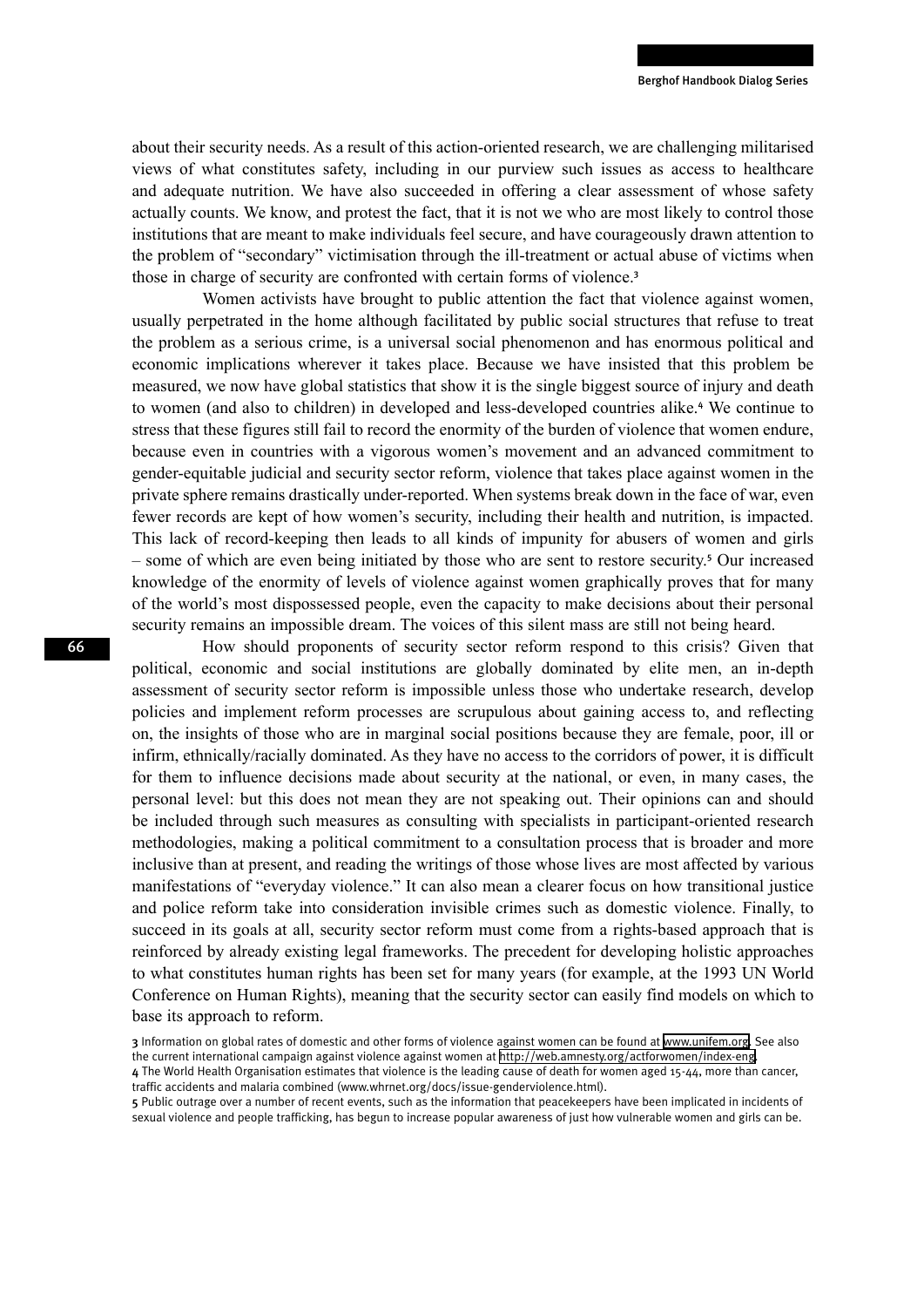In my reading, when Wulf recognises, as has the women's peace movement since its inception, that security sector reform must derive from and be supported by the will of the society, and particularly its leadership, to endorse far-reaching changes, his argument reaches a new level of complexity. It touches the place in which most resistance is to be found: after all, women have been campaigning about our right to influence the structures of power, including military, peacekeeping and police forces, for over one hundred years. Yet, whether in conflict zones or places in which high rates of violence result from poverty and dispossession, or even in developed countries without proactive policies to support women's entry into the public sphere, women remain marginalised. The numbers of women in security sector institutions, especially in leadership positions, remains abysmally low—and the incidents of violence against women perpetuated in them or endorsed by them remain alarmingly high.

What can be done to change this situation? Years of activism has finally introduced effective language into the realms in which decision-making takes place. UN Security Council Resolution 1325 on women, peace and security, for example, calls on governments to take a more proactive stance to promote the entry of women into the security services.<sup>6</sup> This may not, of course, be enough to change the way in which these services do their work, since it should never be assumed that all women share the same approach to women's, or indeed, any human rights.<sup>7</sup> The mere inclusion of women workers into security sector jobs is unlikely to produce a sea-change, although there is evidence from peacekeeping missions that a core of women operating in a mission can produce a fairly dramatic change in a unit's approach to its tasks. In the end, however, awarenessraising through careful training and monitoring and evaluation of those (women and men) who have participated in such training will remain an essential part of the process of changing the psychology of security sector workers. This is why women peace activists continue to fight for the rights of women to be heard whenever and wherever security-related decision-making takes place.

Here are just four suggestions. In each case, their implementation relies on a coherent strategy which includes the following: a) creating links with existing activist movements at both the international and grassroots level through such initiatives as the World March of Women,<sup>8</sup> indigenous people's forums, and other local peacebuilding initiatives; b) public education campaigns through which to involve communities, leaders and the security sector alike in understanding the principles of human rights and their role in upholding these. Special care must be given to education about gender-based violence and strategies must be developed to address it as a matter of national security policy; c) legislative, judicial and economic reform; d) greater economic investment in social support systems.

**1.** *The scourge of violence against women, whether it is perpetrated at home or in public spaces, must be addressed as a matter of extreme urgency through legal reform and legislative initiatives supported by public education.* No aspect of security sector reform should fail to address this problem because in the absence of a genuine, measurable commitment to ensuring the safety and protection of women, no security sector reform can be said to have taken place. One example of proactive change comes from South Africa where, since the end of apartheid, the government has developed a national Crime Prevention Strategy, Sexual Offences Guidelines, a Gender Policy

[pdf?OpenElement.](http://ods-dds-ny.un.org/doc/UNDOC/GEN/N00/720/18/PDF/N0072018.pdf?OpenElement) Accounts of women's activism to promote it are at [www.unifem.org](http://www.unifem.org), among others.

7 Recent images of U.S. women soldiers assisting men in the humiliation and torture of Iraqi prisoners of war are ample evidence of the fact that, circumstances and attitudes permitting, women are no different from men in their capacity to abuse human rights.

<sup>6</sup> The text of SCR 1325 can be found at [http://ods-dds-ny.un.org/doc/UNDOC/GEN/N00/720/18/PDF/N0072018.](http://ods-dds-ny.un.org/doc/UNDOC/GEN/N00/720/18/PDF/N0072018.pdf?OpenElement)

<sup>8</sup> The World March of Women is an international feminist action network connecting grassroots groups working to eliminate poverty and violence against women. It is composed of 5500 participating groups in 163 countries and territories (see www. worldmarchofwomen.org).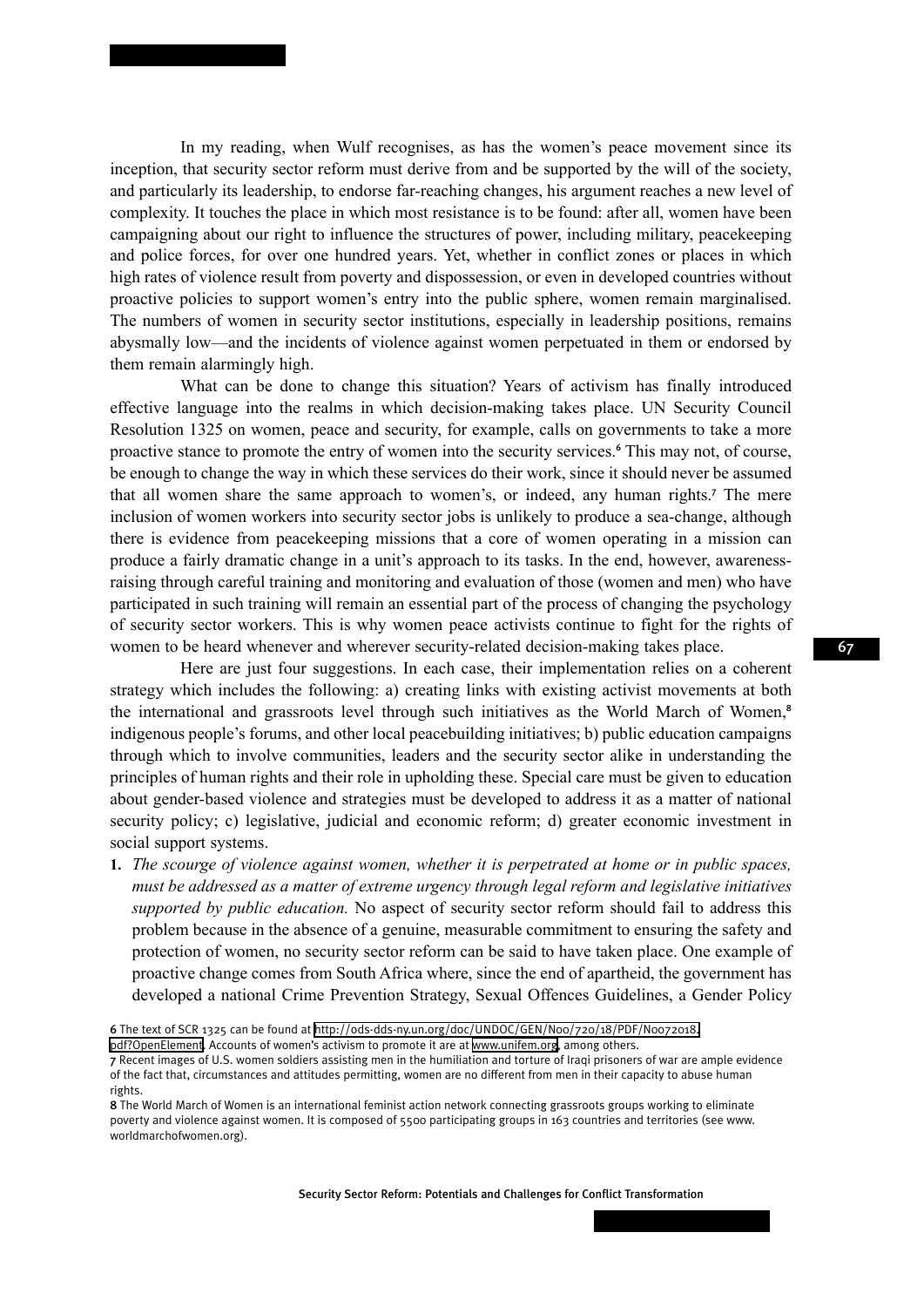for the Department of Justice, a National Plan of Action for children, and other such far-sighted legislation. Even these reforms, however, are not effective enough in a place where the poorest members of society continue to live in ignorance of the law and are thus at the mercy of institutions that continue to subvert their rights. South African activists recognise the government's proactive stance as a good basis, but are now calling for the establishment of public education programmes to inform individuals of their rights and responsibilities as citizens of a democracy.

- 2. *Women's participation in all aspects of political decision-making must be actively promoted.* This can include such measures as quota systems in elections, but should also include specific efforts to campaign for the right of women to vote, educating women about their political rights, and protecting them, where necessary, when they exercise their political rights.
- 3. *Women's participation in all aspects of peace-making and security must be prioritised.* This means including women in positions of authority at peace talks; recruiting and promoting them in the military, police, judiciary, financial and all related security sector institutions; appropriately training them as advocates of women's security; taking seriously their theoretical and operational contributions to the discourse on security and its implementing structures, and training more women as military observers and as experts in demobilization and all aspects of disarmament. Government funding, not just the money of international donors, should go towards this process so that it is nationally owned. There is a growing body of evidence from the field that women are taking it upon themselves to enter into weapons collections programmes, to better understand arms control and management, and to inform themselves about decisions made on national spending so that they have a voice in how security budgets are determined. Initiatives include the Women's Network of the International Action Network on Small Arms (IANSA), the Commonwealth Plan of Action on Gender and Development and its pioneering work on gender responsive budgets, and UNIFEM's contributions to United Nations policy and practice on demobilisation, disarmament and reintegration (DDR) processes.
- 4. *The current male domination of the security sector, and male culpability in violence against women, whether as perpetrators or through passively condoning such violence, must be acknowledged and actions put in place to address and overcome its root causes.* This is probably the biggest challenge facing the security sector today: that communities have lost faith in institutions which, instead of assuring the security of societies' most vulnerable people, are seen to, or perceived as, actively participating in their exploitation. It may seem as if institutional violence cannot be overcome, but there are several excellent examples, both national and local, of programmes of action to redress historical inequality. Comparative studies should urgently be undertaken of how countries (such as Norway, Sweden, Denmark, Canada and South Africa) have instituted legislative reform on gender-based exclusion that has made momentous changes in the lives of women and men alike. Careful attention should also be paid to local men's movements, such as the Canadian-instituted White Ribbon Campaign, South Africa's Men Against Rape (MARS), Australia's Men Against Sexual Assault, the Men to Men Initiative in Kenya, Malawi, Namibia and South Africa, and Men Against Sexual Violence, USA. These organisations form a global network of men who have allied themselves with the women's movement against violence, and they form the foundations of a movement which could become global in scope. Such a movement, initiated, organised and run by men, could begin to make inroads into the highly masculinised institutions of state security by educating other men on how to empathise with those less powerful and act from an ethic of care.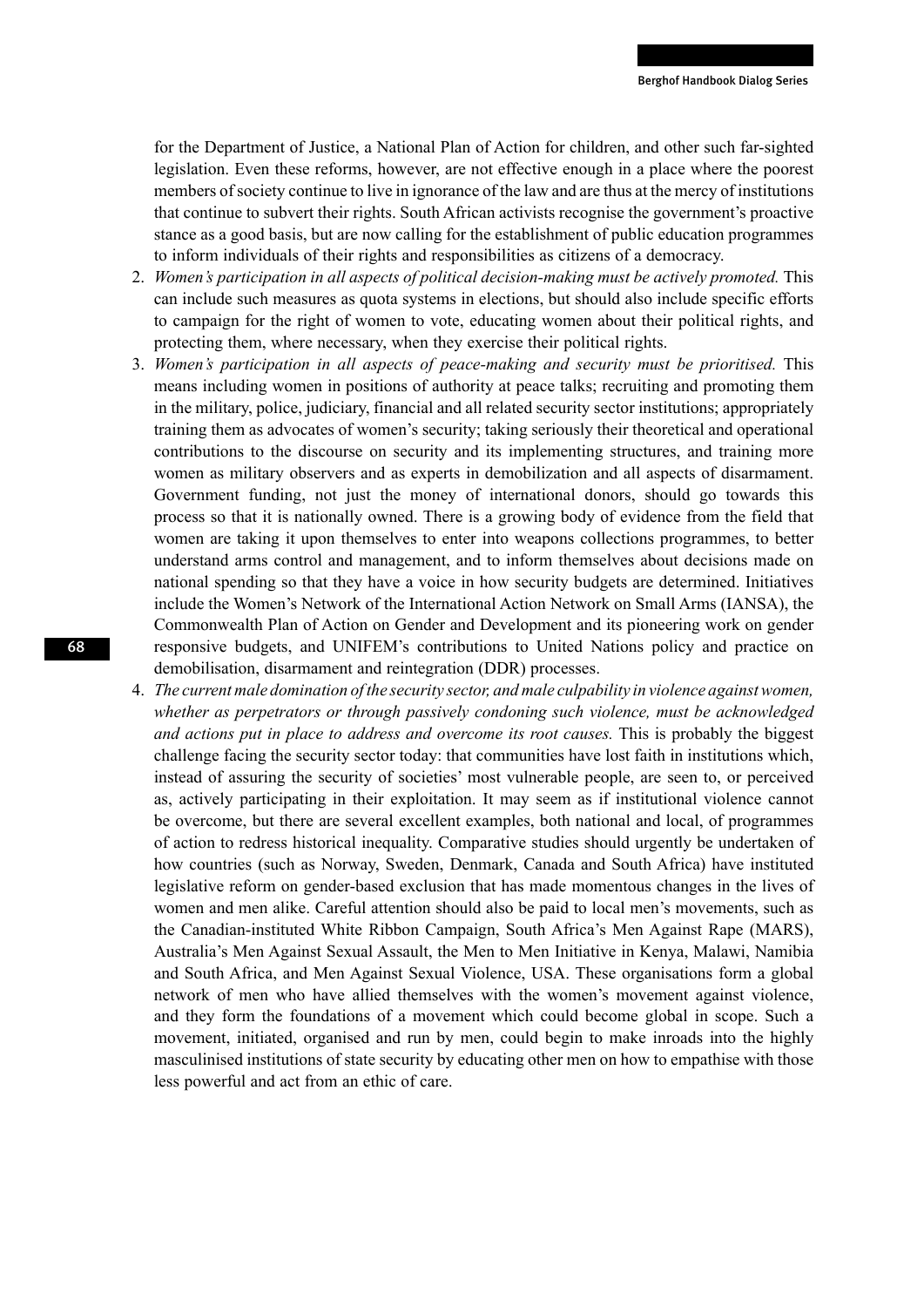These examples are intended to give readers a taste of the breadth and inventiveness of current initiatives that parallel security sector reform, and hopes to broaden the parameters of the security sector debate so that these initiatives will also be included in its purview. The harsh truth, however, is that more than one hundred years of strong, active, broadly-based, creative and persistent women's peace and anti-violence movements has failed to ensure that all women are actively able to participate in exercising their fundamental human right to a life free from fear and harm. Violence against women, and against others in subordinate positions, persists today because our social structures, including even those structures whose mandate is to promote security, permit it. There is a general culture of impunity which allows men of all cultures to exploit women, and this culture "reinforces at the gut level that violence wins, that domination succeeds, whether at home or in wars" (Bunch: 2003).

It is idealistic to assume that those who wield power within violent and exclusionary structures will easily give it up. To move the debate forward, then, analysts should consider whether it is indeed *reform* that will suffice: for those who have historically been excluded from engagement with any aspect of the security sector, nothing short of its *transformation* will help them take their rightful place at democratic co-owners of control over the forces and institutions that are intended to ensure the safety of all.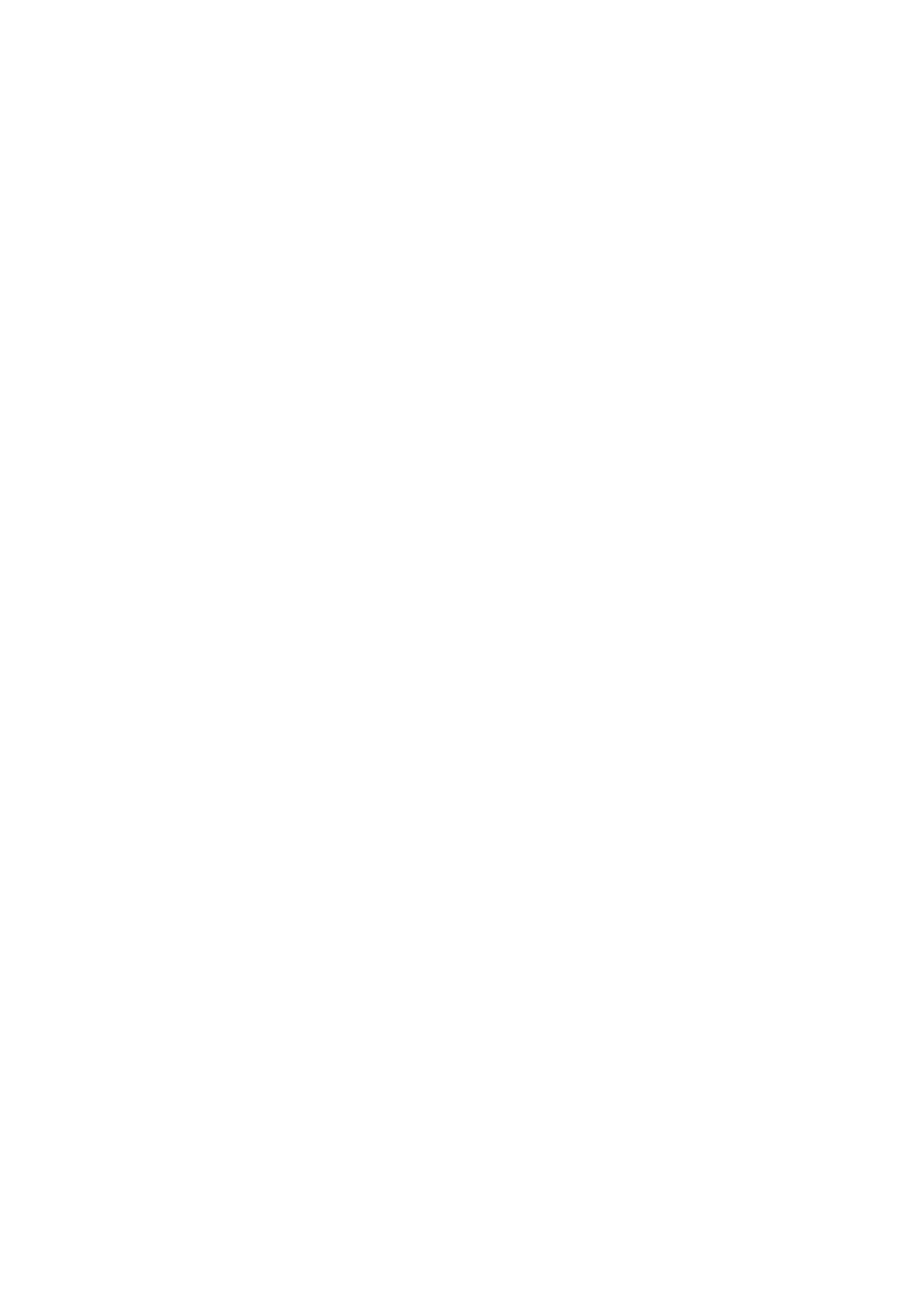**Berghof** 

Research ent. Forschungszentrum for Constr für konstruktive **Conflict Mana** Konfliktbearbeitung

# Chances, Dilemmas and Obstacles of Security Sector Reform

Herbert Wulf

The need for security sector reform in new democracies or countries in transition towards democracy is undisputed. The papers by Azca, Ball, Caparini, Farr and Nathan underline both the necessity of such reforms as well as the challenges and obstacles to implement them. This is also emphasized in new guidelines recently published by the Development Assistance Committee (DAC) of the Organization for Economic Co-Operation and Development (OECD).<sup>1</sup> The terms 'system' and 'governance' in the title of the OECD/DAC guidelines are intended to highlight that it is the interplay between various actors of the security sector (not just the military) that require attention and, furthermore, as it says in the opening policy statement of these guidelines, that "security is important for improved governance" since  $\alpha$  inappropriate security structures and mechanism can contribute to weak governance and to instability and violent conflict…" This is a broad and ambitious agenda and the OECD/DAC guidelines go on to broaden the issue area by drawing a line from the establishment of security to poverty reduction and 'human security'.

I do consider the papers by Azca, Ball, Caparini, Farr and Nathan as a welcome complement to my 'Security Sector Reform in Developing and Transitional Countries'. The case study on Indonesia by Azca illustrates the negative consequences of a half-hearted or poorly implemented reform while the case study on South Africa underlines the obstacles to security sector reform even in a case of relative political stability, economic strength and a widely acclaimed positive transition process. The call for a security sector reform and the emphasis on the need for such reform as a precondition for governance and development should not underestimate the obstacles to implementing it. The existence of the daunting problems related to such a reform process are the reason for me to deliberate on the dilemmas of security sector reform in my paper – dilemmas that exist in this politically sensitive area in the new democracies themselves as well as in the policies of the donors who want to assist in implementing such a reform.

1 OECD/DAC, Security System Reform and Governance, Policy and Good Practice. OECD, Paris 2004. (www.oecd.org/dac/conflict).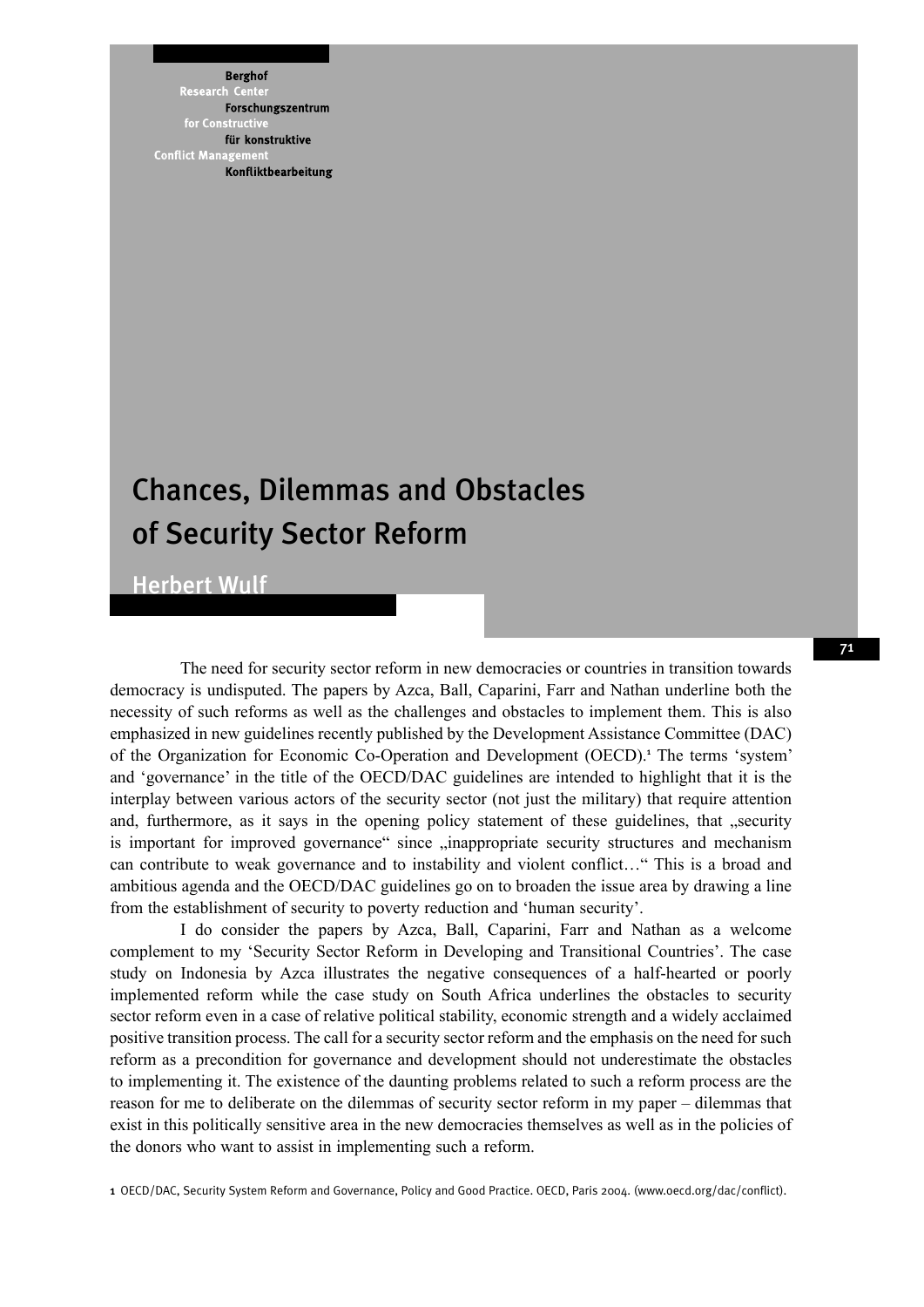Marina Caparini's paper is written from the perspective of a practitioner with experience in both developing and transitional countries. Her emphasis on the need to design and implement security sector reform as a holistic concept is an important reminder that stop-gap measures might miss the objective, namely to ensure the security of people. She strongly underlines the approach in my paper that security sector reform " must deal with effectiveness in the provision of security (capacity, efficiency) and the effectiveness of oversight in the security sector (accountability, transparency, control, responsiveness)." And furthermore, that reform aimed exclusively at modernizing the security actors does not necessarily contribute to reform; inputs from civil society are required. As a practitioner she also realizes that in many cases civil society has played a minor part, due to sheer absence of informed and engaged members of civil society.

Vanessa Farr's paper 'Voices from the Margins' addresses a dimension that goes very far beyond what I consider to be security sector reform. She not only addresses the security concerns of marginalized people, with an emphasis on women, but she discusses it in such broad terms that the same text could be used for a debate on the failures of democracy or development. Not to create any misunderstanding, I agree with most of her analysis that women's particular insecurity in times of war and peace need to be of great concern, not only in security sector reform debates. But do these topics remain, as she suggests, really a taboo? Her suggestion to identify the individuals and social classes , who have been mariginalised from this conversation", to ask whether these , individuals have expressed their opinions", to "discover how these have been articulated" and to "ascertain if anyone in a position of authority and power is paying attention" are good intentions. I wish she would have articulated in more detail how this can be done. To "support women's entry into the public sphere" remains such a general appeal, that probably everybody supports it, at least in theory. What is needed are concrete measures for the current programmes in countries in which security sector reform is being tried with best intentions and still fail to result in a sea-change. I would argue that most of the proponents of a genuine democratic security sector reform need not to be convinced that the "voices from the margins of society" should play a more significant role. This is a widely accepted notion. And in Vanessa Farr's own country, South Africa, this acceptance has resulted in an unprecedented participation of the general public in debates on security, defense white books, arms exports etc.

Nicole Ball emphasizes that security sector reform "consists of a broad range of activities involving a wide variety of local stakeholders and external partners". This is very much in line with the new OECD/DAC guidelines that confirm donor commitment to a security sector reform process that adheres to the following principles.<sup>2</sup> Security sector reform should be:

- "People-centered, locally owned and based on democratic norms and human rights principles and the rule of law, seeking to provide freedom from fear."
- "Seen as a framework to structure thinking about how to address diverse security challenges facing states and their populations through more integrated development and security policies and through greater civilian involvement and oversight."
- "Founded on activities with multi-sectoral strategies, based upon a broad assessment of the range of security needs of the people and the state."
- "Developed adhering to basic principles underlying public sector reform such as transparency and accountability."
- "Implemented through clear processes and policies that aim to enhance the institutional and human capacity needed for security policy to function effectively." (p. 8)

2 The agreement between Ball's statement and the new OECD/DAC guidelines is no surprise since Nicole Ball was one of the main authors of the OECD/DAC guidelines.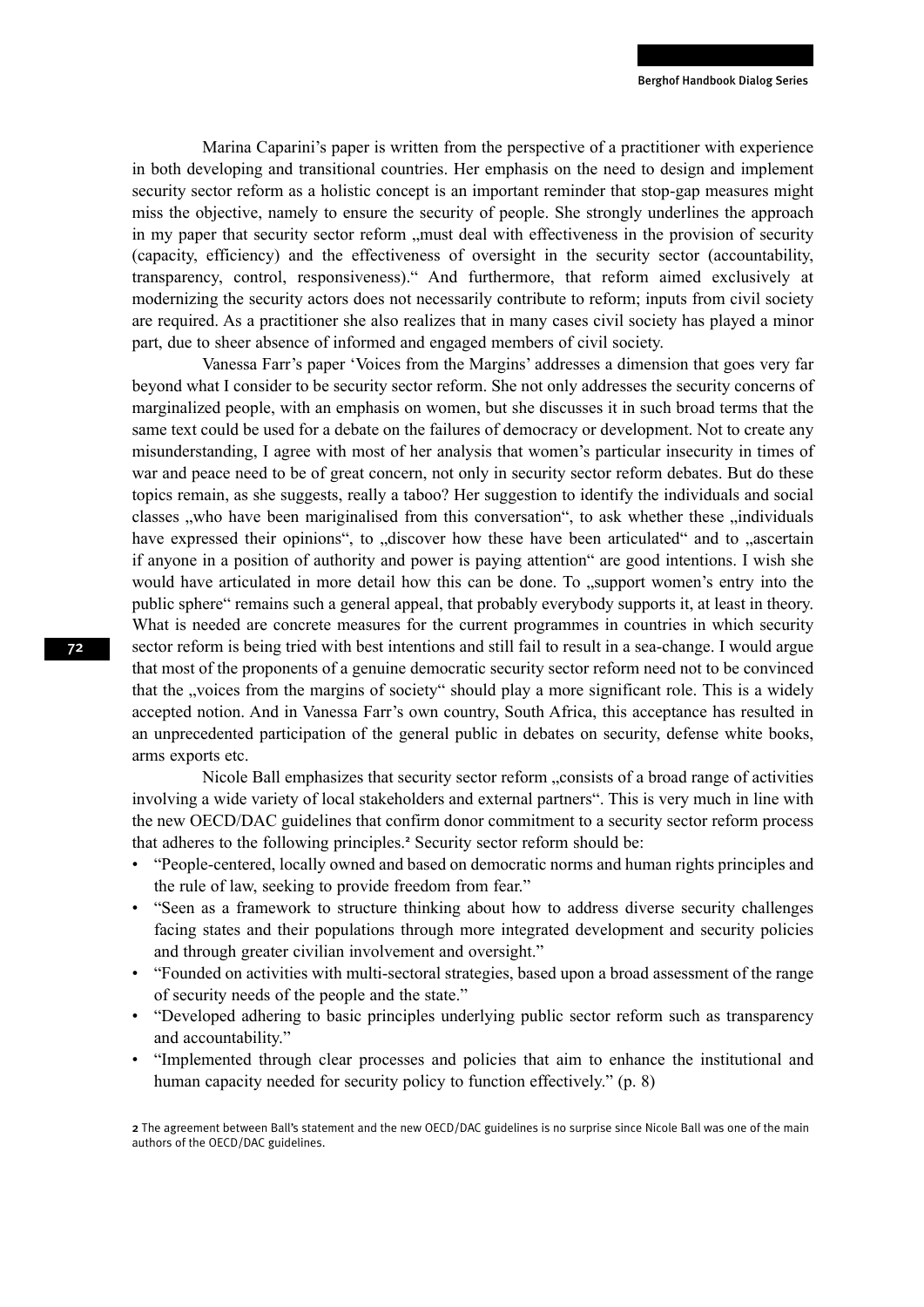I want to take up two points where Nicole Ball disagrees with my paper. First, she rightly emphasizes that the seven categories of states, described in my paper, where the potential for security sector reform runs from 'impossible' to 'major potential' is too mechanistic. Indeed, the proposed scale cannot be more than a heuristic instrument to classify countries. And, as often with classifications, it is usually possible to find exceptions to the rule. She mentions Uzbekistan as one such deviant case. My statement that transition countries have a good potential for reform does not imply that this potential is being used in each and every case. I would hasten to add that I am well aware of the difficulties of reform in Uzbekistan. In another study I have referred specifically to Uzbekistan as a case where "on paper Uzbekistan is the most promising country of the region in implementing security sector reforms, the results on the ground are disappointing and frustrating."<sup>3</sup> The contextual approach, suggested by Nicole Ball, also with seven categories of different contexts and several factors in each category, is more ambitious, less mechanistic but also extremely difficult to apply in the real world.

Another point of disagreement is my controversial statement that the supply of "weapons, materials and other equipment" can be important components of security sector reform, if that reform is adequately designed. Nicole Ball maintains that "it does not constitute an improvement of democratic security sector reform." Why not? Whether we like it or not: If security sector reform is about establishing the legitimate monopoly of force in a country – and the term 'legitimate' implies appropriate democratic control – than the institutions of organized violence need to be given the instruments to exercise this monopoly of violence. It is a given, and I have criticized this in many publications, that in the process of transferring weapons and other materials to the police and the military all too often corrupt, criminal and irresponsible practices prevail. I am not pleading for an indiscriminate transfer of weapons to the police and the military but want to emphasize that security sector reform can also mean spending more resources on the security sector actors, including on weapons.

Security sector reform is a laborious process and many hiccups are likely to slow down or even derail this process in certain cases. I fully agree with Nathan's conclusion: "Because of the complexities … there are no 'quick fix' solutions to the problems of security sector reform …" He is also right in emphasizing that the security sector reform policies of the donor countries, their emphasis on democracy and disarmament are undermined by the failure of these countries to adhere to their own values. To engage in security sector reform requires practicing what you preach. This is, however, often not the case. Marina Caprini reminds us that  $\mu$  in the current hyper-securitised climate of the so-called global war against terrorism, the concept of SSR contains the reminder that essential values of transparency, accountability and democratic control of security institutions need to be respected in democratic systems even in the face of perceived heightened security threats."

3 Bonn International Center for Conversion, Conversion Survey 2004, Nomos Verlag, Baden-Baden, p. 63.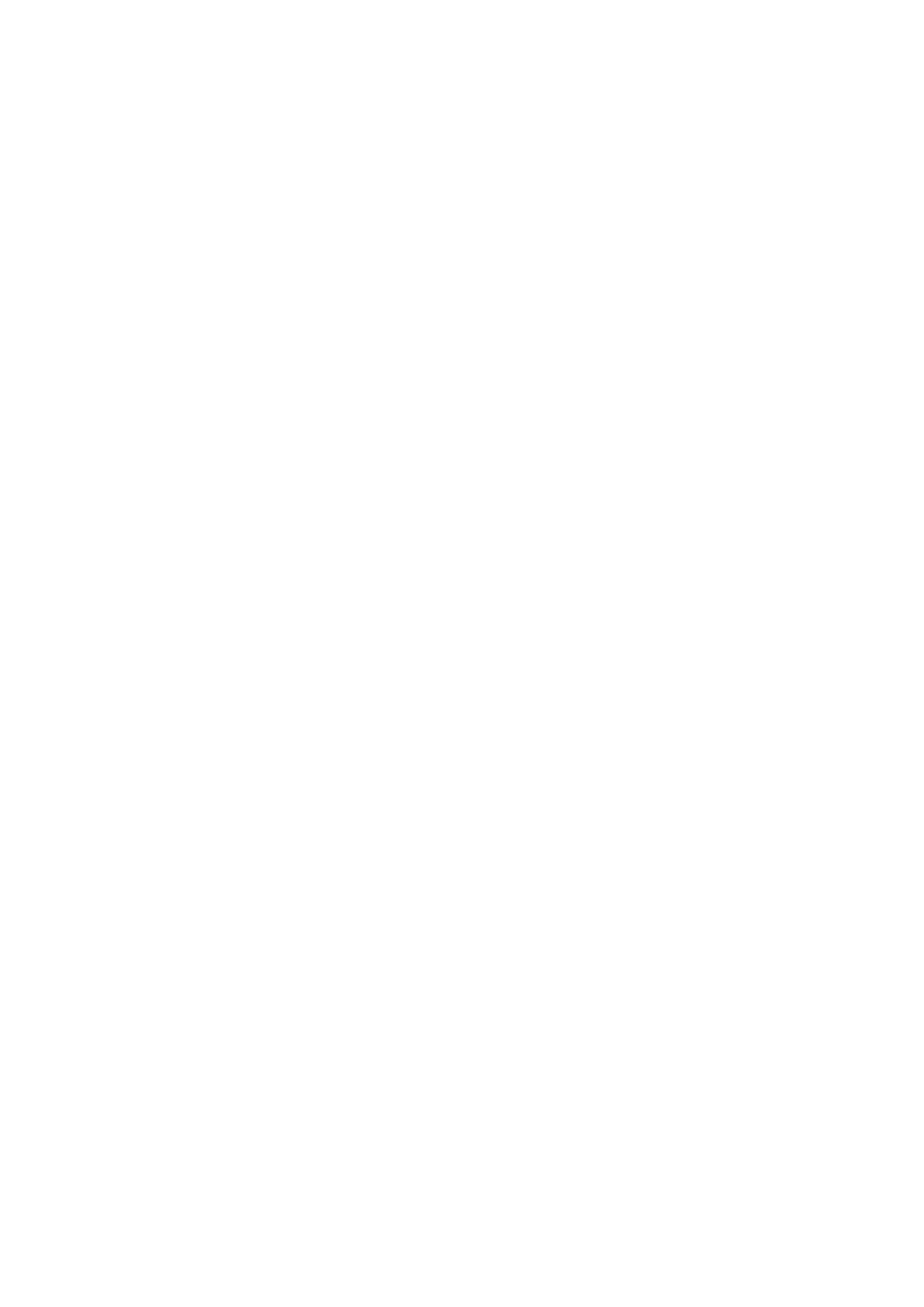# Contributors

## Herbert Wulf

Professor Dr. Herbert Wulf is the former Director of the Bonn International Center for Conversion (BICC). He serves now as an advisor the UNDP, Pyongyang, on arms control in Korea and is a senior research fellow at BICC. See also the following publications on security sector reform of the author (Wulf 2002, Wulf 2003, Wulf 2004).

### Laurie Nathan

Laurie Nathan is a Visiting Fellow with the Crisis States Programme at the London School of Economics. He was Executive Director of the Centre for Conflict Resolution in Cape Town between 1992 and 2003. He served on the Cameron Commission of Inquiry into Arms Trade, established by President Mandela in 1994, and as a part-time advisor to the South African Minister of Defence between 1994 and 2001. He was the drafter of the White Paper on Defence for the Republic of South Africa, 1996, and participated in the drafting of other policies and laws relating to defence and security in South Africa. He can be contacted at L.Nathan $@$ lse.ac.uk.

### Muhammad Najib Azca

Lecturer at the Department of Sociology, University of Gadjah Mada (UGM) and researcher at the Center for Security and Peace Studies (CSPS) UGM who just finished his M.A. at the Southeast Asia Graduate Program, Faculty of Asian Studies, Australian National University (ANU), Canberra. The title of his thesis is The Role of The Security Forces in Communal Conflict: The Case of Ambon. He is author of the book titled Hegemoni Tentara (The Hegemony of the Military) published by LkiS (1998). His article (as co-author with Mohtar Mas'oed and Rizal Panggabean) "Social resources for civility and participation: the case of Yogyakarta, Indonesia" was published in The Politics of Multiculturalism: Pluralism and Citizenship in Malaysia, Singapore, and Indonesia edited by Robert W. Hefner (University of Hawaii, 2001). He is former journalist for many years at DeTIK weekly (1992-1994) and part time editor of Adil Weekly (1996-1998) and DeTAK weekly (1998-2000).

### Nicole Ball

Nicole Ball is Senior Fellow at the Center for International Policy in Washington, DC and Visiting Senior Research Fellow at the Center for International Development and Conflict Management at the University of Maryland.

Ball has edited a handbook on security sector governance for African practitioners written by African security and development specialists (forthcoming, Centre for Democracy and Development, Lagos, 2004) and has worked closely with Clingendael Institute (Netherlands) and the Netherlands Foreign Ministry to develop and test a security sector institutional assessment tool. Ball has also co-authored a background paper on accountability in the security sector (with Michael Brzoska, Kees Kingma and Herbert Wulf, BICC) for the UNDP Human Development Report 2002, as well as a background paper (with Dylan Hendrickson, King's College, London) that informed the policy statement and policy paper endorsed by OECD development ministers at the OECD Development Assistance Committee's April 2004 High Level Meeting.

Other publications include "Transforming Security Sectors: The IMF and World Bank Approaches," Conflict, Security, Development, Issue 1:1 (2001): 45-66, "The Challenge of